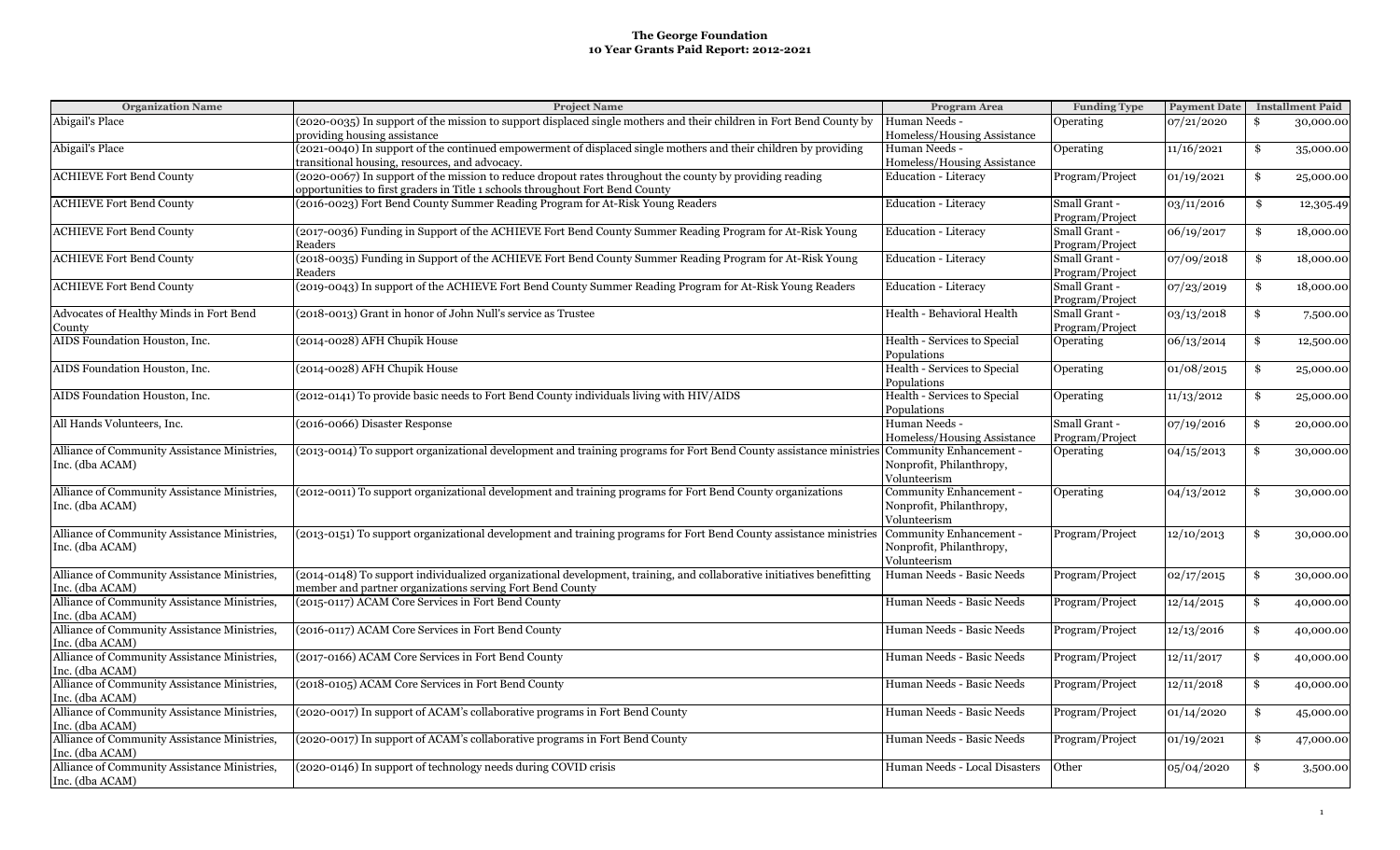| Alliance of Community Assistance Ministries,<br>Inc. (dba ACAM) | (2017-0145) Financial assistance to support employee disaster recovery                                               | Human Needs - Local Disasters | Small Grant -<br>Program/Project | 10/09/2017 | \$                  | 1,000.00   |
|-----------------------------------------------------------------|----------------------------------------------------------------------------------------------------------------------|-------------------------------|----------------------------------|------------|---------------------|------------|
|                                                                 |                                                                                                                      |                               |                                  |            |                     |            |
| Alliance of Community Assistance Ministries,                    | (2017-0114) To hire additional contractor support per our Disaster Plan.                                             | Human Needs - Local Disasters | Small Grant -                    | 09/28/2017 | \$                  | 25,000.00  |
| Inc. (dba ACAM)                                                 |                                                                                                                      |                               | Program/Project                  |            |                     |            |
| American Cancer Society                                         | (2014-0165) To support the construction of Hope Lodge Houston, a residential facility for cancer patients            | Health - Medical Construction | Capital                          | 04/14/2015 | \$                  | 250,000.00 |
| An Nisa Hope Center                                             | (2020-0043) In support of the mission to provide housing and support to women fleeing domestic violence and their    | Human Needs - Abuse/Neglect   | Small Grant -                    | 07/21/2020 | \$                  | 10,000.00  |
|                                                                 | children                                                                                                             | Prevention & Intervention     | Operating                        |            |                     |            |
| Anti-Defamation League                                          | (2015-0042) No Place For Hate                                                                                        | <b>Education - Other</b>      | Small Grant -                    | 03/11/2016 | \$                  | 10,000.00  |
|                                                                 |                                                                                                                      |                               | Program/Project                  |            |                     |            |
| <b>Anti-Defamation League</b>                                   | (2016-0152) In support of the No Place for Hate Initiative                                                           | <b>Education - Other</b>      | Small Grant -                    | 03/21/2017 | \$                  | 10,000.00  |
|                                                                 |                                                                                                                      |                               | Program/Project                  |            |                     |            |
|                                                                 |                                                                                                                      |                               |                                  |            |                     |            |
| <b>Anti-Defamation League</b>                                   | (2018-0129) In support of materials and services for the No Place for Hate Initiative in Fort Bend County schools    | <b>Education - Other</b>      | Small Grant -                    | 02/19/2019 | \$                  | 10,000.00  |
|                                                                 |                                                                                                                      |                               | Program/Project                  |            |                     |            |
| Arts Fulshear Inc.                                              | (2016-0083) Irene Stern Senior Art                                                                                   | Community Enhancement -       | Small Grant -                    | 09/15/2016 | \$                  | 2,648.00   |
|                                                                 |                                                                                                                      | Performing, Visual & Cultural | Program/Project                  |            |                     |            |
|                                                                 |                                                                                                                      | Arts                          |                                  |            |                     |            |
| Asian American Health Coalition (AAHC) dba                      | (2020-0220) Capital support for the new HOPE Clinic Health and Wellness Center                                       | Health - Access to Care for   | Capital                          | 02/16/2021 | \$                  | 250,000.00 |
| HOPE Clinic                                                     |                                                                                                                      | Uninsured                     |                                  |            |                     |            |
| <b>Attack Poverty</b>                                           | (2019-0041) In support of Fort Bend County programs and operations                                                   | Human Needs - Other           | Operating                        | 08/19/2019 | \$                  | 100,000.00 |
| <b>Attack Poverty</b>                                           | (2015-0005) Community Development Leadership Program                                                                 | Community Enhancement -       | Program/Project                  | 07/14/2015 | $\ddot{\mathbf{s}}$ | 4,000.00   |
|                                                                 |                                                                                                                      |                               |                                  |            |                     |            |
|                                                                 |                                                                                                                      | Nonprofit, Philanthropy,      |                                  |            |                     |            |
|                                                                 |                                                                                                                      | Volunteerism                  |                                  |            |                     |            |
| <b>Attack Poverty</b>                                           | (2015-0005) Community Development Leadership Program                                                                 | Community Enhancement -       | Program/Project                  | 04/15/2015 | \$                  | 5,000.00   |
|                                                                 |                                                                                                                      | Nonprofit, Philanthropy,      |                                  |            |                     |            |
|                                                                 |                                                                                                                      | Volunteerism                  |                                  |            |                     |            |
| <b>Attack Poverty</b>                                           | (2020-0148) In support of technology needs during COVID crisis                                                       | Human Needs - Local Disasters | Other                            | 05/01/2020 | \$                  | 9,000.00   |
| <b>Attack Poverty</b>                                           | (2020-0144) COVID-19 Emergency Grant                                                                                 | Human Needs - Local Disasters | Other                            | 04/30/2020 | \$                  | 175,000.00 |
| <b>Attack Poverty</b>                                           | (2017-0136) Financial assistance to support employee disaster recovery                                               | Human Needs - Local Disasters | Small Grant -                    | 10/09/2017 | \$                  | 3,000.00   |
|                                                                 |                                                                                                                      |                               | Program/Project                  |            |                     |            |
| <b>Attack Poverty</b>                                           | (2019-0040) In support of the Rosenberg Neighborhood Resource Center                                                 | Human Needs - Other           | Capital                          | 08/19/2019 | \$                  | 500,000.00 |
| <b>Attack Poverty</b>                                           | (2020-0163) In support of the mission to strengthen under-resourced communities through spiritual growth,            | Human Needs - Other           | Operating                        | 11/16/2021 | \$                  |            |
|                                                                 |                                                                                                                      |                               |                                  |            |                     | 25,000.00  |
|                                                                 | education, revitalization and basic needs in Fort Bend County                                                        |                               |                                  |            |                     |            |
| <b>Attack Poverty</b>                                           | (2017-0035) In support of strengthen under-resourced communities through spiritual growth, education,                | Human Needs - Other           | Operating                        | 09/14/2017 | \$                  | 40,000.00  |
|                                                                 | revitalization, and basic needs.                                                                                     |                               |                                  |            |                     |            |
| <b>Attack Poverty</b>                                           | (2018-0033) In support of Fort Bend County programs and operations                                                   | Human Needs - Other           | Operating                        | 08/21/2018 | \$                  | 90,000.00  |
| <b>Attack Poverty</b>                                           | (2020-0163) In support of the mission to strengthen under-resourced communities through spiritual growth,            | Human Needs - Other           | Operating                        | 06/16/2020 | $\mathbf{\hat{s}}$  | 150,000.00 |
|                                                                 | education, revitalization and basic needs in Fort Bend County                                                        |                               |                                  |            |                     |            |
| <b>Attack Poverty</b>                                           | (2020-0163) In support of the mission to strengthen under-resourced communities through spiritual growth,            | Human Needs - Other           | Operating                        | 06/15/2021 | \$                  | 150,000.00 |
|                                                                 | education, revitalization and basic needs in Fort Bend County                                                        |                               |                                  |            |                     |            |
| <b>Attack Poverty</b>                                           | (2020-0064) In support of Forensic Accounting for Attack Poverty                                                     | Human Needs - Other           | Program/Project                  | 04/22/2020 | \$                  | 5,000.00   |
| <b>Attack Poverty</b>                                           | (2015-0108) Program Support for Friends of N. Richmond and/or Friends of N. Rosenberg Initiatives                    | Human Needs - Other           |                                  |            | \$                  |            |
|                                                                 |                                                                                                                      |                               | Program/Project                  | 03/11/2016 |                     | 20,000.00  |
| <b>Attack Poverty</b>                                           | (2020-0045) In support of staff care                                                                                 | Human Needs - Other           | Small Grant -                    | 03/16/2020 | \$                  | 11,125.00  |
|                                                                 |                                                                                                                      |                               | Program/Project                  |            |                     |            |
| <b>Attack Poverty</b>                                           | (2016-0088) Program Support for Friends of North Richmond and Friends of North Rosenberg Initiatives                 | Human Needs - Other           | Small Grant -                    | 10/13/2016 | \$                  | 20,000.00  |
|                                                                 |                                                                                                                      |                               | Program/Project                  |            |                     |            |
| AVDA (dba Aid to Victims of Domestic Abuse)                     | (2020-0041) In support of AVDA's Legal Advocacy Program in Fort Bend County, TX                                      | Human Needs - Abuse/Neglect   | Small Grant -                    | 06/16/2020 | \$                  | 25,000.00  |
|                                                                 |                                                                                                                      | Prevention & Intervention     | Program/Project                  |            |                     |            |
|                                                                 | AVDA (dba Aid to Victims of Domestic Abuse) (2021-0004) In support of AVDA's Fort Bend County Legal Advocacy Program | Human Needs - Law/Legal       | Program/Project                  | 05/18/2021 | \$                  | 30,000.00  |
|                                                                 |                                                                                                                      |                               |                                  |            |                     |            |
|                                                                 |                                                                                                                      |                               |                                  |            |                     |            |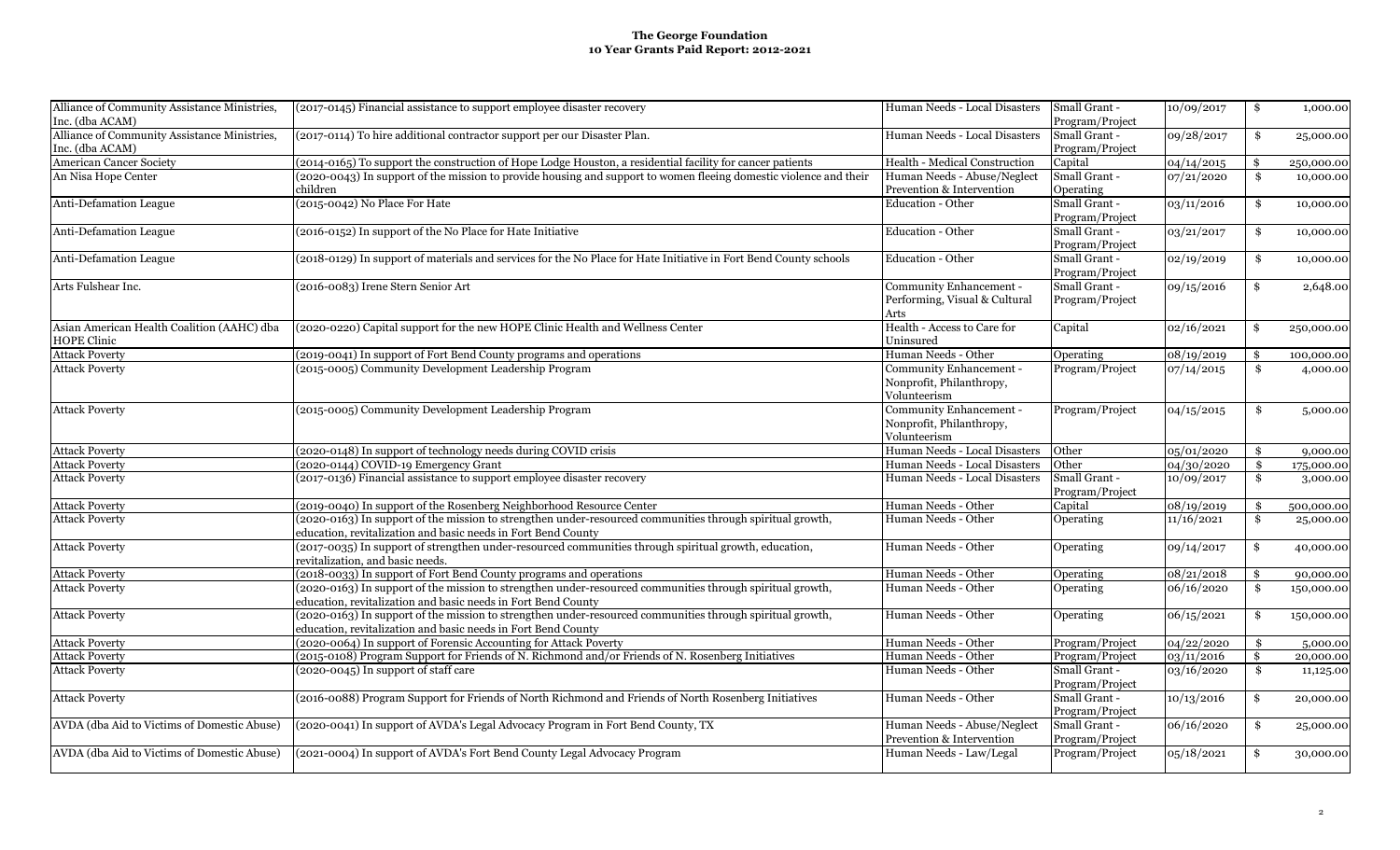| AVDA (dba Aid to Victims of Domestic Abuse) | (2019-0020) In support of AVDA's Legal Advocacy Program                                                                | Human Needs - Law/Legal         | Small Grant -   | 04/09/2019 | \$ | 20,000.00  |
|---------------------------------------------|------------------------------------------------------------------------------------------------------------------------|---------------------------------|-----------------|------------|----|------------|
|                                             |                                                                                                                        |                                 | Program/Project |            |    |            |
|                                             |                                                                                                                        |                                 |                 |            |    |            |
| AVDA (dba Aid to Victims of Domestic Abuse) | (2020-0100) In support of technology needs during COVID crisis                                                         | Human Needs - Local Disasters   | Other           | 04/09/2020 | \$ | 1,000.00   |
| Bering/Omega Community Services             | To support dental care to Fort Bend County residents affected by HIV/AIDS                                              | Health - Services to Special    | Operating       | 03/14/2012 | \$ | 35,000.00  |
|                                             |                                                                                                                        | Populations                     |                 |            |    |            |
| Bering/Omega Community Services             | To support dental care to Fort Bend County residents affected by HIV/AIDS                                              | Health - Services to Special    | Operating       | 02/19/2013 | \$ | 40,000.00  |
|                                             |                                                                                                                        | Populations                     |                 |            |    |            |
| Bering/Omega Community Services             | (2013-0138) To support dental care to Fort Bend County residents affected by HIV/AIDS                                  | Health - Services to Special    | Program/Project | 12/10/2013 | \$ | 35,000.00  |
|                                             |                                                                                                                        | Populations                     |                 |            |    |            |
| Big Brothers Big Sisters Lone Star          | (2020-0074) In Support of One-to-One Mentoring for Youth Facing Adversity in Fort Bend                                 | Human Needs - Youth             | Program/Project | 07/20/2021 | \$ | 30,000.00  |
|                                             |                                                                                                                        | Development                     |                 |            |    |            |
| Big Brothers Big Sisters Lone Star          | (2020-0074) In Support of One-to-One Mentoring for Youth Facing Adversity in Fort Bend                                 | Human Needs - Youth             | Program/Project | 07/21/2020 | \$ | 30,000.00  |
|                                             |                                                                                                                        | Development                     |                 |            |    |            |
| Big Brothers Big Sisters Lone Star          | (2020-0165) In support of technology needs during COVID crisis                                                         | Human Needs - Local Disasters   | Other           | 05/28/2020 | \$ | 1,400.00   |
| Big Brothers Big Sisters Lone Star          | (2012-0027) To support one-to-one mentoring program to serve at-risk Fort Bend County youth                            | Human Needs - Youth             | Operating       | 03/14/2012 | \$ | 10,000.00  |
|                                             |                                                                                                                        | Development                     |                 |            |    |            |
| Big Brothers Big Sisters Lone Star          | (2012-0136) To support one-to-one mentoring program to serve at-risk Fort Bend County youth                            | Human Needs - Youth             | Operating       | 02/19/2013 | \$ | 15,000.00  |
|                                             |                                                                                                                        | Development                     |                 |            |    |            |
| Big Brothers Big Sisters Lone Star          | (2013-0153) To support one-to-one mentoring program to serve at-risk Fort Bend County youth                            | Human Needs - Youth             | Program/Project | 02/18/2014 | \$ | 15,000.00  |
|                                             |                                                                                                                        | Development                     |                 |            |    |            |
| Big Brothers Big Sisters Lone Star          | (2014-0136) To support adult mentors for at-risk youth in Fort Bend County                                             | Human Needs - Youth             | Program/Project | 03/11/2015 | \$ | 15,000.00  |
|                                             |                                                                                                                        | Development                     |                 |            |    |            |
| Big Brothers Big Sisters Lone Star          | (2016-0104) One-to-One Mentoring for Children Facing Adversity in Fort Bend County                                     | Human Needs - Youth             | Program/Project | 02/21/2017 | \$ | 20,000.00  |
|                                             |                                                                                                                        | Development                     |                 |            |    |            |
| Big Brothers Big Sisters Lone Star          | (2016-0104) One-to-One Mentoring for Children Facing Adversity in Fort Bend County                                     | Human Needs - Youth             | Program/Project | 02/12/2018 | \$ | 20,000.00  |
|                                             |                                                                                                                        | Development                     |                 |            |    |            |
| Big Brothers Big Sisters Lone Star          | (2015-0126) One-to-One Youth Mentoring in Fort Bend County                                                             | Human Needs - Youth             | Small Grant -   | 02/16/2016 | \$ | 15,000.00  |
|                                             |                                                                                                                        | Development                     | Program/Project |            |    |            |
| Big Brothers Big Sisters Lone Star          | (2018-0130) One-to-One Mentoring for Children Facing Adversity in Fort Bend                                            | Human Needs - Youth             | Small Grant -   | 02/19/2019 | \$ | 25,000.00  |
|                                             |                                                                                                                        | Development                     | Program/Project |            |    |            |
| Blessed Be Hope for Three, Inc.             | (2020-0095) In support of technology needs during COVID crisis                                                         | <b>Health - Local Disasters</b> | Other           | 04/08/2020 | S. | 2,000.00   |
| Blessed Be Hope for Three, Inc.             | (2020-0172) COVID-19 Emergency Grant                                                                                   | <b>Health - Local Disasters</b> | Other           | 05/28/2020 | \$ | 43,750.00  |
| Blessed Be Hope for Three, Inc.             | (2017-0102) Provide for needs/services not likely to be covered by other sources.                                      | <b>Health - Local Disasters</b> | Small Grant -   | 09/18/2017 | \$ | 25,000.00  |
|                                             |                                                                                                                        |                                 | Program/Project |            |    |            |
| Blessed Be Hope for Three, Inc.             | (2013-0040) Youth in Philanthropy grant for programs supporting Fort Bend families with children diagnosed with        | Health - Services to Special    | Operating       | 05/14/2013 | \$ | 1,500.00   |
|                                             | Autism                                                                                                                 | Populations                     |                 |            |    |            |
| Blessed Be Hope for Three, Inc.             | (2012-0083) To provide assistance to Fort Bend families with children diagnosed with Autism                            | Health - Services to Special    | Operating       | 07/16/2012 | \$ | 25,000.00  |
|                                             |                                                                                                                        | Populations                     |                 |            |    |            |
| Blessed Be Hope for Three, Inc.             | (2012-0083) To provide assistance to Fort Bend families with children diagnosed with Autism                            | Health - Services to Special    | Operating       | 12/03/2012 | \$ | 45,000.00  |
|                                             |                                                                                                                        | Populations                     |                 |            |    |            |
| Blessed Be Hope for Three, Inc.             | (2013-0033) Operational support to add staff to allow for expansion of programs and services for children with special | Health - Services to Special    | Operating       | 05/14/2013 | \$ | 51,570.00  |
|                                             | aeeds                                                                                                                  | Populations                     |                 |            |    |            |
| Blessed Be Hope for Three, Inc.             | (2013-0033) Operational support to add staff to allow for expansion of programs and services for children with special | Health - Services to Special    | Operating       | 01/17/2014 | \$ | 108,430.00 |
|                                             | needs                                                                                                                  | Populations                     |                 |            |    |            |
| Blessed Be Hope for Three, Inc.             | (2015-0115) General Operating Support and Program Support                                                              | Health - Services to Special    | Operating       | 01/20/2016 | \$ | 125,000.00 |
|                                             |                                                                                                                        | Populations                     |                 |            |    |            |
| Blessed Be Hope for Three, Inc.             | (2016-0140) To support the mission of reaching one child, one family, one community by creating awareness and          | Health - Services to Special    | Operating       | 01/17/2017 | \$ | 125,000.00 |
|                                             | providing support to families living with autism spectrum disorder                                                     | Populations                     |                 |            |    |            |
|                                             |                                                                                                                        |                                 |                 |            |    |            |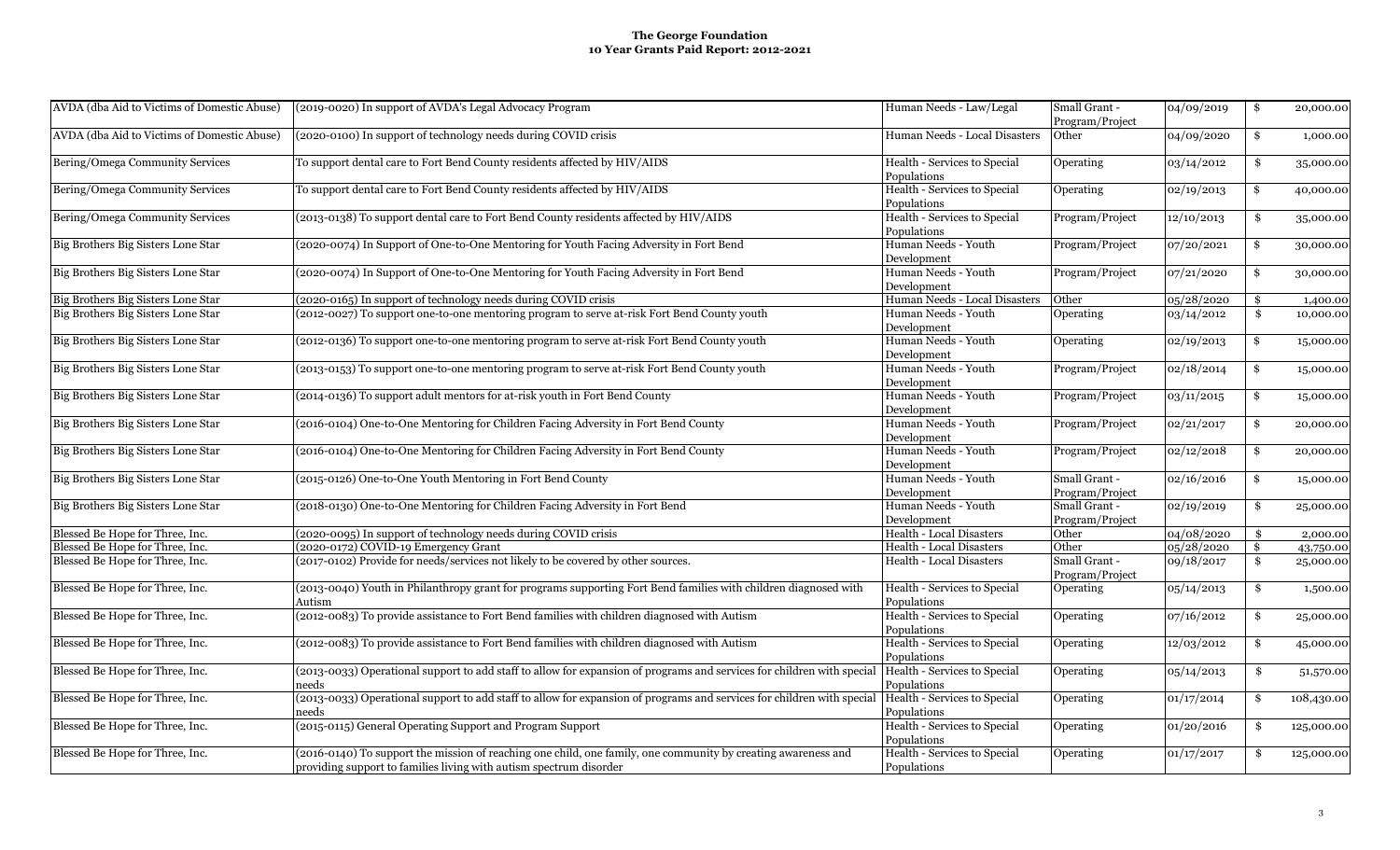| Blessed Be Hope for Three, Inc.               | (2017-0132) To support the mission of reaching one child, one family, one community by creating awareness and       | Health - Services to Special | Operating       | 01/17/2018 | \$  | 126,425.00 |
|-----------------------------------------------|---------------------------------------------------------------------------------------------------------------------|------------------------------|-----------------|------------|-----|------------|
|                                               | providing support to families living with autism spectrum disorder                                                  | Populations                  |                 |            |     |            |
| Blessed Be Hope for Three, Inc.               | (2018-0115) To support the mission of reaching one child, one family, one community by creating awareness and       | Health - Services to Special | Operating       | 01/15/2019 | \$  | 126,900.00 |
|                                               | providing support to families living with autism spectrum disorder.                                                 | Populations                  |                 |            |     |            |
| Blessed Be Hope for Three, Inc.               | (2014-0126) To support general operating expenses                                                                   | Health - Services to Special | Operating       | 01/08/2015 | \$  | 138,318.00 |
|                                               |                                                                                                                     | Populations                  |                 |            |     |            |
| Blessed Be Hope for Three, Inc.               | (2020-0008) In support of the mission to generate community awareness, provide resources and financial aid to local | Health - Services to Special | Operating       | 01/19/2021 | \$  | 150,000.00 |
|                                               | families living with autism spectrum disorder.                                                                      | Populations                  |                 |            |     |            |
| Blessed Be Hope for Three, Inc.               | (2020-0008) In support of the mission to generate community awareness, provide resources and financial aid to local | Health - Services to Special | Operating       | 01/14/2020 | \$  | 160,000.00 |
|                                               | families living with autism spectrum disorder.                                                                      | Populations                  |                 |            |     |            |
| <b>Bo's Place</b>                             | (2014-0092) To support up to two off-site grief support groups in Katy                                              | Health - Behavioral Health   | Program/Project | 09/16/2014 | \$  | 19,500.00  |
| <b>Bo's Place</b>                             | (2020-0194) In support of Grief Support Group expenses for Fort Bend County residents                               | Health - Behavioral Health   | Program/Project | 09/16/2020 | \$. | 25,000.00  |
| <b>Bo's Place</b>                             | (2020-0194) In support of Grief Support Group expenses for Fort Bend County residents                               | Health - Behavioral Health   | Program/Project | 09/21/2021 | \$  | 25,000.00  |
| <b>Bo's Place</b>                             | (2015-0097) Grief Support Program restricted to Fort Bend County Residents at Bo's Place Main Campus and Katy       | Health - Behavioral Health   | Small Grant -   | 11/10/2015 | \$  | 25,000.00  |
|                                               |                                                                                                                     |                              | Program/Project |            |     |            |
| <b>Bo's Place</b>                             | (2016-0082) Grief Support Group Expenses Restricted to Fort Bend County Residents                                   | Health - Behavioral Health   | Small Grant -   | 11/15/2016 | \$  |            |
|                                               |                                                                                                                     |                              |                 |            |     | 25,000.00  |
|                                               |                                                                                                                     |                              | Program/Project |            |     |            |
| <b>Bo's Place</b>                             | (2017-0084) In support of Grief Support Group expenses for Fort Bend County residents                               | Health - Behavioral Health   | Small Grant -   | 11/13/2017 | \$  | 25,000.00  |
|                                               |                                                                                                                     |                              | Program/Project |            |     |            |
| <b>Bo's Place</b>                             | (2018-0071) In support of Grief Support Group expenses for Fort Bend County residents                               | Health - Behavioral Health   | Small Grant -   | 10/16/2018 | \$  | 25,000.00  |
|                                               |                                                                                                                     |                              | Program/Project |            |     |            |
| <b>Bo's Place</b>                             | (2019-0116) In support of Grief Support Group expenses for Fort Bend County residents                               | Health - Behavioral Health   | Small Grant -   | 10/14/2019 | \$  | 25,000.00  |
|                                               |                                                                                                                     |                              | Program/Project |            |     |            |
| Boy Scouts of America, Sam Houston Area       | (2012-0040) To support Fort Bend County Scouting programs including ScoutReach, a program serving at-risk youth     | Human Needs - Youth          | Operating       | 05/14/2012 | \$  | 60,000.00  |
| Council                                       |                                                                                                                     | Development                  |                 |            |     |            |
| Boy Scouts of America, Sam Houston Area       | (2013-0007) To support Fort Bend County Scouting programs including ScoutReach, a program serving at-risk youth     | Human Needs - Youth          | Operating       | 04/15/2013 | \$  | 60,000.00  |
| Council                                       |                                                                                                                     | Development                  |                 |            |     |            |
| Boy Scouts of America, Sam Houston Area       | (2013-0149) To support Fort Bend County Scouting programs including ScoutReach, a program serving at-risk youth     | Human Needs - Youth          | Program/Project | 01/17/2014 | \$  | 65,000.00  |
| Council                                       |                                                                                                                     | Development                  |                 |            |     |            |
| Boy Scouts of America, Sam Houston Area       | (2014-0143) To support Scoutreach expenses for Fort Bend Scouting programs                                          | Human Needs - Youth          | Program/Project | 03/11/2015 | \$  | 65,000.00  |
| Council                                       |                                                                                                                     | Development                  |                 |            |     |            |
| Boy Scouts of America, Sam Houston Area       | (2016-0016) Fort Bend Scouting programs                                                                             | Human Needs - Youth          | Program/Project | 05/16/2016 | \$  | 65,000.00  |
| Council                                       |                                                                                                                     | Development                  |                 |            |     |            |
|                                               | (2017-0011) Fort Bend Scouting Programs                                                                             | Human Needs - Youth          |                 |            |     |            |
| Boy Scouts of America, Sam Houston Area       |                                                                                                                     |                              | Program/Project | 05/09/2017 | \$  | 65,000.00  |
| Council                                       |                                                                                                                     | Development                  |                 |            |     |            |
| Boy Scouts of America, Sam Houston Area       | (2018-0004) Fort Bend Scouting Programs                                                                             | Human Needs - Youth          | Program/Project | 05/15/2018 | \$  | 65,000.00  |
| Council                                       |                                                                                                                     | Development                  |                 |            |     |            |
| Boy Scouts of America, Sam Houston Area       | (2019-0006) 2019 Fort Bend Scouting Programs                                                                        | Human Needs - Youth          | Program/Project | 03/20/2019 | \$  | 65,000.00  |
| Council                                       |                                                                                                                     | Development                  |                 |            |     |            |
| Boy Scouts of America, Sam Houston Area       | (2020-0202) Fort Bend Scouting and ScoutReach Initiatives                                                           | Human Needs - Youth          | Program/Project | 10/19/2021 | \$  | 65,000.00  |
| Council                                       |                                                                                                                     | Development                  |                 |            |     |            |
| Boy Scouts of America, Sam Houston Area       | (2020-0202) Fort Bend Scouting and ScoutReach Initiatives                                                           | Human Needs - Youth          | Program/Project | 10/20/2020 | \$  | 65,000.00  |
| Council                                       |                                                                                                                     | Development                  |                 |            |     |            |
| Boys and Girls Clubs of Greater Houston, Inc. | (2019-0039) Operating Support at Fort Bend Clubs                                                                    | Human Needs - Youth          | Operating       | 08/19/2019 | \$  | 200,000.00 |
|                                               |                                                                                                                     | Development                  |                 |            |     |            |
| Boys and Girls Clubs of Greater Houston, Inc. | (2019-0039) Operating Support at Fort Bend Clubs                                                                    | Human Needs - Youth          | Operating       | 08/18/2020 | \$  | 237,500.00 |
|                                               |                                                                                                                     | Development                  |                 |            |     |            |
| Boys and Girls Clubs of Greater Houston, Inc. | (2019-0039) Operating Support at Fort Bend Clubs                                                                    | Human Needs - Youth          | Operating       | 08/18/2021 | \$  | 275,000.00 |
|                                               |                                                                                                                     | Development                  |                 |            |     |            |
|                                               |                                                                                                                     |                              |                 |            |     |            |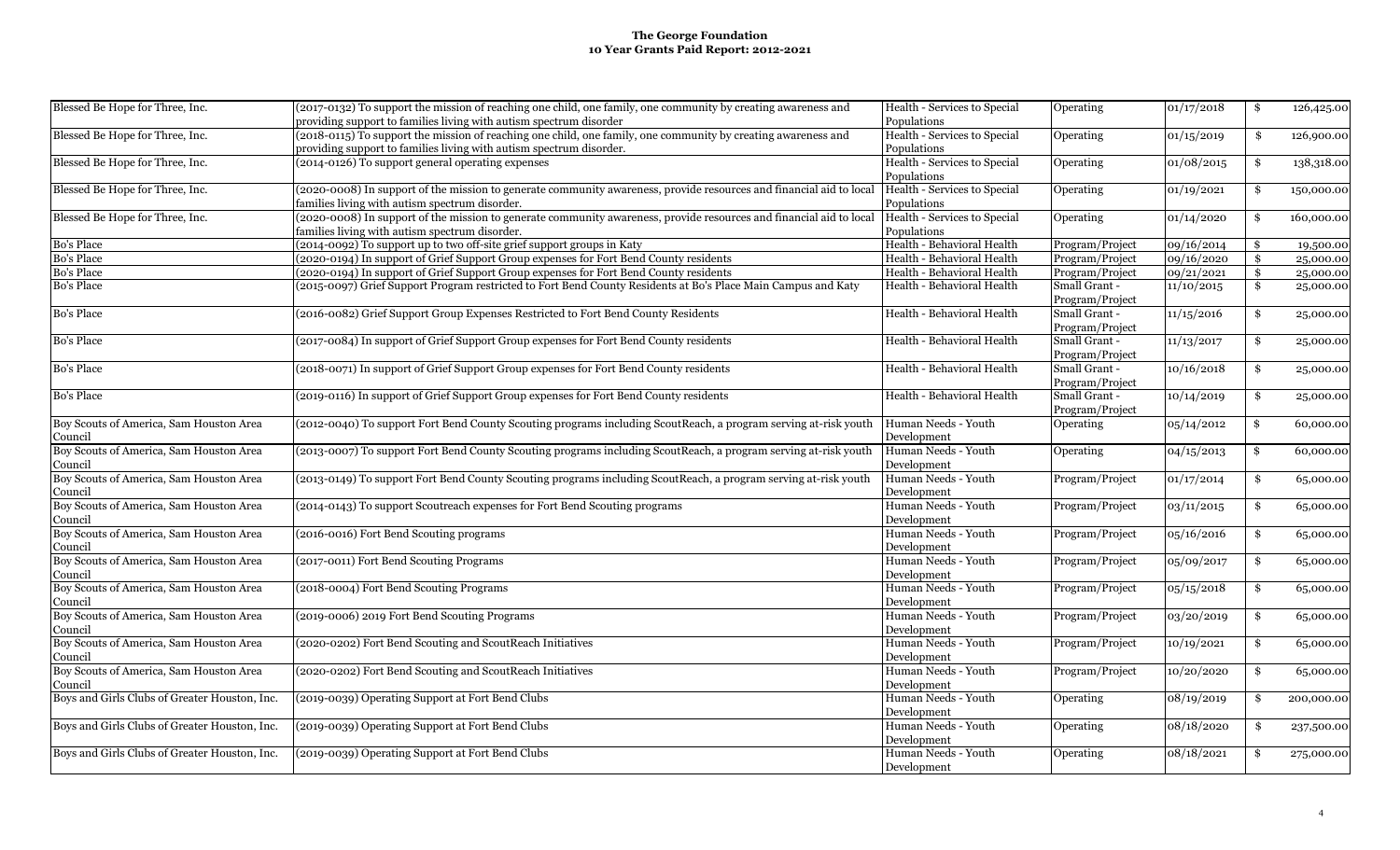| Boys and Girls Clubs of Greater Houston, Inc. | (2020-0101) In support of technology needs during COVID crisis                                                                                                                                                                 | Human Needs - Local Disasters                | Other                            | 04/09/2020 | \$<br>10,000.00    |
|-----------------------------------------------|--------------------------------------------------------------------------------------------------------------------------------------------------------------------------------------------------------------------------------|----------------------------------------------|----------------------------------|------------|--------------------|
| Boys and Girls Clubs of Greater Houston, Inc. | (2020-0166) COVID-19 Emergency Grant                                                                                                                                                                                           | Human Needs - Local Disasters                | Other                            | 05/28/2020 | \$<br>150,000.00   |
| Boys and Girls Clubs of Greater Houston, Inc. | (2017-0131) To purchase new vans to replace vans destroyed by Hurricane Harvey.                                                                                                                                                | Human Needs - Local Disasters                | Small Grant -<br>Program/Project | 10/24/2017 | \$<br>25,000.00    |
| Boys and Girls Clubs of Greater Houston, Inc. | (2013-0068) Towards construction of Richmond-Rosenberg facility to serve Fort Bend County youth with after-school Human Needs - Youth<br>and summer programming                                                                | Development                                  | Capital                          | 07/14/2015 | \$<br>87,500.00    |
| Boys and Girls Clubs of Greater Houston, Inc. | (2013-0068) Towards construction of Richmond-Rosenberg facility to serve Fort Bend County youth with after-school<br>and summer programming                                                                                    | Human Needs - Youth<br>Development           | Capital                          | 12/08/2014 | \$<br>1,340,000.00 |
| Boys and Girls Clubs of Greater Houston, Inc. | (2012-0002) To support operations to Fort Bend County clubs to provide after-school and summer youth<br>programming                                                                                                            | Human Needs - Youth<br>Development           | Operating                        | 02/13/2012 | \$<br>50,000.00    |
| Boys and Girls Clubs of Greater Houston, Inc. | (2012-0025) Matching grant to support leadership and recreational programming for Fort Bend County underserved<br>outh/                                                                                                        | Human Needs - Youth<br>Development           | Operating                        | 12/03/2012 | \$<br>50,000.00    |
| Boys and Girls Clubs of Greater Houston, Inc. | (2013-0067) To support operations over five years to Fort Bend County clubs to provide after-school and summer<br>outh programming                                                                                             | Human Needs - Youth<br>Development           | Operating                        | 01/17/2018 | \$<br>200,000.00   |
| Boys and Girls Clubs of Greater Houston, Inc. | (2013-0067) To support operations over five years to Fort Bend County clubs to provide after-school and summer<br>outh programming                                                                                             | Human Needs - Youth<br>Development           | Operating                        | 12/13/2016 | \$<br>275,000.00   |
| Boys and Girls Clubs of Greater Houston, Inc. | (2013-0067) To support operations over five years to Fort Bend County clubs to provide after-school and summer<br>outh programming                                                                                             | Human Needs - Youth<br>Development           | Operating                        | 01/20/2016 | \$<br>325,000.00   |
| Boys and Girls Clubs of Greater Houston, Inc. | (2013-0067) To support operations over five years to Fort Bend County clubs to provide after-school and summer<br>outh programming                                                                                             | Human Needs - Youth<br>Development           | Operating                        | 01/08/2015 | \$<br>375,000.00   |
| Boys and Girls Clubs of Greater Houston, Inc. | (2013-0067) To support operations over five years to Fort Bend County clubs to provide after-school and summer<br>youth programming                                                                                            | Human Needs - Youth<br>Development           | Operating                        | 01/17/2014 | \$<br>400,000.00   |
| Boys and Girls Clubs of Greater Houston, Inc. | (2012-0152) To provide after-school and summer programming for Fort Bend County youth                                                                                                                                          | Human Needs - Youth<br>Development           | Program/Project                  | 02/19/2013 | \$<br>100,000.00   |
| Boys and Girls Clubs of Greater Houston, Inc. | (2020-0013) Capital Request for Boys & Girls Clubs of Greater Houston's Mission Bend Club location                                                                                                                             | Human Needs - Youth<br>Development           | Program/Project                  | 03/16/2020 | \$<br>230,000.00   |
| Boys and Girls Country of Houston, Inc.       | (2017-0128) In support of the mission to change the lives of children from families in crisis by loving and nurturing<br>them in a Christian home environment, raising them to become self-sustaining and contributing adults. | Human Needs -<br>Homeless/Housing Assistance | Operating                        | 01/17/2018 | \$<br>30,000.00    |
| Boys and Girls Country of Houston, Inc.       | (2016-0051) To provide a home for abused/neglected children from Ft. Bend County                                                                                                                                               | Human Needs -<br>Homeless/Housing Assistance | Operating                        | 08/15/2016 | \$<br>50,000.00    |
| Boys and Girls Country of Houston, Inc.       | (2017-0003) In support of the mission to change the lives of children from families in crisis by loving and nurturing<br>them in a Christian home environment, raising them to become self-sustaining and contributing adults. | Human Needs<br>Homeless/Housing Assistance   | Operating                        | 05/09/2017 | \$<br>50,000.00    |
| Boys and Girls Country of Houston, Inc.       | (2014-0131) To support the residential care for abused and/or neglected Fort Bend County youth                                                                                                                                 | Human Needs -<br>Homeless/Housing Assistance | Program/Project                  | 03/11/2015 | \$<br>50,000.00    |
| Boys and Girls Country of Houston, Inc.       | (2013-0140) To support residential care for Fort Bend County youth                                                                                                                                                             | Human Needs - Youth<br>Development           | Operating                        | 12/10/2013 | \$<br>50,000.00    |
| Boys and Girls Country of Houston, Inc.       | (2011-0113) To support residential care for Fort Bend County youth                                                                                                                                                             | Human Needs - Youth<br>Development           | Operating                        | 02/13/2012 | \$<br>65,000.00    |
| Boys and Girls Country of Houston, Inc.       | (2012-0149) To support residential care for Fort Bend County youth                                                                                                                                                             | Human Needs - Youth<br>Development           | Operating                        | 03/18/2013 | \$<br>65,000.00    |
| Brazos Bend Guardianship Services             | (2012-0146) To assists vulnerable Fort Bend County residents and their families with guardianship issues                                                                                                                       | Human Needs - Law/Legal                      | Operating                        | 12/03/2012 | \$<br>25,000.00    |
| Brazos Bend Guardianship Services             | (2016-0118) To support the mission of assisting incapacitated and disabled adults and their families with legal<br>uardianship, money management and related alternatives.                                                     | Human Needs - Law/Legal                      | Operating                        | 12/13/2016 | \$<br>25,000.00    |
| Brazos Bend Guardianship Services             | (2017-0167) To support the mission of assisting incapacitated and disabled adults and their families with legal<br>guardianship, money management and related alternatives.                                                    | Human Needs - Law/Legal                      | Operating                        | 12/11/2017 | \$<br>35,000.00    |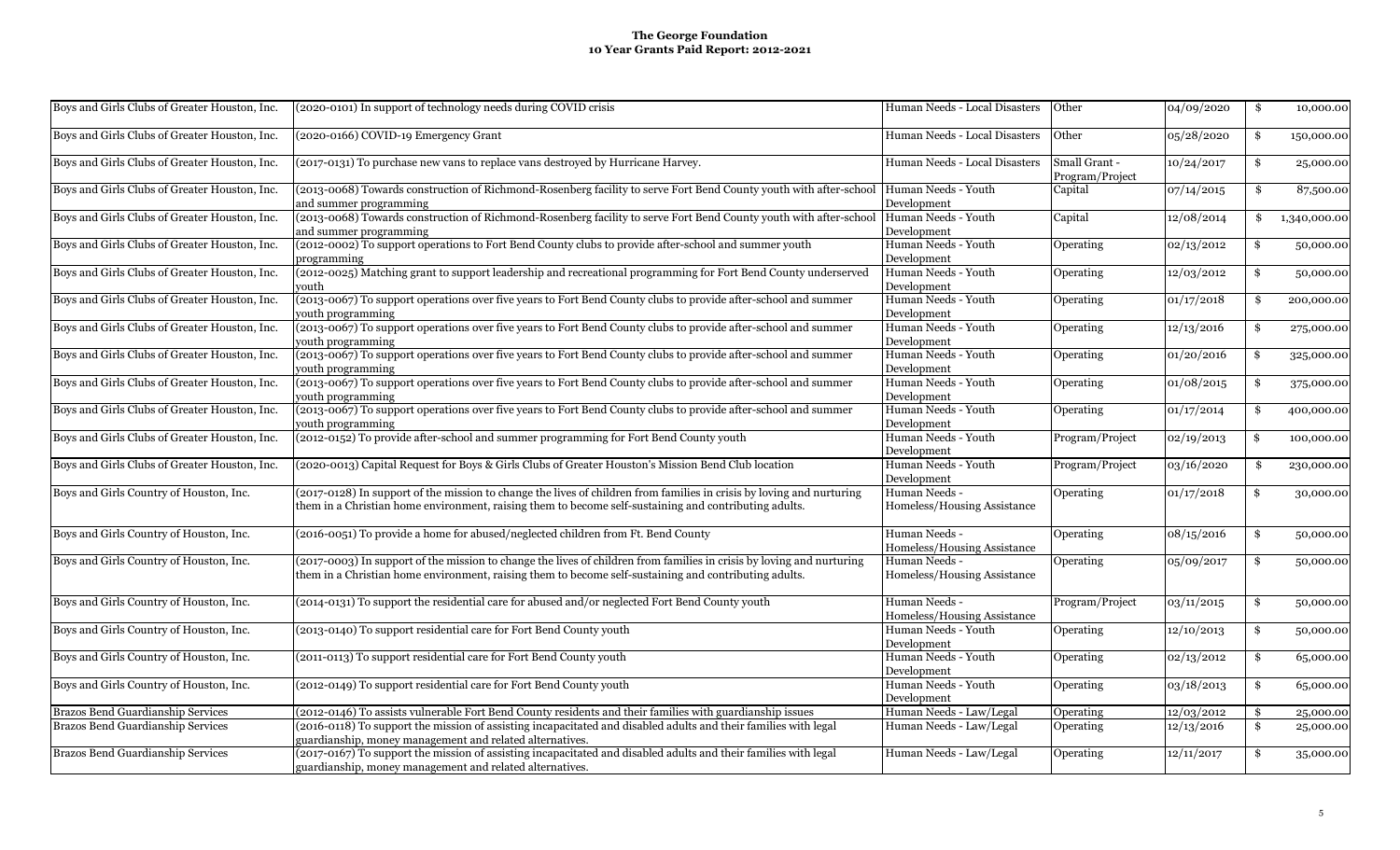| Brazos Bend Guardianship Services      | (2018-0106) To support the mission of assisting incapacitated and disabled adults and their families with legal<br>guardianship, money management and related alternatives. | Human Needs - Law/Legal                                 | Operating       | 12/11/2018          | \$<br>35,000.00  |
|----------------------------------------|-----------------------------------------------------------------------------------------------------------------------------------------------------------------------------|---------------------------------------------------------|-----------------|---------------------|------------------|
| Brazos Bend Guardianship Services      | (2020-0026) In support of the mission to serve incapacitated & disabled adults & their families with legal                                                                  | Human Needs - Law/Legal                                 | Operating       | 02/16/2021          | \$<br>35,000.00  |
|                                        | guardianship, money management and adult guardianship education                                                                                                             |                                                         |                 |                     |                  |
| Brazos Bend Guardianship Services      | (2020-0026) In support of the mission to serve incapacitated & disabled adults & their families with legal                                                                  | Human Needs - Law/Legal                                 | Operating       | 02/12/2020          | \$<br>35,000.00  |
|                                        | guardianship, money management and adult guardianship education                                                                                                             |                                                         |                 |                     |                  |
| Brazos Bend Guardianship Services      | (2013-0131) To assists vulnerable Fort Bend County residents and their families with guardianship issues                                                                    | Human Needs - Law/Legal                                 | Program/Project | 01/17/2014          | \$<br>25,000.00  |
| Brazos Bend Guardianship Services      | (2014-0132) To assist Fort Bend County residents and their families with guardianship issues                                                                                | Human Needs - Law/Legal                                 | Program/Project | 01/08/2015          | \$<br>25,000.00  |
| Brazos Bend Guardianship Services      | (2015-0118) General Operations & Legal Scholarships                                                                                                                         | Human Needs - Law/Legal                                 | Small Grant -   | $\sqrt{12}/14/2015$ | \$<br>30,000.00  |
| Brazos Bend Guardianship Services      | (2020-0102) In support of technology needs during COVID crisis                                                                                                              | Human Needs - Local Disasters                           | Other           | 04/09/2020          | \$<br>500.00     |
| Breath of Life Children's Center, Inc. | To provide primary healthcare to uninsured/underinsured children in Katy and West Houston                                                                                   | Health - Access to Care for<br>Uninsured                | Operating       | 08/15/2013          | \$<br>10,000.00  |
| Briarwood-Brookwood Inc.               | (2020-0103) In support of technology needs during COVID crisis                                                                                                              | Human Needs - Local Disasters                           | Other           | 04/10/2020          | \$<br>3,000.00   |
| Briarwood-Brookwood Inc.               | (2018-0107) In support of scholarship/financial aid and program support for Citizens at Brookwood location at                                                               | Human Needs - Services to                               | Small Grant -   | 12/11/2018          | \$<br>22,500.00  |
|                                        | GalleryFurniture Grand Parkway, Richmond, TX                                                                                                                                | <b>Special Populations</b>                              | Program/Project |                     |                  |
| Briarwood-Brookwood Inc.               | (2018-0014) Grant in honor of John Null's service as Trustee                                                                                                                | Human Needs - Services to                               | Small Grant -   | 03/13/2018          | \$<br>25,000.00  |
|                                        |                                                                                                                                                                             | <b>Special Populations</b>                              | Program/Project |                     |                  |
| Briarwood-Brookwood Inc.               | (2020-0221) In support of scholarship/financial aid and program support for Citizens at Brookwood location at                                                               | Human Needs - Services to                               | Small Grant -   | 02/16/2021          | \$<br>25,000.00  |
|                                        | Gallery Furniture Grand Parkway, Richmond, TX                                                                                                                               | Special Populations                                     | Program/Project |                     |                  |
| <b>Bridges To Life</b>                 | (2012-0003) Toward programs to reduce recidivism at Fort Bend County prisons                                                                                                | Human Needs - Law/Legal                                 | Operating       | 03/14/2012          | \$<br>5,000.00   |
| <b>Bridges To Life</b>                 | (2012-0140) Toward programs to reduce recidivism at Fort Bend County prisons                                                                                                | Human Needs - Law/Legal                                 | Operating       | 11/13/2012          | \$<br>10,000.00  |
| <b>Bridges To Life</b>                 | (2013-0141) Toward programs to reduce recidivism at Fort Bend County prisons                                                                                                | Human Needs - Law/Legal                                 | Program/Project |                     | \$               |
|                                        |                                                                                                                                                                             |                                                         |                 | 12/10/2013          | 5,000.00         |
| <b>Bridges To Life</b>                 | (2014-0121) To support Fort Bend County prison programs to reduce recidivism                                                                                                | Human Needs - Services to<br><b>Special Populations</b> | Program/Project | 02/17/2015          | \$<br>5,000.00   |
| <b>Bridges To Life</b>                 | (2015-0112) Fort Bend County Projects                                                                                                                                       | Human Needs - Services to                               | Small Grant -   | 12/14/2015          | \$<br>5,000.00   |
|                                        |                                                                                                                                                                             | <b>Special Populations</b>                              | Program/Project |                     |                  |
| <b>Bridges To Life</b>                 | (2016-0119) Fort Bend County Projects                                                                                                                                       | Human Needs - Services to                               | Small Grant -   | 12/13/2016          | \$<br>7,500.00   |
|                                        |                                                                                                                                                                             | <b>Special Populations</b>                              | Program/Project |                     |                  |
| <b>Bridges To Life</b>                 | (2017-0149) Bridges To Life Fort Bend County Projects                                                                                                                       | Human Needs - Services to                               | Small Grant -   | 12/11/2017          | \$<br>7,500.00   |
|                                        |                                                                                                                                                                             | <b>Special Populations</b>                              | Program/Project |                     |                  |
| <b>Bridges To Life</b>                 | (2018-0108) Bridges To Life Fort Bend County Projects                                                                                                                       | Human Needs - Services to                               | Small Grant -   | 12/11/2018          | \$<br>7,500.00   |
|                                        |                                                                                                                                                                             | <b>Special Populations</b>                              | Program/Project |                     |                  |
| <b>Bridges To Life</b>                 | (2020-0213) In support of BTL's Fall 2020 Self-Study Project at the Jester III Unit in Richmond, Texas.                                                                     | Human Needs - Services to                               | Small Grant -   | 01/19/2021          | \$<br>5,000.00   |
|                                        |                                                                                                                                                                             | Special Populations                                     | Program/Project |                     |                  |
| Calvary Episcopal School, Inc.         | Youth in Philanthropy Scholarship for 2013-2014 program year                                                                                                                | Scholarships - Other                                    | Program/Project | 05/19/2014          | \$<br>1,250.00   |
| Casa de Esperanza de los Niños, Inc.   | (2013-0052) Youth in Philanthropy grant to fund residential/outreach Foster Care and Post-Adoption services for Fort                                                        | Human Needs - Abuse/Neglect                             | Operating       | 05/14/2013          | \$<br>800.00     |
|                                        | Bend County children                                                                                                                                                        | Prevention & Intervention                               |                 |                     |                  |
| Casa de Esperanza de los Niños, Inc.   | (2012-0105) To fund residential/outreach Foster Care and Post-Adoption services for Fort Bend County children                                                               | Human Needs - Abuse/Neglect                             | Operating       | 10/22/2012          | \$<br>94,400.00  |
|                                        |                                                                                                                                                                             | Prevention & Intervention                               |                 |                     |                  |
| Casa de Esperanza de los Niños, Inc.   | (2013-0083) To fund residential/outreach Foster Care and Post-Adoption services for Fort Bend County children                                                               | Human Needs - Abuse/Neglect                             | Operating       | 11/18/2013          | \$<br>97,400.00  |
|                                        |                                                                                                                                                                             | Prevention & Intervention                               |                 |                     |                  |
| Casa de Esperanza de los Niños, Inc.   | (2020-0125) In support of breaking the cycle of child abuse and neglect for at-risk infants, children and their families                                                    | Human Needs - Abuse/Neglect                             | Operating       | 07/21/2020          | \$<br>110,000.00 |
|                                        | in Ft. Bend County by providing comprehensive residential and family support programs that transform people and<br>communities.                                             | Prevention & Intervention                               |                 |                     |                  |
| Casa de Esperanza de los Niños, Inc.   | (2020-0125) In support of breaking the cycle of child abuse and neglect for at-risk infants, children and their families                                                    | Human Needs - Abuse/Neglect                             | Operating       | 07/20/2021          | \$<br>110,000.00 |
|                                        | in Ft. Bend County by providing comprehensive residential and family support programs that transform people and                                                             | Prevention & Intervention                               |                 |                     |                  |
|                                        | communities.                                                                                                                                                                |                                                         |                 |                     |                  |
| Casa de Esperanza de los Niños, Inc.   | (2014-0087) To provide residential and outreach services for Fort Bend families in crisis and support foster and                                                            | Human Needs - Abuse/Neglect                             | Program/Project | 11/19/2014          | \$<br>98,600.00  |
|                                        | adoptive families in Fort Bend                                                                                                                                              | Prevention & Intervention                               |                 |                     |                  |
|                                        |                                                                                                                                                                             |                                                         |                 |                     |                  |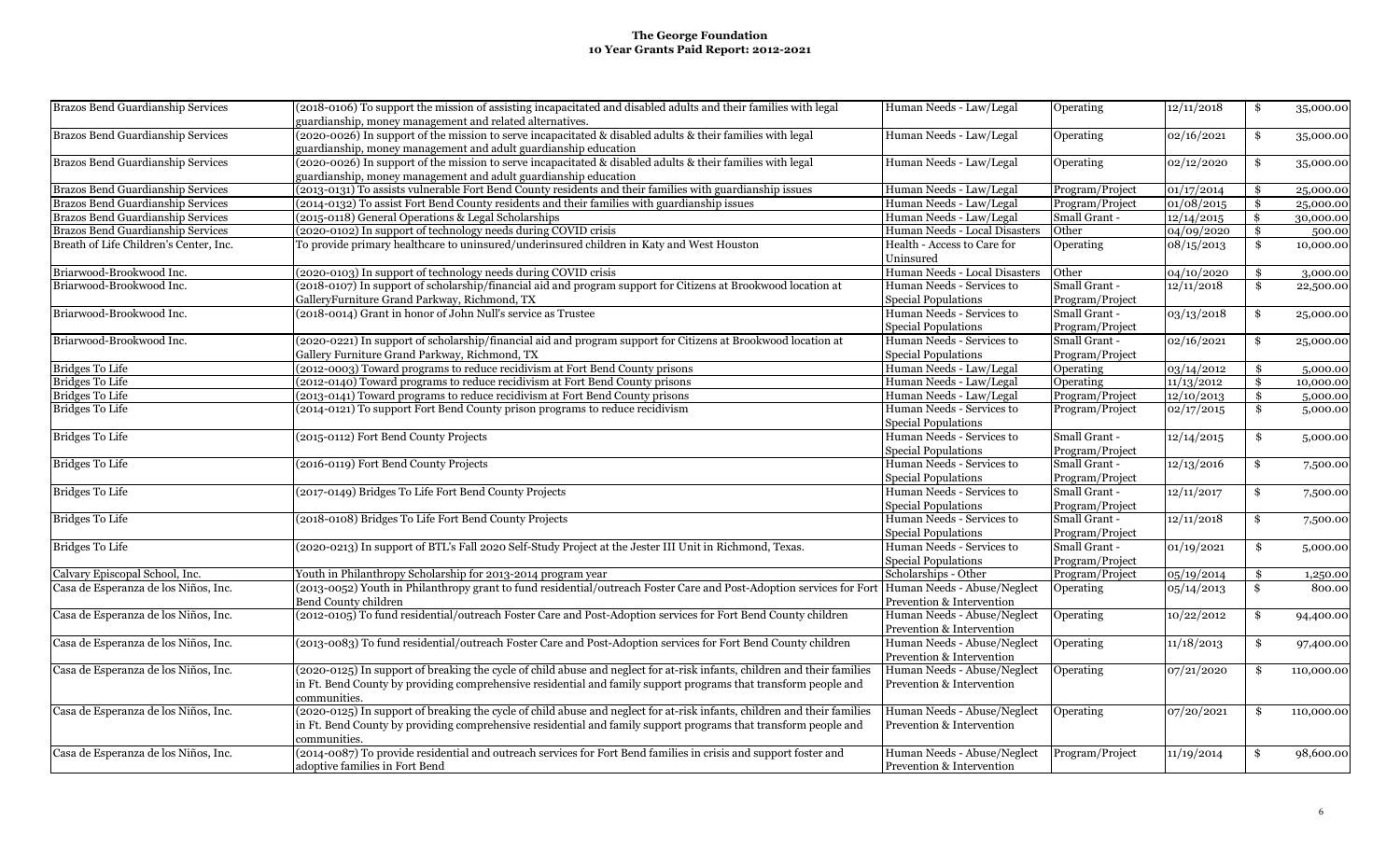| Casa de Esperanza de los Niños, Inc.                          | (2015-0068) Support to provide residential and outreach services for Fort Bend families in crisis and support the foster Human Needs - Abuse/Neglect |                               | Program/Project | 09/08/2015 | \$<br>103,600.00 |
|---------------------------------------------------------------|------------------------------------------------------------------------------------------------------------------------------------------------------|-------------------------------|-----------------|------------|------------------|
|                                                               | and adoptive families in Fort Bend                                                                                                                   | Prevention & Intervention     |                 |            |                  |
| Casa de Esperanza de los Niños, Inc.                          | (2016-0081) To provide services for foster, adoptive and families in crisis from Fort Bend                                                           | Human Needs - Abuse/Neglect   | Program/Project | 10/13/2016 | \$<br>107,200.00 |
|                                                               |                                                                                                                                                      | Prevention & Intervention     |                 |            |                  |
| Casa de Esperanza de los Niños, Inc.                          | (2017-0069) To provide services for foster and adoptive families and families in crisis in Fort Bend County.                                         | Human Needs - Abuse/Neglect   | Program/Project | 10/16/2017 | \$<br>107,200.00 |
|                                                               |                                                                                                                                                      | Prevention & Intervention     |                 |            |                  |
| Casa de Esperanza de los Niños, Inc.                          | (2018-0072) To provide services for foster and adoptive families and families in crisis in Fort Bend County                                          | Human Needs - Abuse/Neglect   | Program/Project | 11/13/2018 | \$<br>107,200.00 |
|                                                               |                                                                                                                                                      | Prevention & Intervention     |                 |            |                  |
| Casa de Esperanza de los Niños, Inc.                          | (2020-0149) In support of technology needs during COVID crisis                                                                                       | Human Needs - Local Disasters | Other           | 05/01/2020 | \$<br>6,500.00   |
| Casa de Esperanza de los Niños, Inc.                          | (2020-0143) COVID-19 Emergency Grant                                                                                                                 | Human Needs - Local Disasters | Other           | 04/30/2020 | \$<br>12,000.00  |
| Casa de Esperanza de los Niños, Inc.                          | (2017-0121) To repair damage to our home in Richmond and to provide emergency assistance to our families impacted Human Needs - Local Disasters      |                               | Small Grant -   | 10/24/2017 | \$<br>25,000.00  |
|                                                               | by Hurricane Harvey.                                                                                                                                 |                               | Program/Project |            |                  |
| Catholic Charities of the Archdiocese of                      | (2019-0037) In support of the Mamie George Community Center and Women Veterans Program in Fort Bend County                                           | Human Needs - Services to     | Operating       | 09/16/2019 | \$<br>270,000.00 |
| Galveston-Houston                                             |                                                                                                                                                      | Special Populations           |                 |            |                  |
| Catholic Charities of the Archdiocese of                      | (2014-0038) Youth in Philanthropy grant to support food services provided to families and seniors at the Mamie                                       | Human Needs - Basic Needs     | Operating       | 05/19/2014 | \$<br>1,500.00   |
| Galveston-Houston                                             | George Community Center                                                                                                                              |                               |                 |            |                  |
| Catholic Charities of the Archdiocese of                      | (2016-0064) Disaster Response                                                                                                                        | Human Needs - Basic Needs     | Small Grant -   | 06/08/2016 | \$<br>4,000.00   |
| Galveston-Houston                                             |                                                                                                                                                      |                               | Program/Project |            |                  |
| Catholic Charities of the Archdiocese of                      | (2020-0141) COVID-19 Emergency Grant                                                                                                                 | Human Needs - Local Disasters | Other           | 05/05/2020 | \$<br>167,500.00 |
| Galveston-Houston                                             |                                                                                                                                                      |                               |                 |            |                  |
| Catholic Charities of the Archdiocese of                      | (2017-0137) Financial assistance to support employee disaster recovery                                                                               | Human Needs - Local Disasters | Small Grant -   | 10/09/2017 | \$<br>3,000.00   |
| Galveston-Houston                                             |                                                                                                                                                      |                               | Program/Project |            |                  |
| Catholic Charities of the Archdiocese of                      | (2017-0104) To Hire Temporary Case Management Staff to Support Disaster Relief Services to Harvey Survivors                                          | Human Needs - Local Disasters | Small Grant -   | 09/18/2017 | \$<br>25,000.00  |
| Galveston-Houston                                             |                                                                                                                                                      |                               | Program/Project |            |                  |
| Catholic Charities of the Archdiocese of                      | (2015-0125) Rio Bend Community                                                                                                                       | Human Needs - Other           | Program/Project | 12/14/2015 | \$<br>50,000.00  |
| Galveston-Houston                                             |                                                                                                                                                      |                               |                 |            |                  |
| Catholic Charities of the Archdiocese of                      | (2014-0001) Donation of land (4.2532 acres) for expansion of facility                                                                                | Human Needs - Senior Services | Capital         | 07/22/2014 | \$<br>280,000.00 |
| Galveston-Houston<br>Catholic Charities of the Archdiocese of |                                                                                                                                                      |                               |                 |            |                  |
|                                                               | (2013-0037) Youth in Philanthropy grant to support senior services at Mamie George Community Center                                                  | Human Needs - Senior Services | Operating       | 05/14/2013 | \$<br>1,800.00   |
| Galveston-Houston<br>Catholic Charities of the Archdiocese of |                                                                                                                                                      |                               |                 |            |                  |
|                                                               | (2012-0060) Youth in Philanthropy grant to support senior services provided at the Mamie George Community Center Human Needs - Senior Services       |                               | Program/Project | 06/15/2012 | \$<br>1,250.00   |
| Galveston-Houston<br>Catholic Charities of the Archdiocese of | (2013-0103) Emergency funding to continue senior food program at the Mamie George Community Center                                                   | Human Needs - Senior Services |                 |            |                  |
| Galveston-Houston                                             |                                                                                                                                                      |                               | Program/Project | 09/09/2013 | \$<br>12,500.00  |
| Catholic Charities of the Archdiocese of                      | (2015-0092) Mamie George Community Center, support for general operations, services, and facilities upgrades                                         | Human Needs - Senior Services | Program/Project | 12/13/2016 |                  |
| Galveston-Houston                                             |                                                                                                                                                      |                               |                 |            | \$<br>75,332.00  |
| Catholic Charities of the Archdiocese of                      | (2012-0023) To support case management, wellness activities and congregate meals to low-income Fort Bend County                                      | Human Needs - Senior Services | Program/Project | 04/13/2012 | \$<br>100,000.00 |
| Galveston-Houston                                             | seniors at Mamie George Community Center                                                                                                             |                               |                 |            |                  |
| Catholic Charities of the Archdiocese of                      | (2013-0095) To support services to low-income Fort Bend County seniors at the Mamie George Community Center                                          | Human Needs - Senior Services | Program/Project | 11/18/2013 | \$<br>100,000.00 |
| Galveston-Houston                                             |                                                                                                                                                      |                               |                 |            |                  |
| Catholic Charities of the Archdiocese of                      | (2014-0093) To improve the well-being of seniors through case management, fitness activities, and the provision of                                   | Human Needs - Senior Services | Program/Project | 11/19/2014 | \$<br>154,412.00 |
| Galveston-Houston                                             | nutritious lunches and groceries (Mamie George Community Center)                                                                                     |                               |                 |            |                  |
| Catholic Charities of the Archdiocese of                      | (2015-0092) Mamie George Community Center, support for general operations, services, and facilities upgrades                                         | Human Needs - Senior Services | Program/Project | 12/14/2015 | \$<br>162,760.00 |
| Galveston-Houston                                             |                                                                                                                                                      |                               |                 |            |                  |
| Catholic Charities of the Archdiocese of                      | (2018-0146) In support of a capital maintenance reserve fund for the Mamie George Community Center                                                   | Human Needs - Senior Services | Program/Project | 12/11/2018 | \$<br>203,000.00 |
| Galveston-Houston                                             |                                                                                                                                                      |                               |                 |            |                  |
| Catholic Charities of the Archdiocese of                      | (2020-0187) In support of Catholic Charities' Mamie George Community Center                                                                          | Human Needs - Senior Services | Program/Project | 09/21/2021 | \$<br>300,000.00 |
| Galveston-Houston                                             |                                                                                                                                                      |                               |                 |            |                  |
| Catholic Charities of the Archdiocese of                      | (2020-0187) In support of Catholic Charities' Mamie George Community Center                                                                          | Human Needs - Senior Services | Program/Project | 09/16/2020 | \$<br>300,000.00 |
| Galveston-Houston                                             |                                                                                                                                                      |                               |                 |            |                  |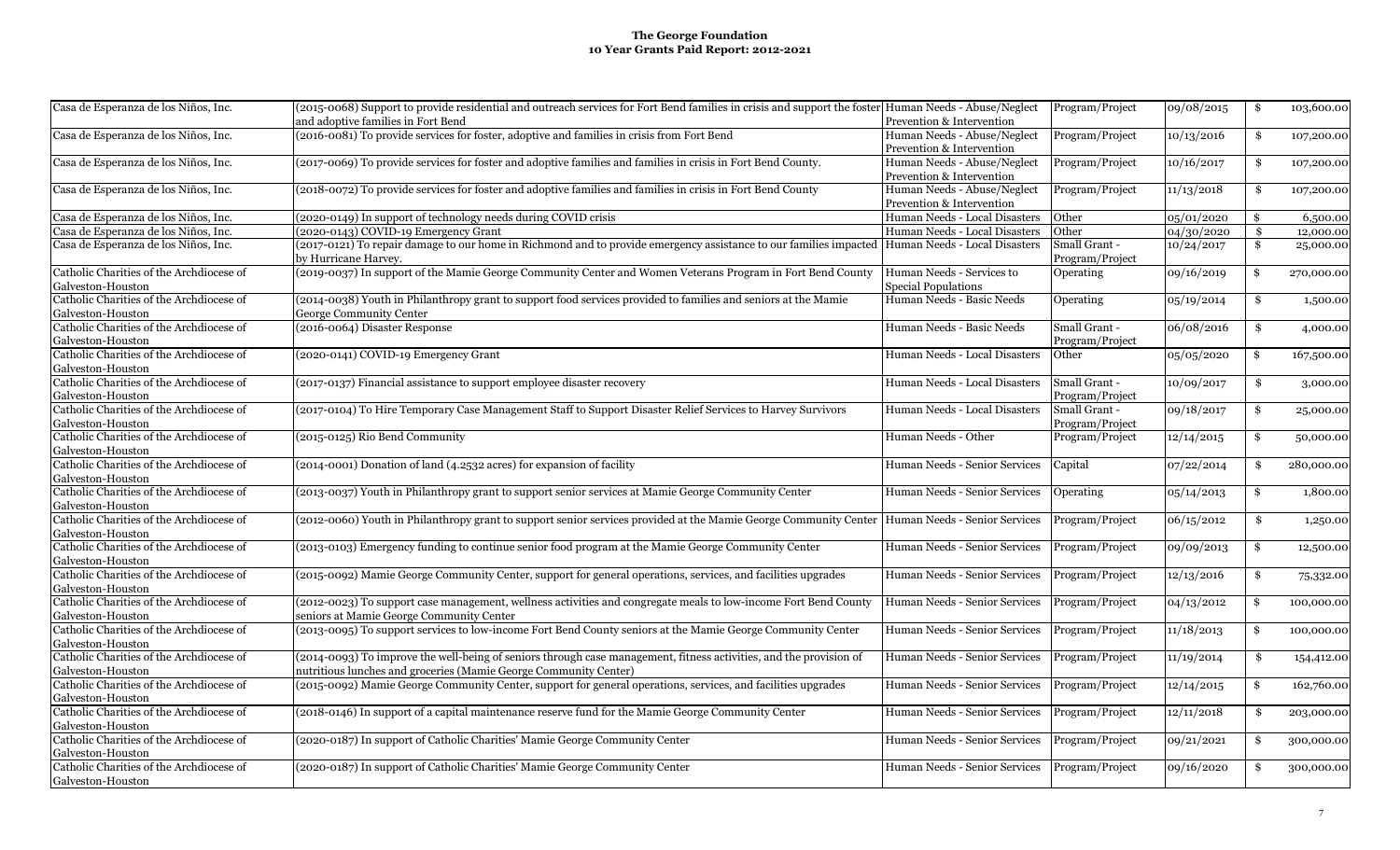| Catholic Charities of the Archdiocese of | (2018-0032) In support of the Mamie George Community Center and Women Veteran Services in Fort Bend County             | Human Needs - Services to   | Operating       | 08/21/2018                   | \$<br>249,358.00   |
|------------------------------------------|------------------------------------------------------------------------------------------------------------------------|-----------------------------|-----------------|------------------------------|--------------------|
| Galveston-Houston                        |                                                                                                                        | Special Populations         |                 |                              |                    |
| Catholic Charities of the Archdiocese of | (2017-0027) In support of the Mamie George Community Center and Women Veteran Services in Fort Bend County.            | Human Needs - Services to   | Program/Project | 07/18/2017                   | \$<br>200,000.00   |
| Galveston-Houston                        |                                                                                                                        | Special Populations         |                 |                              |                    |
| Catholic Charities of the Archdiocese of | (2013-0046) Youth in Philanthropy grant to support foster care programs at the Rio Bend Community                      | Human Needs - Youth         | Operating       | 05/14/2013                   | \$<br>800.00       |
| Galveston-Houston                        |                                                                                                                        | Development                 |                 |                              |                    |
| Catholic Charities of the Archdiocese of | (2014-0050) Youth in Philanthropy grant to support youth residing in the Rio Bend Foster Community                     | Human Needs - Youth         | Operating       | 05/19/2014                   | \$<br>1,500.00     |
| Galveston-Houston                        |                                                                                                                        | Development                 |                 |                              |                    |
| Catholic Charities of the Archdiocese of | (2012-0118) To support residential foster care for Fort Bend County children at the Rio Bend Community                 | Human Needs - Youth         | Operating       | 10/22/2012                   | \$<br>100,000.00   |
| Galveston-Houston                        |                                                                                                                        | Development                 |                 |                              |                    |
| Catholic Charities of the Archdiocese of | (2013-0094) To expand residential foster care to serve children residing in Fort Bend County                           | Human Needs - Youth         | Operating       | 11/18/2013                   | \$<br>100,000.00   |
| Galveston-Houston                        |                                                                                                                        | Development                 |                 |                              |                    |
| Catholic Charities of the Archdiocese of | (2012-0066) Youth in Philanthropy grant supporting programs serving foster children residing in the Rio Bend           | Human Needs - Youth         | Program/Project | 06/15/2012                   | \$<br>850.00       |
| Galveston-Houston                        | Community                                                                                                              | Development                 |                 |                              |                    |
| Catholic Charities of the Archdiocese of | (2014-0098) To provide safe and loving homes for children from the region while they are in the Texas foster care      | Human Needs - Youth         | Program/Project | 11/19/2014                   | \$<br>100,000.00   |
| Galveston-Houston                        | system (Rio Bend Community).                                                                                           | Development                 |                 |                              |                    |
| Child Advocates of Fort Bend, Inc.       | (2021-0012) In support of the capital expansion project Phase IB                                                       | Human Needs - Abuse/Neglect | Capital         | 06/15/2021                   | \$<br>200,000.00   |
|                                          |                                                                                                                        | Prevention & Intervention   |                 |                              |                    |
| Child Advocates of Fort Bend, Inc.       | (2018-0101) In support of Capital Improvements, Expansion and Remodeling of Child Advocates of Fort Bend's Davis       | Human Needs - Abuse/Neglect | Capital         | 12/11/2018                   | \$<br>300,000.00   |
|                                          | George Center.                                                                                                         | Prevention & Intervention   |                 |                              |                    |
| Child Advocates of Fort Bend, Inc.       | (2018-0101) In support of Capital Improvements, Expansion and Remodeling of Child Advocates of Fort Bend's Davis       | Human Needs - Abuse/Neglect | Capital         | 01/14/2020                   | \$<br>500,000.00   |
|                                          | George Center.                                                                                                         | Prevention & Intervention   |                 |                              |                    |
| Child Advocates of Fort Bend, Inc.       | (2018-0101) In support of Capital Improvements, Expansion and Remodeling of Child Advocates of Fort Bend's Davis       | Human Needs - Abuse/Neglect | Capital         | 01/15/2019                   | \$<br>1,200,000.00 |
|                                          | George Center.                                                                                                         | Prevention & Intervention   |                 |                              |                    |
| Child Advocates of Fort Bend, Inc.       | (2014-0046) Youth in Philanthropy grant to support programming for the prevention of child abuse and neglect           | Human Needs - Abuse/Neglect | Operating       | 05/19/2014                   | \$<br>1,500.00     |
|                                          |                                                                                                                        | Prevention & Intervention   |                 |                              |                    |
| Child Advocates of Fort Bend, Inc.       | (2013-0035) Youth in Philanthropy grant to provide services to abused/neglected children                               | Human Needs - Abuse/Neglect | Operating       | 05/14/2013                   | \$<br>1,800.00     |
|                                          |                                                                                                                        | Prevention & Intervention   |                 |                              |                    |
| Child Advocates of Fort Bend, Inc.       | (2016-0103) In support of the mission to provide a voice, heal the hurt and break the cycle of abuse and neglect for   | Human Needs - Abuse/Neglect | Operating       | 02/21/2017                   | \$<br>100,000.00   |
|                                          | children in Fort Bend County                                                                                           | Prevention & Intervention   |                 |                              |                    |
| Child Advocates of Fort Bend, Inc.       | (2020-0046) Grant in honor of Tom McNutt's service as Trustee                                                          | Human Needs - Abuse/Neglect | Operating       | 03/16/2020                   | \$<br>100,000.00   |
|                                          |                                                                                                                        | Prevention & Intervention   |                 |                              |                    |
| Child Advocates of Fort Bend, Inc.       | (2017-0127) Operating request in support of the mission to provide a voice, heal the hurt and break the cycle of abuse | Human Needs - Abuse/Neglect | Operating       | 01/17/2018                   | \$<br>110,000.00   |
|                                          | and neglect for children in Fort Bend County                                                                           | Prevention & Intervention   |                 |                              |                    |
| Child Advocates of Fort Bend, Inc.       | (2018-0116) In support of the mission to provide a voice, heal the hurt and break the cycle of abuse and neglect for   | Human Needs - Abuse/Neglect | Operating       | 12/11/2018                   | \$<br>110,000.00   |
|                                          | children in Fort Bend County                                                                                           | Prevention & Intervention   |                 |                              |                    |
| Child Advocates of Fort Bend, Inc.       | (2020-0016) In support of CAFB's mission: to provide a voice, heal the hurt and break the cycle of abuse and neglect   | Human Needs - Abuse/Neglect | Operating       | 01/19/2021                   | \$<br>125,000.00   |
|                                          | for children in Fort Bend County                                                                                       | Prevention & Intervention   |                 |                              |                    |
| Child Advocates of Fort Bend, Inc.       | (2020-0016) In support of CAFB's mission: to provide a voice, heal the hurt and break the cycle of abuse and neglect   | Human Needs - Abuse/Neglect | Operating       | 01/14/2020                   | \$<br>125,000.00   |
|                                          | for children in Fort Bend County                                                                                       | Prevention & Intervention   |                 |                              |                    |
| Child Advocates of Fort Bend, Inc.       | (2013-0032) To provide additional therapists to increase counseling services for abuse/neglected children              | Human Needs - Abuse/Neglect | Program/Project | $\frac{06}{17}{\sqrt{2013}}$ | \$<br>54,900.00    |
|                                          |                                                                                                                        | Prevention & Intervention   |                 |                              |                    |
| Child Advocates of Fort Bend, Inc.       | (2012-0150) To support recruitment, training and retention of CASA volunteers with an emphasis on minorities and       | Human Needs - Abuse/Neglect | Program/Project | 12/03/2012                   |                    |
|                                          |                                                                                                                        |                             |                 |                              | \$<br>70,918.00    |
|                                          |                                                                                                                        | Prevention & Intervention   |                 |                              |                    |
| Child Advocates of Fort Bend, Inc.       | (2014-0020) To support Children Advocacy Center program through forensic updates and staff training to adequately      | Human Needs - Abuse/Neglect | Program/Project | 04/11/2014                   | \$<br>75,000.00    |
|                                          | serve Fort Bend County child abuse victims                                                                             | Prevention & Intervention   |                 |                              |                    |
| Child Advocates of Fort Bend, Inc.       | (2014-0130) To fund age-specific support services and hire staff to manage program development for these services      | Human Needs - Abuse/Neglect | Program/Project | 12/08/2014                   | \$<br>75,000.00    |
|                                          |                                                                                                                        | Prevention & Intervention   |                 |                              |                    |
| Child Advocates of Fort Bend, Inc.       | (2015-0119) Multi-Disciplinary Team (MDT) Enhancement Program                                                          | Human Needs - Abuse/Neglect | Program/Project | 12/14/2015                   | \$<br>80,000.00    |
|                                          |                                                                                                                        | Prevention & Intervention   |                 |                              |                    |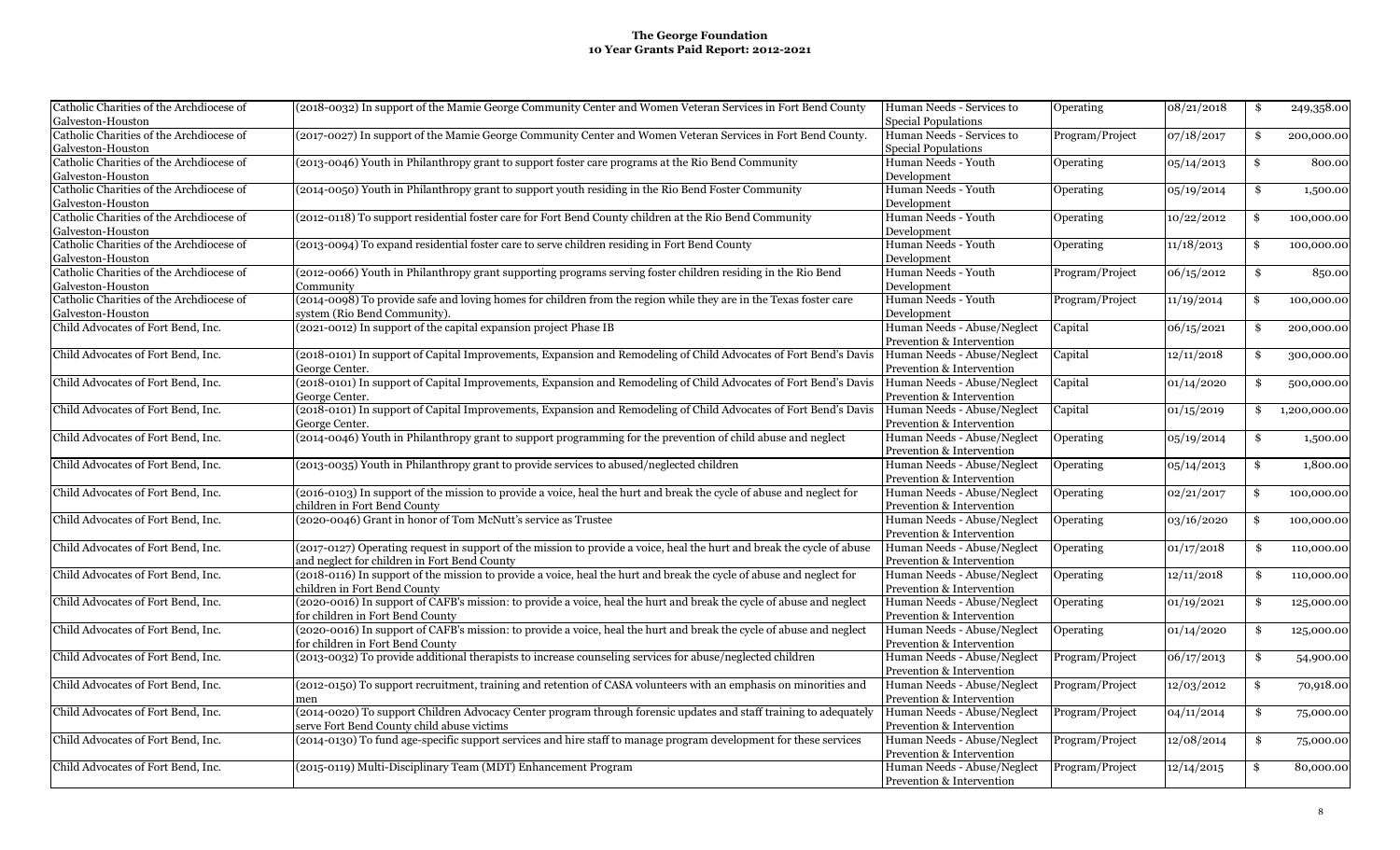| Child Advocates of Fort Bend, Inc. | (2020-0089) In support of technology needs during COVID crisis                                                    | Human Needs - Local Disasters                   | Other           | 04/08/2020 | $\mathbf{\$}$ | 6,700.00     |
|------------------------------------|-------------------------------------------------------------------------------------------------------------------|-------------------------------------------------|-----------------|------------|---------------|--------------|
| Child Advocates of Fort Bend, Inc. | (2020-0141) COVID-19 Emergency Grant                                                                              | Human Needs - Local Disasters                   | Other           | 04/30/2020 | \$            | 150,000.00   |
| Child Advocates of Fort Bend, Inc. | (2017-0135) Financial assistance to support employee disaster recovery                                            | Human Needs - Local Disasters                   | Small Grant -   | 10/09/2017 | \$            | 5,000.00     |
|                                    |                                                                                                                   |                                                 | Program/Project |            |               |              |
| Child Builders                     | (2021-0013) In support of the mission to promote mental health & prevent abuse by empowering children, parents,   | Human Needs - Abuse/Neglect                     | Small Grant -   | 09/21/2021 | \$            | 10,000.00    |
|                                    | teachers with assertiveness skills, emotional control, empathy, resilience, and nonviolent conflict resolution    | Prevention & Intervention                       | Program/Project |            |               |              |
|                                    |                                                                                                                   |                                                 |                 |            |               |              |
| Child Builders                     | (2016-0052) Primary Prevention Strategies for Fort Bend ISD Students                                              | Human Needs - Abuse/Neglect                     | Small Grant -   | 08/15/2016 | \$            | 10,000.00    |
|                                    |                                                                                                                   | Prevention & Intervention                       | Operating       |            |               |              |
| <b>Child Builders</b>              | (2017-0070) In support of the mission to prepare children to face some of life's most difficult challenges        | Human Needs - Abuse/Neglect                     | Small Grant -   | 10/16/2017 | \$            | 10,000.00    |
|                                    |                                                                                                                   | Prevention & Intervention                       | Operating       |            |               |              |
| <b>Child Builders</b>              | (2018-0073) To provide primary prevention and internal asset-building trainings and workshops in Fort Bend County | Human Needs - Abuse/Neglect                     | Small Grant -   | 11/13/2018 | \$            | 10,000.00    |
|                                    |                                                                                                                   | Prevention & Intervention                       | Program/Project |            |               |              |
| <b>Child Builders</b>              | (2020-0155) In support of technology needs during COVID crisis                                                    | Human Needs - Local Disasters                   | Other           | 05/01/2020 | \$            | 500.00       |
| <b>Childproof America</b>          | (2018-0074) Support for a Family Guides Program Director                                                          | Human Needs - Abuse/Neglect                     | Small Grant -   | 11/13/2018 | \$            |              |
|                                    |                                                                                                                   |                                                 |                 |            |               | 25,000.00    |
|                                    |                                                                                                                   | Prevention & Intervention                       | Program/Project |            |               |              |
| Children at Risk, Inc.             | To support data collection and dissemination of information on issues affecting Fort Bend County children         | Community Enhancement -                         | Operating       | 03/14/2012 | \$            | 20,000.00    |
|                                    |                                                                                                                   | Civic, Community,                               |                 |            |               |              |
| Children at Risk, Inc.             | To support data collection and dissemination of information on issues affecting Fort Bend County children         | Community Enhancement -                         | Program/Project | 12/03/2012 | \$            | 25,000.00    |
|                                    |                                                                                                                   | Civic, Community,                               |                 |            |               |              |
| Children at Risk, Inc.             | To support development of a Fort Bend County community plan for parent education, early education and             | Community Enhancement -                         | Program/Project | 01/17/2014 | \$            | 60,000.00    |
|                                    | college/career readiness                                                                                          | Civic, Community,                               |                 |            |               |              |
| Children at Risk, Inc.             | To provide a strategic plan for effecting the status of Fort Bend County youth                                    | Community Enhancement -                         | Program/Project | 12/03/2012 | \$            | 75,000.00    |
|                                    |                                                                                                                   | Civic, Community,                               |                 |            |               |              |
| Children at Risk, Inc.             | (2017-0172) In support of a pilot program to foster partnerships between parents, schools, and the community to   | Education - Parenting Education Program/Project |                 | 05/15/2018 | \$            | 40,000.00    |
|                                    | ensure the success of every child in FBISD.                                                                       |                                                 |                 |            |               |              |
| Children's Museum, Inc.            | (2013-0154) Toward capital campaign to establish a Fort Bend Children's Discovery Center                          | Community Enhancement -                         | Capital         | 02/18/2014 | \$            | 290,000.00   |
|                                    |                                                                                                                   | Museums                                         |                 |            |               |              |
| Children's Museum, Inc.            | (2012-0039) Matching grant toward construct of the Fort Bend County Children's Discovery Center                   | Community Enhancement -                         | Capital         | 04/15/2013 | \$            | 1,000,000.00 |
|                                    |                                                                                                                   | Museums                                         |                 |            |               |              |
|                                    |                                                                                                                   |                                                 |                 |            |               |              |
| Children's Museum, Inc.            | (2014-0074) To support development efforts                                                                        | Community Enhancement -                         | Operating       | 05/19/2014 | \$            | 33,750.00    |
|                                    |                                                                                                                   | Museums                                         |                 |            |               |              |
| Children's Museum, Inc.            | (2012-0124) To support programming serving Fort Bend County at-risk children and their families                   | Community Enhancement -                         | Program/Project | 12/28/2012 | \$            | 12,250.00    |
|                                    |                                                                                                                   | Museums                                         |                 |            |               |              |
| Children's Museum, Inc.            | (2013-0135) To support programming serving Fort Bend County at-risk children and their families                   | Community Enhancement -                         | Program/Project | 12/10/2013 | \$            | 12,500.00    |
|                                    |                                                                                                                   | Museums                                         |                 |            |               |              |
| Children's Museum, Inc.            | (2014-0100) To provide Parent Stars programming to low-income families through six events hosted at six Fort Bend | Community Enhancement -                         | Program/Project | 10/20/2014 | \$            | 16,435.00    |
|                                    | Independent School District Title I schools                                                                       | Museums                                         |                 |            |               |              |
| Children's Museum, Inc.            | (2019-0118) In support of Fort Bend Children's Discovery Center's mission to transform the community through      | Community Enhancement -                         | Small Grant -   | 10/14/2019 | \$            | 25,000.00    |
|                                    | innovative, child-centered learning.                                                                              | Museums                                         | Operating       |            |               |              |
| Children's Museum, Inc.            | (2018-0015) Grant in honor of John Null's service as Trustee                                                      | Community Enhancement -                         | Small Grant -   | 03/13/2018 | \$            | 25,000.00    |
|                                    |                                                                                                                   | Museums                                         | Program/Project |            |               |              |
| Children's Museum, Inc.            | (2017-0120) Support of families of Sequin Elementary impacted by re-enrollments at Patterson Elementary and       | <b>Education - Local Disasters</b>              | Small Grant -   | 09/28/2017 | \$            | 13,053.00    |
|                                    | Crockett Middle School                                                                                            |                                                 | Program/Project |            |               |              |
| Children's Museum, Inc.            | (2016-0087) Parent Stars Family Learning Events in FBISD Schools                                                  | Education - Parenting Education Program/Project |                 | 09/15/2016 |               |              |
| Children's Museum, Inc.            | (2017-0086) Parent Stars Family Learning Events in FBISD schools                                                  | Education - Parenting Education Program/Project |                 |            |               | 20,321.50    |
|                                    |                                                                                                                   |                                                 |                 | 10/16/2017 |               | 20,322.00    |
| Children's Museum, Inc.            | (2018-0075) Parent Stars Family Learning Events in Fort Bend area schools                                         | Education - Parenting Education Program/Project |                 | 11/13/2018 | \$            | 20,322.00    |
| Children's Museum, Inc.            | (2020-0200) In support of 1) Parent Stars programming at 8 Title I schools in Fort Bend County; and 2) virtual    | Education - Parenting Education Program/Project |                 | 12/15/2020 | \$            | 57,115.00    |
|                                    | programming at the Fort Bend Children's Discovery Center.                                                         |                                                 |                 |            |               |              |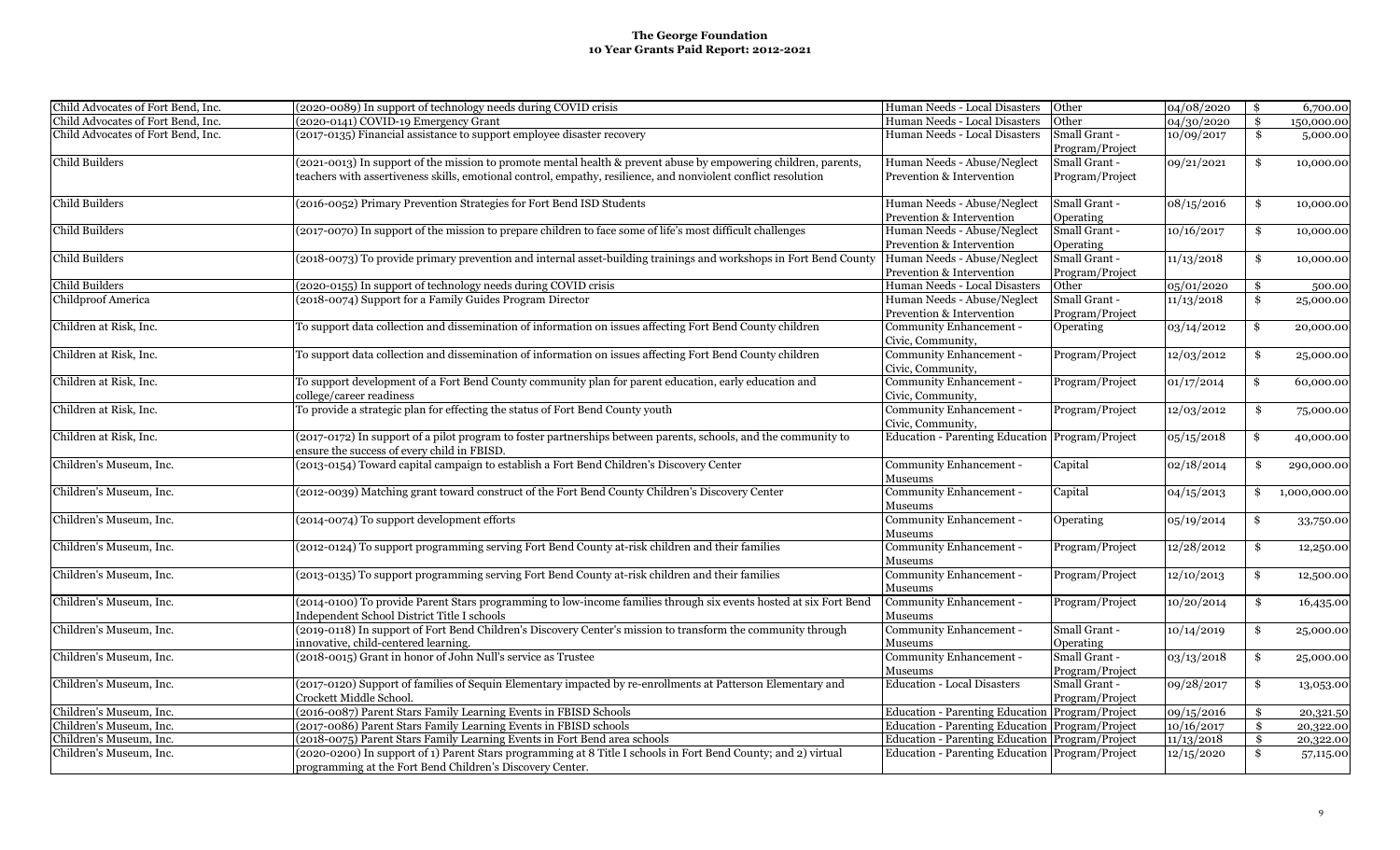| Children's Museum, Inc.                                | (2015-0077) To provide Family Learning Events at Fort Bend County Title I schools                                                                                                                                                                           | Education - Parenting Education Small Grant -                           | Program/Project                  | 10/15/2015 | \$<br>14,766.00  |
|--------------------------------------------------------|-------------------------------------------------------------------------------------------------------------------------------------------------------------------------------------------------------------------------------------------------------------|-------------------------------------------------------------------------|----------------------------------|------------|------------------|
| Children's Museum, Inc.                                | (2019-0115) In support of Parent Stars Family Learning Events to be facilitated at 8 Title I schools in Fort Bend County Education - Parenting Education<br>during the 2019-20 school year.                                                                 |                                                                         | Small Grant -<br>Program/Project | 10/14/2019 | \$<br>23,561.00  |
| Christ Clinic                                          | (2020-0075) In support of the Integrated Behavioral Health program.                                                                                                                                                                                         | Health - Behavioral Health                                              | Operating                        | 06/16/2020 | \$<br>45,000.00  |
| Christ Clinic                                          | (2020-0075) In support of the Integrated Behavioral Health program.                                                                                                                                                                                         | Health - Behavioral Health                                              | Operating                        | 06/15/2021 | \$<br>55,000.00  |
| Christ Clinic                                          | (2020-0150) In support of technology needs during COVID crisis                                                                                                                                                                                              | <b>Health - Local Disasters</b>                                         | Other                            | 05/01/2020 | \$<br>10,000.00  |
| Christ Clinic                                          | (2017-0095) In support of integrated physical and mental health services for low-income, uninsured/underinsured<br>Fort Bend County residents through the partnership between Christ Clinic and the Carole and Ronald Krist Samaritan<br>Counseling Center. | Health - Behavioral Health                                              | Program/Project                  | 01/17/2018 | \$<br>31,395.00  |
| Christ Clinic                                          | (2018-0100) In support of integrated physical and mental health services for low-income, uninsured/underinsured<br>Fort Bend County residents                                                                                                               | Health - Behavioral Health                                              | Program/Project                  | 03/20/2019 | \$<br>37,000.00  |
| <b>City of Needville</b>                               | Toward the renovation of playground equipment to serve children at Skrabanek Park                                                                                                                                                                           | Community Enhancement -<br>Parks & Recreation                           | Capital                          | 06/13/2014 | \$<br>8,287.50   |
| City of Orchard                                        | (2016-0131) Artesian Park Improvement Project                                                                                                                                                                                                               | Community Enhancement -<br>Parks & Recreation                           | Capital                          | 04/18/2017 | \$<br>100,000.00 |
| City of Richmond                                       | (2012-0103) To support Richmond's 175th Birthday Celebration planned by the Historic Richmond Association                                                                                                                                                   | Community Enhancement -<br>Civic, Community,                            | Program/Project                  | 07/16/2012 | \$<br>2,000.00   |
| City of Richmond                                       | (2015-0105) Wayside Horn Devices for City of Richmond Railroad Crossings                                                                                                                                                                                    | Community Enhancement -<br>Civic, Community,                            | Program/Project                  | 03/11/2016 | \$<br>50,000.00  |
| City of Richmond                                       | (2013-0102) Donation of 38.76 acres of land for use for a city and/or community enhancement project                                                                                                                                                         | Community Enhancement -<br>Environment, Conservation,<br>Beautification | Capital                          | 07/24/2013 | \$<br>445,740.00 |
| City of Richmond                                       | (2014-0031) Phase II of the Wessendorff Park/Trail                                                                                                                                                                                                          | Community Enhancement -<br>Parks & Recreation                           | Capital                          | 07/15/2014 | \$<br>250,000.00 |
| City of Richmond                                       | (2012-0085) Toward the construction of a park area in Richmond's Historic District                                                                                                                                                                          | Community Enhancement -<br>Parks & Recreation                           | Operating                        | 07/16/2012 | \$<br>200,000.00 |
| Clothed by Faith, Inc.                                 | (2016-0021) 2016 Operating Costs                                                                                                                                                                                                                            | Human Needs - Basic Needs                                               | Operating                        | 08/15/2016 | \$<br>10,000.00  |
| Clothed by Faith, Inc.                                 | (2020-0012) In support of providing clothing to those in need in Fort Bend County                                                                                                                                                                           | Human Needs - Basic Needs                                               | Program/Project                  | 01/15/2020 | \$<br>12,000.00  |
| Clothed by Faith, Inc.                                 | (2020-0012) In support of providing clothing to those in need in Fort Bend County                                                                                                                                                                           | Human Needs - Basic Needs                                               | Program/Project                  | 01/19/2021 | \$<br>13,000.00  |
| Clothed by Faith, Inc.                                 | (2017-0037) In support of providing gently used clothing to those struggling with poverty.                                                                                                                                                                  | Human Needs - Basic Needs                                               | Small Grant -                    | 08/15/2017 | \$<br>7,500.00   |
| Clothed by Faith, Inc.                                 | (2018-0044) In support of 2018 Katy Branch Operating Expenses                                                                                                                                                                                               | Human Needs - Basic Needs                                               | Small Grant -                    | 08/21/2018 | \$<br>10,000.00  |
| Clothed by Faith, Inc.                                 | (2019-0019) In support of providing clothing to those struggling with poverty.                                                                                                                                                                              | Human Needs - Basic Needs                                               | Small Grant -                    | 04/09/2019 | \$<br>10,000.00  |
| Clothed by Faith, Inc.                                 | (2017-0105) To purchase additional supplies to meet the clothing needs of Harvey victims.                                                                                                                                                                   | Human Needs - Local Disasters                                           | Small Grant -<br>Program/Project | 09/18/2017 | \$<br>8,000.00   |
| Cody Stephens Go Big or Go Home Memorial<br>Foundation | (2021-0028) Fort Bend County ECG Heart Screening Program                                                                                                                                                                                                    | Health - Other                                                          | Small Grant -<br>Program/Project | 10/19/2021 | \$<br>10,000.00  |
| CollegeCommunityCareer, Inc.                           | (2016-0095) To support the mission of preparing low income, first generation high school students for admission to<br>and graduation from a four year university                                                                                            | <b>Education - Career Readiness</b>                                     | Operating                        | 02/21/2017 | \$<br>35,000.00  |
| CollegeCommunityCareer, Inc.                           | (2017-0107) To support the mission of preparing low income, first generation high school students for admission to<br>and graduation from a four year university                                                                                            | <b>Education - Career Readiness</b>                                     | Operating                        | 02/12/2018 | \$<br>40,000.00  |
| CollegeCommunityCareer, Inc.                           | (2018-0132) To support the mission of preparing low income, first generation high school students for admission to<br>and graduation from a four year university                                                                                            | <b>Education - Career Readiness</b>                                     | Operating                        | 02/19/2019 | \$<br>40,000.00  |
| CollegeCommunityCareer, Inc.                           | (2019-0132) To support the mission of preparing low income, first generation high school students for admission to<br>and graduation from university                                                                                                        | <b>Education - Career Readiness</b>                                     | Operating                        | 09/16/2019 | \$<br>40,000.00  |
| CollegeCommunityCareer, Inc.                           | (2020-0056) In support of the mission to get low income, first generation high school students to and through college                                                                                                                                       | <b>Education - Career Readiness</b>                                     | Operating                        | 04/22/2020 | \$<br>43,000.00  |
| CollegeCommunityCareer, Inc.                           | (2020-0056) In support of the mission to get low income, first generation high school students to and through college                                                                                                                                       | <b>Education - Career Readiness</b>                                     | Operating                        | 04/20/2021 | \$<br>45,000.00  |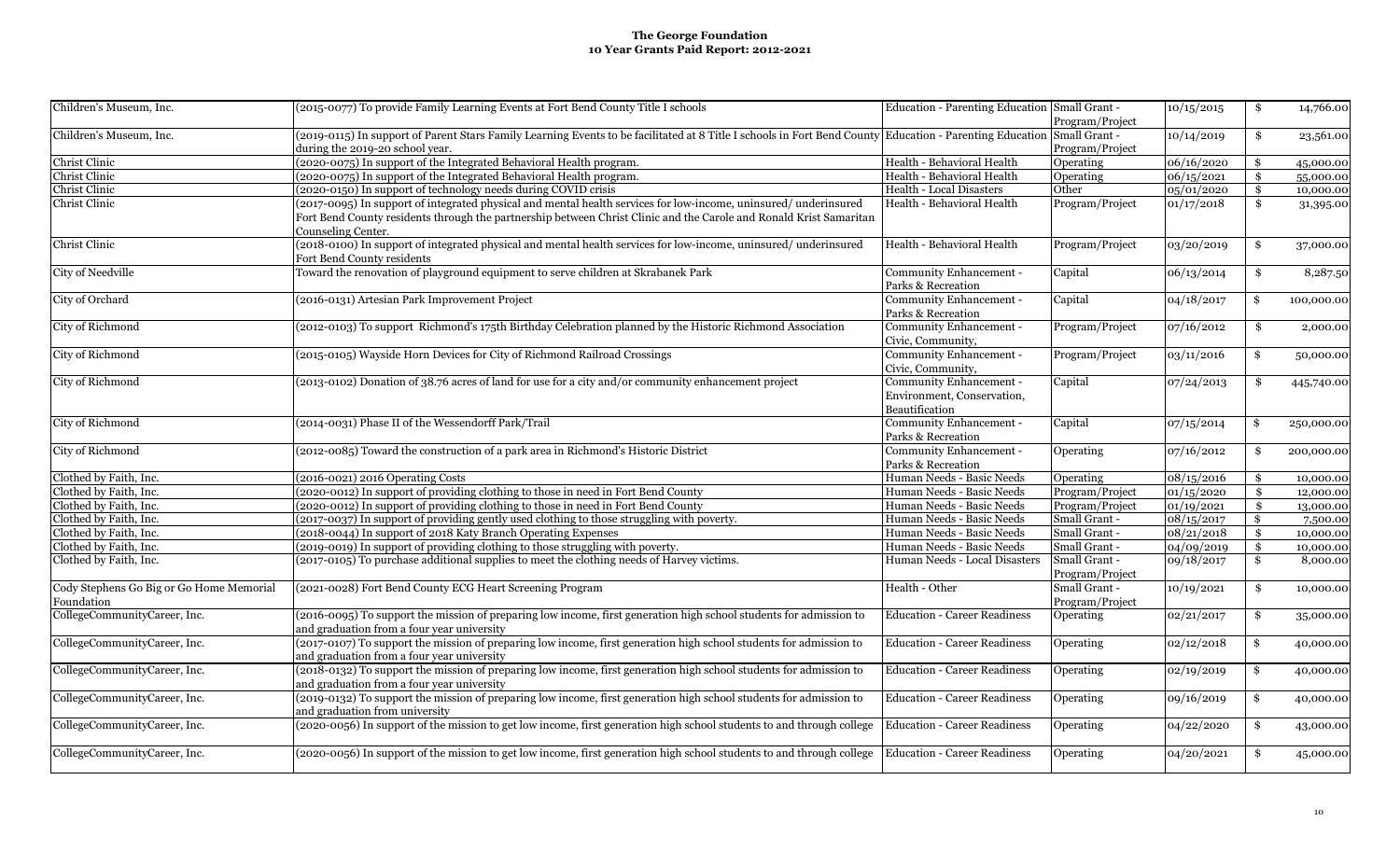| CollegeCommunityCareer, Inc.                | (2015-0058) Funding for collaborative project with Boys & Girls Club of Greater Houston to inspire a college-going     | <b>Education - Career Readiness</b> | Program/Project  | 07/14/2015 | \$<br>15,000.00  |
|---------------------------------------------|------------------------------------------------------------------------------------------------------------------------|-------------------------------------|------------------|------------|------------------|
|                                             | culture with youth in low-income Fort Bend County families to realize their full potential towards college success and |                                     |                  |            |                  |
|                                             | career discovery                                                                                                       |                                     |                  |            |                  |
| CollegeCommunityCareer, Inc.                | (2014-0125) Support for college/career readiness services to students and alumni of Willowridge High School            | <b>Education - Career Readiness</b> | Program/Project  | 01/08/2015 | \$<br>25,000.00  |
|                                             |                                                                                                                        |                                     |                  |            |                  |
| CollegeCommunityCareer, Inc.                | (2015-0116) General Operating Funds                                                                                    | <b>Education - Career Readiness</b> | Small Grant -    | 02/16/2016 | \$<br>25,000.00  |
| CollegeCommunityCareer, Inc.                | (2013-0129) To provide college readiness support to low-income, first generation students                              | Education - K-12                    | Program/Project  | 12/10/2013 | \$<br>15,000.00  |
| CollegeCommunityCareer, Inc.                | (2020-0104) In support of technology needs during COVID crisis                                                         | <b>Education - Local Disasters</b>  | Other            | 04/09/2020 | \$<br>5,000.00   |
| CollegeCommunityCareer, Inc.                | (2020-0167) COVID-19 Emergency Grant                                                                                   | <b>Education - Local Disasters</b>  | Other            | 05/28/2020 | \$<br>17,400.00  |
| Creative Dreams Outreach Center, Inc.       | (2016-0160) Staff Expansion                                                                                            | Human Needs - Services to           | Small Grant -    | 05/09/2017 | \$<br>10,000.00  |
|                                             |                                                                                                                        | Special Populations                 | Operating        |            |                  |
| Creative Dreams Outreach Center, Inc.       | (2018-0040) In support of programs and operating expenses                                                              | Human Needs - Services to           | Small Grant -    | 08/21/2018 | \$<br>10,000.00  |
|                                             |                                                                                                                        | <b>Special Populations</b>          | Operating        |            |                  |
| Creative Dreams Outreach Center, Inc.       | (2019-0098) In support of accepting and challenging financially disadvantaged youth, foster youth, and youth from      | Human Needs - Services to           | Small Grant -    | 10/14/2019 | \$<br>25,000.00  |
|                                             | single parent families to recognize and reach their full God given potential.                                          | Special Populations                 | Operating        |            |                  |
| Creative Dreams Outreach Center, Inc.       | (2021-0038) To support Creative Dreams in accepting and challenging financially disadvantaged youth, foster youth,     | Human Needs - Youth                 | Program/Project  | 11/16/2021 | \$<br>10,000.00  |
|                                             | and youth from single parent families to recognize and reach their full God given potential.                           | Development                         |                  |            |                  |
| Crime Stoppers of Houston, Inc.             | (2016-0093) To support the mission of solving and preventing crime in the Greater Houston area, in partnership with    | Community Enhancement -             |                  |            | \$               |
|                                             |                                                                                                                        |                                     | Operating        | 02/21/2017 | 10,000.00        |
|                                             | citizens, media and the criminal justice system                                                                        | Other                               |                  |            |                  |
| Crime Stoppers of Houston, Inc.             | (2017-0062) To support the mission of solving and preventing crime in the Greater Houston area, in partnership with    | Community Enhancement -             | Operating        | 11/13/2017 | \$<br>10,000.00  |
|                                             | citizens, media and the criminal justice system                                                                        | Other                               |                  |            |                  |
| Crime Stoppers of Houston, Inc.             | (2018-0065) To support the mission to solve and prevent crime in the Greater Houston area in partnership with          | Community Enhancement -             | <b>Operating</b> | 10/16/2018 | \$<br>10,000.00  |
|                                             | citizens, media and the criminal justice system                                                                        | Other                               |                  |            |                  |
| Crime Stoppers of Houston, Inc.             | (2015-0096) Crime Stoppers of Houston - General Operating                                                              | Community Enhancement -             | Small Grant -    | 11/10/2015 | \$<br>10,000.00  |
|                                             |                                                                                                                        | Other                               | Operating        |            |                  |
| Crime Stoppers of Houston, Inc.             | (2014-0025) General operating support toward solving and preventing crimes in the Greater Houston area                 | Human Needs - Law/Legal             | Capital          | 04/11/2014 | \$<br>25,000.00  |
| Crisis Intervention of Houston Incorporated | (2012-0116) To support the Fort Bend Talkline                                                                          | Health - Behavioral Health          | Program/Project  | 10/22/2012 | \$<br>40,000.00  |
| Crisis Intervention of Houston Incorporated | (2013-0088) To support the Fort Bend Talkline                                                                          | Health - Behavioral Health          | Program/Project  | 11/18/2013 | \$<br>40,000.00  |
| Crisis Intervention of Houston Incorporated | (2015-0036) To support the Fort Bend Talkline, a collaborative crisis hotline that serves middle and high school       | Health - Behavioral Health          | Program/Project  | 06/17/2015 | \$<br>40,000.00  |
|                                             | students attending Fort Bend area schools                                                                              |                                     |                  |            |                  |
| Crisis Intervention of Houston Incorporated | (2014-0069) To support the Fort Bend Talkline Program                                                                  | Health - Behavioral Health          | Program/Project  | 06/13/2014 | \$<br>44,700.00  |
| <b>Cullinan Park Conservancy</b>            | (2014-0114) Funding to support Master Plan for development of Cullinan Park                                            | Community Enhancement -             | Capital          | 02/20/2018 | \$<br>57,693.00  |
|                                             |                                                                                                                        | Parks & Recreation                  |                  |            |                  |
| Cullinan Park Conservancy                   | (2018-0016) Grant in honor of John Null's service as Trustee                                                           | Community Enhancement -             | Capital          | 03/13/2018 | \$<br>60,000.00  |
|                                             |                                                                                                                        | Parks & Recreation                  |                  |            |                  |
| Cullinan Park Conservancy                   | (2014-0114) Funding to support Master Plan for development of Cullinan Park                                            | Community Enhancement -             | Capital          | 01/19/2021 | \$<br>65,454.66  |
|                                             |                                                                                                                        | Parks & Recreation                  |                  |            |                  |
| Cullinan Park Conservancy                   | (2014-0114) Funding to support Master Plan for development of Cullinan Park                                            | Community Enhancement -             | Capital          | 01/15/2019 | \$<br>69,083.50  |
|                                             |                                                                                                                        | Parks & Recreation                  |                  |            |                  |
| Cullinan Park Conservancy                   | (2014-0114) Funding to support Master Plan for development of Cullinan Park                                            | Community Enhancement -             | Capital          | 01/14/2020 | \$<br>212,210.35 |
|                                             |                                                                                                                        | Parks & Recreation                  |                  |            |                  |
| Cullinan Park Conservancy                   | (2014-0114) Funding to support Master Plan for development of Cullinan Park                                            | Community Enhancement -             | Capital          | 01/17/2017 | \$<br>250,000.00 |
|                                             |                                                                                                                        | Parks & Recreation                  |                  |            |                  |
| Cullinan Park Conservancy                   | (2014-0114) Funding to support Master Plan for development of Cullinan Park                                            | Community Enhancement -             | Capital          | 01/20/2016 | \$<br>250,000.00 |
|                                             |                                                                                                                        | Parks & Recreation                  |                  |            |                  |
| Daya, Inc.                                  | (2012-0151) To provide assistance to Fort Bend County South Asian victims of family violence and sexual assault        | Human Needs - Abuse/Neglect         | Operating        | 03/18/2013 | \$<br>30,000.00  |
|                                             |                                                                                                                        | Prevention & Intervention           |                  |            |                  |
| Daya, Inc.                                  | (2013-0142) To provide assistance to Fort Bend County South Asian victims of family violence and sexual assault        | Human Needs - Abuse/Neglect         | Operating        | 02/18/2014 | \$<br>30,000.00  |
|                                             |                                                                                                                        | Prevention & Intervention           |                  |            |                  |
|                                             |                                                                                                                        |                                     |                  |            |                  |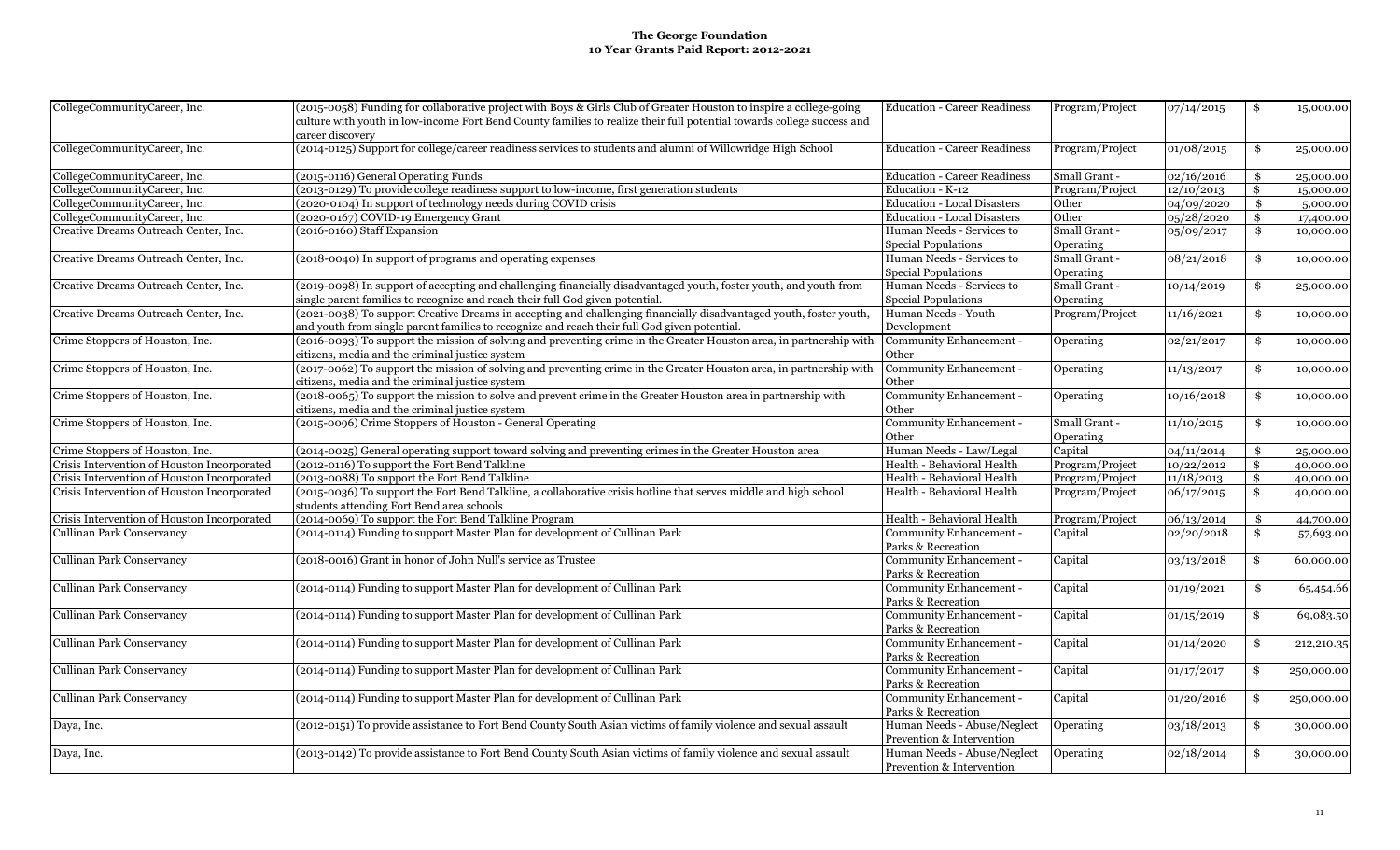| Daya, Inc.                                | (2014-0135) To provide assistance to Fort Bend County South Asian victims of family violence and sexual assault                                                              | Human Needs - Abuse/Neglect<br>Prevention & Intervention | Program/Project                  | 01/08/2015          | \$  | 30,000.00 |
|-------------------------------------------|------------------------------------------------------------------------------------------------------------------------------------------------------------------------------|----------------------------------------------------------|----------------------------------|---------------------|-----|-----------|
| Daya, Inc.                                | (2015-0132) Client Services & Prevention Programs                                                                                                                            | Human Needs - Abuse/Neglect<br>Prevention & Intervention | Program/Project                  | 12/14/2015          | \$  | 37,500.00 |
| Daya, Inc.                                | (2016-0120) Client Services & Prevention Programs                                                                                                                            | Human Needs - Abuse/Neglect<br>Prevention & Intervention | Program/Project                  | 12/13/2016          | \$  | 40,000.00 |
| Daya, Inc.                                | (2017-0168) Client Services & Prevention Programs                                                                                                                            | Human Needs - Abuse/Neglect<br>Prevention & Intervention | Program/Project                  | 12/11/2017          | \$  | 42,000.00 |
| Daya, Inc.                                | (2018-0117) Empowering South Asian Survivors of Domestic Abuse with Client Services and Prevention Programs                                                                  | Human Needs - Abuse/Neglect<br>Prevention & Intervention | Program/Project                  | 01/15/2019          | \$  | 50,000.00 |
| Daya, Inc.                                | (2020-0009) In support of the Client Services, Outreach, & Prevention programs to empower South Asian survivors of Human Needs - Abuse/Neglect<br>domestic and sexual abuse. | Prevention & Intervention                                | Program/Project                  | 01/14/2020          | \$  | 50,000.00 |
| Daya, Inc.                                | (2020-0009) In support of the Client Services, Outreach, & Prevention programs to empower South Asian survivors of Human Needs - Abuse/Neglect<br>domestic and sexual abuse. | Prevention & Intervention                                | Program/Project                  | 01/19/2021          | \$  | 55,000.00 |
| Daya, Inc.                                | (2020-0090) In support of technology needs during COVID crisis                                                                                                               | Human Needs - Local Disasters                            | Other                            | 04/08/2020          | \$  | 3,000.00  |
| Daya, Inc.                                | (2020-0140) COVID-19 Emergency Grant                                                                                                                                         | Human Needs - Local Disasters                            | Other                            | 04/30/2020          | \$  | 20,250.00 |
| Daya, Inc.                                | (2017-0133) To provide transitional housing and transportation for domestic violence survivors impacted by Harvey                                                            | Human Needs - Local Disasters                            | Small Grant -<br>Program/Project | 10/24/2017          | \$  | 25,000.00 |
| DePelchin Children's Center               | (2020-0181) In support of DePelchin Children's Center's Residential Treatment Center (RTC) Program, located in<br>Richmond                                                   | Health - Behavioral Health                               | Program/Project                  | 08/18/2021          | \$  | 62,500.00 |
| DePelchin Children's Center               | (2020-0181) In support of DePelchin Children's Center's Residential Treatment Center (RTC) Program, located in<br>Richmond                                                   | Health - Behavioral Health                               | Program/Project                  | 08/18/2020          | \$  | 62,500.00 |
| DePelchin Children's Center               | (2015-0102) Mental Health Services for Residents of Fort Bend County                                                                                                         | Health - Behavioral Health                               | Program/Project                  | 01/20/2016          | \$  | 50,000.00 |
| DePelchin Children's Center               | (2016-0141) Residential Treatment Center, Richmond, TX                                                                                                                       | Health - Behavioral Health                               | Program/Project                  | 01/17/2017          | \$  | 50,000.00 |
| DePelchin Children's Center               | (2017-0176) Residential Treatment Center, Richmond, TX                                                                                                                       | Health - Behavioral Health                               | Program/Project                  | 01/17/2018          | \$  | 50,000.00 |
| DePelchin Children's Center               | (2018-0118) To support the Residential Treatment Center in Richmond, TX                                                                                                      | Health - Behavioral Health                               | Program/Project                  | $\sqrt{01/15}/2019$ | \$  | 50,000.00 |
| DePelchin Children's Center               | (2014-0097) To provide specific assistance to defray verification and home-readiness costs for kinship foster/adoptive<br>families for children in Fort Bend County          | Human Needs - Abuse/Neglect<br>Prevention & Intervention | Program/Project                  | 11/19/2014          | \$  | 50,000.00 |
| DePelchin Children's Center               | (2012-0126) To recruit, retain, strengthen and support foster and adoptive families to serve Fort Bend County youth                                                          | Human Needs - Abuse/Neglect<br>Prevention & Intervention | Program/Project                  | 02/19/2013          | \$  | 50,000.00 |
| DePelchin Children's Center               | (2020-0091) In support of technology needs during COVID crisis                                                                                                               | Human Needs - Local Disasters                            | Other                            | 04/10/2020          | \$  | 1,000.00  |
| DePelchin Children's Center               | (2020-0139) COVID-19 Emergency Grant                                                                                                                                         | Human Needs - Local Disasters                            | Other                            | 04/30/2020          | \$  | 28,387.00 |
| East Fort Bend Human Needs Ministry, Inc. | (2014-0035) Youth in Philanthropy grant to support services to families suffering a short term crisis                                                                        | Human Needs - Basic Needs                                | Operating                        | 05/19/2014          | \$  | 1,250.00  |
| East Fort Bend Human Needs Ministry, Inc. | (2013-0039) Youth in Philanthropy grant to support food pantry activities to Fort Bend residents                                                                             | Human Needs - Basic Needs                                | Operating                        | 05/14/2013          | \$  | 1,800.00  |
| East Fort Bend Human Needs Ministry, Inc. | (2012-0145) To provide emergency food and financial assistance to Fort Bend residents                                                                                        | Human Needs - Basic Needs                                | Operating                        | 12/03/2012          | -\$ | 55,000.00 |
| East Fort Bend Human Needs Ministry, Inc. | (2013-0143) To provide emergency food and financial assistance to Fort Bend residents                                                                                        | Human Needs - Basic Needs                                | Operating                        | 01/17/2014          | \$  | 55,000.00 |
| East Fort Bend Human Needs Ministry, Inc. | (2020-0003) In support of the mission to address the basic human needs of families in temporary financial crisis in<br><b>East Fort Bend County</b>                          | Human Needs - Basic Needs                                | Operating                        | 01/19/2021          | \$  | 75,000.00 |
| East Fort Bend Human Needs Ministry, Inc. | (2020-0003) In support of the mission to address the basic human needs of families in temporary financial crisis in<br><b>East Fort Bend County</b>                          | Human Needs - Basic Needs                                | Operating                        | 01/14/2020          | \$  | 75,000.00 |
| East Fort Bend Human Needs Ministry, Inc. | (2012-0067) Youth in Philanthropy grant to support food pantry activities to Fort Bend residents                                                                             | Human Needs - Basic Needs                                | Program/Project                  | 06/15/2012          | \$  | 850.00    |
| East Fort Bend Human Needs Ministry, Inc. | 2014-0120) To provide emergency financial assistance to Fort Bend County residents                                                                                           | Human Needs - Basic Needs                                | Program/Project                  | 12/08/2014          | \$  | 65,000.00 |
| East Fort Bend Human Needs Ministry, Inc. | (2015-0127) Financial Assistance                                                                                                                                             | Human Needs - Basic Needs                                | Program/Project                  | 12/14/2015          |     | 65,000.00 |
| East Fort Bend Human Needs Ministry, Inc. | (2016-0121) Address the basic human need of financial assistance for families in temporary short-term crisis within<br>east Fort Bend County.                                | Human Needs - Basic Needs                                | Program/Project                  | 12/13/2016          | \$  | 65,000.00 |
| East Fort Bend Human Needs Ministry, Inc. | (2017-0169) Address the basic human need of financial assistance for families in temporary short-term crisis within<br>east Fort Bend County.                                | Human Needs - Basic Needs                                | Program/Project                  | 12/11/2017          |     | 65,000.00 |
| East Fort Bend Human Needs Ministry, Inc. | (2018-0109) Financial Assistance Program                                                                                                                                     | Human Needs - Basic Needs                                | Program/Project                  | 12/11/2018          | \$  | 65,000.00 |
| East Fort Bend Human Needs Ministry, Inc. | (2018-0017) Grant in honor of John Null's service as Trustee                                                                                                                 | Human Needs - Basic Needs                                | Small Grant -                    | 03/13/2018          | \$  | 22,500.00 |
| East Fort Bend Human Needs Ministry, Inc. | (2020-0077) In support of technology needs during COVID crisis                                                                                                               | Human Needs - Local Disasters   Other                    |                                  | 04/07/2020          | \$  | 7,000.00  |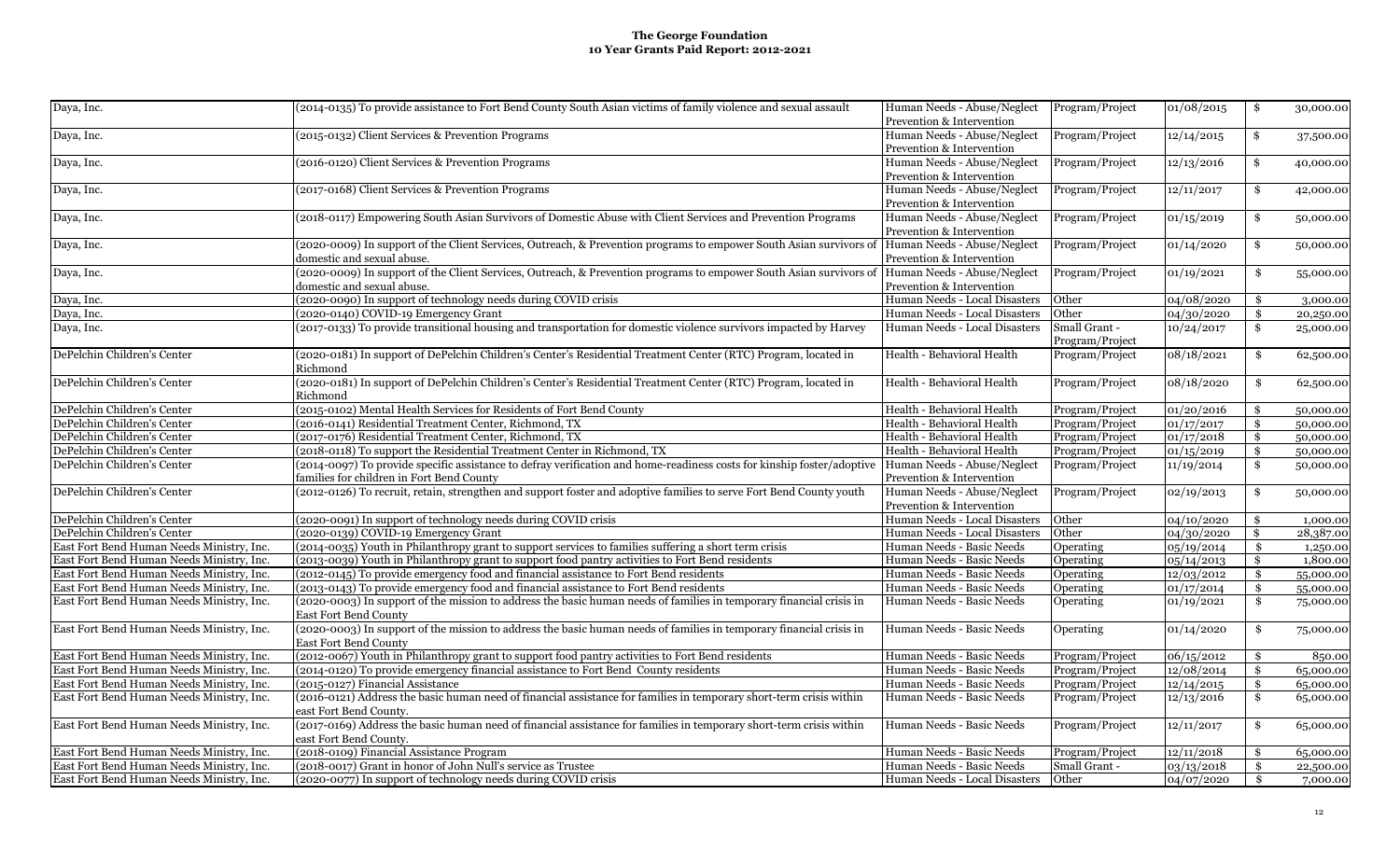| East Fort Bend Human Needs Ministry, Inc.   | (2020-0138) COVID-19 Emergency Grant                                                                                                             | Human Needs - Local Disasters                 | Other            | 04/30/2020 | \$<br>80,000.00  |
|---------------------------------------------|--------------------------------------------------------------------------------------------------------------------------------------------------|-----------------------------------------------|------------------|------------|------------------|
| East Fort Bend Human Needs Ministry, Inc.   | (2017-0188) To provide additional Basic Needs Support to Hurricane Harvey survivors.                                                             | Human Needs - Local Disasters                 | Small Grant -    | 11/09/2017 | \$<br>25,000.00  |
|                                             |                                                                                                                                                  |                                               | Program/Project  |            |                  |
| Easter Seals of Greater Houston, Inc.       | (2017-0118) To hire temporary case management staff to support people with disabilities, veterans and their families in Health - Local Disasters |                                               | Small Grant -    | 09/28/2017 | \$<br>25,000.00  |
|                                             | Fort Bend impacted by Harvey.                                                                                                                    |                                               | Program/Project  |            |                  |
| Easter Seals of Greater Houston, Inc.       | (2012-0014) To support operating expenses associated with programming for Fort Bend County youth with special                                    | Health - Services to Special                  | Operating        | 04/13/2012 | \$<br>60,000.00  |
|                                             | needs                                                                                                                                            | Populations                                   |                  |            |                  |
| Easter Seals of Greater Houston, Inc.       | (2013-0022) To support programming serving Fort Bend County youth with special needs                                                             | Health - Services to Special                  | Operating        | 05/14/2013 | \$<br>75,500.00  |
|                                             |                                                                                                                                                  | Populations                                   |                  |            |                  |
| Easter Seals of Greater Houston, Inc.       | (2015-0124) Operating Grant for Disability Services in Fort Bend                                                                                 | Health - Services to Special                  | Operating        | 01/20/2016 | \$<br>80,000.00  |
|                                             |                                                                                                                                                  | Populations                                   |                  |            |                  |
| Easter Seals of Greater Houston, Inc.       | (2016-0142) To support the mission of offering help, hope and answers to people of all ages with disabilities and their                          | Health - Services to Special                  | <b>Operating</b> | 01/17/2017 | \$<br>80,000.00  |
|                                             | families.                                                                                                                                        | Populations                                   |                  |            |                  |
| Easter Seals of Greater Houston, Inc.       | (2017-0177) To support the mission of offering help, hope and answers to people of all ages with disabilities and their                          | Health - Services to Special                  | <b>Operating</b> | 01/17/2018 | \$<br>80,000.00  |
|                                             | families.                                                                                                                                        | Populations                                   |                  |            |                  |
| Easter Seals of Greater Houston, Inc.       | (2018-0119) Services for Veterans, People with Disabilities and Their Families in Fort Bend County                                               | Health - Services to Special                  | <b>Operating</b> | 01/15/2019 | \$<br>80,000.00  |
| Easter Seals of Greater Houston, Inc.       | (2020-0004) In support of services for Veterans, People with Disabilities and their Families in Fort Bend County.                                | Populations<br>Health - Services to Special   |                  |            |                  |
|                                             |                                                                                                                                                  | Populations                                   | Operating        | 01/19/2021 | \$<br>100,000.00 |
| Easter Seals of Greater Houston, Inc.       | (2020-0004) In support of services for Veterans, People with Disabilities and their Families in Fort Bend County.                                | Health - Services to Special                  |                  | 01/14/2020 | \$               |
|                                             |                                                                                                                                                  | Populations                                   | Operating        |            | 105,000.00       |
| Easter Seals of Greater Houston, Inc.       | (2014-0008) To support program expenses to serve Fort Bend County youth with special needs                                                       | Health - Services to Special                  | Program/Project  | 03/17/2014 | \$<br>72,000.00  |
|                                             |                                                                                                                                                  | Populations                                   |                  |            |                  |
| Easter Seals of Greater Houston, Inc.       | (2014-0150) To support program expenses to serve Fort Bend County residents with special needs                                                   | Health - Services to Special                  | Program/Project  | 01/08/2015 | \$<br>80,000.00  |
|                                             |                                                                                                                                                  | Populations                                   |                  |            |                  |
| Easter Seals of Greater Houston, Inc.       | (2020-0092) In support of technology needs during COVID crisis                                                                                   | Human Needs - Local Disasters                 | Other            | 04/09/2020 | \$<br>7,500.00   |
| Easter Seals of Greater Houston, Inc.       | (2020-0168) COVID-19 Emergency Grant                                                                                                             | Human Needs - Local Disasters                 | Other            | 05/28/2020 | \$<br>50,000.00  |
| <b>Edison Arts Foundation</b>               | (2021-0010) THE EDISON CENTER A Fort Bend Houston Lifestyle Comprehensive Redevelopment Project                                                  | Human Needs - Other                           | Capital          | 08/18/2021 | \$<br>700,000.00 |
| Elex Children's Haven                       | (2020-0059) (ECH) Supervised Independent Living housing for young adults aging out of foster care                                                | Human Needs -                                 | Small Grant -    | 08/18/2020 | \$<br>25,000.00  |
|                                             |                                                                                                                                                  | Homeless/Housing Assistance                   | Program/Project  |            |                  |
| Elijah Rising                               | (2019-0045) In Support of Elijah Rising's Restorative Care Program, Serving Survivors of Sex Trafficking Through                                 | Human Needs - Abuse/Neglect                   | Small Grant -    | 07/23/2019 | \$<br>15,000.00  |
|                                             | Holistic Care                                                                                                                                    | Prevention & Intervention                     | Program/Project  |            |                  |
| <b>ESCAPE Family Resource Center</b>        | (2013-0059) To support the expansion of two early childhood education training programs in Fort Bend County                                      | Human Needs - Abuse/Neglect                   | Operating        | 12/10/2013 | \$<br>17,670.88  |
|                                             |                                                                                                                                                  | Prevention & Intervention                     |                  |            |                  |
| Exchange Club of Sugar Land Charitable Fund | Youth in Philanthropy grant to support 2012 Santa's Exchange activities                                                                          | Community Enhancement -                       | Operating        | 07/16/2012 | \$<br>500.00     |
|                                             |                                                                                                                                                  | Nonprofit, Philanthropy,                      |                  |            |                  |
|                                             |                                                                                                                                                  | Volunteerism                                  |                  |            |                  |
| Family Life and Community Resource Center   | (2020-0210) In support of the mission to equip youth and crime victims with the support services and resources                                   | Human Needs - Youth                           | Operating        | 02/16/2021 | \$<br>15,000.00  |
|                                             | needed to build a thriving community                                                                                                             | Development                                   |                  |            |                  |
| Family Life and Community Resource Center   | (2020-0105) In support of technology needs during COVID crisis                                                                                   | <b>Education - Local Disasters</b>            | Other            | 04/10/2020 | \$<br>1,500.00   |
| Family Life and Community Resource Center   | (2019-0012) In support of "Building Better Communities by Building Stronger Families"                                                            | Education - Parenting Education Operating     |                  | 05/20/2019 | \$<br>7,500.00   |
|                                             |                                                                                                                                                  |                                               |                  |            |                  |
| Family Life and Community Resource Center   | (2017-0109) In support of parent engagement programming                                                                                          | Education - Parenting Education Operating     |                  | 03/13/2018 | \$<br>7,500.00   |
|                                             |                                                                                                                                                  |                                               |                  |            |                  |
| Family Life and Community Resource Center   | (2016-0055) Operating Request                                                                                                                    | Education - Parenting Education Small Grant - |                  | 08/15/2016 | \$<br>7,500.00   |
|                                             |                                                                                                                                                  |                                               | Operating        |            |                  |
| Family Life and Community Resource Center   | (2019-0114) In support of "Building Better Communities by Building Stronger Families.'                                                           | Human Needs - Youth                           | Small Grant -    | 09/16/2019 | \$<br>7,500.00   |
|                                             |                                                                                                                                                  | Development                                   | Operating        |            |                  |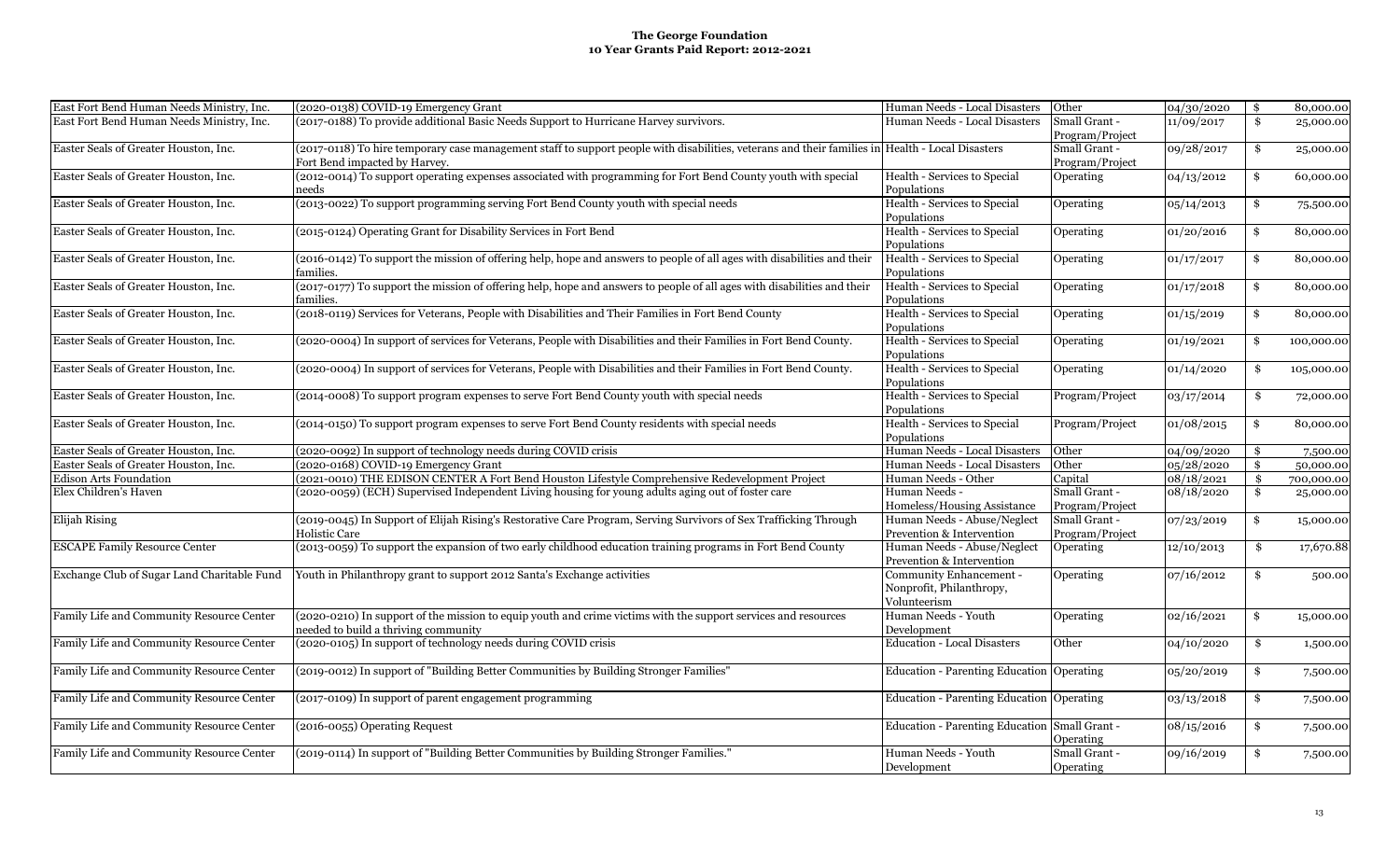| Family Services of Greater Houston          | $(2016-0100)$ Counseling                                                                                                                                                                                                                       | Health - Behavioral Health                                       | Small Grant -<br>Program/Project | 01/17/2017 | \$            | 25,000.00  |
|---------------------------------------------|------------------------------------------------------------------------------------------------------------------------------------------------------------------------------------------------------------------------------------------------|------------------------------------------------------------------|----------------------------------|------------|---------------|------------|
| Family Services of Greater Houston          | (2015-0091) Ways to Work Low-Interest Car Loan Program                                                                                                                                                                                         | Human Needs - Basic Needs                                        | Small Grant -<br>Program/Project | 10/15/2015 | \$            | 25,000.00  |
| Forever Families, Inc.                      | (2019-0047) In support of capacity building                                                                                                                                                                                                    | Human Needs - Abuse/Neglect<br>Prevention & Intervention         | Small Grant -<br>Program/Project | 07/23/2019 | \$            | 10,000.00  |
| Forever Families, Inc.                      | (2020-0106) In support of technology needs during COVID crisis                                                                                                                                                                                 | Human Needs - Local Disasters                                    | Other                            | 04/14/2020 | \$            | 1,000.00   |
| Fort Bend Boys Choir of Texas, Inc.         | (2010-0090) 1:2 Matching Grant: to support scholarships for tuition, summer/winter vocal camps and performance<br>tours                                                                                                                        | Community Enhancement -<br>Performing, Visual & Cultural<br>Arts | Operating                        | 01/17/2012 | $\mathbf{\$}$ | 25,000.00  |
| Fort Bend Boys Choir of Texas, Inc.         | (2013-0006) Scholarship funds to support uniforms and tuition assistance for vocal training and camps                                                                                                                                          | Community Enhancement -<br>Performing, Visual & Cultural<br>Arts | Operating                        | 01/17/2014 | \$            | 25,000.00  |
| Fort Bend Boys Choir of Texas, Inc.         | (2014-0142) Matching grant (1:1) up to \$25,000 over 2 years to support scholarship funds for Fort Bend County boys                                                                                                                            | Community Enhancement -<br>Performing, Visual & Cultural<br>Arts | Program/Project                  | 01/20/2016 | $\frac{3}{2}$ | 25,000.00  |
| Fort Bend Boys Choir of Texas, Inc.         | (2018-0018) Grant in honor of John Null's service as Trustee                                                                                                                                                                                   | Community Enhancement -<br>Performing, Visual & Cultural<br>Arts | Small Grant -<br>Operating       | 03/13/2018 | \$            | 25,000.00  |
|                                             | Fort Bend Community Partners Rainbow Room (2015-0008) To provide support for program and operational expenses                                                                                                                                  | Human Needs - Abuse/Neglect<br>Prevention & Intervention         | Operating                        | 04/14/2015 | \$            | 30,000.00  |
|                                             | Fort Bend Community Partners Rainbow Room (2020-0028) In support of the mission to provide emergency and transitional supplies to children and adults involved<br>with the Texas Department of Family and Protective Services in Fort Bend Co. | Human Needs - Abuse/Neglect<br>Prevention & Intervention         | Operating                        | 02/12/2020 | S.            | 37,500.00  |
| Fort Bend Community Partners Rainbow Room   | (2020-0028) In support of the mission to provide emergency and transitional supplies to children and adults involved<br>with the Texas Department of Family and Protective Services in Fort Bend Co.                                           | Human Needs - Abuse/Neglect<br>Prevention & Intervention         | Operating                        | 02/16/2021 | \$            | 37,500.00  |
| Fort Bend Community Partners Rainbow Room   | (2016-0011) To provide support for program and operational expenses                                                                                                                                                                            | Human Needs - Abuse/Neglect<br>Prevention & Intervention         | Program/Project                  | 05/16/2016 | -\$           | 32,000.00  |
|                                             | Fort Bend Community Partners Rainbow Room (2017-0004) To provide support for programs and operational expenses                                                                                                                                 | Human Needs - Abuse/Neglect<br>Prevention & Intervention         | Program/Project                  | 05/09/2017 | \$            | 37,500.00  |
|                                             | Fort Bend Community Partners Rainbow Room (2018-0007) To provide support for programs and operational expenses                                                                                                                                 | Human Needs - Abuse/Neglect<br>Prevention & Intervention         | Program/Project                  | 05/15/2018 | \$            | 37,500.00  |
|                                             | Fort Bend Community Partners Rainbow Room (2019-0002) Provide support for programs and operational expenses                                                                                                                                    | Human Needs - Abuse/Neglect<br>Prevention & Intervention         | Program/Project                  | 03/20/2019 | \$            | 37,500.00  |
|                                             | Fort Bend Community Partners Rainbow Room (2013-0051) Youth in Philanthropy grant to support CPS workers serving Fort Bend families                                                                                                            | Human Needs - Basic Needs                                        | Operating                        | 05/14/2013 | \$            | 800.00     |
|                                             | Fort Bend Community Partners Rainbow Room (2012-0056) Youth in Philanthropy grant to support CPS workers serving Fort Bend families                                                                                                            | Human Needs - Basic Needs                                        | Operating                        | 06/15/2012 | \$            | 1,500.00   |
| Fort Bend Community Partners Rainbow Room   | (2014-0013) Program/operating expenses to provide unmet emergency and transitional material needs of Fort Bend<br>County children and families                                                                                                 | Human Needs - Basic Needs                                        | Operating                        | 04/11/2014 | \$            | 30,000.00  |
| Fort Bend Community Partners Rainbow Room   | (2012-0163) To support CPS workers serving Fort Bend families                                                                                                                                                                                  | Human Needs - Basic Needs                                        | Operating                        | 12/03/2012 | \$            | 33,850.00  |
| Fort Bend Community Revitalization Projects | (2013-0002) To support operating expenses associated with providing home repair assistance for low-income, elderly<br>and disabled homeowners in Fort Bend County                                                                              | Human Needs -<br>Homeless/Housing Assistance                     | Operating                        | 05/14/2013 | \$            | 100,000.00 |
| Fort Bend Community Revitalization Projects | (2015-0040) Support to provide home repair assistance for low-income, elderly and disabled homeowners in Fort<br><b>Bend County</b>                                                                                                            | Human Needs -<br>Homeless/Housing Assistance                     | Program/Project                  | 08/12/2015 | \$            | 100,000.00 |
| Fort Bend Community Revitalization Projects | (2013-0136) To provide home repair assistance for low-income, elderly and disabled homeowners in Fort Bend Count                                                                                                                               | Human Needs -<br>Homeless/Housing Assistance                     | Program/Project                  | 03/17/2014 | \$            | 100,000.00 |
| Fort Bend County                            | (2012-0032) To support the restoration of the historic Fort Bend County Courthouse                                                                                                                                                             | Community Enhancement -<br>Civic, Community,                     | Capital                          | 12/03/2012 | \$            | 500,000.00 |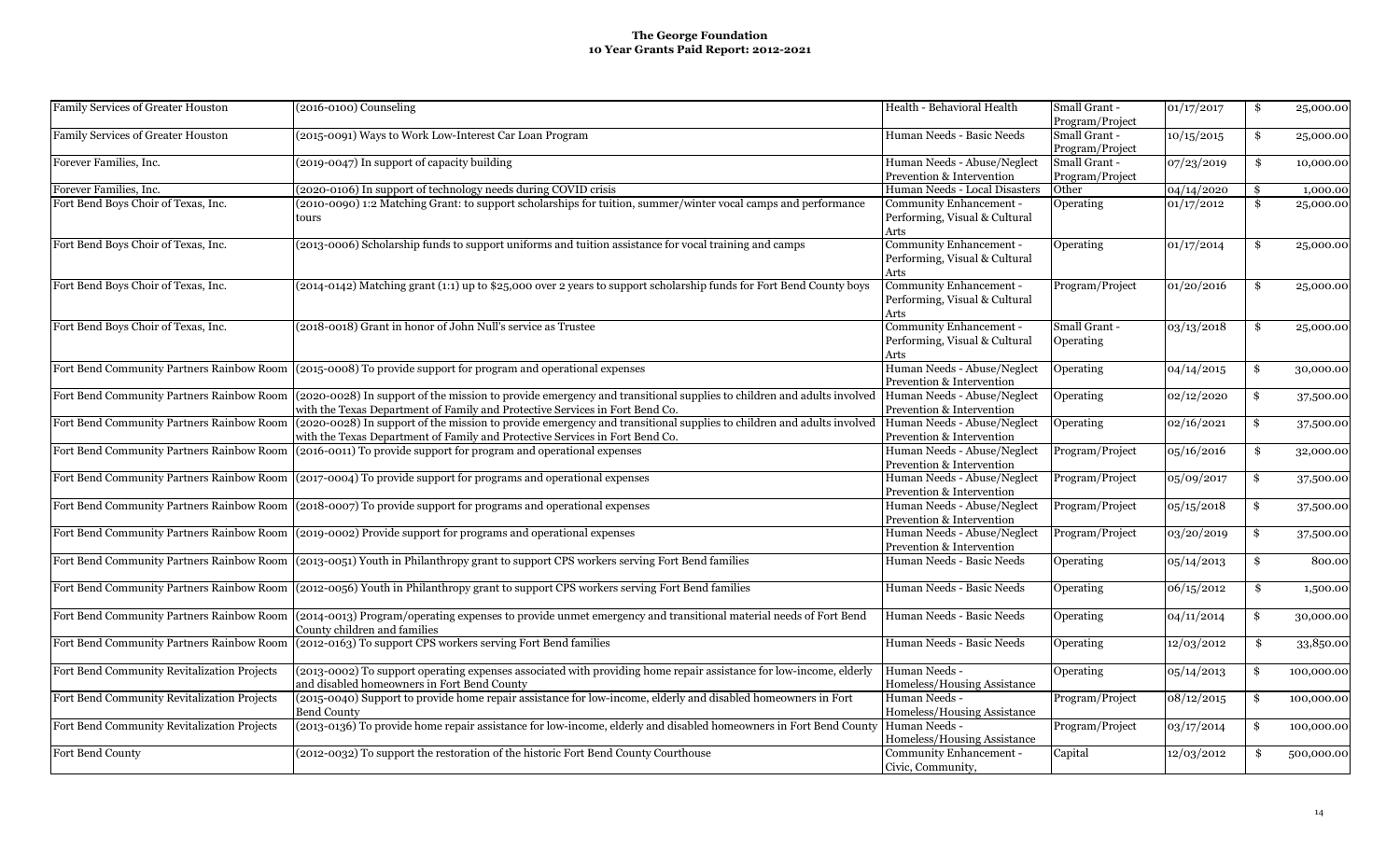| Fort Bend County                      | (2012-0032) To support the restoration of the historic Fort Bend County Courthouse                                                                                                                           | Community Enhancement -<br>Civic, Community,             | Capital                    | 12/03/2012 | \$<br>500,000.00   |
|---------------------------------------|--------------------------------------------------------------------------------------------------------------------------------------------------------------------------------------------------------------|----------------------------------------------------------|----------------------------|------------|--------------------|
| Fort Bend County                      | (2012-0032) To support the restoration of the historic Fort Bend County Courthouse                                                                                                                           | Community Enhancement -<br>Civic, Community,             | Capital                    | 09/11/2012 | 1,000,000.00       |
| Fort Bend County                      | (2020-0020) In support of the Fort Bend County 2020 Census Amplification Program                                                                                                                             | Community Enhancement -<br>Civic, Community,             | Program/Project            | 03/16/2020 | \$<br>115,000.00   |
| Fort Bend County                      | (2012-0009) Towards the purchase of digital equipment and signage for Fort Bend County Libraries                                                                                                             | Community Enhancement -<br>Libraries                     | Capital                    | 04/13/2012 | \$<br>379,284.00   |
| Fort Bend County                      | (2012-0034) Toward replenishing supplies and equipment for the Four Corners Recreation Center                                                                                                                | Community Enhancement -<br>Parks & Recreation            | Capital                    | 06/15/2012 | \$<br>5,000.00     |
| Fort Bend County                      | (2018-0066) In support of King-Kennedy Memorial Park amenities                                                                                                                                               | Community Enhancement -<br>Parks & Recreation            | Capital                    | 10/16/2018 | \$<br>50,000.00    |
| Fort Bend County                      | (2014-0155) Fort Bend County Aquatic Fitness Center                                                                                                                                                          | Community Enhancement -<br>Parks & Recreation            | Capital                    | 04/12/2016 | \$<br>100,000.00   |
| Fort Bend County                      | (2013-0150) Toward the purchase of Gordon Ranch to provide additional park space for Fort Bend County                                                                                                        | Community Enhancement -<br>Parks & Recreation            | Capital                    | 01/17/2014 | \$<br>1,200,000.00 |
| Fort Bend County                      | (2014-0141) To provide partial match for TXDOT grant to fund US 59/FM762 Landscaping Project                                                                                                                 | Community Enhancement -<br>Transportation & Roadways     | Capital                    | 11/19/2014 | \$<br>37,275.00    |
| Fort Bend County                      | (2014-0157) To increase public transportation services in the Richmond/Rosenberg area                                                                                                                        | Community Enhancement -<br>Transportation & Roadways     | Program/Project            | 02/21/2017 | \$<br>25,000.00    |
| Fort Bend County                      | (2014-0157) To increase public transportation services in the Richmond/Rosenberg area                                                                                                                        | Community Enhancement -<br>Transportation & Roadways     | Program/Project            | 02/16/2016 | \$<br>25,000.00    |
| Fort Bend County                      | (2014-0157) To increase public transportation services in the Richmond/Rosenberg area                                                                                                                        | Community Enhancement -<br>Transportation & Roadways     | Program/Project            | 02/17/2015 | \$<br>25,000.00    |
| Fort Bend County                      | (2015-0044) To implement a data collection and sharing system that will coordinate client information to improve the Human Needs - Basic Needs<br>efficiency and effectiveness of service delivery over time |                                                          | Program/Project            | 07/14/2015 | \$<br>25,000.00    |
| Fort Bend County                      | (2020-0136) COVID-19 Emergency Grant                                                                                                                                                                         | Human Needs - Local Disasters                            | Other                      | 05/12/2020 | \$<br>125,000.00   |
| Fort Bend County Crime Stoppers, Inc. | (2017-0157) To support the mission of encouraging members of the community to assist local law enforcement<br>agencies in the fight against crime.                                                           | Community Enhancement -<br>Other                         | Small Grant -<br>Operating | 02/12/2018 | 10,000.00          |
| Fort Bend County Crime Stoppers, Inc. | (2020-0085) Fort Bend County Crime Stoppers, Inc. In support of the fight against overcoming the two key elements<br>that inhibit community involvement: fear and apathy.                                    | Community Enhancement -<br>Other                         | Small Grant -<br>Operating | 08/18/2020 | \$<br>5,000.00     |
| Fort Bend County Women's Center       | (2018-0058) Campaign for Rio Bend - A Supportive Community for Survivors of Domestic Violence                                                                                                                | Human Needs - Abuse/Neglect<br>Prevention & Intervention | Capital                    | 12/11/2018 | \$<br>1,000,000.00 |
| Fort Bend County Women's Center       | (2018-0058) Campaign for Rio Bend - A Supportive Community for Survivors of Domestic Violence                                                                                                                | Human Needs - Abuse/Neglect<br>Prevention & Intervention | Capital                    | 10/16/2018 | \$<br>1,000,000.00 |
| Fort Bend County Women's Center       | (2014-0094) To purchase neurotherapy equipment as part of pilot neurotherapy project used to treat survivors of<br>domestic violence with traumatic brain injury                                             | Human Needs - Abuse/Neglect<br>Prevention & Intervention | Capital                    | 09/16/2014 | \$<br>24,200.00    |
| Fort Bend County Women's Center       | (2018-0019) Grant in honor of John Null's service as Trustee                                                                                                                                                 | Human Needs - Abuse/Neglect<br>Prevention & Intervention | Capital                    | 03/13/2018 | \$<br>25,000.00    |
| Fort Bend County Women's Center       | (2018-0147) Campaign for Rio Bend - A Supportive Community for Survivors of Domestic Violence                                                                                                                | Human Needs - Abuse/Neglect<br>Prevention & Intervention | Capital                    | 12/11/2018 | \$<br>200,000.00   |
| Fort Bend County Women's Center       | (2012-0004) Matching grant to support the construction of a resale store and administrative offices                                                                                                          | Human Needs - Abuse/Neglect<br>Prevention & Intervention | Capital                    | 01/15/2013 | \$<br>750,000.00   |
| Fort Bend County Women's Center       | (2013-0048) Youth in Philanthropy grant supporting abuse prevention programming serving Fort Bend County<br>women and their children                                                                         | Human Needs - Abuse/Neglect<br>Prevention & Intervention | Operating                  | 06/17/2013 | \$<br>800.00       |
| Fort Bend County Women's Center       | (2013-0139) To provide support to Shelter Programs and Childcare Services for Fort Bend County abused women and<br>their children                                                                            | Human Needs - Abuse/Neglect<br>Prevention & Intervention | Operating                  | 01/17/2014 | \$<br>110,000.00   |
| Fort Bend County Women's Center       | (2015-0133) Support to shelter programs and childcare expenses for abused women and their children                                                                                                           | Human Needs - Abuse/Neglect<br>Prevention & Intervention | Operating                  | 12/14/2015 | \$<br>137,763.71   |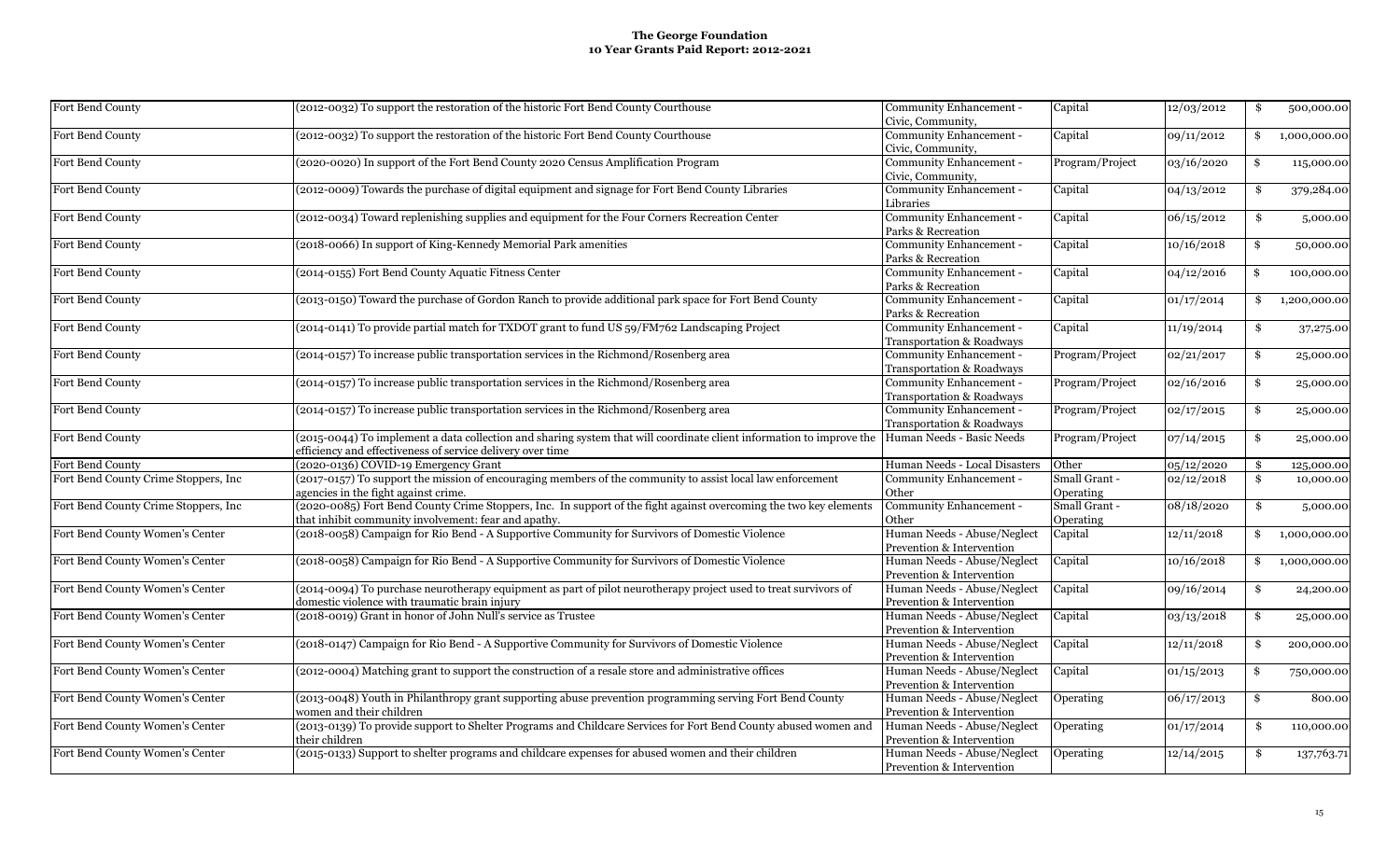| Fort Bend County Women's Center                      | (2016-0129) In support of the mission to assist survivors of domestic violence and sexual assault and their children to                        | Human Needs - Abuse/Neglect   | Operating       | 12/13/2016 | \$<br>153,000.00   |
|------------------------------------------------------|------------------------------------------------------------------------------------------------------------------------------------------------|-------------------------------|-----------------|------------|--------------------|
|                                                      | achieve safety and self-sufficiency, while striving to prevent violence against women                                                          | Prevention & Intervention     |                 |            |                    |
| Fort Bend County Women's Center                      | (2017-0156) In support of Fort Bend Women's Center's mission to assist survivors of domestic violence and sexual                               | Human Needs - Abuse/Neglect   | Operating       | 12/11/2017 | \$<br>155,000.00   |
|                                                      | assault and their children, while striving to prevent violence against women.                                                                  | Prevention & Intervention     |                 |            |                    |
| Fort Bend County Women's Center                      | (2018-0121) In support of Fort Bend Women's Center's work to support survivors of domestic violence and sexual                                 | Human Needs - Abuse/Neglect   | Operating       | 01/15/2019 | \$<br>155,000.00   |
|                                                      | assault while striving to prevent violence against women.                                                                                      | Prevention & Intervention     |                 |            |                    |
| Fort Bend County Women's Center                      | (2020-0192) General Operating Funds in Support of Survivors of Domestic Violence and Sexual Assault                                            | Human Needs - Abuse/Neglect   | Operating       | 09/16/2020 | \$<br>175,000.00   |
|                                                      |                                                                                                                                                | Prevention & Intervention     |                 |            |                    |
| Fort Bend County Women's Center                      | (2020-0192) General Operating Funds in Support of Survivors of Domestic Violence and Sexual Assault                                            | Human Needs - Abuse/Neglect   | Operating       | 09/21/2021 | \$<br>175,000.00   |
|                                                      |                                                                                                                                                | Prevention & Intervention     |                 |            |                    |
| Fort Bend County Women's Center                      | (2012-0059) Youth in Philanthropy grant supporting abuse prevention programming serving Fort Bend County                                       | Human Needs - Abuse/Neglect   | Program/Project | 06/15/2012 | \$<br>1,250.00     |
|                                                      | women and their children                                                                                                                       | Prevention & Intervention     |                 |            |                    |
| Fort Bend County Women's Center                      | (2012-0153) To provide support to Shelter Programs and Childcare Services for Fort Bend County abused women and                                | Human Needs - Abuse/Neglect   | Program/Project | 12/03/2012 | \$<br>107,057.05   |
|                                                      | their children                                                                                                                                 | Prevention & Intervention     |                 |            |                    |
| Fort Bend County Women's Center                      | (2014-0138) To provide support to shelter programs and childcare expenses for abused Fort Bend County women and                                | Human Needs - Abuse/Neglect   | Program/Project | 01/08/2015 | \$<br>120, 102. 77 |
|                                                      | children                                                                                                                                       | Prevention & Intervention     |                 |            |                    |
| Fort Bend County Women's Center                      | (2019-0122) HUD Domestic Violence match grant                                                                                                  | Human Needs - Abuse/Neglect   | Program/Project | 09/16/2020 | \$<br>130,000.00   |
|                                                      |                                                                                                                                                | Prevention & Intervention     |                 |            |                    |
| Fort Bend County Women's Center                      | (2020-0093) In support of technology needs during COVID crisis                                                                                 | Human Needs - Local Disasters | Other           | 04/09/2020 | \$<br>9,800.00     |
| Fort Bend County Women's Center                      | (2020-0135) COVID-19 Emergency Grant                                                                                                           | Human Needs - Local Disasters | Other           | 04/30/2020 | \$<br>140,000.00   |
| Fort Bend County Women's Center                      | (2017-0165) To recoup losses due to flooding and provide transportation for Domestic Violence Survivors.                                       | Human Needs - Local Disasters | Small Grant -   | 11/09/2017 | \$<br>25,000.00    |
|                                                      |                                                                                                                                                |                               | Program/Project |            |                    |
| Fort Bend Family Health Center (aka                  | (2013-0050) Youth in Philanthropy grant supporting medical services to Fort Bend County residents                                              | Health - Access to Care for   | Operating       | 05/14/2013 | \$<br>800.00       |
| AccessHealth)                                        |                                                                                                                                                | Uninsured                     |                 |            |                    |
| Fort Bend Family Health Center (aka                  | (2014-0037) Youth in Philanthropy grant to support medical services to Fort Bend County residents                                              | Health - Access to Care for   | Operating       | 05/19/2014 | \$<br>1,000.00     |
| AccessHealth)                                        |                                                                                                                                                | Uninsured                     |                 |            |                    |
| Fort Bend Family Health Center (aka                  | (2012-0135) To support medical services to uninsured and underinsured residents of Fort Bend County                                            | Health - Access to Care for   | Operating       | 12/03/2012 | \$<br>100,000.00   |
| AccessHealth)                                        |                                                                                                                                                | Uninsured                     |                 |            |                    |
| Fort Bend Family Health Center (aka                  | (2012-0135) To support medical services to uninsured and underinsured residents of Fort Bend County                                            | Health - Access to Care for   | Operating       | 12/03/2012 | \$<br>100,000.00   |
| AccessHealth)                                        |                                                                                                                                                | Uninsured                     |                 |            |                    |
| Fort Bend Family Health Center (aka                  | (2011-0110) Matching Grant to increase primary healthcare access to uninsured and underinsured children and adults                             | Health - Access to Care for   | Operating       | 09/18/2012 | \$<br>125,000.00   |
| AccessHealth)                                        | residing in east Fort Bend County                                                                                                              | Uninsured                     |                 |            |                    |
| Fort Bend Family Health Center (aka                  | (2017-0199) In support of quality, affordable healthcare for the low-income and uninsured in Fort Bend County                                  | Health - Access to Care for   | Operating       | 12/11/2018 | \$<br>500,000.00   |
| AccessHealth)                                        |                                                                                                                                                | Uninsured                     |                 |            |                    |
| Fort Bend Family Health Center (aka                  | (2014-0021) To serve increased patient numbers of uninsured Fort Bend County residents in response to 1115 Waiver                              | Health - Access to Care for   | Operating       |            | \$                 |
| AccessHealth)                                        | collaboration                                                                                                                                  | Uninsured                     |                 | 03/17/2014 | 600,000.00         |
| Fort Bend Family Health Center (aka                  | (2015-0069) Three year operating grant to provide integrated health care services to improve the quality of life in Fort                       | Health - Access to Care for   | Operating       | 08/15/2017 |                    |
|                                                      |                                                                                                                                                | Uninsured                     |                 |            | \$<br>750,000.00   |
| AccessHealth)<br>Fort Bend Family Health Center (aka | <b>Bend County</b><br>(2015-0069) Three year operating grant to provide integrated health care services to improve the quality of life in Fort | Health - Access to Care for   |                 |            |                    |
|                                                      |                                                                                                                                                |                               | Operating       | 08/12/2015 | \$<br>750,000.00   |
| AccessHealth)                                        | <b>Bend County</b>                                                                                                                             | Uninsured                     |                 |            |                    |
| Fort Bend Family Health Center (aka                  | (2015-0069) Three year operating grant to provide integrated health care services to improve the quality of life in Fort                       | Health - Access to Care for   | Operating       | 08/15/2016 | \$<br>750,000.00   |
| AccessHealth)                                        | <b>Bend County</b>                                                                                                                             | Uninsured                     |                 |            |                    |
| Fort Bend Family Health Center (aka                  | (2017-0199) In support of quality, affordable healthcare for the low-income and uninsured in Fort Bend County                                  | Health - Access to Care for   | Operating       | 07/09/2018 | \$<br>750,000.00   |
| AccessHealth)                                        |                                                                                                                                                | Uninsured                     |                 |            |                    |
| Fort Bend Family Health Center (aka                  | (2020-0060) In support of the mission to provide quality, integrated healthcare services for all Fort Bend residents                           | Health - Access to Care for   | Operating       | 05/19/2020 | \$<br>750,000.00   |
| AccessHealth)                                        |                                                                                                                                                | Uninsured                     |                 |            |                    |
| Fort Bend Family Health Center (aka                  | (2020-0060) In support of the mission to provide quality, integrated healthcare services for all Fort Bend residents                           | Health - Access to Care for   | Operating       | 05/18/2021 | \$<br>795,000.00   |
| AccessHealth)                                        |                                                                                                                                                | Uninsured                     |                 |            |                    |
| Fort Bend Family Health Center (aka                  | (2012-0072) Youth in Philanthropy grant supporting medical services to Fort Bend County residents                                              | Health - Access to Care for   | Program/Project | 06/15/2012 | \$<br>850.00       |
| AccessHealth)                                        |                                                                                                                                                | Uninsured                     |                 |            |                    |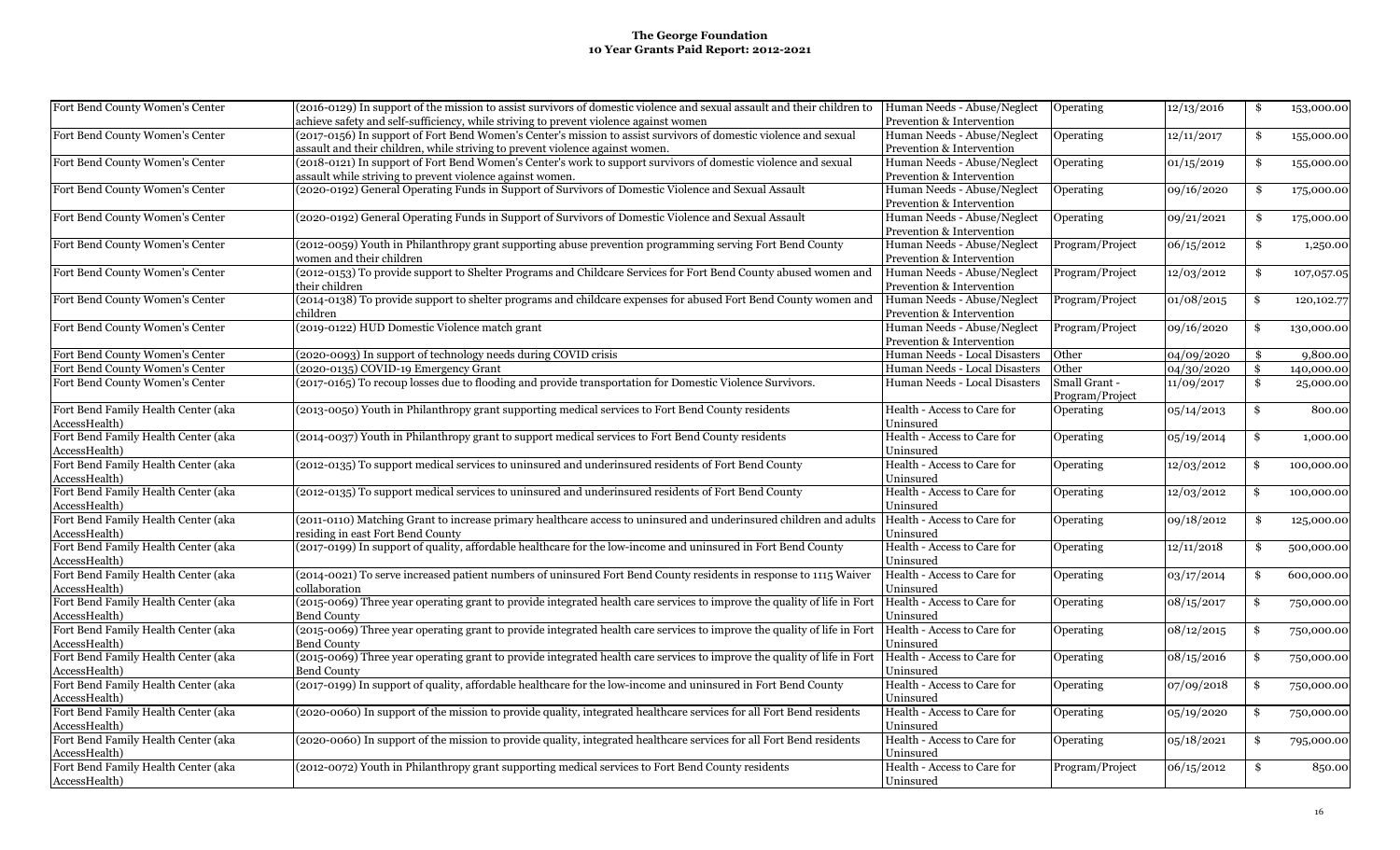| Fort Bend Family Health Center (aka | (2017-0093) In support of AccessHealth's Dental Program in Stafford                                              | Health - Access to Care for     | Program/Project | 03/13/2018 | \$  | 140,000.00             |
|-------------------------------------|------------------------------------------------------------------------------------------------------------------|---------------------------------|-----------------|------------|-----|------------------------|
| AccessHealth)                       |                                                                                                                  | Uninsured                       |                 |            |     |                        |
| Fort Bend Family Health Center (aka | (2013-0109) To establish a school-based health clinic at the Ridgemont Early Childhood Center                    | Health - Access to Care for     | Program/Project | 11/18/2013 | \$  | 491,500.00             |
| AccessHealth)                       |                                                                                                                  | Uninsured                       |                 |            |     |                        |
| Fort Bend Family Health Center (aka | (2020-0076) In support of technology needs during COVID crisis                                                   | Health - Local Disasters        | Other           | 04/08/2020 | \$  | 10,000.00              |
| AccessHealth)                       |                                                                                                                  |                                 |                 |            |     |                        |
| Fort Bend Family Health Center (aka | (2017-0138) Financial assistance to support employee disaster recovery                                           | <b>Health - Local Disasters</b> | Small Grant -   | 10/09/2017 | \$  | 3,000.00               |
| AccessHealth)                       |                                                                                                                  |                                 | Program/Project |            |     |                        |
| Fort Bend Family Health Center (aka | (2017-0197) Hurricane Harvey Recovery                                                                            | Health - Local Disasters        | Small Grant -   | 11/09/2017 | \$  | 25,000.00              |
| AccessHealth)                       |                                                                                                                  |                                 | Program/Project |            |     |                        |
| Fort Bend Family Health Center (aka | (2012-0026) To fund integrated mental health web-based tracking system for Fort Bend Family Health Center and    | Health - Behavioral Health      | Program/Project | 02/13/2012 | \$  | 1,500.00               |
| AccessHealth)                       | Memorial Hermann Physicians at Sugar Creek                                                                       |                                 |                 |            |     |                        |
| Fort Bend Family Health Center (aka | (2017-0092) In support of the Integrated Behavioral Health program in Richmond and Missouri City                 | Health - Behavioral Health      | Program/Project | 03/13/2018 | \$  | 150,000.00             |
| AccessHealth)                       |                                                                                                                  |                                 |                 |            |     |                        |
| Fort Bend Family Health Center (aka | (2008-0051) To provide an enhanced integrated mental health program for Fort Bend residents                      | Health - Behavioral Health      | Program/Project | 02/13/2012 | \$  | 155,593.00             |
| AccessHealth)                       |                                                                                                                  |                                 |                 |            |     |                        |
| Fort Bend Family Health Center (aka | (2015-0061) Program support to continue providing integrated behavioral health care services in Richmond and     | Health - Behavioral Health      | Program/Project | 08/15/2016 | \$  | 200,000.00             |
| AccessHealth)                       | Missouri City                                                                                                    |                                 |                 |            |     |                        |
| Fort Bend Family Health Center (aka | (2012-0053) Three year support for integrated behavioral health care programs serving Fort Bend County residents | Health - Behavioral Health      | Program/Project | 06/26/2012 | -\$ | 229,153.00             |
| AccessHealth)                       |                                                                                                                  |                                 |                 |            |     |                        |
| Fort Bend Family Health Center (aka | (2012-0053) Three year support for integrated behavioral health care programs serving Fort Bend County residents | Health - Behavioral Health      | Program/Project | 08/15/2013 | \$  | 245,368.00             |
| AccessHealth)                       |                                                                                                                  |                                 |                 |            |     |                        |
| Fort Bend Family Health Center (aka | (2015-0061) Program support to continue providing integrated behavioral health care services in Richmond and     | Health - Behavioral Health      | Program/Project | 07/14/2015 | \$  | 250,000.00             |
| AccessHealth)                       | Missouri Citv                                                                                                    |                                 |                 |            |     |                        |
|                                     | (2012-0053) Three year support for integrated behavioral health care programs serving Fort Bend County residents |                                 |                 |            |     |                        |
| Fort Bend Family Health Center (aka |                                                                                                                  | Health - Behavioral Health      | Program/Project | 08/19/2014 | \$  | 287,320.00             |
| AccessHealth)                       |                                                                                                                  |                                 |                 |            |     |                        |
| Fort Bend Family Health Center (aka | (2019-0075) Grant in honor of Don Wenzel's service as Trustee                                                    | Health - Other                  | Program/Project | 07/23/2019 | \$  | 30,000.00              |
| AccessHealth)                       |                                                                                                                  |                                 |                 |            |     |                        |
| Fort Bend Family Promise            | (2012-0093) Matching grant towards the purchase of land on which to construct a day center serving homeless      | Human Needs -                   | Capital         | 01/15/2013 | \$  | 151,125.00             |
|                                     | families                                                                                                         | Homeless/Housing Assistance     |                 |            |     |                        |
| Fort Bend Family Promise            | (2012-0095) To support construction of a Day Center to serve homeless families in Fort Bend County               | Human Needs -                   | Capital         | 06/13/2014 | \$  | 228,162.00             |
|                                     |                                                                                                                  | Homeless/Housing Assistance     |                 |            |     |                        |
| Fort Bend Family Promise            | (2012-0065) Youth in Philanthropy grant to support programs serving homeless Fort Bend families                  | Human Needs -                   | Operating       | 06/15/2012 | \$  | 850.00                 |
|                                     |                                                                                                                  | Homeless/Housing Assistance     |                 |            |     |                        |
| Fort Bend Family Promise            | (2013-0008) To support services to Fort Bend County homeless families as they work to reach self-sufficiency     | Human Needs -                   | Operating       | 04/15/2013 | \$  | 50,000.00              |
|                                     |                                                                                                                  | Homeless/Housing Assistance     |                 |            |     |                        |
| Fort Bend Family Promise            | (2013-0133) To support services to Fort Bend County homeless families as they work to reach self-sufficiency     | Human Needs -                   | Operating       | 12/10/2013 | \$  | 50,000.00              |
|                                     |                                                                                                                  | Homeless/Housing Assistance     |                 |            |     |                        |
| Fort Bend Family Promise            | (2015-0001) General operating support to serve Fort Bend homeless and at-risk families with children             | Human Needs -                   | Operating       | 04/15/2015 | -\$ | 58,000.00              |
|                                     |                                                                                                                  | Homeless/Housing Assistance     |                 |            |     |                        |
| Fort Bend Family Promise            | (2016-0017) General Operating                                                                                    | Human Needs -                   | Operating       | 05/16/2016 | \$  | $\overline{58,000.00}$ |
|                                     |                                                                                                                  | Homeless/Housing Assistance     |                 |            |     |                        |
| Fort Bend Family Promise            | (2017-0012) To support the mission of meeting the immediate needs of homeless families while empowering them to  | Human Needs -                   | Operating       | 05/09/2017 | \$  | 58,000.00              |
|                                     | attain self-sufficiencv                                                                                          | Homeless/Housing Assistance     |                 |            |     |                        |
| Fort Bend Family Promise            | (2017-0204) To support the mission of meeting the immediate needs of homeless families while empowering them to  | Human Needs -                   | Operating       | 05/15/2018 | \$  | 58,000.00              |
|                                     | attain self-sufficiency                                                                                          | Homeless/Housing Assistance     |                 |            |     |                        |
| Fort Bend Family Promise            | (2019-0042) In support of the mission to meet the immediate needs of homeless families while empowering them to  | Human Needs -                   | Operating       | 07/23/2019 | \$  | 58,000.00              |
|                                     | attain self-sufficiencv                                                                                          | Homeless/Housing Assistance     |                 |            |     |                        |
| Fort Bend Family Promise            | (2020-0063) In support of the mission to meet the immediate needs of homeless families while empowering them to  | Human Needs -                   | Operating       | 05/19/2020 | \$  | 116,000.00             |
|                                     |                                                                                                                  |                                 |                 |            |     |                        |
|                                     | attain self-sufficiency.                                                                                         | Homeless/Housing Assistance     |                 |            |     |                        |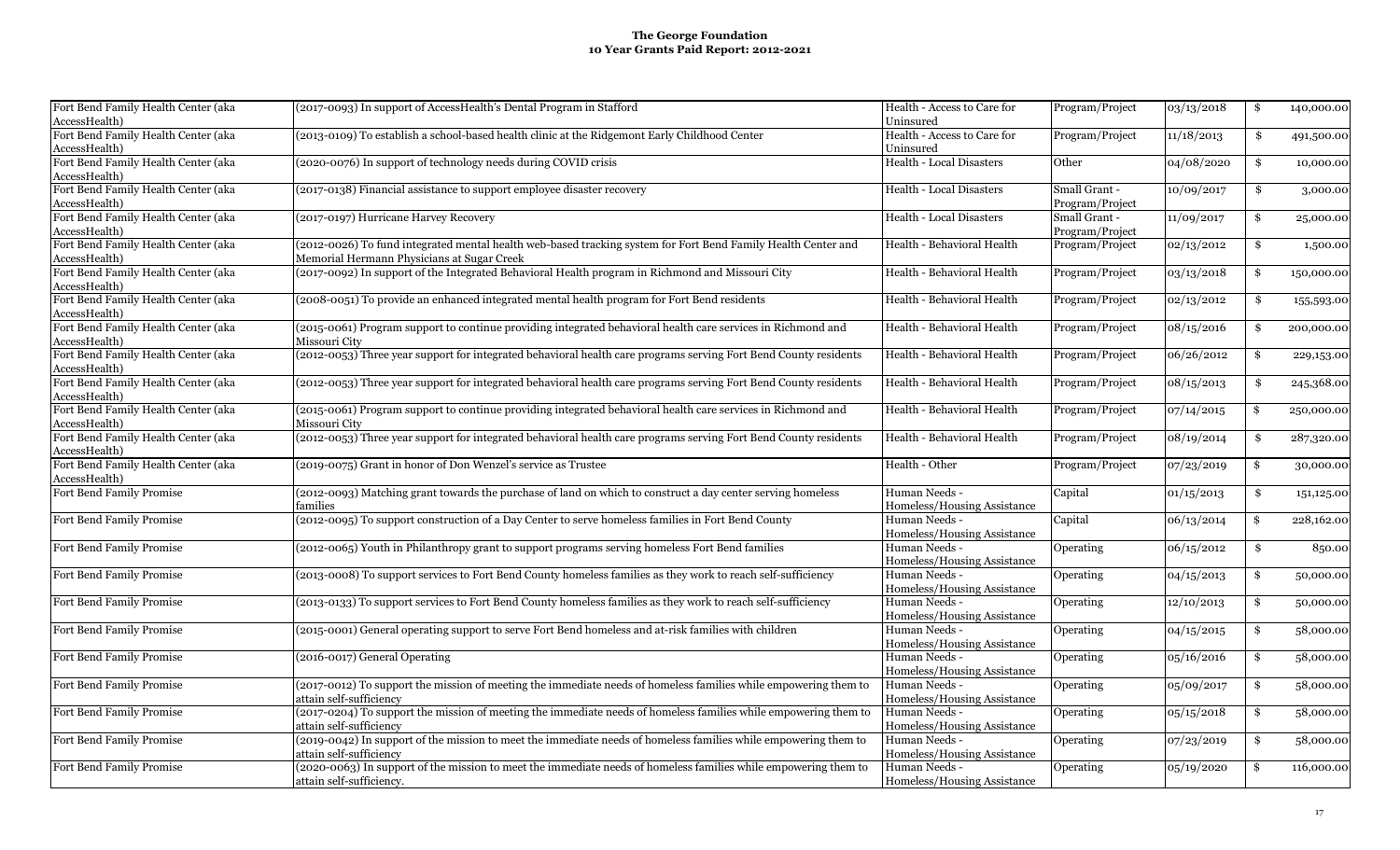| Fort Bend Family Promise | (2020-0063) In support of the mission to meet the immediate needs of homeless families while empowering them to<br>attain self-sufficiency. | Human Needs -<br>Homeless/Housing Assistance | Operating       | 05/18/2021 | \$       | 116,000.00             |
|--------------------------|---------------------------------------------------------------------------------------------------------------------------------------------|----------------------------------------------|-----------------|------------|----------|------------------------|
| Fort Bend Family Promise | (2012-0033) To support Fort Bend County homeless families as they work to reach self-sufficiency                                            | Human Needs -<br>Homeless/Housing Assistance | Program/Project | 04/13/2012 | \$       | 35,000.00              |
| Fort Bend Family Promise | (2020-0079) In support of technology needs during COVID crisis                                                                              | Human Needs - Local Disasters                | Other           | 04/07/2020 |          |                        |
| Fort Bend Family Promise | (2020-0134) COVID-19 Emergency Grant                                                                                                        | Human Needs - Local Disasters                | Other           | 04/30/2020 | \$<br>\$ | 10,000.00<br>42,000.00 |
| Fort Bend Family Promise | (2021-0029) COVID-19 emergency grant toward hotel vouchers for families                                                                     | Human Needs - Local Disasters                | Other           | 06/15/2021 | \$       | 50,000.00              |
| Fort Bend Family Promise | (2017-0139) Financial assistance to support employee disaster recovery                                                                      | Human Needs - Local Disasters                | Small Grant -   | 10/09/2017 | \$       |                        |
|                          |                                                                                                                                             |                                              | Program/Project |            |          | 3,000.00               |
| Fort Bend Family Promise | (2017-0122) For hotel voucher and rental assistance support for homeless families surviving Harvey                                          | Human Needs - Local Disasters                | Small Grant -   | 10/24/2017 | \$       | 25,000.00              |
|                          |                                                                                                                                             |                                              | Program/Project |            |          |                        |
| Fort Bend Forward, Inc.  | (2015-0016) To support Leadership Forum programming                                                                                         | Community Enhancement -                      | Program/Project | 03/11/2015 | \$       | 2,000.00               |
|                          |                                                                                                                                             | Civic, Community,                            |                 |            |          |                        |
| Fort Bend Forward, Inc.  | (2012-0092) To fund Youth in Philanthropy Program, a program encouraging volunteerism among Fort Bend County                                | Community Enhancement -                      | Operating       | 09/11/2012 | \$       | 23,229.86              |
|                          | high school students                                                                                                                        | Nonprofit, Philanthropy,                     |                 |            |          |                        |
|                          |                                                                                                                                             | Volunteerism                                 |                 |            |          |                        |
| Fort Bend Forward, Inc.  | (2013-0085) To fund Youth in Philanthropy Program, a program encouraging volunteerism among Fort Bend County                                | Community Enhancement -                      | Operating       | 08/15/2013 | \$       | 27,143.28              |
|                          | high school students                                                                                                                        | Nonprofit, Philanthropy,                     |                 |            |          |                        |
|                          |                                                                                                                                             | Volunteerism                                 |                 |            |          |                        |
| Fort Bend Forward, Inc.  | (2012-0082) To fund capacity building program for boards and staff of Fort Bend County nonprofits                                           | Community Enhancement -                      | Operating       | 06/15/2012 | -\$      | 42,100.00              |
|                          |                                                                                                                                             | Nonprofit, Philanthropy,                     |                 |            |          |                        |
|                          |                                                                                                                                             | Volunteerism                                 |                 |            |          |                        |
| Fort Bend Forward, Inc.  | (2021-0053) In support of the Youth in Philanthropy Program for Fort Bend County high school students for AY2021-                           | Community Enhancement -                      | Program/Project | 12/23/2021 | \$       | 50.00                  |
|                          | 2022                                                                                                                                        | Nonprofit, Philanthropy,                     |                 |            |          |                        |
|                          |                                                                                                                                             | Volunteerism                                 |                 |            |          |                        |
| Fort Bend Forward, Inc.  | (2014-0104) To fund the Youth in Philanthropy Program for Fort Bend County high school students                                             | Community Enhancement -                      | Program/Project | 08/12/2015 | \$       | 2,711.00               |
|                          |                                                                                                                                             | Nonprofit, Philanthropy,                     |                 |            |          |                        |
|                          |                                                                                                                                             | Volunteerism                                 |                 |            |          |                        |
| Fort Bend Forward, Inc.  | (2020-0188) In support of the Excellence for Nonprofit Leadership Program 2020-2021                                                         | Community Enhancement -                      | Program/Project | 08/18/2020 | \$       | 18,000.00              |
|                          |                                                                                                                                             | Nonprofit, Philanthropy,                     |                 |            |          |                        |
|                          |                                                                                                                                             | Volunteerism                                 |                 |            |          |                        |
| Fort Bend Forward, Inc.  | (2019-0082) In support of the Youth in Philanthropy Program for Fort Bend County high school students for AY2019-                           | Community Enhancement -                      | Program/Project | 05/05/2020 | \$       | 20,000.00              |
|                          | 2020                                                                                                                                        | Nonprofit, Philanthropy,                     |                 |            |          |                        |
|                          |                                                                                                                                             | Volunteerism                                 |                 |            |          |                        |
| Fort Bend Forward, Inc.  | (2014-0104) To fund the Youth in Philanthropy Program for Fort Bend County high school students                                             | Community Enhancement -                      | Program/Project | 08/19/2014 | \$       | 30,324.18              |
|                          |                                                                                                                                             | Nonprofit, Philanthropy,                     |                 |            |          |                        |
|                          |                                                                                                                                             | Volunteerism                                 |                 |            |          |                        |
| Fort Bend Forward, Inc.  | (2018-0055) In support of the Excellence for Nonprofit Leadership Program for 2018-2019                                                     | Community Enhancement -                      | Program/Project | 06/11/2018 | \$       | 34,000.00              |
|                          |                                                                                                                                             | Nonprofit, Philanthropy,                     |                 |            |          |                        |
|                          |                                                                                                                                             | Volunteerism                                 |                 |            |          |                        |
| Fort Bend Forward, Inc.  | (2015-0078) To fund the 2015-2016 Youth in Philanthropy Program for Fort Bend County high school students                                   | Community Enhancement -                      | Program/Project | 08/12/2015 | \$       | 37,485.00              |
|                          |                                                                                                                                             | Nonprofit, Philanthropy,                     |                 |            |          |                        |
|                          |                                                                                                                                             | Volunteerism                                 |                 |            |          |                        |
| Fort Bend Forward, Inc.  | (2014-0105) To fund capacity building program for boards and staff of Fort Bend County nonprofits                                           | Community Enhancement -                      | Program/Project | 08/19/2014 | \$       | 39,681.00              |
|                          |                                                                                                                                             | Nonprofit, Philanthropy,                     |                 |            |          |                        |
|                          |                                                                                                                                             | Volunteerism                                 |                 |            |          |                        |
| Fort Bend Forward, Inc.  | (2019-0065) Support for the Excellence for Nonprofit Leadership Program 2019-2020                                                           | Community Enhancement -                      | Program/Project | 06/18/2019 | -\$      |                        |
|                          |                                                                                                                                             | Nonprofit, Philanthropy,                     |                 |            |          | 40,000.00              |
|                          |                                                                                                                                             |                                              |                 |            |          |                        |
|                          |                                                                                                                                             | Volunteerism                                 |                 |            |          |                        |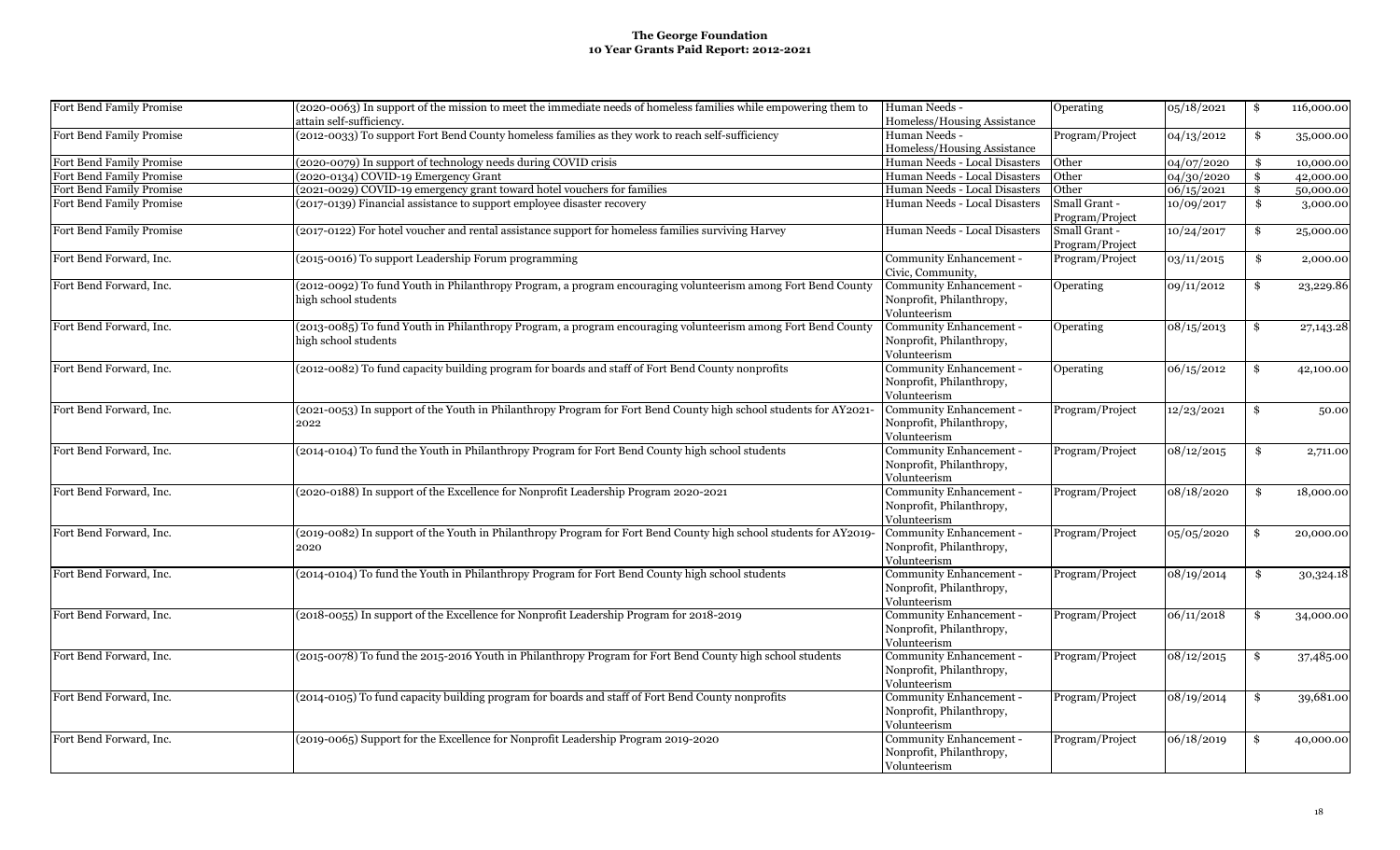| Fort Bend Forward, Inc.        | (2016-0101) To fund the 2016-2017 Youth in Philanthropy Program for Fort Bend County high school students                                   | Community Enhancement -<br>Nonprofit, Philanthropy,<br>Volunteerism        | Program/Project | 10/13/2016 | \$  | 40,362.53   |
|--------------------------------|---------------------------------------------------------------------------------------------------------------------------------------------|----------------------------------------------------------------------------|-----------------|------------|-----|-------------|
| Fort Bend Forward, Inc.        | (2016-0094) Leadership for Nonprofit Excellence Program for 2016-2017                                                                       | Community Enhancement -<br>Nonprofit, Philanthropy,<br>Volunteerism        | Program/Project | 09/15/2016 | \$  | 41,273.80   |
| Fort Bend Forward, Inc.        | (2015-0079) Leadership for Nonprofit Excellence Program for 2015-2016                                                                       | Community Enhancement -<br>Nonprofit, Philanthropy,<br>Volunteerism        | Program/Project | 08/12/2015 | \$  | 42,163.30   |
| Fort Bend Forward, Inc.        | (2013-0084) To fund capacity building program for boards and staff of Fort Bend County nonprofits                                           | Community Enhancement -<br>Nonprofit, Philanthropy,<br>Volunteerism        | Program/Project | 08/15/2013 | \$  | 42,600.00   |
| Fort Bend Forward, Inc.        | (2017-0053) 2017-2018 Excellence for Nonprofit Leadership Program                                                                           | Community Enhancement -<br>Nonprofit, Philanthropy,<br>Volunteerism        | Program/Project | 05/09/2017 | \$  | 44,453.90   |
| Fort Bend Forward, Inc.        | (2021-0052) In support of the Excellence for Nonprofit Leadership Program 2021-2022                                                         | Community Enhancement -<br>Nonprofit, Philanthropy,<br>Volunteerism        | Program/Project | 09/21/2021 | \$  | 47,000.00   |
| Fort Bend Forward, Inc.        | (2015-0043) To fund Youth in Philanthropy Program                                                                                           | Community Enhancement -<br>Nonprofit, Philanthropy,<br>Volunteerism        | Program/Project | 04/28/2015 | \$  | 58,066.00   |
| Fort Bend Forward, Inc.        | (2016-0035) Youth in Philanthropy 2015-2016 (Nonprofit Awards, Scholarships & Transportation)                                               | Community Enhancement -<br>Nonprofit, Philanthropy,<br>Volunteerism        | Program/Project | 04/26/2016 | \$  | 61,291.00   |
| Fort Bend Forward, Inc.        | (2017-0029) Youth in Philanthropy 2016-2017 (Nonprofit Awards, Scholarships & Transportation)                                               | Community Enhancement -<br>Nonprofit, Philanthropy,<br>Volunteerism        | Program/Project | 04/18/2017 | \$  | 73, 251. 77 |
| Fort Bend Forward, Inc.        | (2021-0007) In support of the Youth in Philanthropy Program for Fort Bend County high school students for AY2020<br>2021                    | Community Enhancement -<br>Nonprofit, Philanthropy,<br>Volunteerism        | Program/Project | 03/16/2021 | \$  | 78,367.81   |
| Fort Bend Forward, Inc.        | (2017-0052) 2017-2018 Youth in Philanthropy Program for Fort Bend County high school students                                               | <b>Community Enhancement -</b><br>Nonprofit, Philanthropy,<br>Volunteerism | Program/Project | 05/09/2017 | -\$ | 109,466.93  |
| Fort Bend Forward, Inc.        | (2018-0054) In support of the Youth in Philanthropy Program for Fort Bend County high school students for AY2018<br>2019                    | Community Enhancement -<br>Nonprofit, Philanthropy,<br>Volunteerism        | Program/Project | 06/11/2018 | -\$ | 114,000.00  |
| Fort Bend Forward, Inc.        | (2019-0082) In support of the Youth in Philanthropy Program for Fort Bend County high school students for AY2019<br>2020                    | Community Enhancement -<br>Nonprofit, Philanthropy,<br>Volunteerism        | Program/Project | 07/23/2019 | \$  | 124,900.00  |
| Fort Bend Forward, Inc.        | (2021-0053) In support of the Youth in Philanthropy Program for Fort Bend County high school students for AY2021-<br>2022                   | Community Enhancement -<br>Nonprofit, Philanthropy,<br>Volunteerism        | Program/Project | 09/21/2021 | \$  | 145,200.00  |
| Fort Bend Forward, Inc.        | (2018-0020) Grant in honor of John Null's service as Trustee                                                                                | Community Enhancement -<br>Nonprofit, Philanthropy,<br>Volunteerism        | Scholarships    | 03/13/2018 | \$  | 10,000.00   |
| Fort Bend Forward, Inc.        | (2017-0028) Additional 20th Anniversary YIP Scholarship Grant                                                                               | Community Enhancement -<br>Nonprofit, Philanthropy,<br>Volunteerism        | Scholarships    | 04/18/2017 | \$  | 14,000.00   |
| Fort Bend Habitat for Humanity | (2020-0023) In support of the mission to strengthen Fort Bend County through the building of homes, hope, and<br>opportunities for families | Human Needs - Affordable<br>Housing                                        | Operating       | 02/12/2020 | \$  | 75,000.00   |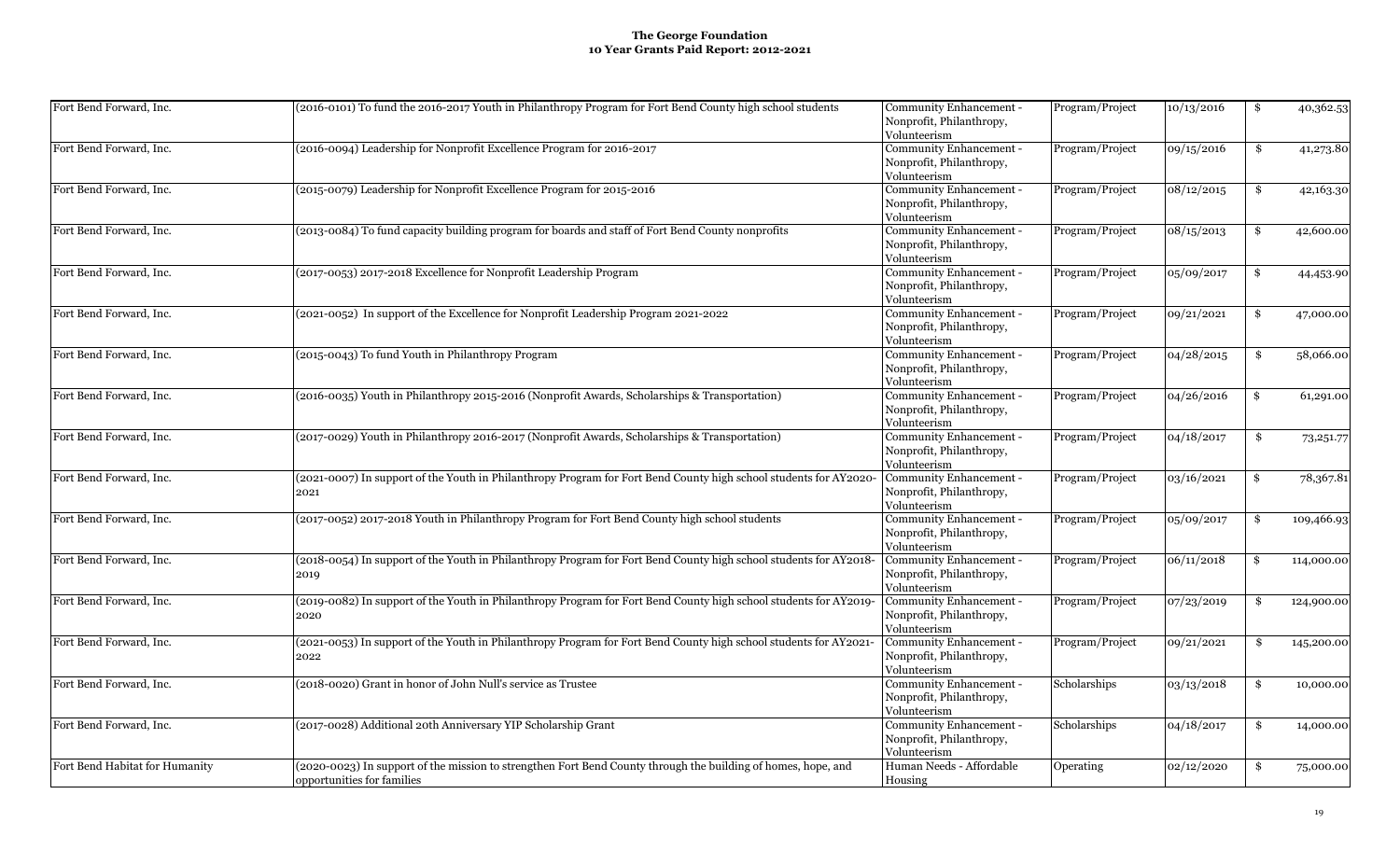| Fort Bend Habitat for Humanity | (2020-0023) In support of the mission to strengthen Fort Bend County through the building of homes, hope, and                                                                         | Human Needs - Affordable                     | Operating        | 02/16/2021 | \$<br>100,000.00 |
|--------------------------------|---------------------------------------------------------------------------------------------------------------------------------------------------------------------------------------|----------------------------------------------|------------------|------------|------------------|
|                                | opportunities for families                                                                                                                                                            | Housing                                      |                  |            |                  |
| Fort Bend Habitat for Humanity | (2017-0060) In support of a Land Bank that will allow FBHFH to strengthen our community through the building of<br>homes, hope, and opportunities for families to be self-sufficient. | Human Needs -<br>Homeless/Housing Assistance | Capital          | 12/18/2018 | \$<br>255,000.00 |
| Fort Bend Habitat for Humanity | (2014-0043) Youth in Philanthropy grant to support housing for Fort Bend County residents                                                                                             | Human Needs -                                | Operating        | 05/19/2014 | \$<br>1,250.00   |
|                                |                                                                                                                                                                                       | Homeless/Housing Assistance                  |                  |            |                  |
| Fort Bend Habitat for Humanity | (2013-0044) Youth in Philanthropy grant to support affordable housing for Fort Bend residents                                                                                         | Human Needs -                                | Operating        | 05/14/2013 | \$<br>1,500.00   |
|                                |                                                                                                                                                                                       | Homeless/Housing Assistance                  |                  |            |                  |
| Fort Bend Habitat for Humanity | (2015-0090) FBHFH capacity building                                                                                                                                                   | Human Needs -                                | Operating        | 11/10/2015 | \$<br>25,000.00  |
|                                |                                                                                                                                                                                       | Homeless/Housing Assistance                  |                  |            |                  |
| Fort Bend Habitat for Humanity | (2015-0090) FBHFH capacity building                                                                                                                                                   | Human Needs -                                | Operating        | 02/16/2016 | \$<br>25,000.00  |
|                                |                                                                                                                                                                                       | Homeless/Housing Assistance                  |                  |            |                  |
| Fort Bend Habitat for Humanity | (2013-0009) Toward the construction of a Habitat home for Fort Bend County residents                                                                                                  | Human Needs -                                | Operating        | 03/18/2013 | \$<br>25,000.00  |
|                                |                                                                                                                                                                                       | Homeless/Housing Assistance                  |                  |            |                  |
| Fort Bend Habitat for Humanity | (2018-0030) General operating support                                                                                                                                                 | Human Needs -                                | Operating        | 08/21/2018 | \$<br>50,000.00  |
|                                |                                                                                                                                                                                       | Homeless/Housing Assistance                  |                  |            |                  |
| Fort Bend Habitat for Humanity | (2012-0054) Youth in Philanthropy grant to support affordable housing for Fort Bend residents                                                                                         | Human Needs -                                | Program/Project  | 06/15/2012 | \$<br>1,500.00   |
|                                |                                                                                                                                                                                       | Homeless/Housing Assistance                  |                  |            |                  |
|                                |                                                                                                                                                                                       |                                              |                  |            |                  |
| Fort Bend Habitat for Humanity | (2016-0132) Critical Home Repair FY2017                                                                                                                                               | Human Needs -                                | Program/Project  | 03/21/2017 | \$<br>50,000.00  |
|                                |                                                                                                                                                                                       | Homeless/Housing Assistance                  |                  |            |                  |
| Fort Bend Habitat for Humanity | (2020-0080) In support of technology needs during COVID crisis                                                                                                                        | Human Needs - Local Disasters                | Other            | 04/06/2020 | \$<br>6,000.00   |
| Fort Bend Habitat for Humanity | (2020-0169) COVID-19 Emergency Grant                                                                                                                                                  | Human Needs - Local Disasters                | Other            | 05/28/2020 | \$<br>18,750.00  |
| Fort Bend Habitat for Humanity | (2017-0146) Financial assistance to support employee disaster recovery                                                                                                                | Human Needs - Local Disasters                | Small Grant -    | 10/09/2017 | \$<br>1,000.00   |
|                                |                                                                                                                                                                                       |                                              | Program/Project  |            |                  |
| Fort Bend Habitat for Humanity | (2017-0106) To resume operations of the ReStore after Hurricane Harvey Damage                                                                                                         | Human Needs - Local Disasters                | Small Grant -    | 09/18/2017 | \$<br>25,000.00  |
|                                |                                                                                                                                                                                       |                                              | Program/Project  |            |                  |
| Fort Bend History Association  | (2020-0191) In support of FBHA's mission of connecting, educating, and inspiring county residents around Texas and                                                                    | Community Enhancement -                      | <b>Operating</b> | 01/19/2021 | \$<br>30,000.00  |
|                                | County History at the Fort Bend Museum.                                                                                                                                               | Museums                                      |                  |            |                  |
| Fort Bend History Association  | (2020-0191) In support of FBHA's mission of connecting, educating, and inspiring county residents around Texas and                                                                    | Community Enhancement -                      | Operating        | 12/15/2020 | \$<br>40,000.00  |
|                                |                                                                                                                                                                                       |                                              |                  |            |                  |
|                                | County History at the Fort Bend Museum.                                                                                                                                               | Museums                                      |                  |            |                  |
| Fort Bend History Association  | (2017-0141) Financial assistance to support employee disaster recovery                                                                                                                | Community Enhancement -                      | Small Grant -    | 10/09/2017 | \$<br>2,000.00   |
|                                |                                                                                                                                                                                       | <b>Local Disasters</b>                       | Program/Project  |            |                  |
| Fort Bend History Association  | (2017-0190) To recoup lost operational funds, replace damaged materials, and make building repairs as a result of                                                                     | Community Enhancement -                      | Small Grant -    | 11/09/2017 | \$<br>7,600.00   |
|                                | Hurricane Harvey                                                                                                                                                                      | <b>Local Disasters</b>                       | Program/Project  |            |                  |
| Fort Bend History Association  | (2019-0038) History Rising: A Special Building Project for the Fort Bend Museum                                                                                                       | Community Enhancement -                      | Capital          | 12/15/2020 | \$<br>250,000.00 |
|                                |                                                                                                                                                                                       | Museums                                      |                  |            |                  |
| Fort Bend History Association  | (2019-0038) History Rising: A Special Building Project for the Fort Bend Museum                                                                                                       | Community Enhancement -                      | Capital          | 08/19/2019 | \$<br>250,000.00 |
|                                |                                                                                                                                                                                       | Museums                                      |                  |            |                  |
| Fort Bend History Association  | (2013-0098) To support excess liability insurance for the George Ranch Historical Park                                                                                                | Community Enhancement -                      | Operating        | 09/09/2013 | \$<br>15,000.00  |
|                                |                                                                                                                                                                                       | Museums                                      |                  |            |                  |
|                                |                                                                                                                                                                                       | Community Enhancement -                      |                  |            |                  |
| Fort Bend History Association  | (2012-0168) To support excess liability insurance for the George Ranch Historical Park                                                                                                |                                              | Operating        | 12/03/2012 | \$<br>15,000.00  |
|                                |                                                                                                                                                                                       | Museums                                      |                  |            |                  |
| Fort Bend History Association  | (2014-0077) Master plan for facilities management including but not limited to a new museum building/complex                                                                          | Community Enhancement -                      | <b>Operating</b> | 08/12/2015 | \$<br>33,736.34  |
|                                |                                                                                                                                                                                       | Museums                                      |                  |            |                  |
| Fort Bend History Association  | (2022-0001) Emergency funding to support a portion of executive and employee salaries and benefits                                                                                    | Community Enhancement -                      | <b>Operating</b> | 12/23/2021 | \$<br>150,000.00 |
|                                |                                                                                                                                                                                       | Museums                                      |                  |            |                  |
| Fort Bend History Association  | (2019-0048) Fort Bend Museum General Operating Support for education staff expenses and maintenance issues                                                                            | Community Enhancement -                      | Small Grant -    | 08/19/2019 | \$<br>25,000.00  |
|                                |                                                                                                                                                                                       | Museums                                      | Operating        |            |                  |
| Fort Bend History Association  | (2014-0041) Youth in Philanthropy grant to support programming provided at the George Ranch Historical Park                                                                           | George Ranch Historical Park -               | Operating        | 05/19/2014 | \$<br>1,000.00   |
|                                |                                                                                                                                                                                       | General                                      |                  |            |                  |
|                                |                                                                                                                                                                                       |                                              |                  |            |                  |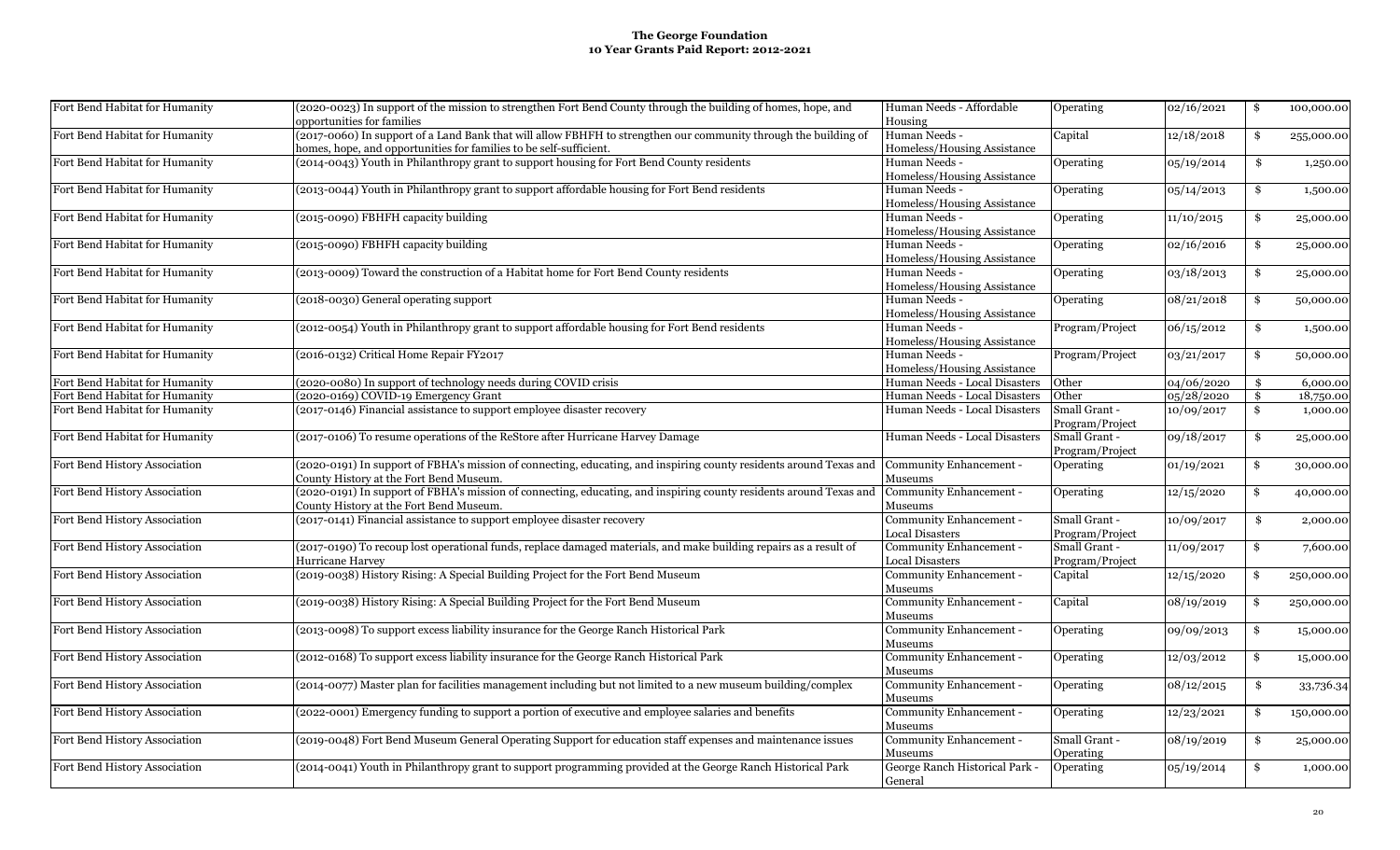| Fort Bend History Association | (2014-0049) Youth in Philanthropy grant to support programming provided to school groups visiting the museum                              | George Ranch Historical Park -<br>General | Operating       | 05/19/2014 | \$<br>1,000.00  |
|-------------------------------|-------------------------------------------------------------------------------------------------------------------------------------------|-------------------------------------------|-----------------|------------|-----------------|
| Fort Bend History Association | (2014-0110) To support excess liability insurance for the George Ranch Historical Park                                                    | George Ranch Historical Park -<br>General | Operating       | 09/16/2014 | \$<br>15,000.00 |
| Fort Bend History Association | (2017-0073) The Fort Bend History Association Management Programming and Operating support for the George<br>Ranch Historical Park        | George Ranch Historical Park -<br>General | Program/Project | 01/15/2019 | \$<br>79.03     |
| Fort Bend History Association | (2020-0214) Toward educational programming and support functions to serve the public at the George Ranch<br><b>Historical Park</b>        | George Ranch Historical Park -<br>General | Program/Project | 07/20/2021 | \$<br>616.00    |
| Fort Bend History Association | (2017-0073) The Fort Bend History Association Management Programming and Operating support for the George<br>Ranch Historical Park        | George Ranch Historical Park -<br>General | Program/Project | 10/20/2020 | \$<br>644.00    |
| Fort Bend History Association | (2020-0214) Toward educational programming and support functions to serve the public at the George Ranch<br><b>Historical Park</b>        | George Ranch Historical Park -<br>General | Program/Project | 04/20/2021 | \$<br>882.00    |
| Fort Bend History Association | (2020-0214) Toward educational programming and support functions to serve the public at the George Ranch<br><b>Historical Park</b>        | George Ranch Historical Park -<br>General | Program/Project | 10/19/2021 | \$<br>1,072.00  |
| Fort Bend History Association | (2017-0073) The Fort Bend History Association Management Programming and Operating support for the George<br>Ranch Historical Park        | George Ranch Historical Park -<br>General | Program/Project | 12/22/2020 | \$<br>1,619.00  |
| Fort Bend History Association | (2017-0073) The Fort Bend History Association Management Programming and Operating support for the George<br>Ranch Historical Park        | George Ranch Historical Park -<br>General | Program/Project | 12/11/2018 | \$<br>3,129.90  |
| Fort Bend History Association | (2017-0073) The Fort Bend History Association Management Programming and Operating support for the George<br>Ranch Historical Park        | George Ranch Historical Park -<br>General | Program/Project | 01/15/2020 | \$<br>3,190.00  |
| Fort Bend History Association | (2017-0073) The Fort Bend History Association Management Programming and Operating support for the George<br><b>Ranch Historical Park</b> | George Ranch Historical Park -<br>General | Program/Project | 04/08/2020 | \$<br>4,781.00  |
| Fort Bend History Association | (2014-0137) Three-year grant for programming and excess liability insurance                                                               | George Ranch Historical Park -<br>General | Program/Project | 08/15/2016 | \$<br>8,830.00  |
| Fort Bend History Association | (2014-0137) Three-year grant for programming and excess liability insurance                                                               | George Ranch Historical Park -<br>General | Program/Project | 08/12/2015 | \$<br>8,830.00  |
| Fort Bend History Association | (2014-0137) Three-year grant for programming and excess liability insurance                                                               | George Ranch Historical Park -<br>General | Program/Project | 07/19/2017 | \$<br>8,830.00  |
| Fort Bend History Association | (2017-0073) The Fort Bend History Association Management Programming and Operating support for the George<br>Ranch Historical Park        | George Ranch Historical Park -<br>General | Program/Project | 08/19/2020 | \$<br>8,830.00  |
| Fort Bend History Association | (2017-0073) The Fort Bend History Association Management Programming and Operating support for the George<br>Ranch Historical Park        | George Ranch Historical Park -<br>General | Program/Project | 08/19/2019 | \$<br>8,830.00  |
| Fort Bend History Association | (2017-0073) The Fort Bend History Association Management Programming and Operating support for the George<br>Ranch Historical Park        | George Ranch Historical Park -<br>General | Program/Project | 08/21/2018 | \$<br>8,830.00  |
| Fort Bend History Association | (2020-0214) Toward educational programming and support functions to serve the public at the George Ranch<br><b>Historical Park</b>        | George Ranch Historical Park -<br>General | Program/Project | 08/18/2021 | \$<br>8,830.00  |
| Fort Bend History Association | (2017-0073) The Fort Bend History Association Management Programming and Operating support for the George<br>Ranch Historical Park        | George Ranch Historical Park -<br>General | Program/Project | 09/17/2018 | \$<br>10,000.00 |
| Fort Bend History Association | (2017-0073) The Fort Bend History Association Management Programming and Operating support for the George<br>Ranch Historical Park        | George Ranch Historical Park -<br>General | Program/Project | 04/08/2020 | \$<br>50,000.00 |
| Fort Bend History Association | (2012-0028) Three year grant to support public programming at the George Ranch Historical Park                                            | George Ranch Historical Park -<br>General | Program/Project | 07/16/2012 | \$<br>90,000.00 |
| Fort Bend History Association | (2012-0028) Three year grant to support public programming at the George Ranch Historical Park                                            | George Ranch Historical Park -<br>General | Program/Project | 04/11/2014 | \$<br>90,000.00 |
| Fort Bend History Association | (2012-0028) Three year grant to support public programming at the George Ranch Historical Park                                            | George Ranch Historical Park -<br>General | Program/Project | 04/13/2012 | \$<br>90,000.00 |
| Fort Bend History Association | (2012-0028) Three year grant to support public programming at the George Ranch Historical Park                                            | George Ranch Historical Park -<br>General | Program/Project | 12/03/2012 | \$<br>90,000.00 |
| Fort Bend History Association | (2012-0028) Three year grant to support public programming at the George Ranch Historical Park                                            | George Ranch Historical Park -<br>General | Program/Project | 03/27/2012 | \$<br>90,000.00 |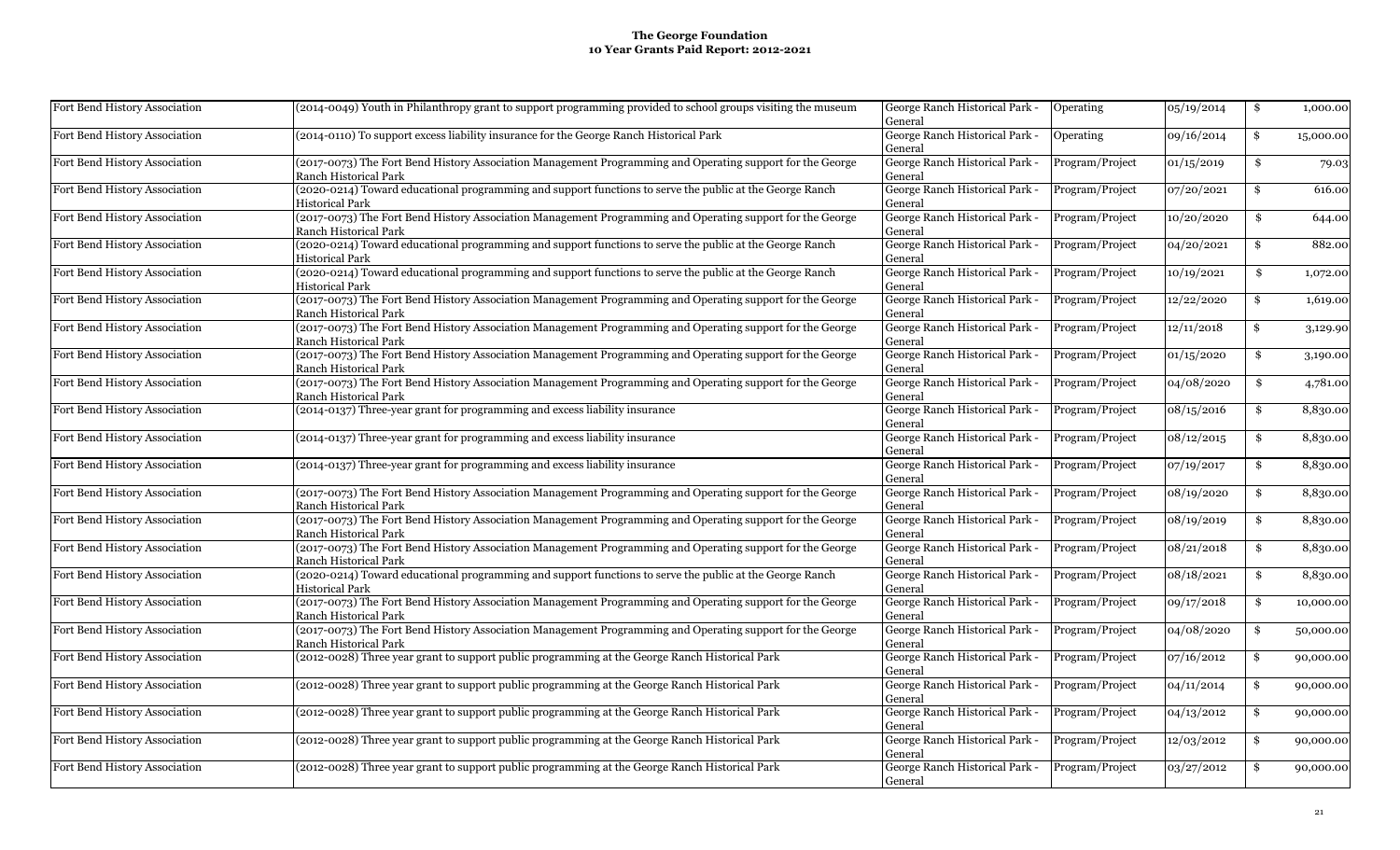| Fort Bend History Association | (2012-0028) Three year grant to support public programming at the George Ranch Historical Park                                            | George Ranch Historical Park -<br>General | Program/Project | 01/17/2014 | \$<br>90,000.00  |
|-------------------------------|-------------------------------------------------------------------------------------------------------------------------------------------|-------------------------------------------|-----------------|------------|------------------|
| Fort Bend History Association | (2012-0028) Three year grant to support public programming at the George Ranch Historical Park                                            | George Ranch Historical Park -<br>General | Program/Project | 12/03/2012 | \$<br>90,000.00  |
| Fort Bend History Association | (2012-0028) Three year grant to support public programming at the George Ranch Historical Park                                            | George Ranch Historical Park -<br>General | Program/Project | 10/22/2012 | \$<br>90,000.00  |
| Fort Bend History Association | (2012-0028) Three year grant to support public programming at the George Ranch Historical Park                                            | George Ranch Historical Park -<br>General | Program/Project | 12/03/2012 | \$<br>90,000.00  |
| Fort Bend History Association | (2012-0028) Three year grant to support public programming at the George Ranch Historical Park                                            | George Ranch Historical Park -<br>General | Program/Project | 07/15/2014 | \$<br>90,000.00  |
| Fort Bend History Association | (2012-0028) Three year grant to support public programming at the George Ranch Historical Park                                            | George Ranch Historical Park -<br>General | Program/Project | 10/14/2013 | \$<br>90,000.00  |
| Fort Bend History Association | (2012-0028) Three year grant to support public programming at the George Ranch Historical Park                                            | George Ranch Historical Park -<br>General | Program/Project | 10/20/2014 | \$<br>90,000.00  |
| Fort Bend History Association | (2014-0137) Three-year grant for programming and excess liability insurance                                                               | George Ranch Historical Park -<br>General | Program/Project | 07/18/2017 | \$<br>90,000.00  |
| Fort Bend History Association | (2014-0137) Three-year grant for programming and excess liability insurance                                                               | George Ranch Historical Park -<br>General | Program/Project | 10/16/2017 | \$<br>90,000.00  |
| Fort Bend History Association | (2014-0137) Three-year grant for programming and excess liability insurance                                                               | George Ranch Historical Park -<br>General | Program/Project | 10/13/2016 | \$<br>90,000.00  |
| Fort Bend History Association | (2014-0137) Three-year grant for programming and excess liability insurance                                                               | George Ranch Historical Park -<br>General | Program/Project | 04/12/2016 | \$<br>90,000.00  |
| Fort Bend History Association | (2014-0137) Three-year grant for programming and excess liability insurance                                                               | George Ranch Historical Park -<br>General | Program/Project | 04/18/2017 | \$<br>90,000.00  |
| Fort Bend History Association | (2014-0137) Three-year grant for programming and excess liability insurance                                                               | George Ranch Historical Park -<br>General | Program/Project | 01/08/2015 | \$<br>90,000.00  |
| Fort Bend History Association | (2014-0137) Three-year grant for programming and excess liability insurance                                                               | George Ranch Historical Park -<br>General | Program/Project | 04/14/2015 | \$<br>90,000.00  |
| Fort Bend History Association | (2014-0137) Three-year grant for programming and excess liability insurance                                                               | George Ranch Historical Park -<br>General | Program/Project | 12/13/2016 | \$<br>90,000.00  |
| Fort Bend History Association | (2014-0137) Three-year grant for programming and excess liability insurance                                                               | George Ranch Historical Park -<br>General | Program/Project | 07/19/2016 | \$<br>90,000.00  |
| Fort Bend History Association | (2014-0137) Three-year grant for programming and excess liability insurance                                                               | George Ranch Historical Park -<br>General | Program/Project | 01/20/2016 | \$<br>90,000.00  |
| Fort Bend History Association | (2014-0137) Three-year grant for programming and excess liability insurance                                                               | George Ranch Historical Park -<br>General | Program/Project | 10/15/2015 | \$<br>90,000.00  |
| Fort Bend History Association | (2014-0137) Three-year grant for programming and excess liability insurance                                                               | George Ranch Historical Park -<br>General | Program/Project | 07/14/2015 | \$<br>90,000.00  |
| Fort Bend History Association | (2017-0073) The Fort Bend History Association Management Programming and Operating support for the George<br>Ranch Historical Park        | George Ranch Historical Park -<br>General | Program/Project | 04/09/2019 | \$<br>100,000.00 |
| Fort Bend History Association | (2017-0073) The Fort Bend History Association Management Programming and Operating support for the George<br>Ranch Historical Park        | George Ranch Historical Park -<br>General | Program/Project | 01/15/2019 | \$<br>100,000.00 |
| Fort Bend History Association | (2017-0073) The Fort Bend History Association Management Programming and Operating support for the George<br><b>Ranch Historical Park</b> | George Ranch Historical Park -<br>General | Program/Project | 11/13/2018 | \$<br>100,000.00 |
| Fort Bend History Association | (2017-0073) The Fort Bend History Association Management Programming and Operating support for the George<br>Ranch Historical Park        | George Ranch Historical Park -<br>General | Program/Project | 07/09/2018 | \$<br>125,000.00 |
| Fort Bend History Association | (2017-0073) The Fort Bend History Association Management Programming and Operating support for the George<br>Ranch Historical Park        | George Ranch Historical Park -<br>General | Program/Project | 12/22/2017 | \$<br>125,000.00 |
| Fort Bend History Association | (2017-0073) The Fort Bend History Association Management Programming and Operating support for the George<br>Ranch Historical Park        | George Ranch Historical Park -<br>General | Program/Project | 08/28/2018 | \$<br>125,000.00 |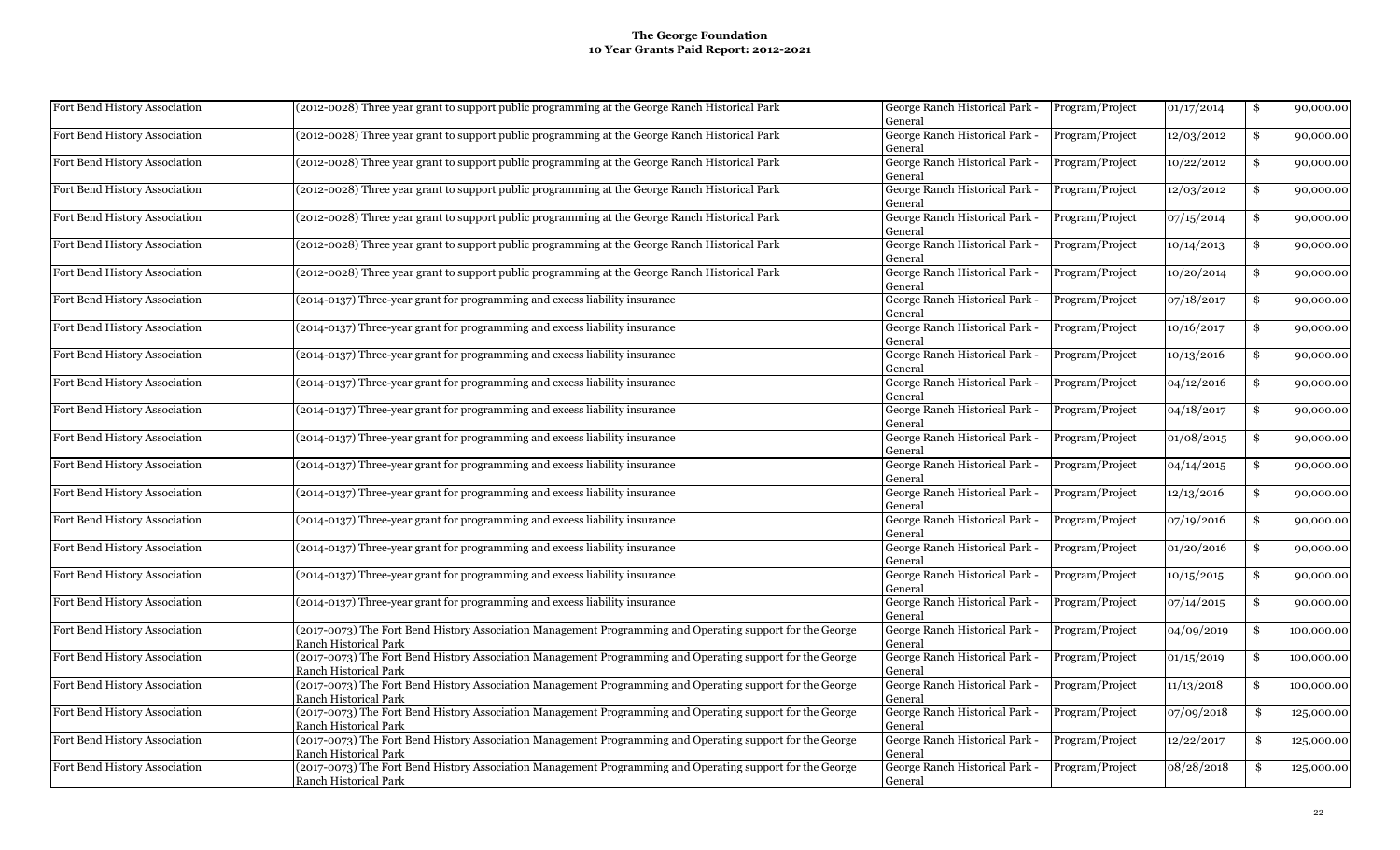| Fort Bend History Association         | (2017-0073) The Fort Bend History Association Management Programming and Operating support for the George<br>Ranch Historical Park | George Ranch Historical Park -<br>General                           | Program/Project            | 10/20/2020 | \$  | 125,000.00   |
|---------------------------------------|------------------------------------------------------------------------------------------------------------------------------------|---------------------------------------------------------------------|----------------------------|------------|-----|--------------|
| Fort Bend History Association         | (2017-0073) The Fort Bend History Association Management Programming and Operating support for the George<br>Ranch Historical Park | George Ranch Historical Park -<br>General                           | Program/Project            | 07/21/2020 | \$  | 125,000.00   |
| Fort Bend History Association         | (2017-0073) The Fort Bend History Association Management Programming and Operating support for the George<br>Ranch Historical Park | George Ranch Historical Park -<br>General                           | Program/Project            | 04/08/2020 | \$  | 125,000.00   |
| Fort Bend History Association         | (2017-0073) The Fort Bend History Association Management Programming and Operating support for the George<br>Ranch Historical Park | George Ranch Historical Park -<br>General                           | Program/Project            | 04/16/2018 | \$  | 125,000.00   |
| Fort Bend History Association         | (2020-0214) Toward educational programming and support functions to serve the public at the George Ranch<br>Historical Park        | George Ranch Historical Park -<br>General                           | Program/Project            | 12/15/2020 | \$  | 152,500.00   |
| Fort Bend History Association         | (2020-0214) Toward educational programming and support functions to serve the public at the George Ranch<br>Historical Park        | George Ranch Historical Park -<br>General                           | Program/Project            | 10/19/2021 | \$  | 152,500.00   |
| Fort Bend History Association         | (2020-0214) Toward educational programming and support functions to serve the public at the George Ranch<br>Historical Park        | George Ranch Historical Park -<br>General                           | Program/Project            | 12/14/2021 | \$  | 152,500.00   |
| Fort Bend History Association         | (2020-0214) Toward educational programming and support functions to serve the public at the George Ranch<br>Historical Park        | George Ranch Historical Park -<br>General                           | Program/Project            | 04/20/2021 | \$  | 152,500.00   |
| Fort Bend History Association         | (2020-0214) Toward educational programming and support functions to serve the public at the George Ranch<br>Historical Park        | George Ranch Historical Park -<br>General                           | Program/Project            | 07/20/2021 | \$  | 152,500.00   |
| Fort Bend History Association         | (2017-0073) The Fort Bend History Association Management Programming and Operating support for the George<br>Ranch Historical Park | George Ranch Historical Park -<br>General                           | Program/Project            | 10/14/2019 | -\$ | 162,500.00   |
| Fort Bend History Association         | (2017-0073) The Fort Bend History Association Management Programming and Operating support for the George<br>Ranch Historical Park | George Ranch Historical Park -<br>General                           | Program/Project            | 07/23/2019 | \$  | 162,500.00   |
| Fort Bend History Association         | (2017-0073) The Fort Bend History Association Management Programming and Operating support for the George<br>Ranch Historical Park | George Ranch Historical Park -<br>General                           | Program/Project            | 01/14/2020 | \$  | 175,000.00   |
| Fort Bend History Association         | (2020-0190) COVID-19 emergency grant in support of GRHP operations                                                                 | George Ranch Historical Park -<br><b>Local Disasters</b>            | Other                      | 07/30/2020 | \$  | 30,713.00    |
| Fort Bend Hope                        | (2020-0107) In support of technology needs during COVID crisis                                                                     | <b>Education - Local Disasters</b>                                  | Other                      | 04/10/2020 | \$  | 500.00       |
| Fort Bend Hope                        | (2019-0018) In support of building bridges and restoring hope through empowering families through education.                       | Education - Other                                                   | Small Grant -<br>Operating | 04/09/2019 | \$  | 10,800.00    |
| Fort Bend Hope                        | (2020-0053) In support of the mission to build bridges and restore hope by empowering families through education                   | Education - Other                                                   | Small Grant -<br>Operating | 07/21/2020 | \$  | 15,000.00    |
| Fort Bend Hope                        | (2021-0027) In support of Fort Bend Hope's mission to restore hope by empowering families through education.                       | Education - Other                                                   | Small Grant -<br>Operating | 10/19/2021 | \$  | 25,000.00    |
| Fort Bend Hope                        | (2020-0208) COVID-19 Emergency Grant                                                                                               | Human Needs - Local Disasters                                       | Other                      | 10/30/2020 | \$  | 7,500.00     |
| Fort Bend Independent School District | (2014-0063) Youth in Philanthropy reimbursement grant to support student transportation to the Investment in<br>Youth Luncheon     | Community Enhancement -<br>Nonprofit, Philanthropy,<br>Volunteerism | Operating                  | 05/19/2014 | \$  | 1,150.00     |
| Fort Bend Independent School District | (2011-0120) Youth in Philanthropy grant to cover transportation expenses to transport YIP Teams to volunteer<br>projects           | Community Enhancement -<br>Nonprofit, Philanthropy,<br>Volunteerism | Program/Project            | 01/17/2012 | \$  | 1,645.00     |
| Fort Bend Independent School District | (2012-0005) To support the development of a Teaching and Learning Science Platform for FBISD students<br>Kindergarten-8th grade    | Education - Assistance to<br>Teachers                               | Program/Project            | 02/13/2012 | \$  | 1,000,000.00 |
| Fort Bend Independent School District | (2017-0054) Fort Bend ISD EDGE Program Year 2                                                                                      | Education - High Performing<br><b>Public Education Models</b>       | Program/Project            | 11/13/2017 | \$  | 125,000.00   |
| Fort Bend Independent School District | (2016-0030) Fort Bend ISD EDGE Initiative                                                                                          | Education - High Performing<br><b>Public Education Models</b>       | Program/Project            | 09/15/2016 | \$  | 153,000.00   |
| Fort Bend Independent School District | (2012-0171) To initiate the AVID program to serve at-risk middle school students in Fort Bend ISD                                  | Education - K-12                                                    | Program/Project            | 05/19/2014 | \$  | 27,050.00    |
| Fort Bend Independent School District | (2014-0075) To implement the RAISEup Texas program at Lake Olympia Middle School                                                   | Education - K-12                                                    | Program/Project            | 08/15/2016 | \$  | 31,936.00    |
| Fort Bend Independent School District | (2012-0171) To initiate the AVID program to serve at-risk middle school students in Fort Bend ISD                                  | Education - K-12                                                    | Program/Project            | 05/14/2013 | \$  | 32,050.00    |
| Fort Bend Independent School District | (2014-0075) To implement the RAISEup Texas program at Lake Olympia Middle School                                                   | Education - K-12                                                    | Program/Project            | 08/12/2015 | -\$ | 37,535.00    |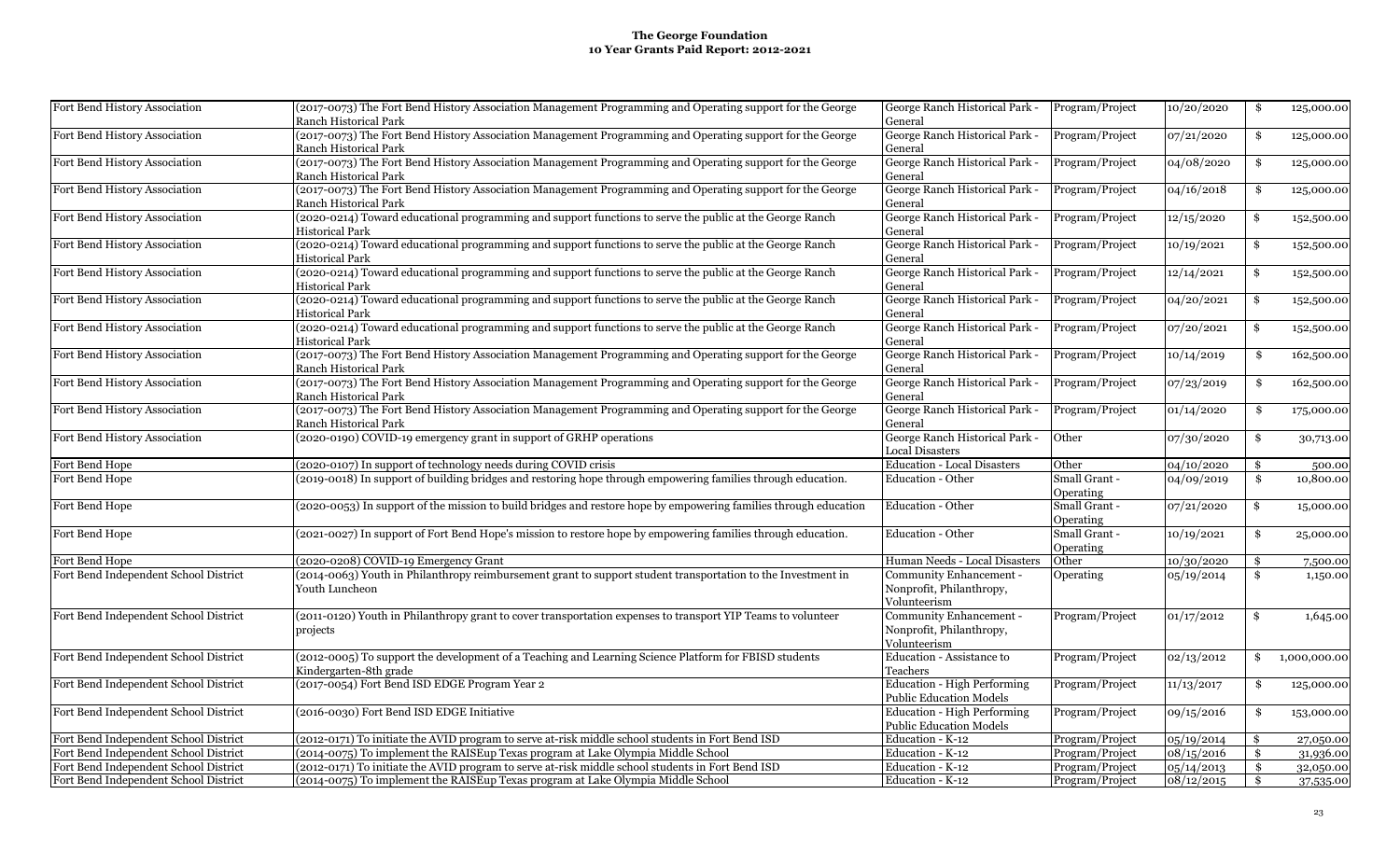| Fort Bend Independent School District<br>(2021-0026) In support of the FBISD TalkLine for AY2021-2022<br>Health - Behavioral Health<br>Small Grant -<br>$\ddot{\mathbf{s}}$<br>10/19/2021<br>14,000.00<br>Program/Project<br>Small Grant -<br>06/11/2018<br>Fort Bend Independent School District<br>(2018-0036) FBISD TalkLine for AY2018-2019<br>Health - Behavioral Health<br>\$<br>13,333.00<br>Program/Project<br>Fort Bend Independent School District<br>(2016-0097) Talkline for FBISD<br>Health - Behavioral Health<br>Small Grant -<br>01/17/2017<br>$\mathbf{\$}$<br>14,000.00<br>Program/Project<br>Fort Bend Independent School District<br>(2017-0039) Talkline for FBISD<br>Health - Behavioral Health<br>Small Grant -<br>06/19/2017<br>\$<br>14,000.00<br>Program/Project<br>Health - Behavioral Health<br>Small Grant -<br>06/18/2019<br>Fort Bend Independent School District<br>(2019-0049) FBISD TalkLine for AY2019-2020<br>\$<br>14,000.00<br>Program/Project<br>Small Grant -<br>08/18/2020<br>Fort Bend Independent School District<br>(2020-0086) In support of the FBISD TalkLine for AY2020-2021<br>Health - Behavioral Health<br>$\mathbf{\$}$<br>14,000.00<br>Program/Project<br>(2012-0074) To support Youth in Philanthropy Scholarship awarded for Distinguished Volunteerism<br>Fort Bend Independent School District<br>Scholarships - Other<br>Program/Project<br>06/15/2012<br>\$<br>5,000.00<br>Fort Bend Independent School District<br>(2013-0028) To support Youth in Philanthropy Scholarship awarded for Distinguished Volunteerism<br>Scholarships - Other<br>05/14/2013<br>Program/Project<br>\$<br>7,500.00<br>Fort Bend Independent School District<br>(2014-0054) Youth in Philanthropy scholarships for 2013-2014 program year<br>Scholarships - Other<br>Program/Project<br>05/19/2014<br>\$<br>12,500.00<br>Fort Bend Independent School District<br>(2020-0068) In support of the mission to provide opportunities to enrich and enhance the quality of education for all<br>Education - Assistance to<br>Operating<br>06/15/2021<br>\$<br>32,000.00<br><b>Education Foundation</b><br>FBISD students through its grant programs<br>Teachers<br>(2020-0068) In support of the mission to provide opportunities to enrich and enhance the quality of education for all<br>Fort Bend Independent School District<br>Education - Assistance to<br>06/16/2020<br>\$<br>Operating<br>32,000.00<br><b>Education Foundation</b><br>FBISD students through its grant programs<br>Teachers<br>(2016-0136) Grants for Teachers and Schools<br>Fort Bend Independent School District<br>Education - Assistance to<br>Program/Project<br>02/21/2017<br>\$<br>25,000.00<br><b>Education Foundation</b><br>Teachers<br>Fort Bend Independent School District<br>(2017-0068) 2017-2018 Grants for Teachers and Schools<br>Education - Assistance to<br>10/16/2017<br>Program/Project<br>\$<br>25,000.00<br><b>Education Foundation</b><br>Teachers<br>Fort Bend Independent School District<br>(2018-0056) Grants for Teachers and Schools AY2018-2019<br>Education - Assistance to<br>Program/Project<br>09/27/2018<br>\$<br>25,000.00<br>Teachers<br>Fort Bend Independent School District<br>(2013-0124) Funds to support teacher grants<br>Education - Assistance to<br>Program/Project<br>11/18/2013<br>\$<br>50,000.00<br>Teachers<br>Fort Bend Independent School District<br>(2015-0113) Fort Bend Education Foundation Grant Programs 2015<br>Education - Assistance to<br>Small Grant -<br>11/10/2015<br>\$<br>25,000.00<br>Teachers<br><b>Education Foundation</b><br>Program/Project<br>Fort Bend Independent School District<br>(2019-0067) Grants for Teachers and Schools AY2019-2020<br>Education - Assistance to<br>Small Grant -<br>09/16/2019<br>\$<br>25,000.00<br><b>Education Foundation</b><br>Teachers<br>Program/Project<br>Fort Bend Lawyers Care<br>(2013-0005) To provide access to legal services to low-income Fort Bend County residents<br>Human Needs - Law/Legal<br>Operating<br>04/15/2013<br>\$<br>40,000.00<br>Fort Bend Lawyers Care<br>(2011-0106) To provide access to legal services to low-income Fort Bend County residents<br>Human Needs - Law/Legal<br>Operating<br>03/14/2012<br>\$<br>40,000.00<br>(2014-0011) To provide educational and legal assistance to low-income Fort Bend County residents<br>Fort Bend Lawyers Care<br>Human Needs - Law/Legal<br>Operating<br>04/11/2014<br>\$<br>40,000.00<br>Fort Bend Lawyers Care<br>(2016-0009) To provide educational and legal assistance to low-income Fort Bend County residents<br>Human Needs - Law/Legal<br>Operating<br>05/16/2016<br>\$<br>50,000.00<br>Fort Bend Lawyers Care<br>(2016-0130) To provide educational and legal assistance to low-income Fort Bend County residents<br>Human Needs - Law/Legal<br>Operating<br>12/13/2016<br>\$<br>50,000.00<br>Fort Bend Lawvers Care<br>(2018-0005) To provide educational and legal assistance to low-income Fort Bend County residents<br>Human Needs - Law/Legal<br>Operating<br>04/16/2018<br>\$<br>50,000.00<br>Fort Bend Lawyers Care<br>(2019-0005) To provide educational and legal assistance to low-income Fort Bend County residents.<br>Human Needs - Law/Legal<br>Operating<br>03/20/2019<br>\$<br>50,000.00<br>(2015-0003) To provide educational and legal assistance to low-income Fort Bend County residents<br>Program/Project<br>Fort Bend Lawyers Care<br>Human Needs - Law/Legal<br>04/14/2015<br>\$<br>40,000.00<br>(2018-0103) To provide mobility ramps at no cost to underserved clients<br>Human Needs -<br>Small Grant -<br>Fort Bend Ramps<br>04/09/2019<br>\$<br>6,000.00<br>Homeless/Housing Assistance<br>Operating<br>(2018-0103) To provide mobility ramps at no cost to underserved clients<br>Fort Bend Ramps<br>Human Needs -<br>Small Grant -<br>12/11/2018<br>\$<br>6,000.00<br>Homeless/Housing Assistance<br>Operating<br>(2020-0005) In support of the mission to assist people with mobility issues by building ramps for them to have access<br>Human Needs -<br>Small Grant -<br>01/19/2021<br>\$<br>5,000.00<br>to their homes<br>Homeless/Housing Assistance<br>Operating<br>(2020-0005) In support of the mission to assist people with mobility issues by building ramps for them to have access<br>Human Needs -<br>Small Grant -<br>06/16/2020<br>\$<br>5,000.00<br>Homeless/Housing Assistance<br>to their homes<br>Operating<br>Fort Bend Regional Council on Substance<br>(2012-0073) Youth in Philanthropy grant to support substance abuse prevention programming<br>Health - Addiction Prevention & Operating<br>06/15/2012<br>850.00<br>\$ |                                       |                                                                                  |                  |                 |            |               |           |
|----------------------------------------------------------------------------------------------------------------------------------------------------------------------------------------------------------------------------------------------------------------------------------------------------------------------------------------------------------------------------------------------------------------------------------------------------------------------------------------------------------------------------------------------------------------------------------------------------------------------------------------------------------------------------------------------------------------------------------------------------------------------------------------------------------------------------------------------------------------------------------------------------------------------------------------------------------------------------------------------------------------------------------------------------------------------------------------------------------------------------------------------------------------------------------------------------------------------------------------------------------------------------------------------------------------------------------------------------------------------------------------------------------------------------------------------------------------------------------------------------------------------------------------------------------------------------------------------------------------------------------------------------------------------------------------------------------------------------------------------------------------------------------------------------------------------------------------------------------------------------------------------------------------------------------------------------------------------------------------------------------------------------------------------------------------------------------------------------------------------------------------------------------------------------------------------------------------------------------------------------------------------------------------------------------------------------------------------------------------------------------------------------------------------------------------------------------------------------------------------------------------------------------------------------------------------------------------------------------------------------------------------------------------------------------------------------------------------------------------------------------------------------------------------------------------------------------------------------------------------------------------------------------------------------------------------------------------------------------------------------------------------------------------------------------------------------------------------------------------------------------------------------------------------------------------------------------------------------------------------------------------------------------------------------------------------------------------------------------------------------------------------------------------------------------------------------------------------------------------------------------------------------------------------------------------------------------------------------------------------------------------------------------------------------------------------------------------------------------------------------------------------------------------------------------------------------------------------------------------------------------------------------------------------------------------------------------------------------------------------------------------------------------------------------------------------------------------------------------------------------------------------------------------------------------------------------------------------------------------------------------------------------------------------------------------------------------------------------------------------------------------------------------------------------------------------------------------------------------------------------------------------------------------------------------------------------------------------------------------------------------------------------------------------------------------------------------------------------------------------------------------------------------------------------------------------------------------------------------------------------------------------------------------------------------------------------------------------------------------------------------------------------------------------------------------------------------------------------------------------------------------------------------------------------------------------------------------------------------------------------------------------------------------------------------------------------------------------------------------------------------------------------------------------------------------------------------------------------------------------------------------------------------------------------------------------------------------------------------------------------------------------------------------------------------------------------------------------------------------------------------------------------------------------------------------------------------------------------------------------------------------------------------------------------------------------------------------------------------------------------------------------------------------------------------------------------------------------------------------------------------------------------------------------------------------------------------------------------------------------------------------------------------------------------------------------------------------------------------------------------------------------------------------------------------------------------------------------------------------------------------------------------------------------------------------------------------------------------------------------------------------------------------------------------------------------------|---------------------------------------|----------------------------------------------------------------------------------|------------------|-----------------|------------|---------------|-----------|
|                                                                                                                                                                                                                                                                                                                                                                                                                                                                                                                                                                                                                                                                                                                                                                                                                                                                                                                                                                                                                                                                                                                                                                                                                                                                                                                                                                                                                                                                                                                                                                                                                                                                                                                                                                                                                                                                                                                                                                                                                                                                                                                                                                                                                                                                                                                                                                                                                                                                                                                                                                                                                                                                                                                                                                                                                                                                                                                                                                                                                                                                                                                                                                                                                                                                                                                                                                                                                                                                                                                                                                                                                                                                                                                                                                                                                                                                                                                                                                                                                                                                                                                                                                                                                                                                                                                                                                                                                                                                                                                                                                                                                                                                                                                                                                                                                                                                                                                                                                                                                                                                                                                                                                                                                                                                                                                                                                                                                                                                                                                                                                                                                                                                                                                                                                                                                                                                                                                                                                                                                                                                                                                                                                                                                                                                                                                                                                                                                                                                                                                                                                                                                                                                                                    | Fort Bend Independent School District | (2014-0075) To implement the RAISEup Texas program at Lake Olympia Middle School | Education - K-12 | Program/Project | 06/13/2014 | $\mathbf{\$}$ | 57,529.00 |
|                                                                                                                                                                                                                                                                                                                                                                                                                                                                                                                                                                                                                                                                                                                                                                                                                                                                                                                                                                                                                                                                                                                                                                                                                                                                                                                                                                                                                                                                                                                                                                                                                                                                                                                                                                                                                                                                                                                                                                                                                                                                                                                                                                                                                                                                                                                                                                                                                                                                                                                                                                                                                                                                                                                                                                                                                                                                                                                                                                                                                                                                                                                                                                                                                                                                                                                                                                                                                                                                                                                                                                                                                                                                                                                                                                                                                                                                                                                                                                                                                                                                                                                                                                                                                                                                                                                                                                                                                                                                                                                                                                                                                                                                                                                                                                                                                                                                                                                                                                                                                                                                                                                                                                                                                                                                                                                                                                                                                                                                                                                                                                                                                                                                                                                                                                                                                                                                                                                                                                                                                                                                                                                                                                                                                                                                                                                                                                                                                                                                                                                                                                                                                                                                                                    |                                       |                                                                                  |                  |                 |            |               |           |
|                                                                                                                                                                                                                                                                                                                                                                                                                                                                                                                                                                                                                                                                                                                                                                                                                                                                                                                                                                                                                                                                                                                                                                                                                                                                                                                                                                                                                                                                                                                                                                                                                                                                                                                                                                                                                                                                                                                                                                                                                                                                                                                                                                                                                                                                                                                                                                                                                                                                                                                                                                                                                                                                                                                                                                                                                                                                                                                                                                                                                                                                                                                                                                                                                                                                                                                                                                                                                                                                                                                                                                                                                                                                                                                                                                                                                                                                                                                                                                                                                                                                                                                                                                                                                                                                                                                                                                                                                                                                                                                                                                                                                                                                                                                                                                                                                                                                                                                                                                                                                                                                                                                                                                                                                                                                                                                                                                                                                                                                                                                                                                                                                                                                                                                                                                                                                                                                                                                                                                                                                                                                                                                                                                                                                                                                                                                                                                                                                                                                                                                                                                                                                                                                                                    |                                       |                                                                                  |                  |                 |            |               |           |
|                                                                                                                                                                                                                                                                                                                                                                                                                                                                                                                                                                                                                                                                                                                                                                                                                                                                                                                                                                                                                                                                                                                                                                                                                                                                                                                                                                                                                                                                                                                                                                                                                                                                                                                                                                                                                                                                                                                                                                                                                                                                                                                                                                                                                                                                                                                                                                                                                                                                                                                                                                                                                                                                                                                                                                                                                                                                                                                                                                                                                                                                                                                                                                                                                                                                                                                                                                                                                                                                                                                                                                                                                                                                                                                                                                                                                                                                                                                                                                                                                                                                                                                                                                                                                                                                                                                                                                                                                                                                                                                                                                                                                                                                                                                                                                                                                                                                                                                                                                                                                                                                                                                                                                                                                                                                                                                                                                                                                                                                                                                                                                                                                                                                                                                                                                                                                                                                                                                                                                                                                                                                                                                                                                                                                                                                                                                                                                                                                                                                                                                                                                                                                                                                                                    |                                       |                                                                                  |                  |                 |            |               |           |
|                                                                                                                                                                                                                                                                                                                                                                                                                                                                                                                                                                                                                                                                                                                                                                                                                                                                                                                                                                                                                                                                                                                                                                                                                                                                                                                                                                                                                                                                                                                                                                                                                                                                                                                                                                                                                                                                                                                                                                                                                                                                                                                                                                                                                                                                                                                                                                                                                                                                                                                                                                                                                                                                                                                                                                                                                                                                                                                                                                                                                                                                                                                                                                                                                                                                                                                                                                                                                                                                                                                                                                                                                                                                                                                                                                                                                                                                                                                                                                                                                                                                                                                                                                                                                                                                                                                                                                                                                                                                                                                                                                                                                                                                                                                                                                                                                                                                                                                                                                                                                                                                                                                                                                                                                                                                                                                                                                                                                                                                                                                                                                                                                                                                                                                                                                                                                                                                                                                                                                                                                                                                                                                                                                                                                                                                                                                                                                                                                                                                                                                                                                                                                                                                                                    |                                       |                                                                                  |                  |                 |            |               |           |
|                                                                                                                                                                                                                                                                                                                                                                                                                                                                                                                                                                                                                                                                                                                                                                                                                                                                                                                                                                                                                                                                                                                                                                                                                                                                                                                                                                                                                                                                                                                                                                                                                                                                                                                                                                                                                                                                                                                                                                                                                                                                                                                                                                                                                                                                                                                                                                                                                                                                                                                                                                                                                                                                                                                                                                                                                                                                                                                                                                                                                                                                                                                                                                                                                                                                                                                                                                                                                                                                                                                                                                                                                                                                                                                                                                                                                                                                                                                                                                                                                                                                                                                                                                                                                                                                                                                                                                                                                                                                                                                                                                                                                                                                                                                                                                                                                                                                                                                                                                                                                                                                                                                                                                                                                                                                                                                                                                                                                                                                                                                                                                                                                                                                                                                                                                                                                                                                                                                                                                                                                                                                                                                                                                                                                                                                                                                                                                                                                                                                                                                                                                                                                                                                                                    |                                       |                                                                                  |                  |                 |            |               |           |
|                                                                                                                                                                                                                                                                                                                                                                                                                                                                                                                                                                                                                                                                                                                                                                                                                                                                                                                                                                                                                                                                                                                                                                                                                                                                                                                                                                                                                                                                                                                                                                                                                                                                                                                                                                                                                                                                                                                                                                                                                                                                                                                                                                                                                                                                                                                                                                                                                                                                                                                                                                                                                                                                                                                                                                                                                                                                                                                                                                                                                                                                                                                                                                                                                                                                                                                                                                                                                                                                                                                                                                                                                                                                                                                                                                                                                                                                                                                                                                                                                                                                                                                                                                                                                                                                                                                                                                                                                                                                                                                                                                                                                                                                                                                                                                                                                                                                                                                                                                                                                                                                                                                                                                                                                                                                                                                                                                                                                                                                                                                                                                                                                                                                                                                                                                                                                                                                                                                                                                                                                                                                                                                                                                                                                                                                                                                                                                                                                                                                                                                                                                                                                                                                                                    |                                       |                                                                                  |                  |                 |            |               |           |
|                                                                                                                                                                                                                                                                                                                                                                                                                                                                                                                                                                                                                                                                                                                                                                                                                                                                                                                                                                                                                                                                                                                                                                                                                                                                                                                                                                                                                                                                                                                                                                                                                                                                                                                                                                                                                                                                                                                                                                                                                                                                                                                                                                                                                                                                                                                                                                                                                                                                                                                                                                                                                                                                                                                                                                                                                                                                                                                                                                                                                                                                                                                                                                                                                                                                                                                                                                                                                                                                                                                                                                                                                                                                                                                                                                                                                                                                                                                                                                                                                                                                                                                                                                                                                                                                                                                                                                                                                                                                                                                                                                                                                                                                                                                                                                                                                                                                                                                                                                                                                                                                                                                                                                                                                                                                                                                                                                                                                                                                                                                                                                                                                                                                                                                                                                                                                                                                                                                                                                                                                                                                                                                                                                                                                                                                                                                                                                                                                                                                                                                                                                                                                                                                                                    |                                       |                                                                                  |                  |                 |            |               |           |
|                                                                                                                                                                                                                                                                                                                                                                                                                                                                                                                                                                                                                                                                                                                                                                                                                                                                                                                                                                                                                                                                                                                                                                                                                                                                                                                                                                                                                                                                                                                                                                                                                                                                                                                                                                                                                                                                                                                                                                                                                                                                                                                                                                                                                                                                                                                                                                                                                                                                                                                                                                                                                                                                                                                                                                                                                                                                                                                                                                                                                                                                                                                                                                                                                                                                                                                                                                                                                                                                                                                                                                                                                                                                                                                                                                                                                                                                                                                                                                                                                                                                                                                                                                                                                                                                                                                                                                                                                                                                                                                                                                                                                                                                                                                                                                                                                                                                                                                                                                                                                                                                                                                                                                                                                                                                                                                                                                                                                                                                                                                                                                                                                                                                                                                                                                                                                                                                                                                                                                                                                                                                                                                                                                                                                                                                                                                                                                                                                                                                                                                                                                                                                                                                                                    |                                       |                                                                                  |                  |                 |            |               |           |
|                                                                                                                                                                                                                                                                                                                                                                                                                                                                                                                                                                                                                                                                                                                                                                                                                                                                                                                                                                                                                                                                                                                                                                                                                                                                                                                                                                                                                                                                                                                                                                                                                                                                                                                                                                                                                                                                                                                                                                                                                                                                                                                                                                                                                                                                                                                                                                                                                                                                                                                                                                                                                                                                                                                                                                                                                                                                                                                                                                                                                                                                                                                                                                                                                                                                                                                                                                                                                                                                                                                                                                                                                                                                                                                                                                                                                                                                                                                                                                                                                                                                                                                                                                                                                                                                                                                                                                                                                                                                                                                                                                                                                                                                                                                                                                                                                                                                                                                                                                                                                                                                                                                                                                                                                                                                                                                                                                                                                                                                                                                                                                                                                                                                                                                                                                                                                                                                                                                                                                                                                                                                                                                                                                                                                                                                                                                                                                                                                                                                                                                                                                                                                                                                                                    |                                       |                                                                                  |                  |                 |            |               |           |
|                                                                                                                                                                                                                                                                                                                                                                                                                                                                                                                                                                                                                                                                                                                                                                                                                                                                                                                                                                                                                                                                                                                                                                                                                                                                                                                                                                                                                                                                                                                                                                                                                                                                                                                                                                                                                                                                                                                                                                                                                                                                                                                                                                                                                                                                                                                                                                                                                                                                                                                                                                                                                                                                                                                                                                                                                                                                                                                                                                                                                                                                                                                                                                                                                                                                                                                                                                                                                                                                                                                                                                                                                                                                                                                                                                                                                                                                                                                                                                                                                                                                                                                                                                                                                                                                                                                                                                                                                                                                                                                                                                                                                                                                                                                                                                                                                                                                                                                                                                                                                                                                                                                                                                                                                                                                                                                                                                                                                                                                                                                                                                                                                                                                                                                                                                                                                                                                                                                                                                                                                                                                                                                                                                                                                                                                                                                                                                                                                                                                                                                                                                                                                                                                                                    |                                       |                                                                                  |                  |                 |            |               |           |
|                                                                                                                                                                                                                                                                                                                                                                                                                                                                                                                                                                                                                                                                                                                                                                                                                                                                                                                                                                                                                                                                                                                                                                                                                                                                                                                                                                                                                                                                                                                                                                                                                                                                                                                                                                                                                                                                                                                                                                                                                                                                                                                                                                                                                                                                                                                                                                                                                                                                                                                                                                                                                                                                                                                                                                                                                                                                                                                                                                                                                                                                                                                                                                                                                                                                                                                                                                                                                                                                                                                                                                                                                                                                                                                                                                                                                                                                                                                                                                                                                                                                                                                                                                                                                                                                                                                                                                                                                                                                                                                                                                                                                                                                                                                                                                                                                                                                                                                                                                                                                                                                                                                                                                                                                                                                                                                                                                                                                                                                                                                                                                                                                                                                                                                                                                                                                                                                                                                                                                                                                                                                                                                                                                                                                                                                                                                                                                                                                                                                                                                                                                                                                                                                                                    |                                       |                                                                                  |                  |                 |            |               |           |
|                                                                                                                                                                                                                                                                                                                                                                                                                                                                                                                                                                                                                                                                                                                                                                                                                                                                                                                                                                                                                                                                                                                                                                                                                                                                                                                                                                                                                                                                                                                                                                                                                                                                                                                                                                                                                                                                                                                                                                                                                                                                                                                                                                                                                                                                                                                                                                                                                                                                                                                                                                                                                                                                                                                                                                                                                                                                                                                                                                                                                                                                                                                                                                                                                                                                                                                                                                                                                                                                                                                                                                                                                                                                                                                                                                                                                                                                                                                                                                                                                                                                                                                                                                                                                                                                                                                                                                                                                                                                                                                                                                                                                                                                                                                                                                                                                                                                                                                                                                                                                                                                                                                                                                                                                                                                                                                                                                                                                                                                                                                                                                                                                                                                                                                                                                                                                                                                                                                                                                                                                                                                                                                                                                                                                                                                                                                                                                                                                                                                                                                                                                                                                                                                                                    |                                       |                                                                                  |                  |                 |            |               |           |
|                                                                                                                                                                                                                                                                                                                                                                                                                                                                                                                                                                                                                                                                                                                                                                                                                                                                                                                                                                                                                                                                                                                                                                                                                                                                                                                                                                                                                                                                                                                                                                                                                                                                                                                                                                                                                                                                                                                                                                                                                                                                                                                                                                                                                                                                                                                                                                                                                                                                                                                                                                                                                                                                                                                                                                                                                                                                                                                                                                                                                                                                                                                                                                                                                                                                                                                                                                                                                                                                                                                                                                                                                                                                                                                                                                                                                                                                                                                                                                                                                                                                                                                                                                                                                                                                                                                                                                                                                                                                                                                                                                                                                                                                                                                                                                                                                                                                                                                                                                                                                                                                                                                                                                                                                                                                                                                                                                                                                                                                                                                                                                                                                                                                                                                                                                                                                                                                                                                                                                                                                                                                                                                                                                                                                                                                                                                                                                                                                                                                                                                                                                                                                                                                                                    |                                       |                                                                                  |                  |                 |            |               |           |
|                                                                                                                                                                                                                                                                                                                                                                                                                                                                                                                                                                                                                                                                                                                                                                                                                                                                                                                                                                                                                                                                                                                                                                                                                                                                                                                                                                                                                                                                                                                                                                                                                                                                                                                                                                                                                                                                                                                                                                                                                                                                                                                                                                                                                                                                                                                                                                                                                                                                                                                                                                                                                                                                                                                                                                                                                                                                                                                                                                                                                                                                                                                                                                                                                                                                                                                                                                                                                                                                                                                                                                                                                                                                                                                                                                                                                                                                                                                                                                                                                                                                                                                                                                                                                                                                                                                                                                                                                                                                                                                                                                                                                                                                                                                                                                                                                                                                                                                                                                                                                                                                                                                                                                                                                                                                                                                                                                                                                                                                                                                                                                                                                                                                                                                                                                                                                                                                                                                                                                                                                                                                                                                                                                                                                                                                                                                                                                                                                                                                                                                                                                                                                                                                                                    |                                       |                                                                                  |                  |                 |            |               |           |
|                                                                                                                                                                                                                                                                                                                                                                                                                                                                                                                                                                                                                                                                                                                                                                                                                                                                                                                                                                                                                                                                                                                                                                                                                                                                                                                                                                                                                                                                                                                                                                                                                                                                                                                                                                                                                                                                                                                                                                                                                                                                                                                                                                                                                                                                                                                                                                                                                                                                                                                                                                                                                                                                                                                                                                                                                                                                                                                                                                                                                                                                                                                                                                                                                                                                                                                                                                                                                                                                                                                                                                                                                                                                                                                                                                                                                                                                                                                                                                                                                                                                                                                                                                                                                                                                                                                                                                                                                                                                                                                                                                                                                                                                                                                                                                                                                                                                                                                                                                                                                                                                                                                                                                                                                                                                                                                                                                                                                                                                                                                                                                                                                                                                                                                                                                                                                                                                                                                                                                                                                                                                                                                                                                                                                                                                                                                                                                                                                                                                                                                                                                                                                                                                                                    |                                       |                                                                                  |                  |                 |            |               |           |
|                                                                                                                                                                                                                                                                                                                                                                                                                                                                                                                                                                                                                                                                                                                                                                                                                                                                                                                                                                                                                                                                                                                                                                                                                                                                                                                                                                                                                                                                                                                                                                                                                                                                                                                                                                                                                                                                                                                                                                                                                                                                                                                                                                                                                                                                                                                                                                                                                                                                                                                                                                                                                                                                                                                                                                                                                                                                                                                                                                                                                                                                                                                                                                                                                                                                                                                                                                                                                                                                                                                                                                                                                                                                                                                                                                                                                                                                                                                                                                                                                                                                                                                                                                                                                                                                                                                                                                                                                                                                                                                                                                                                                                                                                                                                                                                                                                                                                                                                                                                                                                                                                                                                                                                                                                                                                                                                                                                                                                                                                                                                                                                                                                                                                                                                                                                                                                                                                                                                                                                                                                                                                                                                                                                                                                                                                                                                                                                                                                                                                                                                                                                                                                                                                                    |                                       |                                                                                  |                  |                 |            |               |           |
|                                                                                                                                                                                                                                                                                                                                                                                                                                                                                                                                                                                                                                                                                                                                                                                                                                                                                                                                                                                                                                                                                                                                                                                                                                                                                                                                                                                                                                                                                                                                                                                                                                                                                                                                                                                                                                                                                                                                                                                                                                                                                                                                                                                                                                                                                                                                                                                                                                                                                                                                                                                                                                                                                                                                                                                                                                                                                                                                                                                                                                                                                                                                                                                                                                                                                                                                                                                                                                                                                                                                                                                                                                                                                                                                                                                                                                                                                                                                                                                                                                                                                                                                                                                                                                                                                                                                                                                                                                                                                                                                                                                                                                                                                                                                                                                                                                                                                                                                                                                                                                                                                                                                                                                                                                                                                                                                                                                                                                                                                                                                                                                                                                                                                                                                                                                                                                                                                                                                                                                                                                                                                                                                                                                                                                                                                                                                                                                                                                                                                                                                                                                                                                                                                                    |                                       |                                                                                  |                  |                 |            |               |           |
|                                                                                                                                                                                                                                                                                                                                                                                                                                                                                                                                                                                                                                                                                                                                                                                                                                                                                                                                                                                                                                                                                                                                                                                                                                                                                                                                                                                                                                                                                                                                                                                                                                                                                                                                                                                                                                                                                                                                                                                                                                                                                                                                                                                                                                                                                                                                                                                                                                                                                                                                                                                                                                                                                                                                                                                                                                                                                                                                                                                                                                                                                                                                                                                                                                                                                                                                                                                                                                                                                                                                                                                                                                                                                                                                                                                                                                                                                                                                                                                                                                                                                                                                                                                                                                                                                                                                                                                                                                                                                                                                                                                                                                                                                                                                                                                                                                                                                                                                                                                                                                                                                                                                                                                                                                                                                                                                                                                                                                                                                                                                                                                                                                                                                                                                                                                                                                                                                                                                                                                                                                                                                                                                                                                                                                                                                                                                                                                                                                                                                                                                                                                                                                                                                                    |                                       |                                                                                  |                  |                 |            |               |           |
|                                                                                                                                                                                                                                                                                                                                                                                                                                                                                                                                                                                                                                                                                                                                                                                                                                                                                                                                                                                                                                                                                                                                                                                                                                                                                                                                                                                                                                                                                                                                                                                                                                                                                                                                                                                                                                                                                                                                                                                                                                                                                                                                                                                                                                                                                                                                                                                                                                                                                                                                                                                                                                                                                                                                                                                                                                                                                                                                                                                                                                                                                                                                                                                                                                                                                                                                                                                                                                                                                                                                                                                                                                                                                                                                                                                                                                                                                                                                                                                                                                                                                                                                                                                                                                                                                                                                                                                                                                                                                                                                                                                                                                                                                                                                                                                                                                                                                                                                                                                                                                                                                                                                                                                                                                                                                                                                                                                                                                                                                                                                                                                                                                                                                                                                                                                                                                                                                                                                                                                                                                                                                                                                                                                                                                                                                                                                                                                                                                                                                                                                                                                                                                                                                                    |                                       |                                                                                  |                  |                 |            |               |           |
|                                                                                                                                                                                                                                                                                                                                                                                                                                                                                                                                                                                                                                                                                                                                                                                                                                                                                                                                                                                                                                                                                                                                                                                                                                                                                                                                                                                                                                                                                                                                                                                                                                                                                                                                                                                                                                                                                                                                                                                                                                                                                                                                                                                                                                                                                                                                                                                                                                                                                                                                                                                                                                                                                                                                                                                                                                                                                                                                                                                                                                                                                                                                                                                                                                                                                                                                                                                                                                                                                                                                                                                                                                                                                                                                                                                                                                                                                                                                                                                                                                                                                                                                                                                                                                                                                                                                                                                                                                                                                                                                                                                                                                                                                                                                                                                                                                                                                                                                                                                                                                                                                                                                                                                                                                                                                                                                                                                                                                                                                                                                                                                                                                                                                                                                                                                                                                                                                                                                                                                                                                                                                                                                                                                                                                                                                                                                                                                                                                                                                                                                                                                                                                                                                                    |                                       |                                                                                  |                  |                 |            |               |           |
|                                                                                                                                                                                                                                                                                                                                                                                                                                                                                                                                                                                                                                                                                                                                                                                                                                                                                                                                                                                                                                                                                                                                                                                                                                                                                                                                                                                                                                                                                                                                                                                                                                                                                                                                                                                                                                                                                                                                                                                                                                                                                                                                                                                                                                                                                                                                                                                                                                                                                                                                                                                                                                                                                                                                                                                                                                                                                                                                                                                                                                                                                                                                                                                                                                                                                                                                                                                                                                                                                                                                                                                                                                                                                                                                                                                                                                                                                                                                                                                                                                                                                                                                                                                                                                                                                                                                                                                                                                                                                                                                                                                                                                                                                                                                                                                                                                                                                                                                                                                                                                                                                                                                                                                                                                                                                                                                                                                                                                                                                                                                                                                                                                                                                                                                                                                                                                                                                                                                                                                                                                                                                                                                                                                                                                                                                                                                                                                                                                                                                                                                                                                                                                                                                                    |                                       |                                                                                  |                  |                 |            |               |           |
|                                                                                                                                                                                                                                                                                                                                                                                                                                                                                                                                                                                                                                                                                                                                                                                                                                                                                                                                                                                                                                                                                                                                                                                                                                                                                                                                                                                                                                                                                                                                                                                                                                                                                                                                                                                                                                                                                                                                                                                                                                                                                                                                                                                                                                                                                                                                                                                                                                                                                                                                                                                                                                                                                                                                                                                                                                                                                                                                                                                                                                                                                                                                                                                                                                                                                                                                                                                                                                                                                                                                                                                                                                                                                                                                                                                                                                                                                                                                                                                                                                                                                                                                                                                                                                                                                                                                                                                                                                                                                                                                                                                                                                                                                                                                                                                                                                                                                                                                                                                                                                                                                                                                                                                                                                                                                                                                                                                                                                                                                                                                                                                                                                                                                                                                                                                                                                                                                                                                                                                                                                                                                                                                                                                                                                                                                                                                                                                                                                                                                                                                                                                                                                                                                                    |                                       |                                                                                  |                  |                 |            |               |           |
|                                                                                                                                                                                                                                                                                                                                                                                                                                                                                                                                                                                                                                                                                                                                                                                                                                                                                                                                                                                                                                                                                                                                                                                                                                                                                                                                                                                                                                                                                                                                                                                                                                                                                                                                                                                                                                                                                                                                                                                                                                                                                                                                                                                                                                                                                                                                                                                                                                                                                                                                                                                                                                                                                                                                                                                                                                                                                                                                                                                                                                                                                                                                                                                                                                                                                                                                                                                                                                                                                                                                                                                                                                                                                                                                                                                                                                                                                                                                                                                                                                                                                                                                                                                                                                                                                                                                                                                                                                                                                                                                                                                                                                                                                                                                                                                                                                                                                                                                                                                                                                                                                                                                                                                                                                                                                                                                                                                                                                                                                                                                                                                                                                                                                                                                                                                                                                                                                                                                                                                                                                                                                                                                                                                                                                                                                                                                                                                                                                                                                                                                                                                                                                                                                                    |                                       |                                                                                  |                  |                 |            |               |           |
|                                                                                                                                                                                                                                                                                                                                                                                                                                                                                                                                                                                                                                                                                                                                                                                                                                                                                                                                                                                                                                                                                                                                                                                                                                                                                                                                                                                                                                                                                                                                                                                                                                                                                                                                                                                                                                                                                                                                                                                                                                                                                                                                                                                                                                                                                                                                                                                                                                                                                                                                                                                                                                                                                                                                                                                                                                                                                                                                                                                                                                                                                                                                                                                                                                                                                                                                                                                                                                                                                                                                                                                                                                                                                                                                                                                                                                                                                                                                                                                                                                                                                                                                                                                                                                                                                                                                                                                                                                                                                                                                                                                                                                                                                                                                                                                                                                                                                                                                                                                                                                                                                                                                                                                                                                                                                                                                                                                                                                                                                                                                                                                                                                                                                                                                                                                                                                                                                                                                                                                                                                                                                                                                                                                                                                                                                                                                                                                                                                                                                                                                                                                                                                                                                                    |                                       |                                                                                  |                  |                 |            |               |           |
|                                                                                                                                                                                                                                                                                                                                                                                                                                                                                                                                                                                                                                                                                                                                                                                                                                                                                                                                                                                                                                                                                                                                                                                                                                                                                                                                                                                                                                                                                                                                                                                                                                                                                                                                                                                                                                                                                                                                                                                                                                                                                                                                                                                                                                                                                                                                                                                                                                                                                                                                                                                                                                                                                                                                                                                                                                                                                                                                                                                                                                                                                                                                                                                                                                                                                                                                                                                                                                                                                                                                                                                                                                                                                                                                                                                                                                                                                                                                                                                                                                                                                                                                                                                                                                                                                                                                                                                                                                                                                                                                                                                                                                                                                                                                                                                                                                                                                                                                                                                                                                                                                                                                                                                                                                                                                                                                                                                                                                                                                                                                                                                                                                                                                                                                                                                                                                                                                                                                                                                                                                                                                                                                                                                                                                                                                                                                                                                                                                                                                                                                                                                                                                                                                                    |                                       |                                                                                  |                  |                 |            |               |           |
|                                                                                                                                                                                                                                                                                                                                                                                                                                                                                                                                                                                                                                                                                                                                                                                                                                                                                                                                                                                                                                                                                                                                                                                                                                                                                                                                                                                                                                                                                                                                                                                                                                                                                                                                                                                                                                                                                                                                                                                                                                                                                                                                                                                                                                                                                                                                                                                                                                                                                                                                                                                                                                                                                                                                                                                                                                                                                                                                                                                                                                                                                                                                                                                                                                                                                                                                                                                                                                                                                                                                                                                                                                                                                                                                                                                                                                                                                                                                                                                                                                                                                                                                                                                                                                                                                                                                                                                                                                                                                                                                                                                                                                                                                                                                                                                                                                                                                                                                                                                                                                                                                                                                                                                                                                                                                                                                                                                                                                                                                                                                                                                                                                                                                                                                                                                                                                                                                                                                                                                                                                                                                                                                                                                                                                                                                                                                                                                                                                                                                                                                                                                                                                                                                                    | <b>Education Foundation</b>           |                                                                                  |                  |                 |            |               |           |
|                                                                                                                                                                                                                                                                                                                                                                                                                                                                                                                                                                                                                                                                                                                                                                                                                                                                                                                                                                                                                                                                                                                                                                                                                                                                                                                                                                                                                                                                                                                                                                                                                                                                                                                                                                                                                                                                                                                                                                                                                                                                                                                                                                                                                                                                                                                                                                                                                                                                                                                                                                                                                                                                                                                                                                                                                                                                                                                                                                                                                                                                                                                                                                                                                                                                                                                                                                                                                                                                                                                                                                                                                                                                                                                                                                                                                                                                                                                                                                                                                                                                                                                                                                                                                                                                                                                                                                                                                                                                                                                                                                                                                                                                                                                                                                                                                                                                                                                                                                                                                                                                                                                                                                                                                                                                                                                                                                                                                                                                                                                                                                                                                                                                                                                                                                                                                                                                                                                                                                                                                                                                                                                                                                                                                                                                                                                                                                                                                                                                                                                                                                                                                                                                                                    |                                       |                                                                                  |                  |                 |            |               |           |
|                                                                                                                                                                                                                                                                                                                                                                                                                                                                                                                                                                                                                                                                                                                                                                                                                                                                                                                                                                                                                                                                                                                                                                                                                                                                                                                                                                                                                                                                                                                                                                                                                                                                                                                                                                                                                                                                                                                                                                                                                                                                                                                                                                                                                                                                                                                                                                                                                                                                                                                                                                                                                                                                                                                                                                                                                                                                                                                                                                                                                                                                                                                                                                                                                                                                                                                                                                                                                                                                                                                                                                                                                                                                                                                                                                                                                                                                                                                                                                                                                                                                                                                                                                                                                                                                                                                                                                                                                                                                                                                                                                                                                                                                                                                                                                                                                                                                                                                                                                                                                                                                                                                                                                                                                                                                                                                                                                                                                                                                                                                                                                                                                                                                                                                                                                                                                                                                                                                                                                                                                                                                                                                                                                                                                                                                                                                                                                                                                                                                                                                                                                                                                                                                                                    | <b>Education Foundation</b>           |                                                                                  |                  |                 |            |               |           |
|                                                                                                                                                                                                                                                                                                                                                                                                                                                                                                                                                                                                                                                                                                                                                                                                                                                                                                                                                                                                                                                                                                                                                                                                                                                                                                                                                                                                                                                                                                                                                                                                                                                                                                                                                                                                                                                                                                                                                                                                                                                                                                                                                                                                                                                                                                                                                                                                                                                                                                                                                                                                                                                                                                                                                                                                                                                                                                                                                                                                                                                                                                                                                                                                                                                                                                                                                                                                                                                                                                                                                                                                                                                                                                                                                                                                                                                                                                                                                                                                                                                                                                                                                                                                                                                                                                                                                                                                                                                                                                                                                                                                                                                                                                                                                                                                                                                                                                                                                                                                                                                                                                                                                                                                                                                                                                                                                                                                                                                                                                                                                                                                                                                                                                                                                                                                                                                                                                                                                                                                                                                                                                                                                                                                                                                                                                                                                                                                                                                                                                                                                                                                                                                                                                    |                                       |                                                                                  |                  |                 |            |               |           |
|                                                                                                                                                                                                                                                                                                                                                                                                                                                                                                                                                                                                                                                                                                                                                                                                                                                                                                                                                                                                                                                                                                                                                                                                                                                                                                                                                                                                                                                                                                                                                                                                                                                                                                                                                                                                                                                                                                                                                                                                                                                                                                                                                                                                                                                                                                                                                                                                                                                                                                                                                                                                                                                                                                                                                                                                                                                                                                                                                                                                                                                                                                                                                                                                                                                                                                                                                                                                                                                                                                                                                                                                                                                                                                                                                                                                                                                                                                                                                                                                                                                                                                                                                                                                                                                                                                                                                                                                                                                                                                                                                                                                                                                                                                                                                                                                                                                                                                                                                                                                                                                                                                                                                                                                                                                                                                                                                                                                                                                                                                                                                                                                                                                                                                                                                                                                                                                                                                                                                                                                                                                                                                                                                                                                                                                                                                                                                                                                                                                                                                                                                                                                                                                                                                    |                                       |                                                                                  |                  |                 |            |               |           |
|                                                                                                                                                                                                                                                                                                                                                                                                                                                                                                                                                                                                                                                                                                                                                                                                                                                                                                                                                                                                                                                                                                                                                                                                                                                                                                                                                                                                                                                                                                                                                                                                                                                                                                                                                                                                                                                                                                                                                                                                                                                                                                                                                                                                                                                                                                                                                                                                                                                                                                                                                                                                                                                                                                                                                                                                                                                                                                                                                                                                                                                                                                                                                                                                                                                                                                                                                                                                                                                                                                                                                                                                                                                                                                                                                                                                                                                                                                                                                                                                                                                                                                                                                                                                                                                                                                                                                                                                                                                                                                                                                                                                                                                                                                                                                                                                                                                                                                                                                                                                                                                                                                                                                                                                                                                                                                                                                                                                                                                                                                                                                                                                                                                                                                                                                                                                                                                                                                                                                                                                                                                                                                                                                                                                                                                                                                                                                                                                                                                                                                                                                                                                                                                                                                    |                                       |                                                                                  |                  |                 |            |               |           |
|                                                                                                                                                                                                                                                                                                                                                                                                                                                                                                                                                                                                                                                                                                                                                                                                                                                                                                                                                                                                                                                                                                                                                                                                                                                                                                                                                                                                                                                                                                                                                                                                                                                                                                                                                                                                                                                                                                                                                                                                                                                                                                                                                                                                                                                                                                                                                                                                                                                                                                                                                                                                                                                                                                                                                                                                                                                                                                                                                                                                                                                                                                                                                                                                                                                                                                                                                                                                                                                                                                                                                                                                                                                                                                                                                                                                                                                                                                                                                                                                                                                                                                                                                                                                                                                                                                                                                                                                                                                                                                                                                                                                                                                                                                                                                                                                                                                                                                                                                                                                                                                                                                                                                                                                                                                                                                                                                                                                                                                                                                                                                                                                                                                                                                                                                                                                                                                                                                                                                                                                                                                                                                                                                                                                                                                                                                                                                                                                                                                                                                                                                                                                                                                                                                    |                                       |                                                                                  |                  |                 |            |               |           |
|                                                                                                                                                                                                                                                                                                                                                                                                                                                                                                                                                                                                                                                                                                                                                                                                                                                                                                                                                                                                                                                                                                                                                                                                                                                                                                                                                                                                                                                                                                                                                                                                                                                                                                                                                                                                                                                                                                                                                                                                                                                                                                                                                                                                                                                                                                                                                                                                                                                                                                                                                                                                                                                                                                                                                                                                                                                                                                                                                                                                                                                                                                                                                                                                                                                                                                                                                                                                                                                                                                                                                                                                                                                                                                                                                                                                                                                                                                                                                                                                                                                                                                                                                                                                                                                                                                                                                                                                                                                                                                                                                                                                                                                                                                                                                                                                                                                                                                                                                                                                                                                                                                                                                                                                                                                                                                                                                                                                                                                                                                                                                                                                                                                                                                                                                                                                                                                                                                                                                                                                                                                                                                                                                                                                                                                                                                                                                                                                                                                                                                                                                                                                                                                                                                    |                                       |                                                                                  |                  |                 |            |               |           |
|                                                                                                                                                                                                                                                                                                                                                                                                                                                                                                                                                                                                                                                                                                                                                                                                                                                                                                                                                                                                                                                                                                                                                                                                                                                                                                                                                                                                                                                                                                                                                                                                                                                                                                                                                                                                                                                                                                                                                                                                                                                                                                                                                                                                                                                                                                                                                                                                                                                                                                                                                                                                                                                                                                                                                                                                                                                                                                                                                                                                                                                                                                                                                                                                                                                                                                                                                                                                                                                                                                                                                                                                                                                                                                                                                                                                                                                                                                                                                                                                                                                                                                                                                                                                                                                                                                                                                                                                                                                                                                                                                                                                                                                                                                                                                                                                                                                                                                                                                                                                                                                                                                                                                                                                                                                                                                                                                                                                                                                                                                                                                                                                                                                                                                                                                                                                                                                                                                                                                                                                                                                                                                                                                                                                                                                                                                                                                                                                                                                                                                                                                                                                                                                                                                    |                                       |                                                                                  |                  |                 |            |               |           |
|                                                                                                                                                                                                                                                                                                                                                                                                                                                                                                                                                                                                                                                                                                                                                                                                                                                                                                                                                                                                                                                                                                                                                                                                                                                                                                                                                                                                                                                                                                                                                                                                                                                                                                                                                                                                                                                                                                                                                                                                                                                                                                                                                                                                                                                                                                                                                                                                                                                                                                                                                                                                                                                                                                                                                                                                                                                                                                                                                                                                                                                                                                                                                                                                                                                                                                                                                                                                                                                                                                                                                                                                                                                                                                                                                                                                                                                                                                                                                                                                                                                                                                                                                                                                                                                                                                                                                                                                                                                                                                                                                                                                                                                                                                                                                                                                                                                                                                                                                                                                                                                                                                                                                                                                                                                                                                                                                                                                                                                                                                                                                                                                                                                                                                                                                                                                                                                                                                                                                                                                                                                                                                                                                                                                                                                                                                                                                                                                                                                                                                                                                                                                                                                                                                    |                                       |                                                                                  |                  |                 |            |               |           |
|                                                                                                                                                                                                                                                                                                                                                                                                                                                                                                                                                                                                                                                                                                                                                                                                                                                                                                                                                                                                                                                                                                                                                                                                                                                                                                                                                                                                                                                                                                                                                                                                                                                                                                                                                                                                                                                                                                                                                                                                                                                                                                                                                                                                                                                                                                                                                                                                                                                                                                                                                                                                                                                                                                                                                                                                                                                                                                                                                                                                                                                                                                                                                                                                                                                                                                                                                                                                                                                                                                                                                                                                                                                                                                                                                                                                                                                                                                                                                                                                                                                                                                                                                                                                                                                                                                                                                                                                                                                                                                                                                                                                                                                                                                                                                                                                                                                                                                                                                                                                                                                                                                                                                                                                                                                                                                                                                                                                                                                                                                                                                                                                                                                                                                                                                                                                                                                                                                                                                                                                                                                                                                                                                                                                                                                                                                                                                                                                                                                                                                                                                                                                                                                                                                    |                                       |                                                                                  |                  |                 |            |               |           |
|                                                                                                                                                                                                                                                                                                                                                                                                                                                                                                                                                                                                                                                                                                                                                                                                                                                                                                                                                                                                                                                                                                                                                                                                                                                                                                                                                                                                                                                                                                                                                                                                                                                                                                                                                                                                                                                                                                                                                                                                                                                                                                                                                                                                                                                                                                                                                                                                                                                                                                                                                                                                                                                                                                                                                                                                                                                                                                                                                                                                                                                                                                                                                                                                                                                                                                                                                                                                                                                                                                                                                                                                                                                                                                                                                                                                                                                                                                                                                                                                                                                                                                                                                                                                                                                                                                                                                                                                                                                                                                                                                                                                                                                                                                                                                                                                                                                                                                                                                                                                                                                                                                                                                                                                                                                                                                                                                                                                                                                                                                                                                                                                                                                                                                                                                                                                                                                                                                                                                                                                                                                                                                                                                                                                                                                                                                                                                                                                                                                                                                                                                                                                                                                                                                    |                                       |                                                                                  |                  |                 |            |               |           |
|                                                                                                                                                                                                                                                                                                                                                                                                                                                                                                                                                                                                                                                                                                                                                                                                                                                                                                                                                                                                                                                                                                                                                                                                                                                                                                                                                                                                                                                                                                                                                                                                                                                                                                                                                                                                                                                                                                                                                                                                                                                                                                                                                                                                                                                                                                                                                                                                                                                                                                                                                                                                                                                                                                                                                                                                                                                                                                                                                                                                                                                                                                                                                                                                                                                                                                                                                                                                                                                                                                                                                                                                                                                                                                                                                                                                                                                                                                                                                                                                                                                                                                                                                                                                                                                                                                                                                                                                                                                                                                                                                                                                                                                                                                                                                                                                                                                                                                                                                                                                                                                                                                                                                                                                                                                                                                                                                                                                                                                                                                                                                                                                                                                                                                                                                                                                                                                                                                                                                                                                                                                                                                                                                                                                                                                                                                                                                                                                                                                                                                                                                                                                                                                                                                    |                                       |                                                                                  |                  |                 |            |               |           |
|                                                                                                                                                                                                                                                                                                                                                                                                                                                                                                                                                                                                                                                                                                                                                                                                                                                                                                                                                                                                                                                                                                                                                                                                                                                                                                                                                                                                                                                                                                                                                                                                                                                                                                                                                                                                                                                                                                                                                                                                                                                                                                                                                                                                                                                                                                                                                                                                                                                                                                                                                                                                                                                                                                                                                                                                                                                                                                                                                                                                                                                                                                                                                                                                                                                                                                                                                                                                                                                                                                                                                                                                                                                                                                                                                                                                                                                                                                                                                                                                                                                                                                                                                                                                                                                                                                                                                                                                                                                                                                                                                                                                                                                                                                                                                                                                                                                                                                                                                                                                                                                                                                                                                                                                                                                                                                                                                                                                                                                                                                                                                                                                                                                                                                                                                                                                                                                                                                                                                                                                                                                                                                                                                                                                                                                                                                                                                                                                                                                                                                                                                                                                                                                                                                    |                                       |                                                                                  |                  |                 |            |               |           |
|                                                                                                                                                                                                                                                                                                                                                                                                                                                                                                                                                                                                                                                                                                                                                                                                                                                                                                                                                                                                                                                                                                                                                                                                                                                                                                                                                                                                                                                                                                                                                                                                                                                                                                                                                                                                                                                                                                                                                                                                                                                                                                                                                                                                                                                                                                                                                                                                                                                                                                                                                                                                                                                                                                                                                                                                                                                                                                                                                                                                                                                                                                                                                                                                                                                                                                                                                                                                                                                                                                                                                                                                                                                                                                                                                                                                                                                                                                                                                                                                                                                                                                                                                                                                                                                                                                                                                                                                                                                                                                                                                                                                                                                                                                                                                                                                                                                                                                                                                                                                                                                                                                                                                                                                                                                                                                                                                                                                                                                                                                                                                                                                                                                                                                                                                                                                                                                                                                                                                                                                                                                                                                                                                                                                                                                                                                                                                                                                                                                                                                                                                                                                                                                                                                    |                                       |                                                                                  |                  |                 |            |               |           |
|                                                                                                                                                                                                                                                                                                                                                                                                                                                                                                                                                                                                                                                                                                                                                                                                                                                                                                                                                                                                                                                                                                                                                                                                                                                                                                                                                                                                                                                                                                                                                                                                                                                                                                                                                                                                                                                                                                                                                                                                                                                                                                                                                                                                                                                                                                                                                                                                                                                                                                                                                                                                                                                                                                                                                                                                                                                                                                                                                                                                                                                                                                                                                                                                                                                                                                                                                                                                                                                                                                                                                                                                                                                                                                                                                                                                                                                                                                                                                                                                                                                                                                                                                                                                                                                                                                                                                                                                                                                                                                                                                                                                                                                                                                                                                                                                                                                                                                                                                                                                                                                                                                                                                                                                                                                                                                                                                                                                                                                                                                                                                                                                                                                                                                                                                                                                                                                                                                                                                                                                                                                                                                                                                                                                                                                                                                                                                                                                                                                                                                                                                                                                                                                                                                    |                                       |                                                                                  |                  |                 |            |               |           |
|                                                                                                                                                                                                                                                                                                                                                                                                                                                                                                                                                                                                                                                                                                                                                                                                                                                                                                                                                                                                                                                                                                                                                                                                                                                                                                                                                                                                                                                                                                                                                                                                                                                                                                                                                                                                                                                                                                                                                                                                                                                                                                                                                                                                                                                                                                                                                                                                                                                                                                                                                                                                                                                                                                                                                                                                                                                                                                                                                                                                                                                                                                                                                                                                                                                                                                                                                                                                                                                                                                                                                                                                                                                                                                                                                                                                                                                                                                                                                                                                                                                                                                                                                                                                                                                                                                                                                                                                                                                                                                                                                                                                                                                                                                                                                                                                                                                                                                                                                                                                                                                                                                                                                                                                                                                                                                                                                                                                                                                                                                                                                                                                                                                                                                                                                                                                                                                                                                                                                                                                                                                                                                                                                                                                                                                                                                                                                                                                                                                                                                                                                                                                                                                                                                    |                                       |                                                                                  |                  |                 |            |               |           |
|                                                                                                                                                                                                                                                                                                                                                                                                                                                                                                                                                                                                                                                                                                                                                                                                                                                                                                                                                                                                                                                                                                                                                                                                                                                                                                                                                                                                                                                                                                                                                                                                                                                                                                                                                                                                                                                                                                                                                                                                                                                                                                                                                                                                                                                                                                                                                                                                                                                                                                                                                                                                                                                                                                                                                                                                                                                                                                                                                                                                                                                                                                                                                                                                                                                                                                                                                                                                                                                                                                                                                                                                                                                                                                                                                                                                                                                                                                                                                                                                                                                                                                                                                                                                                                                                                                                                                                                                                                                                                                                                                                                                                                                                                                                                                                                                                                                                                                                                                                                                                                                                                                                                                                                                                                                                                                                                                                                                                                                                                                                                                                                                                                                                                                                                                                                                                                                                                                                                                                                                                                                                                                                                                                                                                                                                                                                                                                                                                                                                                                                                                                                                                                                                                                    |                                       |                                                                                  |                  |                 |            |               |           |
|                                                                                                                                                                                                                                                                                                                                                                                                                                                                                                                                                                                                                                                                                                                                                                                                                                                                                                                                                                                                                                                                                                                                                                                                                                                                                                                                                                                                                                                                                                                                                                                                                                                                                                                                                                                                                                                                                                                                                                                                                                                                                                                                                                                                                                                                                                                                                                                                                                                                                                                                                                                                                                                                                                                                                                                                                                                                                                                                                                                                                                                                                                                                                                                                                                                                                                                                                                                                                                                                                                                                                                                                                                                                                                                                                                                                                                                                                                                                                                                                                                                                                                                                                                                                                                                                                                                                                                                                                                                                                                                                                                                                                                                                                                                                                                                                                                                                                                                                                                                                                                                                                                                                                                                                                                                                                                                                                                                                                                                                                                                                                                                                                                                                                                                                                                                                                                                                                                                                                                                                                                                                                                                                                                                                                                                                                                                                                                                                                                                                                                                                                                                                                                                                                                    |                                       |                                                                                  |                  |                 |            |               |           |
|                                                                                                                                                                                                                                                                                                                                                                                                                                                                                                                                                                                                                                                                                                                                                                                                                                                                                                                                                                                                                                                                                                                                                                                                                                                                                                                                                                                                                                                                                                                                                                                                                                                                                                                                                                                                                                                                                                                                                                                                                                                                                                                                                                                                                                                                                                                                                                                                                                                                                                                                                                                                                                                                                                                                                                                                                                                                                                                                                                                                                                                                                                                                                                                                                                                                                                                                                                                                                                                                                                                                                                                                                                                                                                                                                                                                                                                                                                                                                                                                                                                                                                                                                                                                                                                                                                                                                                                                                                                                                                                                                                                                                                                                                                                                                                                                                                                                                                                                                                                                                                                                                                                                                                                                                                                                                                                                                                                                                                                                                                                                                                                                                                                                                                                                                                                                                                                                                                                                                                                                                                                                                                                                                                                                                                                                                                                                                                                                                                                                                                                                                                                                                                                                                                    |                                       |                                                                                  |                  |                 |            |               |           |
|                                                                                                                                                                                                                                                                                                                                                                                                                                                                                                                                                                                                                                                                                                                                                                                                                                                                                                                                                                                                                                                                                                                                                                                                                                                                                                                                                                                                                                                                                                                                                                                                                                                                                                                                                                                                                                                                                                                                                                                                                                                                                                                                                                                                                                                                                                                                                                                                                                                                                                                                                                                                                                                                                                                                                                                                                                                                                                                                                                                                                                                                                                                                                                                                                                                                                                                                                                                                                                                                                                                                                                                                                                                                                                                                                                                                                                                                                                                                                                                                                                                                                                                                                                                                                                                                                                                                                                                                                                                                                                                                                                                                                                                                                                                                                                                                                                                                                                                                                                                                                                                                                                                                                                                                                                                                                                                                                                                                                                                                                                                                                                                                                                                                                                                                                                                                                                                                                                                                                                                                                                                                                                                                                                                                                                                                                                                                                                                                                                                                                                                                                                                                                                                                                                    | Fort Bend Ramps                       |                                                                                  |                  |                 |            |               |           |
|                                                                                                                                                                                                                                                                                                                                                                                                                                                                                                                                                                                                                                                                                                                                                                                                                                                                                                                                                                                                                                                                                                                                                                                                                                                                                                                                                                                                                                                                                                                                                                                                                                                                                                                                                                                                                                                                                                                                                                                                                                                                                                                                                                                                                                                                                                                                                                                                                                                                                                                                                                                                                                                                                                                                                                                                                                                                                                                                                                                                                                                                                                                                                                                                                                                                                                                                                                                                                                                                                                                                                                                                                                                                                                                                                                                                                                                                                                                                                                                                                                                                                                                                                                                                                                                                                                                                                                                                                                                                                                                                                                                                                                                                                                                                                                                                                                                                                                                                                                                                                                                                                                                                                                                                                                                                                                                                                                                                                                                                                                                                                                                                                                                                                                                                                                                                                                                                                                                                                                                                                                                                                                                                                                                                                                                                                                                                                                                                                                                                                                                                                                                                                                                                                                    |                                       |                                                                                  |                  |                 |            |               |           |
|                                                                                                                                                                                                                                                                                                                                                                                                                                                                                                                                                                                                                                                                                                                                                                                                                                                                                                                                                                                                                                                                                                                                                                                                                                                                                                                                                                                                                                                                                                                                                                                                                                                                                                                                                                                                                                                                                                                                                                                                                                                                                                                                                                                                                                                                                                                                                                                                                                                                                                                                                                                                                                                                                                                                                                                                                                                                                                                                                                                                                                                                                                                                                                                                                                                                                                                                                                                                                                                                                                                                                                                                                                                                                                                                                                                                                                                                                                                                                                                                                                                                                                                                                                                                                                                                                                                                                                                                                                                                                                                                                                                                                                                                                                                                                                                                                                                                                                                                                                                                                                                                                                                                                                                                                                                                                                                                                                                                                                                                                                                                                                                                                                                                                                                                                                                                                                                                                                                                                                                                                                                                                                                                                                                                                                                                                                                                                                                                                                                                                                                                                                                                                                                                                                    | Fort Bend Ramps                       |                                                                                  |                  |                 |            |               |           |
|                                                                                                                                                                                                                                                                                                                                                                                                                                                                                                                                                                                                                                                                                                                                                                                                                                                                                                                                                                                                                                                                                                                                                                                                                                                                                                                                                                                                                                                                                                                                                                                                                                                                                                                                                                                                                                                                                                                                                                                                                                                                                                                                                                                                                                                                                                                                                                                                                                                                                                                                                                                                                                                                                                                                                                                                                                                                                                                                                                                                                                                                                                                                                                                                                                                                                                                                                                                                                                                                                                                                                                                                                                                                                                                                                                                                                                                                                                                                                                                                                                                                                                                                                                                                                                                                                                                                                                                                                                                                                                                                                                                                                                                                                                                                                                                                                                                                                                                                                                                                                                                                                                                                                                                                                                                                                                                                                                                                                                                                                                                                                                                                                                                                                                                                                                                                                                                                                                                                                                                                                                                                                                                                                                                                                                                                                                                                                                                                                                                                                                                                                                                                                                                                                                    |                                       |                                                                                  |                  |                 |            |               |           |
|                                                                                                                                                                                                                                                                                                                                                                                                                                                                                                                                                                                                                                                                                                                                                                                                                                                                                                                                                                                                                                                                                                                                                                                                                                                                                                                                                                                                                                                                                                                                                                                                                                                                                                                                                                                                                                                                                                                                                                                                                                                                                                                                                                                                                                                                                                                                                                                                                                                                                                                                                                                                                                                                                                                                                                                                                                                                                                                                                                                                                                                                                                                                                                                                                                                                                                                                                                                                                                                                                                                                                                                                                                                                                                                                                                                                                                                                                                                                                                                                                                                                                                                                                                                                                                                                                                                                                                                                                                                                                                                                                                                                                                                                                                                                                                                                                                                                                                                                                                                                                                                                                                                                                                                                                                                                                                                                                                                                                                                                                                                                                                                                                                                                                                                                                                                                                                                                                                                                                                                                                                                                                                                                                                                                                                                                                                                                                                                                                                                                                                                                                                                                                                                                                                    |                                       |                                                                                  |                  |                 |            |               |           |
|                                                                                                                                                                                                                                                                                                                                                                                                                                                                                                                                                                                                                                                                                                                                                                                                                                                                                                                                                                                                                                                                                                                                                                                                                                                                                                                                                                                                                                                                                                                                                                                                                                                                                                                                                                                                                                                                                                                                                                                                                                                                                                                                                                                                                                                                                                                                                                                                                                                                                                                                                                                                                                                                                                                                                                                                                                                                                                                                                                                                                                                                                                                                                                                                                                                                                                                                                                                                                                                                                                                                                                                                                                                                                                                                                                                                                                                                                                                                                                                                                                                                                                                                                                                                                                                                                                                                                                                                                                                                                                                                                                                                                                                                                                                                                                                                                                                                                                                                                                                                                                                                                                                                                                                                                                                                                                                                                                                                                                                                                                                                                                                                                                                                                                                                                                                                                                                                                                                                                                                                                                                                                                                                                                                                                                                                                                                                                                                                                                                                                                                                                                                                                                                                                                    | Abuse, Inc.                           |                                                                                  | Intervention     |                 |            |               |           |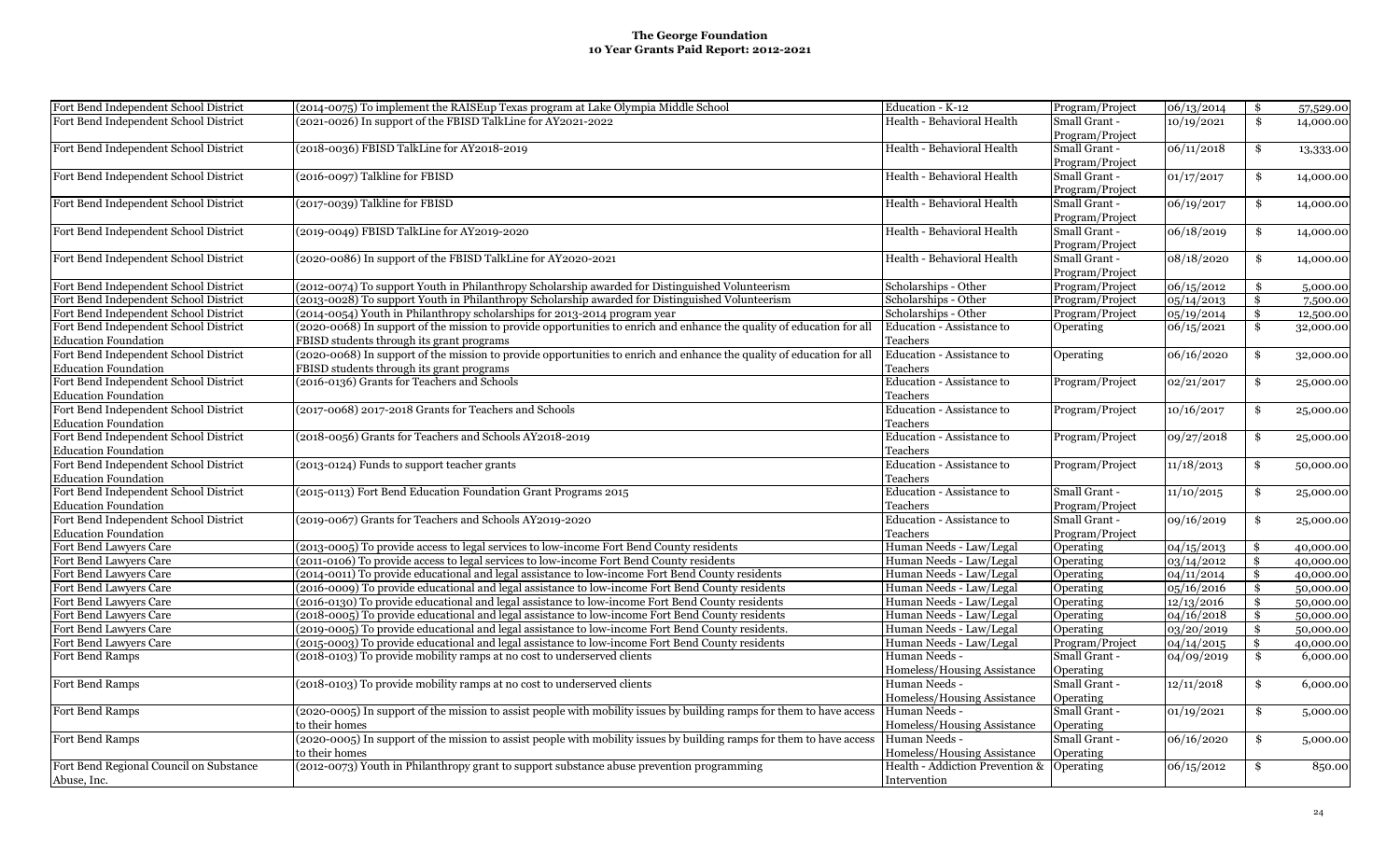| Fort Bend Regional Council on Substance   | (2014-0034) Youth in Philanthropy grant to support programming to prevent youth alcohol and substance abuse                                                     | Health - Addiction Prevention & Operating       |                 | 05/19/2014 | \$<br>1,500.00   |
|-------------------------------------------|-----------------------------------------------------------------------------------------------------------------------------------------------------------------|-------------------------------------------------|-----------------|------------|------------------|
| Abuse, Inc.                               |                                                                                                                                                                 | Intervention                                    |                 |            |                  |
| Fort Bend Regional Council on Substance   | (2013-0036) Youth in Philanthropy grant to support substance abuse prevention programming                                                                       | Health - Addiction Prevention & Operating       |                 | 05/14/2013 | \$<br>1,800.00   |
| Abuse, Inc.                               |                                                                                                                                                                 | Intervention                                    |                 |            |                  |
| Fort Bend Regional Council on Substance   | (2012-0143) To support substance abuse prevention programs for Fort Bend County youth                                                                           | Health - Addiction Prevention & Operating       |                 | 02/19/2013 | \$<br>32,227.00  |
| Abuse, Inc.                               |                                                                                                                                                                 | Intervention                                    |                 |            |                  |
| Fort Bend Regional Council on Substance   | (2013-0128) To support substance abuse prevention programs for Fort Bend County youth                                                                           | Health - Addiction Prevention & Operating       |                 | 01/17/2014 | \$<br>35,000.00  |
| Abuse, Inc.                               |                                                                                                                                                                 | Intervention                                    |                 |            |                  |
| Fort Bend Regional Council on Substance   | (2020-0182) In support of Fort Bend Regional Council's mission of providing families and individuals substance abuse  Health - Addiction Prevention & Operating |                                                 |                 | 08/18/2020 | \$<br>44,677.00  |
| Abuse, Inc.                               | prevention, education, and treatment services they need for positive change for themselves and the community.                                                   | Intervention                                    |                 |            |                  |
| Fort Bend Regional Council on Substance   | (2020-0182) In support of Fort Bend Regional Council's mission of providing families and individuals substance abuse  Health - Addiction Prevention & Operating |                                                 |                 | 01/19/2021 | \$<br>67,000.00  |
| Abuse, Inc.                               | prevention, education, and treatment services they need for positive change for themselves and the community.                                                   | Intervention                                    |                 |            |                  |
|                                           |                                                                                                                                                                 |                                                 |                 |            |                  |
| Fort Bend Regional Council on Substance   | (2014-0080) To support substance abuse prevention programs for Fort Bend County youth                                                                           | Health - Addiction Prevention & Program/Project |                 | 11/19/2014 | \$<br>35,000.00  |
| Abuse, Inc.                               |                                                                                                                                                                 | Intervention                                    |                 |            |                  |
| Fort Bend Regional Council on Substance   | (2015-0128) Fort Bend Regional Council Youth Programs                                                                                                           | Health - Addiction Prevention & Program/Project |                 | 01/20/2016 | \$<br>47,383.00  |
| Abuse, Inc.                               |                                                                                                                                                                 | Intervention                                    |                 |            |                  |
| Fort Bend Regional Council on Substance   | (2016-0143) Matching funds for Department of State Health Services Programs                                                                                     | Health - Addiction Prevention & Program/Project |                 | 01/17/2017 | \$<br>63,693.00  |
| Abuse, Inc.                               |                                                                                                                                                                 | Intervention                                    |                 |            |                  |
| Fort Bend Regional Council on Substance   | (2017-0162) Matching funds for Department of State Health Services Programs                                                                                     | Health - Addiction Prevention & Program/Project |                 | 01/17/2018 | \$<br>63,693.00  |
| Abuse, Inc.                               |                                                                                                                                                                 | Intervention                                    |                 |            |                  |
| Fort Bend Regional Council on Substance   | (2018-0122) Matching funds for Department of State Health Services Programs                                                                                     | Health - Addiction Prevention & Program/Project |                 | 01/15/2019 | \$<br>66,443.60  |
| Abuse, Inc.                               |                                                                                                                                                                 | Intervention                                    |                 |            |                  |
| Fort Bend Regional Council on Substance   | (2019-0120) Funding for youth prevention program staff                                                                                                          | Health - Addiction Prevention & Program/Project |                 | 09/16/2019 | \$<br>85,000.00  |
| Abuse, Inc.                               |                                                                                                                                                                 | Intervention                                    |                 |            |                  |
| Fort Bend Regional Council on Substance   | (2020-0133) COVID-19 Emergency Grant                                                                                                                            | Health - Local Disasters                        | Other           | 05/04/2020 | \$<br>15,000.00  |
| Abuse, Inc.                               |                                                                                                                                                                 |                                                 |                 |            |                  |
| Fort Bend Seniors Meals on Wheels & Much, | (2020-0031) In support of helping seniors remain independent by enhancing their quality of life through services and                                            | Human Needs - Senior Services                   | Operating       | 08/18/2020 | \$<br>75,000.00  |
| Much, More                                | resources                                                                                                                                                       |                                                 |                 |            |                  |
| Fort Bend Seniors Meals on Wheels & Much, | (2017-0142) Financial assistance to support employee disaster recovery                                                                                          | Human Needs - Local Disasters                   | Small Grant -   | 10/09/2017 | \$<br>2,000.00   |
| Much, More                                |                                                                                                                                                                 |                                                 | Program/Project |            |                  |
| Fort Bend Seniors Meals on Wheels & Much, | (2017-0125) To purchase a cargo van for contract drivers to deliver meals and to provide relief to employees who lost                                           | Human Needs - Local Disasters                   | Small Grant -   | 10/24/2017 | \$               |
| Much, More                                | property during the floods                                                                                                                                      |                                                 | Program/Project |            | 25,000.00        |
| Fort Bend Seniors Meals on Wheels & Much, | (2012-0155) To purchase van to expand service to food distribution sites serving seniors                                                                        | Human Needs - Senior Services                   |                 |            | \$               |
| Much, More                                |                                                                                                                                                                 |                                                 | Capital         | 02/19/2013 | 28,135.00        |
| Fort Bend Seniors Meals on Wheels & Much, | (2014-0106) To support capital campaign                                                                                                                         | Human Needs - Senior Services                   | Capital         | 01/20/2016 | \$<br>108,333.00 |
| Much, More                                |                                                                                                                                                                 |                                                 |                 |            |                  |
| Fort Bend Seniors Meals on Wheels & Much, | (2014-0106) To support capital campaign                                                                                                                         | Human Needs - Senior Services                   | Capital         | 12/13/2016 | \$<br>108,334.00 |
| Much, More                                |                                                                                                                                                                 |                                                 |                 |            |                  |
| Fort Bend Seniors Meals on Wheels & Much, | (2014-0106) To support capital campaign                                                                                                                         | Human Needs - Senior Services                   | Capital         | 01/08/2015 | \$<br>433,333.00 |
| Much, More                                |                                                                                                                                                                 |                                                 |                 |            |                  |
| Fort Bend Seniors Meals on Wheels & Much, | (2012-0069) Youth in Philanthropy grant to enhance meal services to seniors residing in Fort Bend County                                                        | Human Needs - Senior Services                   | Operating       | 06/15/2012 | \$<br>850.00     |
| Much, More                                |                                                                                                                                                                 |                                                 |                 |            |                  |
| Fort Bend Seniors Meals on Wheels & Much, | (2012-0154) To provide home delivered meals to seniors residing in Fort Bend County                                                                             | Human Needs - Senior Services                   | Operating       | 02/19/2013 | \$<br>50,000.00  |
| Much, More                                |                                                                                                                                                                 |                                                 |                 |            |                  |
| Fort Bend Seniors Meals on Wheels & Much, | (2013-0132) To provide home delivered meals to seniors residing in Fort Bend County                                                                             | Human Needs - Senior Services                   | Operating       | 01/17/2014 | \$<br>50,000.00  |
| Much, More                                |                                                                                                                                                                 |                                                 |                 |            |                  |
| Fort Bend Seniors Meals on Wheels & Much, | (2015-0130) 2016 operating grant request                                                                                                                        | Human Needs - Senior Services                   | Operating       | 12/14/2015 | \$<br>50,000.00  |
| Much, More                                |                                                                                                                                                                 |                                                 |                 |            |                  |
|                                           |                                                                                                                                                                 |                                                 |                 |            |                  |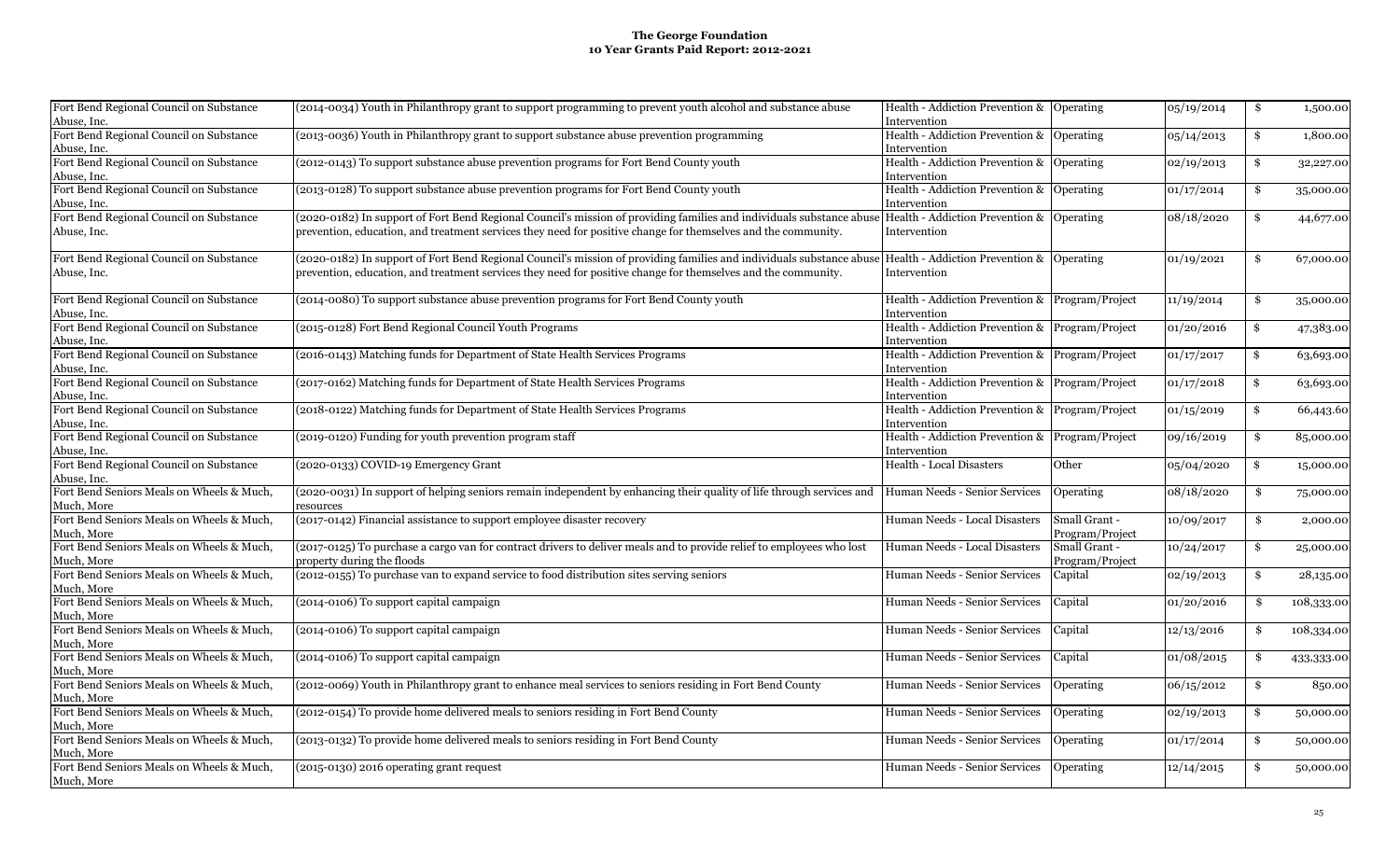| Fort Bend Seniors Meals on Wheels & Much, | (2016-0086) To support the mission of helping FBC seniors remain independent by enhancing their quality of life                                                                                                                                           | Human Needs - Senior Services                   | Operating                        | 10/13/2016 | \$<br>50,000.00  |
|-------------------------------------------|-----------------------------------------------------------------------------------------------------------------------------------------------------------------------------------------------------------------------------------------------------------|-------------------------------------------------|----------------------------------|------------|------------------|
| Much, More                                | through services and resources                                                                                                                                                                                                                            |                                                 |                                  |            |                  |
| Fort Bend Seniors Meals on Wheels & Much, | (2017-0100) To support the mission of helping FBC seniors remain independent by enhancing their quality of life                                                                                                                                           | Human Needs - Senior Services                   | Operating                        | 10/16/2017 | \$<br>50,000.00  |
| Much, More                                | through services and resources                                                                                                                                                                                                                            |                                                 |                                  |            |                  |
| Fort Bend Seniors Meals on Wheels & Much, | (2018-0110) To support the mission of helping FBC seniors remain independent by enhancing their quality of life                                                                                                                                           | Human Needs - Senior Services                   | Operating                        | 12/11/2018 | \$<br>75,000.00  |
| Much, More                                | through services and resources                                                                                                                                                                                                                            |                                                 |                                  |            |                  |
| Fort Bend Seniors Meals on Wheels & Much, | (2019-0125) In support of general operations                                                                                                                                                                                                              | Human Needs - Senior Services                   | Operating                        | 11/18/2019 | \$<br>100,000.00 |
| Much, More                                |                                                                                                                                                                                                                                                           |                                                 |                                  |            |                  |
| Fort Bend Seniors Meals on Wheels & Much, | (2019-0126) In support of general operations                                                                                                                                                                                                              | Human Needs - Senior Services                   | Operating                        | 04/22/2020 | \$<br>150,000.00 |
| Much, More                                |                                                                                                                                                                                                                                                           |                                                 |                                  |            |                  |
| Fort Bend Seniors Meals on Wheels & Much, | (2014-0139) To provide daily meals for elderly residents of Fort Bend County                                                                                                                                                                              | Human Needs - Senior Services                   | Program/Project                  | 01/08/2015 | \$<br>50,000.00  |
| Much, More                                |                                                                                                                                                                                                                                                           |                                                 |                                  |            |                  |
|                                           | Friends of the Fort Bend County Library System Youth in Philanthropy grant to fund library programs serving Fort Bend youth                                                                                                                               | Education - Other                               | <b>Operating</b>                 | 06/15/2012 | \$<br>850.00     |
|                                           | Friends of the Fort Bend County Library System Youth in Philanthropy grant to support youth programming                                                                                                                                                   | <b>Education - Other</b>                        | Operating                        | 05/19/2014 | \$<br>1,000.00   |
|                                           | Friends of the Fort Bend County Library System Youth in Philanthropy grant to fund library programs serving Fort Bend youth                                                                                                                               | <b>Education - Other</b>                        | Operating                        | 05/14/2013 | \$<br>1,500.00   |
| Fulshear Outreach and Development         | (2019-0068) In support of transforming hurting people (low-income) from Fulshear, Simonton and Northern Fort<br>Bend County (Texas) into healthy families through the hope of God including parenting and financial training and<br>community assistance. | Education - Parenting Education Program/Project |                                  | 10/14/2019 | \$<br>25,000.00  |
| Fulshear Outreach and Development         | (2020-0193) In support of two programs: "Raising Highly Capable Kids" parent class and Community Emergency<br>Assistance for children, families, and most vulnerable adults in Fort Bend County                                                           | Education - Parenting Education Program/Project |                                  | 09/21/2021 | \$<br>25,000.00  |
| Fulshear Outreach and Development         | (2020-0193) In support of two programs: "Raising Highly Capable Kids" parent class and Community Emergency<br>Assistance for children, families, and most vulnerable adults in Fort Bend County                                                           | Education - Parenting Education Program/Project |                                  | 09/16/2020 | \$<br>25,000.00  |
| Fulshear Outreach and Development         | (2016-0057) Raising Highly Capable Kids                                                                                                                                                                                                                   | Education - Parenting Education Small Grant -   | Program/Project                  | 08/15/2016 | \$<br>12,500.00  |
| Fulshear Outreach and Development         | (2016-0057) Raising Highly Capable Kids                                                                                                                                                                                                                   | Education - Parenting Education Small Grant -   | Program/Project                  | 11/15/2016 | \$<br>12,500.00  |
| Fulshear Outreach and Development         | (2017-0040) In support of Family Hope's mission of transforming hurting people into healthy families through the<br>Raising Highly Capable Kids program and Basic Needs fund                                                                              | Education - Parenting Education Small Grant -   | Program/Project                  | 08/15/2017 | \$<br>18,520.00  |
| Fulshear Outreach and Development         | (2018-0076) In support of transforming hurting low-income people from Fulshear and Simonton, Texas into healthy<br>families through the hope of God, parenting training, and community assistance                                                         | Human Needs - Basic Needs                       | Small Grant -<br>Program/Project | 11/13/2018 | \$<br>25,000.00  |
| Fulshear Outreach and Development         | (2020-0078) In support of technology needs during COVID crisis                                                                                                                                                                                            | Human Needs - Local Disasters                   | Other                            | 04/07/2020 | \$<br>4,000.00   |
| <b>Fulshear Outreach and Development</b>  | (2020-0137) COVID-19 Emergency Grant                                                                                                                                                                                                                      | Human Needs - Local Disasters                   | Other                            | 05/04/2020 | \$<br>50,000.00  |
| Fulshear Outreach and Development         | (2017-0126) In support of Giving Help and Hope to Hurricane Harvey flood victims and their families in Fulshear and<br>Simonton, Texas.                                                                                                                   | Human Needs - Local Disasters                   | Small Grant -<br>Program/Project | 10/24/2017 | \$<br>24,000.00  |
| <b>Genesys Works Houston</b>              | (2021-0044) In support of providing pathways to career success for underserved youth in Ft. Bend County.                                                                                                                                                  | <b>Education - Career Readiness</b>             | Operating                        | 12/14/2021 | \$<br>75,000.00  |
| <b>Genesys Works Houston</b>              | (2019-0062) Fort Bend Expansion                                                                                                                                                                                                                           | <b>Education - Career Readiness</b>             | Program/Project                  | 09/16/2019 | \$<br>200,000.00 |
| <b>Genesys Works Houston</b>              | (2019-0062) Fort Bend Expansion                                                                                                                                                                                                                           | <b>Education - Career Readiness</b>             | Program/Project                  | 09/16/2020 | \$<br>200,000.00 |
| GiGi's Playhouse Sugar Land               | (2019-0094) In support of Amina Grace Speech and Language Program                                                                                                                                                                                         | Health - Services to Special                    | Program/Project                  | 12/06/2019 | \$<br>44,000.00  |
|                                           |                                                                                                                                                                                                                                                           | Populations                                     |                                  |            |                  |
| GiGi's Playhouse Sugar Land               | (2019-0094) In support of Amina Grace Speech and Language Program                                                                                                                                                                                         | Health - Services to Special                    | Program/Project                  | 12/15/2020 | \$<br>44,000.00  |
|                                           |                                                                                                                                                                                                                                                           | Populations                                     |                                  |            |                  |
| GiGi's Playhouse Sugar Land               | (2018-0049) In support of Amina Grace speech and language program                                                                                                                                                                                         | Health - Services to Special                    | Small Grant -                    | 07/09/2018 | \$<br>20,000.00  |
|                                           |                                                                                                                                                                                                                                                           | Populations                                     | Program/Project                  |            |                  |
| GiGi's Playhouse Sugar Land               | (2020-0151) In support of technology needs during COVID crisis                                                                                                                                                                                            | Human Needs - Local Disasters                   | Other                            | 04/30/2020 | \$<br>4,500.00   |
| Girl Scouts of San Jacinto Council        | (2020-0108) In support of technology needs during COVID crisis                                                                                                                                                                                            | Human Needs - Local Disasters                   | Other                            | 04/10/2020 | \$<br>2,500.00   |
| Girl Scouts of San Jacinto Council        | (2020-0171) COVID-19 Emergency Grant                                                                                                                                                                                                                      | Human Needs - Local Disasters                   | Other                            | 05/28/2020 | \$<br>6,049.00   |
|                                           |                                                                                                                                                                                                                                                           |                                                 |                                  |            |                  |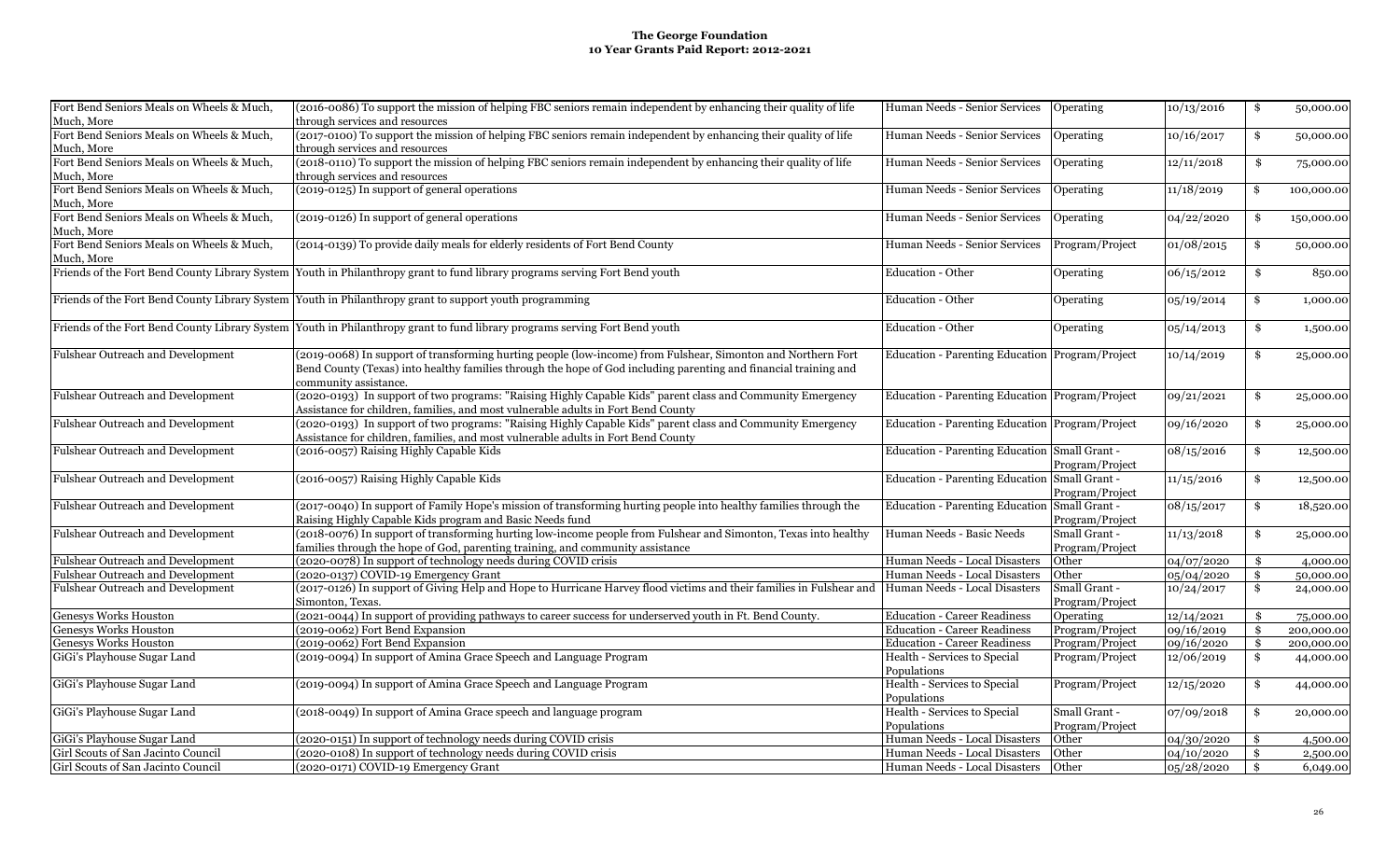| Girl Scouts of San Jacinto Council      | (2011-0015) Matching grant to support Phase I of the capital campaign to create the "Ranch" complex at Camp Pryor     | Human Needs - Youth<br>Development | Capital         | 09/11/2012 | \$<br>500,000.00 |
|-----------------------------------------|-----------------------------------------------------------------------------------------------------------------------|------------------------------------|-----------------|------------|------------------|
|                                         |                                                                                                                       |                                    |                 |            |                  |
| Girl Scouts of San Jacinto Council      | (2013-0165) Towards constructing 48-bed Columbus Cabin Cluster at Camp Myra Pryor                                     | Human Needs - Youth<br>Development | Capital         | 12/08/2014 | \$<br>750,000.00 |
| Girl Scouts of San Jacinto Council      | (2012-0112) To provide "Girl Scouts on the Go" to at-risk girls living in low-to-moderate income areas of Fort Bend   | Human Needs - Youth                | Program/Project | 09/11/2012 | \$               |
|                                         |                                                                                                                       | Development                        |                 |            | 55,000.00        |
| Girl Scouts of San Jacinto Council      | (2013-0090) To provide "Girl Scouts on the Go" to serve at-risk Fort Bend County girls                                | Human Needs - Youth                | Program/Project | 09/09/2013 | \$<br>55,000.00  |
|                                         |                                                                                                                       | Development                        |                 |            |                  |
| Girl Scouts of San Jacinto Council      | (2014-0089) To provide "Girl Scouts on the Go" to serve at-risk Fort Bend County girls                                | Human Needs - Youth                | Program/Project | 11/19/2014 | \$<br>55,000.00  |
|                                         |                                                                                                                       | Development                        |                 |            |                  |
| Girl Scouts of San Jacinto Council      | (2015-0075) To deliver in-school Girl Scouting to at-risk girls in Fort Bend County during the 2015-16 year.          | Human Needs - Youth                | Program/Project | 10/15/2015 | \$<br>60,000.00  |
|                                         |                                                                                                                       | Development                        |                 |            |                  |
| Girl Scouts of San Jacinto Council      | (2016-0080) Girl Scouts on the Go Program in Fort Bend County                                                         | Human Needs - Youth                | Program/Project | 09/15/2016 | \$<br>60,000.00  |
|                                         |                                                                                                                       | Development                        |                 |            |                  |
| Girl Scouts of San Jacinto Council      | (2017-0063) Girl Scouts on the Go Program, Fort Bend County                                                           | Human Needs - Youth                | Program/Project | 09/14/2017 | \$<br>60,000.00  |
|                                         |                                                                                                                       | Development                        |                 |            |                  |
| Girl Scouts of San Jacinto Council      | (2018-0077) Girl Scouts on the Go - Fort Bend County                                                                  | Human Needs - Youth                | Program/Project | 09/17/2018 | \$<br>60,000.00  |
|                                         |                                                                                                                       | Development                        |                 |            |                  |
| Girl Scouts of San Jacinto Council      | (2019-0069) Girl Scouts on the Go - Fort Bend County                                                                  | Human Needs - Youth                | Program/Project | 09/16/2019 | \$<br>60,000.00  |
|                                         |                                                                                                                       | Development                        |                 |            |                  |
| Girl Scouts of San Jacinto Council      | (2020-0040) In support of Girl Scouts on the Go program in Fort Bend County                                           | Human Needs - Youth                | Program/Project | 09/16/2020 | \$               |
|                                         |                                                                                                                       |                                    |                 |            | 61,500.00        |
|                                         |                                                                                                                       | Development                        |                 |            |                  |
| Gods Garden                             | (2020-0177) In support of the New Garden Initiative program to provide fresh vegetables free to local food pantries   | Human Needs - Basic Needs          | Small Grant -   | 11/17/2020 | \$<br>7,500.00   |
|                                         |                                                                                                                       |                                    | Program/Project |            |                  |
| Grace After Fire                        | (2017-0147) Financial assistance to support employee disaster recovery                                                | Human Needs - Local Disasters      | Small Grant -   | 10/09/2017 | \$<br>1,000.00   |
|                                         |                                                                                                                       |                                    | Program/Project |            |                  |
| <b>Grace After Fire</b>                 | (2016-0060) For programming to serve Fort Bend County women veterans                                                  | Human Needs - Services to          | Operating       | 10/13/2016 | \$<br>10,000.00  |
|                                         |                                                                                                                       | <b>Special Populations</b>         |                 |            |                  |
| Grace After Fire                        | (2020-0178) In support of the Women Veterans peer services and programs                                               | Human Needs - Services to          | Program/Project | 07/20/2021 | \$<br>10,000.00  |
|                                         |                                                                                                                       | Special Populations                |                 |            |                  |
| <b>Grace After Fire</b>                 | (2017-0178) In support of women Veterans through peer-to-peer services and programs in Fort Bend County               | Human Needs - Services to          | Small Grant -   | 01/17/2018 | \$<br>10,000.00  |
|                                         |                                                                                                                       | <b>Special Populations</b>         | Program/Project |            |                  |
| Grace After Fire                        | (2019-0070) In support of women Veterans through peer-to-peer services and programs in Fort Bend County               | Human Needs - Services to          | Small Grant -   | 10/14/2019 | \$<br>10,000.00  |
|                                         |                                                                                                                       | <b>Special Populations</b>         | Program/Project |            |                  |
|                                         |                                                                                                                       | Community Enhancement -            |                 |            |                  |
| Grantmakers for Effective Organizations | (2014-0156) Grant in lieu of membership fees to offer professional development opportunities for foundation staff and |                                    | Program/Project | 01/08/2015 | \$<br>6,100.00   |
|                                         | board members                                                                                                         | Nonprofit, Philanthropy,           |                 |            |                  |
|                                         |                                                                                                                       | Volunteerism                       |                 |            |                  |
| Grantmakers for Effective Organizations | (2016-0155) Grant in lieu of membership fees to offer professional development opportunities for foundation staff and | Community Enhancement -            | Small Grant -   | 01/17/2017 | \$<br>4,470.00   |
|                                         | board members                                                                                                         | Nonprofit, Philanthropy,           | Operating       |            |                  |
|                                         |                                                                                                                       | Volunteerism                       |                 |            |                  |
| Grantmakers for Effective Organizations | (2017-0189) Grant in lieu of membership fees to offer professional development opportunities for foundation staff and | Community Enhancement -            | Small Grant -   | 01/17/2018 | \$<br>4,470.00   |
|                                         | board members                                                                                                         | Nonprofit, Philanthropy,           | Operating       |            |                  |
|                                         |                                                                                                                       | Volunteerism                       |                 |            |                  |
| Grantmakers for Effective Organizations | (2019-0035) Grant in lieu of 2019 membership fees to offer professional development opportunities for foundation      | Community Enhancement -            | Small Grant -   | 05/20/2019 | \$<br>5,090.00   |
|                                         |                                                                                                                       |                                    |                 |            |                  |
|                                         | staff and board members                                                                                               | Nonprofit, Philanthropy,           | Operating       |            |                  |
|                                         |                                                                                                                       | Volunteerism                       |                 |            |                  |
| Grantmakers for Effective Organizations | (2015-0140) Grant in lieu of membership fees to offer professional development opportunities for foundation staff and | Community Enhancement -            | Small Grant -   | 01/20/2016 | \$<br>6,380.00   |
|                                         | board members                                                                                                         | Nonprofit, Philanthropy,           | Operating       |            |                  |
|                                         |                                                                                                                       | Volunteerism                       |                 |            |                  |
| Gratia Plena                            | (2020-0158) Provide mental and spiritual health services and increase capacity to serve the community                 | Health - Behavioral Health         | Operating       | 10/20/2020 | \$<br>40,000.00  |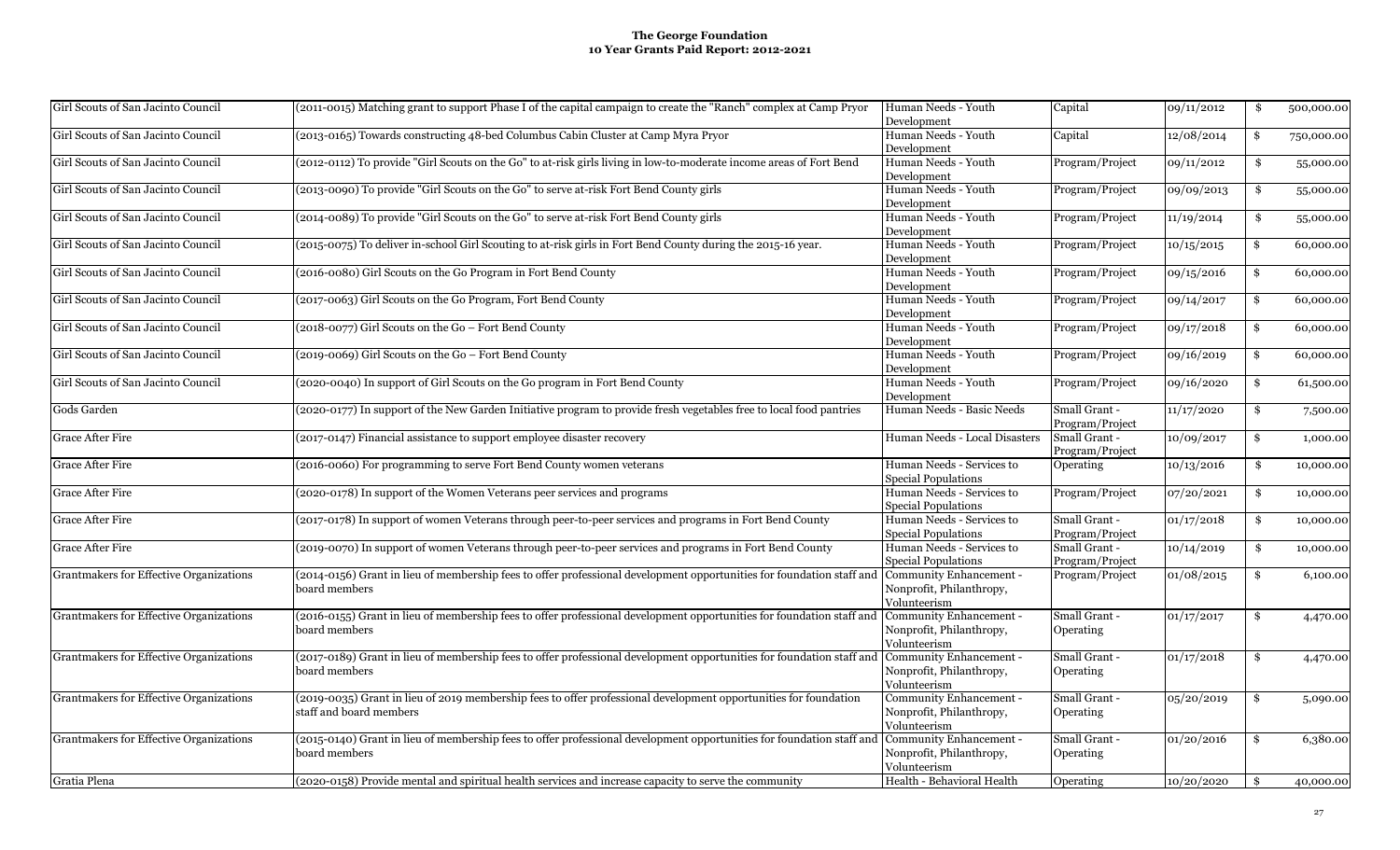| Gratia Plena                                 | (2021-0021) In support of mental and spiritual health services to address mental illness, addiction, anxiety,         | Health - Behavioral Health    | Operating       | 09/21/2021 | \$                  | 60,000.00  |
|----------------------------------------------|-----------------------------------------------------------------------------------------------------------------------|-------------------------------|-----------------|------------|---------------------|------------|
|                                              | marriage/family problems, among guests of all backgrounds, any income level, religious or not,                        |                               |                 |            |                     |            |
|                                              | uninsured/underinsured.                                                                                               |                               |                 |            |                     |            |
| Gratia Plena                                 | (2019-0051) In support of the mission to provide mental and spiritual health services to address mental illnesses,    | Health - Behavioral Health    | Small Grant -   | 06/18/2019 | \$                  | 25,000.00  |
|                                              | addictions, marriage/family problems, and the spiritual distress that often accompanies them                          |                               | Operating       |            |                     |            |
| Gratia Plena                                 | (2020-0152) In support of technology needs during COVID crisis                                                        | Human Needs - Local Disasters | Other           | 05/04/2020 | \$                  | 5,000.00   |
| <b>Greater Houston Community Foundation</b>  | (2019-0107) In support of Understanding Houston                                                                       | Community Enhancement -       | Program/Project | 11/17/2020 | \$                  | 75,000.00  |
|                                              |                                                                                                                       | Nonprofit, Philanthropy,      |                 |            |                     |            |
|                                              |                                                                                                                       | Volunteerism                  |                 |            |                     |            |
| Greater Houston Community Foundation         | (2019-0107) In support of Understanding Houston                                                                       | Community Enhancement -       | Program/Project | 11/18/2019 | -\$                 | 75,000.00  |
|                                              |                                                                                                                       | Nonprofit, Philanthropy,      |                 |            |                     |            |
|                                              |                                                                                                                       | Volunteerism                  |                 |            |                     |            |
| Halo House Foundation                        | (2015-0028) To support construction of a new facility to provide furnished apartments for blood cancer patients and   | Health - Medical Construction | Capital         | 06/17/2015 | \$                  | 35,000.00  |
|                                              | their families or caregivers                                                                                          |                               |                 |            |                     |            |
| Harris County Domestic Violence Coordinating | (2019-0104) In support of ONE Door: an integrated system for entry into domestic violence housing among 3 counties    | Human Needs - Abuse/Neglect   | Program/Project | 11/18/2019 | \$                  | 50,000.00  |
| Council                                      |                                                                                                                       | Prevention & Intervention     |                 |            |                     |            |
| Harris County Domestic Violence Coordinating | (2019-0104) In support of ONE Door: an integrated system for entry into domestic violence housing among 3 counties    | Human Needs - Abuse/Neglect   | Program/Project | 11/18/2020 | \$                  | 50,000.00  |
| Council                                      |                                                                                                                       | Prevention & Intervention     |                 |            |                     |            |
| Harris County Domestic Violence Coordinating | (2021-0046) In support of Project One Door for Domestic Violence Coordinated Access to housing for families fleeing   | Human Needs - Abuse/Neglect   | Program/Project | 12/14/2021 | \$                  | 50,000.00  |
| Council                                      | domestic violence.                                                                                                    | Prevention & Intervention     |                 |            |                     |            |
| <b>Heartstrings Youth Village</b>            | (2019-0091) In support of ending youth homelessness                                                                   | Human Needs -                 | Operating       | 12/06/2019 | \$                  |            |
|                                              |                                                                                                                       | Homeless/Housing Assistance   |                 |            |                     | 53,000.00  |
| Hope Fort Bend Clubhouse                     | (2020-0062) In support of the mission to continue psychosocial services to our members who have been diagnosed        | Health - Behavioral Health    |                 |            | \$                  |            |
|                                              |                                                                                                                       |                               | Operating       | 05/18/2021 |                     | 75,000.00  |
|                                              | with a mental illness                                                                                                 |                               |                 |            |                     |            |
| Hope Fort Bend Clubhouse                     | (2020-0062) In support of the mission to continue psychosocial services to our members who have been diagnosed        | Health - Behavioral Health    | Operating       | 05/19/2020 | \$                  | 100,000.00 |
|                                              | with a mental illness                                                                                                 |                               |                 |            |                     |            |
| Hope Fort Bend Clubhouse                     | (2020-0054) In support of a transitional housing program for those with a mental health diagnosis                     | Health - Behavioral Health    | Program/Project | 07/21/2020 | \$                  | 100,000.00 |
| Hope Fort Bend Clubhouse                     | (2020-0132) COVID-19 Emergency Grant                                                                                  | Health - Local Disasters      | Other           | 04/30/2020 | \$                  | 500.00     |
| Hope Fort Bend Clubhouse                     | (2018-0031) To support operations                                                                                     | Health - Behavioral Health    | Operating       | 10/16/2018 | \$                  | 25,000.00  |
| Hope Fort Bend Clubhouse                     | (2018-0031) To support operations                                                                                     | Health - Behavioral Health    | Operating       | 01/15/2019 | \$                  | 50,000.00  |
| <b>Hope Fort Bend Clubhouse</b>              | (2020-0094) In support of technology needs during COVID crisis                                                        | Human Needs - Local Disasters | Other           | 04/08/2020 | $\ddot{\mathbf{s}}$ | 3,000.00   |
| <b>Hope Impacts</b>                          | (2019-0022) In support of services to the homeless of Katy, TX and surrounding areas through intentional acts of love | Human Needs -                 | Operating       | 09/16/2019 | \$                  | 20,000.00  |
|                                              | cultivation of community, and networking of area resources.                                                           | Homeless/Housing Assistance   |                 |            |                     |            |
| <b>Houston Achievement Place</b>             | (2020-0055) In support of the Children's Books Animated Films Social Skills Initiative                                | <b>Education - Other</b>      | Small Grant -   | 06/15/2021 | \$                  | 10,000.00  |
|                                              |                                                                                                                       |                               | Program/Project |            |                     |            |
| Houston Achievement Place                    | (2020-0055) In support of the Children's Books Animated Films Social Skills Initiative                                | <b>Education - Other</b>      | Small Grant -   | 06/16/2020 | \$                  | 10,000.00  |
|                                              |                                                                                                                       |                               | Program/Project |            |                     |            |
| <b>Houston Achievement Place</b>             | (2014-0086) To support residential care for Fort Bend youth in foster care                                            | Human Needs - Abuse/Neglect   | Program/Project | 08/19/2014 | \$                  | 22,000.00  |
|                                              |                                                                                                                       | Prevention & Intervention     |                 |            |                     |            |
| <b>Houston Achievement Place</b>             | (2015-0046) Funding to insure quality and effective care for CPS children from Fort Bend County                       | Human Needs - Abuse/Neglect   | Program/Project | 09/08/2015 | \$                  | 22,000.00  |
|                                              |                                                                                                                       | Prevention & Intervention     |                 |            |                     |            |
| <b>Houston Achievement Place</b>             | (2016-0058) Funding to insure quality and effective care for CPS children from Fort Bend County                       | Human Needs - Abuse/Neglect   | Program/Project | 08/15/2016 | \$                  | 22,000.00  |
|                                              |                                                                                                                       | Prevention & Intervention     |                 |            |                     |            |
| Houston Achievement Place                    | (2017-0024) Funding to insure quality and effective care for CPS children from Fort Bend County                       | Human Needs - Abuse/Neglect   | Program/Project | 08/15/2017 | \$                  | 22,000.00  |
|                                              |                                                                                                                       | Prevention & Intervention     |                 |            |                     |            |
| Houston Achievement Place                    | (2018-0043) Funding to insure quality and effective care for CPS children from Fort Bend County                       | Human Needs - Abuse/Neglect   | Program/Project | 09/10/2018 | \$                  | 22,000.00  |
|                                              |                                                                                                                       | Prevention & Intervention     |                 |            |                     |            |
| Houston Achievement Place                    | (2019-0027) Funding to insure quality and effective care for CPS children from Fort Bend County                       | Human Needs - Abuse/Neglect   | Small Grant -   | 07/23/2019 | \$                  | 22,000.00  |
|                                              |                                                                                                                       | Prevention & Intervention     | Program/Project |            |                     |            |
|                                              |                                                                                                                       |                               |                 |            |                     |            |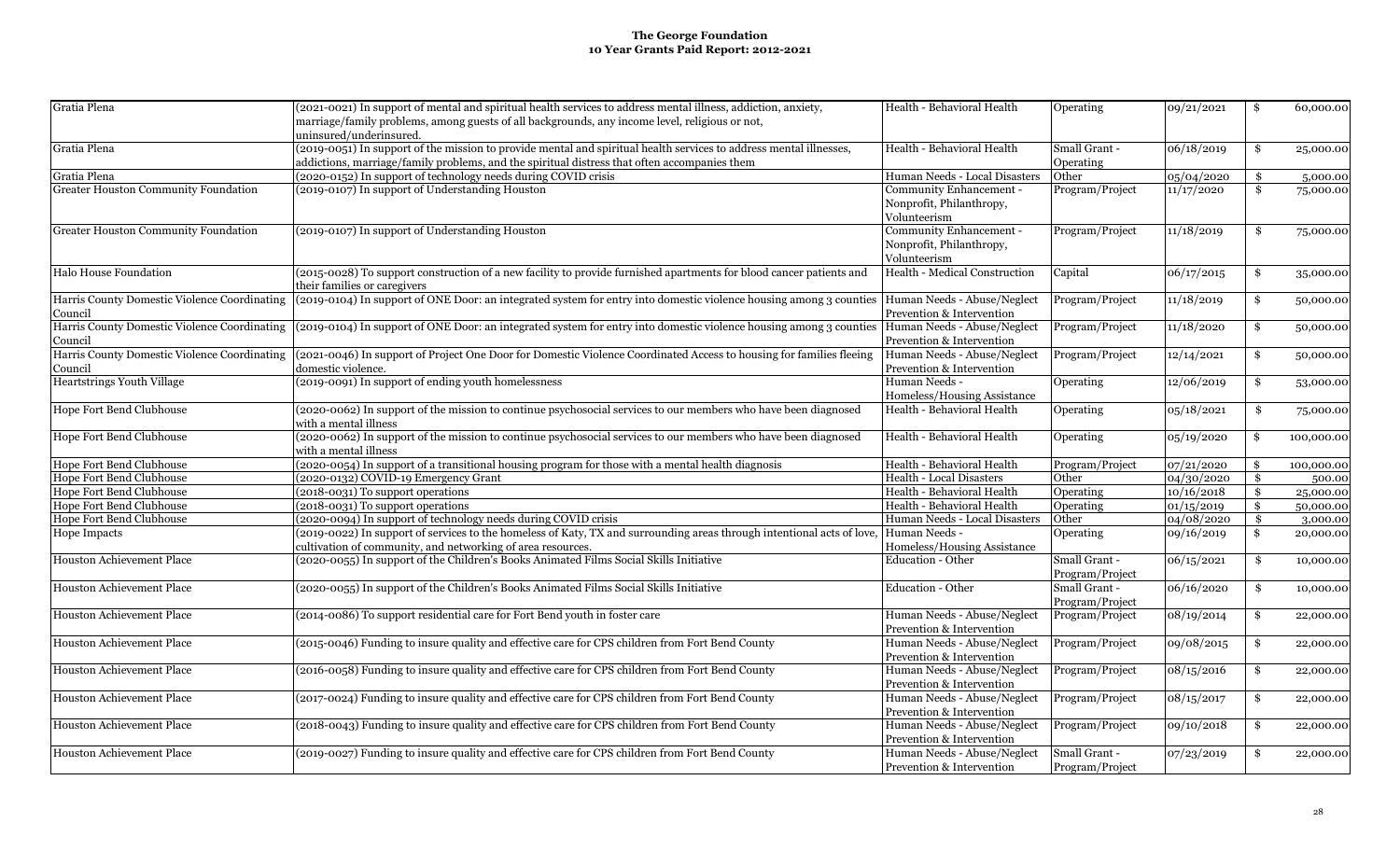| <b>Houston Achievement Place</b>                 | (2013-0079) To support residential care for Fort Bend youth in Foster care                                                               | Human Needs - Youth                         | Operating       | 08/15/2013 | \$<br>22,000.00              |
|--------------------------------------------------|------------------------------------------------------------------------------------------------------------------------------------------|---------------------------------------------|-----------------|------------|------------------------------|
|                                                  |                                                                                                                                          | Development                                 |                 |            |                              |
| Houston Area Parkinson Society                   | (2015-0111) Support of operations related to Ft. Bend County programs                                                                    | Health - Services to Special<br>Populations | Program/Project | 04/12/2016 | \$<br>40,000.00              |
| Houston Area Parkinson Society                   | (2016-0163) Program Support for HAPS Therapeutic Exercise and Support groups in Ft. Bend County and                                      | Health - Services to Special                | Program/Project | 07/18/2017 | \$<br>40,000.00              |
|                                                  | Transportation for residents affected by Parkinson's.                                                                                    | Populations                                 |                 |            |                              |
| Houston Area Parkinson Society                   | (2017-0202) Program Support for Therapeutic Exercise and Support groups in Fort Bend County and Education and                            | Health - Services to Special                | Program/Project | 09/17/2018 | \$<br>40,000.00              |
|                                                  | Transportation programs that benefit its residents affected by Parkinson's.                                                              | Populations                                 |                 |            |                              |
| Houston Area Parkinson Society                   | (2019-0066) In support of programs that benefit Fort Bend County residents affected by Parkinson's                                       | Health - Services to Special<br>Populations | Program/Project | 11/18/2019 | \$<br>40,000.00              |
| Houston Area Parkinson Society                   | (2020-0195) In support of HAPS' Therapeutic Exercise Classes and Support Groups in Fort Bend County and for                              | Health - Services to Special                | Program/Project | 10/20/2020 | \$<br>40,000.00              |
|                                                  | Education and Transportation Programs that benefit its residents affected by Parkinson's Disease                                         | Populations                                 |                 |            |                              |
| Houston Area Parkinson Society                   | (2020-0195) In support of HAPS' Therapeutic Exercise Classes and Support Groups in Fort Bend County and for                              | Health - Services to Special                | Program/Project | 10/19/2021 | \$<br>43,000.00              |
|                                                  | Education and Transportation Programs that benefit its residents affected by Parkinson's Disease                                         | Populations                                 |                 |            |                              |
| <b>Houston Baptist University</b>                | (2013-0091) To provide nursing scholarships to Fort Bend County residents                                                                | Scholarships - Other                        | Operating       | 10/14/2013 | \$<br>30,000.00              |
| <b>Houston Community College System</b>          | $(2015-0032)$ To support the relocation of the Missouri City campus                                                                      | <b>Education - Career Readiness</b>         | Capital         | 07/14/2015 | \$<br>1,267,762.00           |
| <b>Houston Community College System</b>          | To support the Capital IDEA, a program assisting underemployed adults to gain life-long financial independence                           | <b>Education - Career Readiness</b>         | Program/Project | 12/03/2012 | \$<br>150,000.00             |
| Foundation                                       |                                                                                                                                          |                                             |                 |            |                              |
| <b>Houston Community College System</b>          | To support the Capital IDEA, a program assisting underemployed adults to gain life-long financial independence                           | <b>Education - Career Readiness</b>         | Program/Project | 06/15/2012 | \$<br>150,000.00             |
| Foundation                                       |                                                                                                                                          |                                             |                 |            |                              |
| <b>Houston Community ToolBank</b>                | (2020-0110) In support of technology needs during COVID crisis                                                                           | Human Needs - Local Disasters               | Other           | 04/10/2020 | \$<br>1,000.00               |
| <b>Houston Community ToolBank</b>                | (2018-0104) In support of a nonprofit tool lending program that empowers fellow nonprofits to tackle community-                          | Human Needs - Other                         | Small Grant -   | 12/11/2018 | \$<br>10,000.00              |
|                                                  | based projects throughout our region, including Fort Bend.                                                                               |                                             | Operating       |            |                              |
| <b>Houston Community ToolBank</b>                | (2020-0203) In support of the tool lending program and expansion efforts in Fort Bend County.                                            | Human Needs - Other                         | Small Grant -   | 12/15/2020 | \$<br>10,000.00              |
| Houston Eye Associates Foundation                | (2016-0085) Restoring Independence Through the Preservation and Restoration of Sight                                                     | Health - Services to Special                | Small Grant -   | 11/15/2016 | \$<br>20,000.00              |
|                                                  |                                                                                                                                          | Populations                                 | Operating       |            |                              |
| Houston Galveston Institute, Inc.                | (2020-0022) In support of counseling program serving Fort Bend County                                                                    | Health - Behavioral Health                  | Program/Project | 02/12/2020 | \$<br>50,000.00              |
| Houston Galveston Institute, Inc.                | (2020-0022) In support of counseling program serving Fort Bend County                                                                    | Health - Behavioral Health                  | Program/Project | 02/16/2021 | \$<br>55,000.00              |
| Houston Galveston Institute, Inc.                | $(2020-0156)$ COVID-19 Emergency Grant                                                                                                   | Health - Local Disasters                    | Other           | 05/05/2020 | \$<br>15,000.00              |
| Houston Galveston Institute, Inc.                | (2017-0119) Providing support and counseling to those affected by Hurricane Harvey through direct services and                           | <b>Health - Local Disasters</b>             | Small Grant -   | 09/28/2017 | \$<br>20,800.00              |
|                                                  | training for other helping professionals.                                                                                                |                                             | Program/Project |            |                              |
| Houston Galveston Institute, Inc.                | (2015-0007) Support to provide mental health counseling, workshops, and programs in Fort Bend County                                     | Health - Behavioral Health                  | Program/Project | 04/14/2015 | \$<br>25,000.00              |
| Houston Galveston Institute, Inc.                | (2016-0036) Expanding Mental Health throughout Fort Bend County                                                                          | Health - Behavioral Health                  | Program/Project | 11/15/2016 | \$<br>25,000.00              |
| Houston Galveston Institute, Inc.                | (2017-0124) In support of behavioral health programs in Fort Bend County; to transform lives and communities with                        | Health - Behavioral Health                  | Program/Project | 02/12/2018 | \$<br>35,981.48              |
|                                                  | innovative and collaborative therapy, training and research.                                                                             |                                             |                 |            |                              |
| Houston Galveston Institute, Inc.                | (2018-0095) Supporting Fort Bend County with counseling services                                                                         | Health - Behavioral Health                  | Program/Project | 03/20/2019 | \$<br>49,881.00              |
| <b>Houston Health Foundation</b>                 | (2018-0067) To provide vision services for 1550 Fort Bend County students in the 2018-19 school year, including a                        | Health - Other                              | Program/Project | 10/16/2018 | \$<br>53,700.00              |
|                                                  | pilot program for a new service model in Fort Bend County.                                                                               |                                             |                 |            |                              |
| Houston Health Foundation                        | (2017-0061) To provide eye exams and prescription eyeglasses for approximately 1,800 students in Fort Bend County                        | Health - Other                              | Program/Project | 11/13/2017 | \$<br>90,000.00              |
|                                                  | during the 2017-18 school year                                                                                                           |                                             |                 |            |                              |
| <b>Houston Health Foundation</b>                 | (2019-0103) In support of local consortium building and delivery of a school-partnered vision program                                    | Health - Other                              | Program/Project | 12/06/2019 | \$<br>112,488.00             |
|                                                  |                                                                                                                                          | Health - Other                              | Operating       | 06/18/2019 | \$<br>50,000.00              |
|                                                  |                                                                                                                                          |                                             |                 |            |                              |
| <b>Houston Hospice</b>                           | (2019-0008) To support hospice care services for terminally ill patients from Fort Bend County and to provide                            |                                             |                 |            |                              |
|                                                  | bereavement support to their families.                                                                                                   |                                             |                 |            |                              |
|                                                  | (2012-0148) Capital Campaign to expand the Margaret Cullen Marshall Hospice Care Center to enhance services to                           | Health - Other                              | Capital         | 03/18/2013 | \$<br>50,000.00              |
| <b>Houston Hospice</b>                           | Fort Bend County residents                                                                                                               |                                             |                 |            |                              |
|                                                  | (2013-0010) To provide hospice services in Fort Bend County                                                                              | Health - Other                              | Operating       | 03/18/2013 | \$                           |
| <b>Houston Hospice</b><br><b>Houston Hospice</b> | (2016-0061) To support hospice care for terminally ill patients in Fort Bend County and to provide bereavement                           | Health - Other                              | Operating       | 11/15/2016 | \$<br>30,000.00<br>50,000.00 |
| <b>Houston Hospice</b>                           | support to their families<br>(2017-0067) To support hospice care services for terminally ill patients in Fort Bend County and to provide | Health - Other                              | Operating       | 11/13/2017 | \$<br>50,000.00              |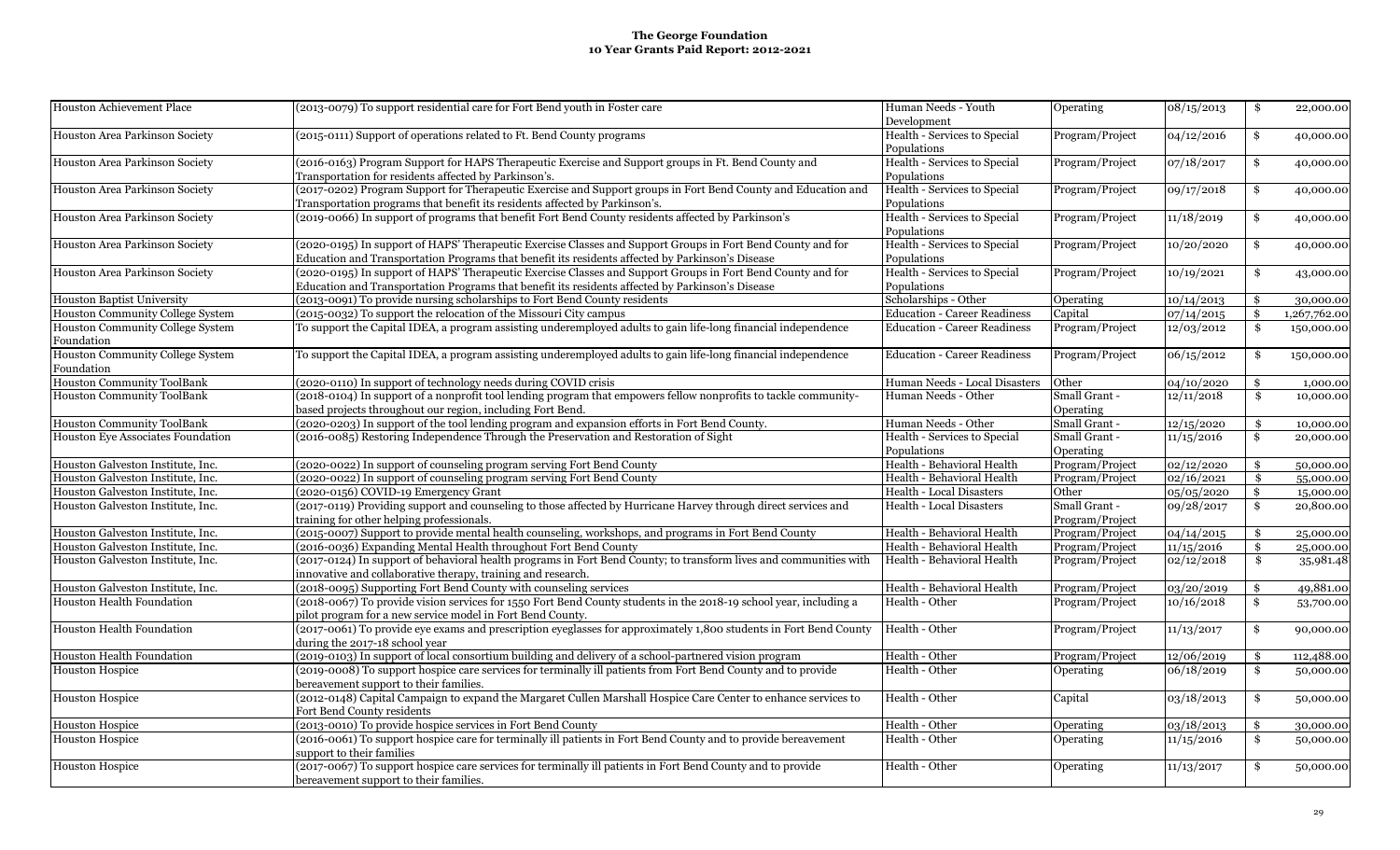| <b>Houston Hospice</b>                     | (2018-0024) To support hospice care services for terminally ill patients in Fort Bend County and to provide<br>bereavement support to their families. | Health - Other                  | Operating       | 07/09/2018 | \$<br>50,000.00  |
|--------------------------------------------|-------------------------------------------------------------------------------------------------------------------------------------------------------|---------------------------------|-----------------|------------|------------------|
| <b>Houston Hospice</b>                     | (2020-0065) In support of the mission to provide uncompromising, compassionate end-of-life care to patients and<br>amilies in Fort Bend County        | Health - Other                  | Operating       | 05/19/2020 | \$<br>50,000.00  |
| <b>Houston Hospice</b>                     | (2020-0065) In support of the mission to provide uncompromising, compassionate end-of-life care to patients and<br>families in Fort Bend County       | Health - Other                  | Operating       | 05/18/2021 | \$<br>50,000.00  |
| Houston Hospice                            | (2020-0109) In support of technology needs during COVID crisis                                                                                        | Health - Other                  | Other           | 04/10/2020 | \$<br>4,000.00   |
| Houston Museum of Natural Science          | (2014-0002) To improve and replace equipment at HMNS at Sugar Land and The George Observatory at Brazos Bend                                          | Community Enhancement -         | Capital         | 04/11/2014 | \$<br>10,000.00  |
|                                            | State Park                                                                                                                                            | Museums                         |                 |            |                  |
| Houston Museum of Natural Science          | (2018-0027) In support of the redesign of first floor educational exhibit space to feature technology, chemistry, Earth                               | Community Enhancement -         | Capital         | 07/23/2019 | \$<br>48,000.00  |
|                                            | science, and scientific properties of salt at HMNS at Sugar Land                                                                                      | Museums                         |                 |            |                  |
| Houston Museum of Natural Science          | (2018-0027) In support of the redesign of first floor educational exhibit space to feature technology, chemistry, Earth                               | Community Enhancement -         | Capital         | 01/15/2019 | \$<br>52,000.00  |
|                                            | science, and scientific properties of salt at HMNS at Sugar Land                                                                                      | Museums                         |                 |            |                  |
| Houston Museum of Natural Science          | (2020-0034) In support of George Observatory Facility Upgrade, Educational Exhibit Update, and Program Expansion                                      | Community Enhancement -         | Capital         | 09/16/2020 | \$<br>100,000.00 |
|                                            |                                                                                                                                                       |                                 |                 |            |                  |
|                                            |                                                                                                                                                       | Museums                         |                 |            |                  |
| Houston Museum of Natural Science          | (2013-0025) To support educational programming at the Sugar Land site                                                                                 | Community Enhancement -         | Operating       | 05/14/2013 | \$<br>20,000.00  |
|                                            |                                                                                                                                                       | Museums                         |                 |            |                  |
| Houston Museum of Natural Science          | (2010-0025) Matching grant to support operations and the Science Education Program at the Sugar Land site                                             | Community Enhancement -         | Operating       | 02/13/2012 | \$<br>50,000.00  |
|                                            |                                                                                                                                                       | Museums                         |                 |            |                  |
| Houston Museum of Natural Science          | (2020-0050) Grant in honor of Tom McNutt's service as Trustee                                                                                         | Community Enhancement -         | Other           | 03/16/2020 | \$<br>25,000.00  |
|                                            |                                                                                                                                                       | Museums                         |                 |            |                  |
| Houston Museum of Natural Science          | (2014-0134) To support a teaching microscope lab that reinforces key science learning components                                                      | Community Enhancement -         | Program/Project | 02/17/2015 | \$<br>15,000.00  |
|                                            |                                                                                                                                                       | Museums                         |                 |            |                  |
| Houston Museum of Natural Science          | (2020-0033) In support of general science education programs and special programming at HMNS Fort Bend facilities                                     | Community Enhancement -         | Program/Project | 09/16/2020 | \$<br>25,000.00  |
|                                            |                                                                                                                                                       | Museums                         |                 |            |                  |
| Houston Museum of Natural Science          | (2014-0022) To support the development of educational programming at the Sugar Land museum site and the George                                        | Community Enhancement -         | Program/Project | 03/17/2014 | \$<br>35,000.00  |
|                                            | Observatorv                                                                                                                                           | Museums                         |                 |            |                  |
| Houston Museum of Natural Science          | (2015-0134) Education Programs                                                                                                                        | Community Enhancement -         | Small Grant -   | 02/16/2016 | \$<br>20,000.00  |
|                                            |                                                                                                                                                       | Museums                         | Program/Project |            |                  |
| Houston Museum of Natural Science          | (2016-0137) Expansion and delivery of science education at the Houston Museum of Natural Science at Sugar Land                                        | Community Enhancement -         | Small Grant -   | 02/21/2017 | \$<br>20,000.00  |
|                                            |                                                                                                                                                       | Museums                         | Program/Project |            |                  |
| Houston Museum of Natural Science          | (2017-0155) In support of expansion and delivery of science education at the Houston Museum of Natural Science at                                     | Community Enhancement -         | Small Grant -   | 02/12/2018 | \$<br>20,000.00  |
|                                            | Sugar Land                                                                                                                                            | Museums                         | Program/Project |            |                  |
| Houston Museum of Natural Science          | (2018-0136) In support of education programs at HMNS at Sugar Land                                                                                    | Community Enhancement -         | Small Grant -   | 02/19/2019 | \$<br>20,000.00  |
|                                            |                                                                                                                                                       | Museums                         | Program/Project |            |                  |
|                                            | (2019-0052) In support of the Veteran Financial Fitness Program                                                                                       | Human Needs - Services to       | Small Grant -   |            | \$               |
| <b>Impact A Hero</b>                       |                                                                                                                                                       |                                 |                 | 07/23/2019 | 10,000.00        |
|                                            |                                                                                                                                                       | Special Populations             | Program/Project |            |                  |
| Interface Samaritan Counseling Center      | (2017-0080) In support of bringing critically needed, high-quality, counseling services to Fort Bend County, promoting Health - Behavioral Health     |                                 | Small Grant -   | 11/13/2017 | \$<br>25,000.00  |
|                                            | human development and producing a more self-reliant, stable & productive community.                                                                   |                                 | Operating       |            |                  |
| Interfaith CarePartners (dba CarePartners) | (2020-0111) In support of technology needs during COVID crisis                                                                                        | <b>Health - Local Disasters</b> | Other           | 04/09/2020 | \$<br>500.00     |
| Interfaith CarePartners (dba CarePartners) | (2017-0182) In support of CarePartners' operating and program expansion of flagship programs in Fort Bend County.                                     | Health - Services to Special    | Small Grant -   | 02/12/2018 | \$<br>25,000.00  |
|                                            |                                                                                                                                                       | Populations                     | Operating       |            |                  |
| Interfaith CarePartners (dba CarePartners) | (2021-0006) In support of CarePartners' mission to provide support, education, and resources to caregivers and                                        | Health - Services to Special    | Small Grant -   | 06/15/2021 | \$<br>25,000.00  |
|                                            | quality care for those living with memory loss and other challenges of aging in Fort Bend County.                                                     | Populations                     | Operating       |            |                  |
| Interfaith CarePartners (dba CarePartners) | (2020-0030) In support of program expansion in Fort Bend County                                                                                       | Health - Services to Special    | Small Grant -   | 07/21/2020 | \$<br>25,000.00  |
|                                            |                                                                                                                                                       | Populations                     | Operating       |            |                  |
| Interfaith CarePartners (dba CarePartners) | (2019-0017) In support of CarePartners' continued operating and program expansion of flagship programs in Fort                                        | Health - Services to Special    | Small Grant -   | 04/09/2019 | \$<br>25,000.00  |
|                                            | Bend County.                                                                                                                                          | Populations                     | Program/Project |            |                  |
| <b>Katy ARTreach</b>                       | (2020-0147) In support of technology needs during COVID crisis                                                                                        | Human Needs - Local Disasters   | Other           | 04/30/2020 | \$<br>500.00     |
| Katy ARTreach                              | (2016-0018) ARTreach Operating Support                                                                                                                | Human Needs - Other             | Operating       | 05/16/2016 | \$<br>40,000.00  |
|                                            |                                                                                                                                                       |                                 |                 |            |                  |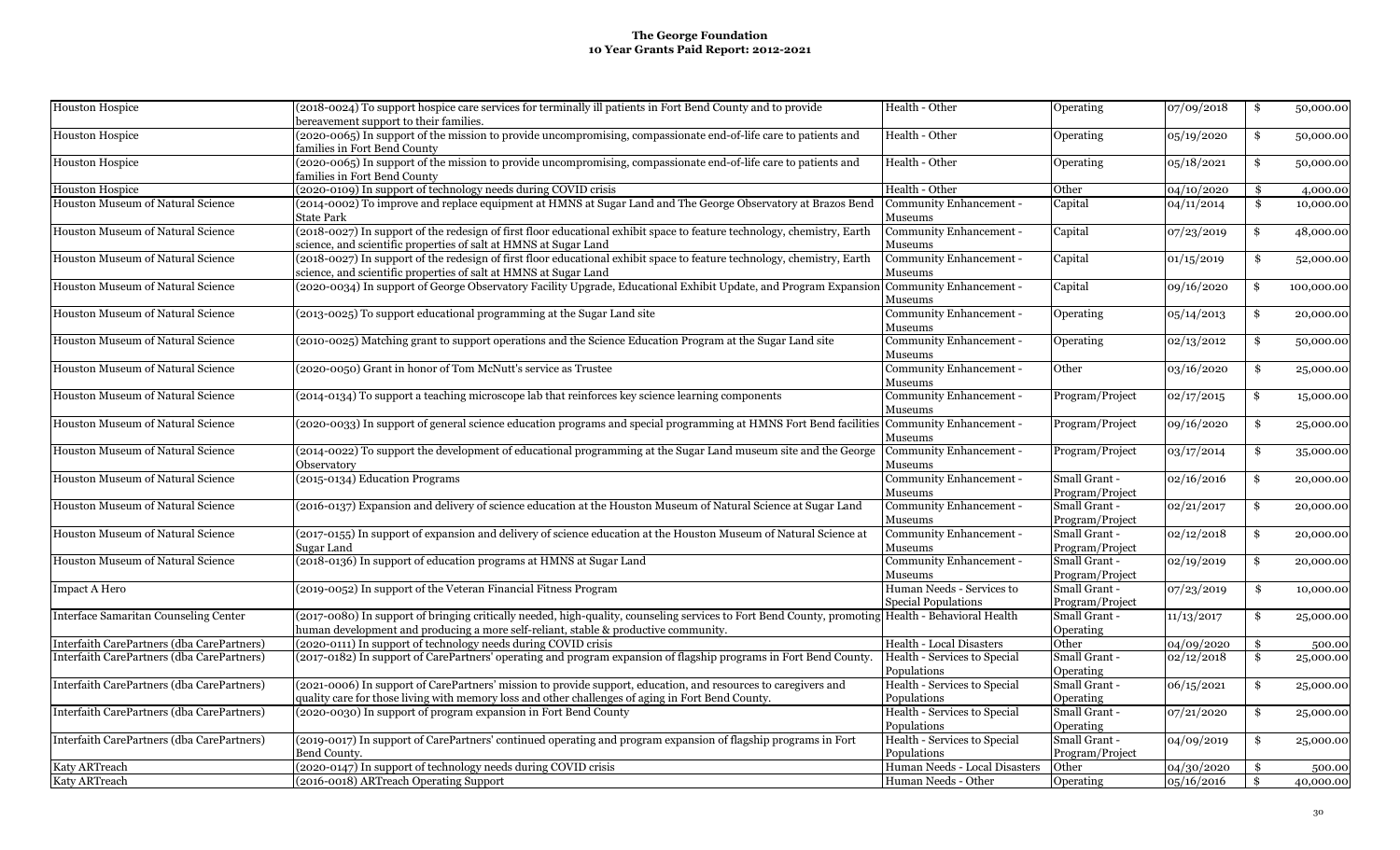| Human Needs - Other<br>\$<br>support from assistants and volunteers<br>Katy ARTreach<br>(2018-0008) Operating Support<br>Human Needs - Other<br>05/15/2018<br>Operating<br>\$<br>40,000.00<br>Katy ARTreach<br>(2019-0004) Operating Support<br>Human Needs - Other<br>Operating<br>03/20/2019<br>\$<br>40,000.00<br>(2020-0057) In support of the mission to connect and deliver quality arts programs led by professional artists and<br>Katy ARTreach<br>Human Needs - Other<br>\$<br>Operating<br>04/20/2021<br>40,000.00<br>serving children and families at risk, special needs groups and senior citizens<br>(2020-0057) In support of the mission to connect and deliver quality arts programs led by professional artists and<br>Human Needs - Other<br>04/22/2020<br>Operating<br>\$<br>40,000.00<br>serving children and families at risk, special needs groups and senior citizens<br>(2014-0146) Funding to support the organization's operating expenses<br>Human Needs - Other<br>01/08/2015<br>Operating<br>\$<br>44,241.00<br>Katy ARTreach<br>(2013-0027) To train volunteer artists to deliver programs to children at risk, seniors and special needs populations in<br>Human Needs - Senior Services<br>06/17/2013<br>\$<br>Operating<br>15,400.00<br>Fort Bend County<br>(2014-0048) Youth in Philanthropy grant toward the purchase of art supplies for programming in Fort Bend County<br>Human Needs - Services to<br>05/19/2014<br>\$<br>Operating<br>1,000.00<br><b>Special Populations</b><br>Katy ARTreach<br>(2013-0042) Youth in Philanthropy grant to support art education programs serving Fort Bend County youth<br>Human Needs - Youth<br>Operating<br>05/14/2013<br>\$<br>1,500.00<br>Development<br>Katy ARTreach<br>(2012-0079) Youth in Philanthropy grant to support art education programs serving Fort Bend County youth<br>Human Needs - Youth<br>Program/Project<br>06/15/2012<br>\$<br>500.00<br>Development<br>(2014-0042) Youth in Philanthropy grant to support services to families suffering a short term crisis<br>Human Needs - Basic Needs<br>05/19/2014<br>Operating<br>\$<br>1,500.00<br>(2012-0022) To provide food and financial assistance to families in crisis residing in the Fulshear-Simonton area<br>Human Needs - Basic Needs<br>04/13/2012<br>Operating<br>\$<br>35,000.00<br>(2013-0026) To provide food and financial services to families in crisis residing in the Fulshear Simonton area<br>Human Needs - Basic Needs<br>Operating<br>05/14/2013<br>\$<br>35,000.00<br>Katy Christian Ministries<br>(2012-0071) Youth in Philanthropy grant to support food pantry activities<br>Human Needs - Basic Needs<br>Program/Project<br>06/15/2012<br>850.00<br>Katy Christian Ministries<br>(2020-0025) In support of Social Services Program for Fort Bend County<br>Human Needs - Basic Needs<br>02/16/2021<br>Program/Project<br>\$<br>40,000.00<br>(2020-0025) In support of Social Services Program for Fort Bend County<br>Katy Christian Ministries<br>Human Needs - Basic Needs<br>Program/Project<br>02/12/2020<br>\$<br>40,000.00<br>Katy Christian Ministries<br>(2018-0098) In Support of Social Services Program and Disaster Case Management for Fort Bend County<br>Human Needs - Basic Needs<br>Program/Project<br>02/19/2019<br>$\mathbf{\$}$<br>85,000.00<br>(2016-0006) Social Services Program Fort Bend County<br>Katy Christian Ministries<br>Human Needs - Basic Needs<br>Small Grant -<br>03/11/2016<br>\$<br>10,000.00<br>Program/Project<br>(2017-0049) In Support of Katy Christian Ministries Social Services Program Fort Bend County<br>Small Grant -<br>Katy Christian Ministries<br>Human Needs - Basic Needs<br>08/15/2017<br>\$<br>20,000.00<br>Program/Project<br>Katy Christian Ministries<br>(2018-0041) In support of Fort Bend County Social Services Program<br>Human Needs - Basic Needs<br>Small Grant -<br>08/21/2018<br>\$<br>25,000.00<br>Program/Project<br>Katy Christian Ministries<br>(2020-0081) In support of technology needs during COVID crisis<br>Human Needs - Local Disasters<br>04/06/2020<br>Other<br>\$<br>3,000.00<br>(2020-0131) COVID-19 Emergency Grant<br>Katy Christian Ministries<br>Human Needs - Local Disasters<br>Other<br>04/30/2020<br>\$<br>45,000.00<br>(2017-0108) General Operating funds used to cover loss of income and replacement costs of items damaged in the<br>Katy Christian Ministries<br>Human Needs - Local Disasters<br>Small Grant -<br>09/18/2017<br>\$<br>25,000.00<br>Operating<br>flood<br>Katy Independent School District<br>(2019-0061) KatyConnect Hotline for AY2019-2020<br>Health - Behavioral Health<br>Small Grant -<br>06/18/2019<br>\$<br>5,000.00<br>Program/Project<br>Katy Independent School District<br>(2018-0059) KatyConnect Hotline for AY2018-2019<br>Health - Behavioral Health<br>Small Grant -<br>06/11/2018<br>\$<br>6,000.00<br>Program/Project<br>Small Grant -<br>Katy Independent School District<br>(2017-0023) KatyConnect Hotline<br>Health - Behavioral Health<br>06/19/2017<br>\$<br>9,000.00<br>Program/Project<br>Kick Drugs Out of America Foundation (aka<br>(2017-0144) Financial assistance to support employee disaster recovery<br>Small Grant -<br>Human Needs - Local Disasters<br>10/09/2017<br>2,000.00<br>\$<br>Program/Project<br>Kick Drugs Out of America Foundation (aka<br>(2013-0057) To provide a self-esteem building program for at-risk students in five Fort Bend Independent School<br>Human Needs - Youth<br>Operating<br>08/15/2013<br>10,000.00<br>\$<br>District middle schools<br>Development<br>Kick Drugs Out of America Foundation (aka<br>(2015-0131) KICKSTART KIDS Fort Bend County Programs<br>Human Needs - Youth<br>02/16/2016<br>Operating<br>\$<br>30,000.00<br>Kickstart Kids)<br>Development<br>Kick Drugs Out of America Foundation (aka<br>(2012-0008) To provide a self-esteem building program for at-risk students in five Fort Bend Independent School<br>Human Needs - Youth<br>Program/Project<br>05/14/2012<br>\$<br>15,000.00<br>District schools<br>Development |                           |                                                                                                                     |           |            |           |
|---------------------------------------------------------------------------------------------------------------------------------------------------------------------------------------------------------------------------------------------------------------------------------------------------------------------------------------------------------------------------------------------------------------------------------------------------------------------------------------------------------------------------------------------------------------------------------------------------------------------------------------------------------------------------------------------------------------------------------------------------------------------------------------------------------------------------------------------------------------------------------------------------------------------------------------------------------------------------------------------------------------------------------------------------------------------------------------------------------------------------------------------------------------------------------------------------------------------------------------------------------------------------------------------------------------------------------------------------------------------------------------------------------------------------------------------------------------------------------------------------------------------------------------------------------------------------------------------------------------------------------------------------------------------------------------------------------------------------------------------------------------------------------------------------------------------------------------------------------------------------------------------------------------------------------------------------------------------------------------------------------------------------------------------------------------------------------------------------------------------------------------------------------------------------------------------------------------------------------------------------------------------------------------------------------------------------------------------------------------------------------------------------------------------------------------------------------------------------------------------------------------------------------------------------------------------------------------------------------------------------------------------------------------------------------------------------------------------------------------------------------------------------------------------------------------------------------------------------------------------------------------------------------------------------------------------------------------------------------------------------------------------------------------------------------------------------------------------------------------------------------------------------------------------------------------------------------------------------------------------------------------------------------------------------------------------------------------------------------------------------------------------------------------------------------------------------------------------------------------------------------------------------------------------------------------------------------------------------------------------------------------------------------------------------------------------------------------------------------------------------------------------------------------------------------------------------------------------------------------------------------------------------------------------------------------------------------------------------------------------------------------------------------------------------------------------------------------------------------------------------------------------------------------------------------------------------------------------------------------------------------------------------------------------------------------------------------------------------------------------------------------------------------------------------------------------------------------------------------------------------------------------------------------------------------------------------------------------------------------------------------------------------------------------------------------------------------------------------------------------------------------------------------------------------------------------------------------------------------------------------------------------------------------------------------------------------------------------------------------------------------------------------------------------------------------------------------------------------------------------------------------------------------------------------------------------------------------------------------------------------------------------------------------------------------------------------------------------------------------------------------------------------------------------------------------------------------------------------------------------------------------------------------------------------------------------------------------------------------------------------------------------------------------------------------------------------------------------------------------------------------------------------------------------------------------------------------------------------------------------------------------------------------------------------------------------------------------------------------------------------------------------------------------------------------------------------------------------------------------------------|---------------------------|---------------------------------------------------------------------------------------------------------------------|-----------|------------|-----------|
|                                                                                                                                                                                                                                                                                                                                                                                                                                                                                                                                                                                                                                                                                                                                                                                                                                                                                                                                                                                                                                                                                                                                                                                                                                                                                                                                                                                                                                                                                                                                                                                                                                                                                                                                                                                                                                                                                                                                                                                                                                                                                                                                                                                                                                                                                                                                                                                                                                                                                                                                                                                                                                                                                                                                                                                                                                                                                                                                                                                                                                                                                                                                                                                                                                                                                                                                                                                                                                                                                                                                                                                                                                                                                                                                                                                                                                                                                                                                                                                                                                                                                                                                                                                                                                                                                                                                                                                                                                                                                                                                                                                                                                                                                                                                                                                                                                                                                                                                                                                                                                                                                                                                                                                                                                                                                                                                                                                                                                                                                                                                                                                                                                                                                                                                                                                                                                                                                                                                                                                                                                                                                                                           | Katy ARTreach             | (2016-0161) In support of the mission to connect and deliver quality arts programs led by professional artists with | Operating | 05/09/2017 | 40,000.00 |
|                                                                                                                                                                                                                                                                                                                                                                                                                                                                                                                                                                                                                                                                                                                                                                                                                                                                                                                                                                                                                                                                                                                                                                                                                                                                                                                                                                                                                                                                                                                                                                                                                                                                                                                                                                                                                                                                                                                                                                                                                                                                                                                                                                                                                                                                                                                                                                                                                                                                                                                                                                                                                                                                                                                                                                                                                                                                                                                                                                                                                                                                                                                                                                                                                                                                                                                                                                                                                                                                                                                                                                                                                                                                                                                                                                                                                                                                                                                                                                                                                                                                                                                                                                                                                                                                                                                                                                                                                                                                                                                                                                                                                                                                                                                                                                                                                                                                                                                                                                                                                                                                                                                                                                                                                                                                                                                                                                                                                                                                                                                                                                                                                                                                                                                                                                                                                                                                                                                                                                                                                                                                                                                           |                           |                                                                                                                     |           |            |           |
|                                                                                                                                                                                                                                                                                                                                                                                                                                                                                                                                                                                                                                                                                                                                                                                                                                                                                                                                                                                                                                                                                                                                                                                                                                                                                                                                                                                                                                                                                                                                                                                                                                                                                                                                                                                                                                                                                                                                                                                                                                                                                                                                                                                                                                                                                                                                                                                                                                                                                                                                                                                                                                                                                                                                                                                                                                                                                                                                                                                                                                                                                                                                                                                                                                                                                                                                                                                                                                                                                                                                                                                                                                                                                                                                                                                                                                                                                                                                                                                                                                                                                                                                                                                                                                                                                                                                                                                                                                                                                                                                                                                                                                                                                                                                                                                                                                                                                                                                                                                                                                                                                                                                                                                                                                                                                                                                                                                                                                                                                                                                                                                                                                                                                                                                                                                                                                                                                                                                                                                                                                                                                                                           |                           |                                                                                                                     |           |            |           |
|                                                                                                                                                                                                                                                                                                                                                                                                                                                                                                                                                                                                                                                                                                                                                                                                                                                                                                                                                                                                                                                                                                                                                                                                                                                                                                                                                                                                                                                                                                                                                                                                                                                                                                                                                                                                                                                                                                                                                                                                                                                                                                                                                                                                                                                                                                                                                                                                                                                                                                                                                                                                                                                                                                                                                                                                                                                                                                                                                                                                                                                                                                                                                                                                                                                                                                                                                                                                                                                                                                                                                                                                                                                                                                                                                                                                                                                                                                                                                                                                                                                                                                                                                                                                                                                                                                                                                                                                                                                                                                                                                                                                                                                                                                                                                                                                                                                                                                                                                                                                                                                                                                                                                                                                                                                                                                                                                                                                                                                                                                                                                                                                                                                                                                                                                                                                                                                                                                                                                                                                                                                                                                                           |                           |                                                                                                                     |           |            |           |
|                                                                                                                                                                                                                                                                                                                                                                                                                                                                                                                                                                                                                                                                                                                                                                                                                                                                                                                                                                                                                                                                                                                                                                                                                                                                                                                                                                                                                                                                                                                                                                                                                                                                                                                                                                                                                                                                                                                                                                                                                                                                                                                                                                                                                                                                                                                                                                                                                                                                                                                                                                                                                                                                                                                                                                                                                                                                                                                                                                                                                                                                                                                                                                                                                                                                                                                                                                                                                                                                                                                                                                                                                                                                                                                                                                                                                                                                                                                                                                                                                                                                                                                                                                                                                                                                                                                                                                                                                                                                                                                                                                                                                                                                                                                                                                                                                                                                                                                                                                                                                                                                                                                                                                                                                                                                                                                                                                                                                                                                                                                                                                                                                                                                                                                                                                                                                                                                                                                                                                                                                                                                                                                           |                           |                                                                                                                     |           |            |           |
|                                                                                                                                                                                                                                                                                                                                                                                                                                                                                                                                                                                                                                                                                                                                                                                                                                                                                                                                                                                                                                                                                                                                                                                                                                                                                                                                                                                                                                                                                                                                                                                                                                                                                                                                                                                                                                                                                                                                                                                                                                                                                                                                                                                                                                                                                                                                                                                                                                                                                                                                                                                                                                                                                                                                                                                                                                                                                                                                                                                                                                                                                                                                                                                                                                                                                                                                                                                                                                                                                                                                                                                                                                                                                                                                                                                                                                                                                                                                                                                                                                                                                                                                                                                                                                                                                                                                                                                                                                                                                                                                                                                                                                                                                                                                                                                                                                                                                                                                                                                                                                                                                                                                                                                                                                                                                                                                                                                                                                                                                                                                                                                                                                                                                                                                                                                                                                                                                                                                                                                                                                                                                                                           | Katy ARTreach             |                                                                                                                     |           |            |           |
|                                                                                                                                                                                                                                                                                                                                                                                                                                                                                                                                                                                                                                                                                                                                                                                                                                                                                                                                                                                                                                                                                                                                                                                                                                                                                                                                                                                                                                                                                                                                                                                                                                                                                                                                                                                                                                                                                                                                                                                                                                                                                                                                                                                                                                                                                                                                                                                                                                                                                                                                                                                                                                                                                                                                                                                                                                                                                                                                                                                                                                                                                                                                                                                                                                                                                                                                                                                                                                                                                                                                                                                                                                                                                                                                                                                                                                                                                                                                                                                                                                                                                                                                                                                                                                                                                                                                                                                                                                                                                                                                                                                                                                                                                                                                                                                                                                                                                                                                                                                                                                                                                                                                                                                                                                                                                                                                                                                                                                                                                                                                                                                                                                                                                                                                                                                                                                                                                                                                                                                                                                                                                                                           |                           |                                                                                                                     |           |            |           |
|                                                                                                                                                                                                                                                                                                                                                                                                                                                                                                                                                                                                                                                                                                                                                                                                                                                                                                                                                                                                                                                                                                                                                                                                                                                                                                                                                                                                                                                                                                                                                                                                                                                                                                                                                                                                                                                                                                                                                                                                                                                                                                                                                                                                                                                                                                                                                                                                                                                                                                                                                                                                                                                                                                                                                                                                                                                                                                                                                                                                                                                                                                                                                                                                                                                                                                                                                                                                                                                                                                                                                                                                                                                                                                                                                                                                                                                                                                                                                                                                                                                                                                                                                                                                                                                                                                                                                                                                                                                                                                                                                                                                                                                                                                                                                                                                                                                                                                                                                                                                                                                                                                                                                                                                                                                                                                                                                                                                                                                                                                                                                                                                                                                                                                                                                                                                                                                                                                                                                                                                                                                                                                                           | Katy ARTreach             |                                                                                                                     |           |            |           |
|                                                                                                                                                                                                                                                                                                                                                                                                                                                                                                                                                                                                                                                                                                                                                                                                                                                                                                                                                                                                                                                                                                                                                                                                                                                                                                                                                                                                                                                                                                                                                                                                                                                                                                                                                                                                                                                                                                                                                                                                                                                                                                                                                                                                                                                                                                                                                                                                                                                                                                                                                                                                                                                                                                                                                                                                                                                                                                                                                                                                                                                                                                                                                                                                                                                                                                                                                                                                                                                                                                                                                                                                                                                                                                                                                                                                                                                                                                                                                                                                                                                                                                                                                                                                                                                                                                                                                                                                                                                                                                                                                                                                                                                                                                                                                                                                                                                                                                                                                                                                                                                                                                                                                                                                                                                                                                                                                                                                                                                                                                                                                                                                                                                                                                                                                                                                                                                                                                                                                                                                                                                                                                                           |                           |                                                                                                                     |           |            |           |
|                                                                                                                                                                                                                                                                                                                                                                                                                                                                                                                                                                                                                                                                                                                                                                                                                                                                                                                                                                                                                                                                                                                                                                                                                                                                                                                                                                                                                                                                                                                                                                                                                                                                                                                                                                                                                                                                                                                                                                                                                                                                                                                                                                                                                                                                                                                                                                                                                                                                                                                                                                                                                                                                                                                                                                                                                                                                                                                                                                                                                                                                                                                                                                                                                                                                                                                                                                                                                                                                                                                                                                                                                                                                                                                                                                                                                                                                                                                                                                                                                                                                                                                                                                                                                                                                                                                                                                                                                                                                                                                                                                                                                                                                                                                                                                                                                                                                                                                                                                                                                                                                                                                                                                                                                                                                                                                                                                                                                                                                                                                                                                                                                                                                                                                                                                                                                                                                                                                                                                                                                                                                                                                           |                           |                                                                                                                     |           |            |           |
|                                                                                                                                                                                                                                                                                                                                                                                                                                                                                                                                                                                                                                                                                                                                                                                                                                                                                                                                                                                                                                                                                                                                                                                                                                                                                                                                                                                                                                                                                                                                                                                                                                                                                                                                                                                                                                                                                                                                                                                                                                                                                                                                                                                                                                                                                                                                                                                                                                                                                                                                                                                                                                                                                                                                                                                                                                                                                                                                                                                                                                                                                                                                                                                                                                                                                                                                                                                                                                                                                                                                                                                                                                                                                                                                                                                                                                                                                                                                                                                                                                                                                                                                                                                                                                                                                                                                                                                                                                                                                                                                                                                                                                                                                                                                                                                                                                                                                                                                                                                                                                                                                                                                                                                                                                                                                                                                                                                                                                                                                                                                                                                                                                                                                                                                                                                                                                                                                                                                                                                                                                                                                                                           | Katy ARTreach             |                                                                                                                     |           |            |           |
|                                                                                                                                                                                                                                                                                                                                                                                                                                                                                                                                                                                                                                                                                                                                                                                                                                                                                                                                                                                                                                                                                                                                                                                                                                                                                                                                                                                                                                                                                                                                                                                                                                                                                                                                                                                                                                                                                                                                                                                                                                                                                                                                                                                                                                                                                                                                                                                                                                                                                                                                                                                                                                                                                                                                                                                                                                                                                                                                                                                                                                                                                                                                                                                                                                                                                                                                                                                                                                                                                                                                                                                                                                                                                                                                                                                                                                                                                                                                                                                                                                                                                                                                                                                                                                                                                                                                                                                                                                                                                                                                                                                                                                                                                                                                                                                                                                                                                                                                                                                                                                                                                                                                                                                                                                                                                                                                                                                                                                                                                                                                                                                                                                                                                                                                                                                                                                                                                                                                                                                                                                                                                                                           |                           |                                                                                                                     |           |            |           |
|                                                                                                                                                                                                                                                                                                                                                                                                                                                                                                                                                                                                                                                                                                                                                                                                                                                                                                                                                                                                                                                                                                                                                                                                                                                                                                                                                                                                                                                                                                                                                                                                                                                                                                                                                                                                                                                                                                                                                                                                                                                                                                                                                                                                                                                                                                                                                                                                                                                                                                                                                                                                                                                                                                                                                                                                                                                                                                                                                                                                                                                                                                                                                                                                                                                                                                                                                                                                                                                                                                                                                                                                                                                                                                                                                                                                                                                                                                                                                                                                                                                                                                                                                                                                                                                                                                                                                                                                                                                                                                                                                                                                                                                                                                                                                                                                                                                                                                                                                                                                                                                                                                                                                                                                                                                                                                                                                                                                                                                                                                                                                                                                                                                                                                                                                                                                                                                                                                                                                                                                                                                                                                                           |                           |                                                                                                                     |           |            |           |
|                                                                                                                                                                                                                                                                                                                                                                                                                                                                                                                                                                                                                                                                                                                                                                                                                                                                                                                                                                                                                                                                                                                                                                                                                                                                                                                                                                                                                                                                                                                                                                                                                                                                                                                                                                                                                                                                                                                                                                                                                                                                                                                                                                                                                                                                                                                                                                                                                                                                                                                                                                                                                                                                                                                                                                                                                                                                                                                                                                                                                                                                                                                                                                                                                                                                                                                                                                                                                                                                                                                                                                                                                                                                                                                                                                                                                                                                                                                                                                                                                                                                                                                                                                                                                                                                                                                                                                                                                                                                                                                                                                                                                                                                                                                                                                                                                                                                                                                                                                                                                                                                                                                                                                                                                                                                                                                                                                                                                                                                                                                                                                                                                                                                                                                                                                                                                                                                                                                                                                                                                                                                                                                           |                           |                                                                                                                     |           |            |           |
|                                                                                                                                                                                                                                                                                                                                                                                                                                                                                                                                                                                                                                                                                                                                                                                                                                                                                                                                                                                                                                                                                                                                                                                                                                                                                                                                                                                                                                                                                                                                                                                                                                                                                                                                                                                                                                                                                                                                                                                                                                                                                                                                                                                                                                                                                                                                                                                                                                                                                                                                                                                                                                                                                                                                                                                                                                                                                                                                                                                                                                                                                                                                                                                                                                                                                                                                                                                                                                                                                                                                                                                                                                                                                                                                                                                                                                                                                                                                                                                                                                                                                                                                                                                                                                                                                                                                                                                                                                                                                                                                                                                                                                                                                                                                                                                                                                                                                                                                                                                                                                                                                                                                                                                                                                                                                                                                                                                                                                                                                                                                                                                                                                                                                                                                                                                                                                                                                                                                                                                                                                                                                                                           |                           |                                                                                                                     |           |            |           |
|                                                                                                                                                                                                                                                                                                                                                                                                                                                                                                                                                                                                                                                                                                                                                                                                                                                                                                                                                                                                                                                                                                                                                                                                                                                                                                                                                                                                                                                                                                                                                                                                                                                                                                                                                                                                                                                                                                                                                                                                                                                                                                                                                                                                                                                                                                                                                                                                                                                                                                                                                                                                                                                                                                                                                                                                                                                                                                                                                                                                                                                                                                                                                                                                                                                                                                                                                                                                                                                                                                                                                                                                                                                                                                                                                                                                                                                                                                                                                                                                                                                                                                                                                                                                                                                                                                                                                                                                                                                                                                                                                                                                                                                                                                                                                                                                                                                                                                                                                                                                                                                                                                                                                                                                                                                                                                                                                                                                                                                                                                                                                                                                                                                                                                                                                                                                                                                                                                                                                                                                                                                                                                                           | Katy Christian Ministries |                                                                                                                     |           |            |           |
|                                                                                                                                                                                                                                                                                                                                                                                                                                                                                                                                                                                                                                                                                                                                                                                                                                                                                                                                                                                                                                                                                                                                                                                                                                                                                                                                                                                                                                                                                                                                                                                                                                                                                                                                                                                                                                                                                                                                                                                                                                                                                                                                                                                                                                                                                                                                                                                                                                                                                                                                                                                                                                                                                                                                                                                                                                                                                                                                                                                                                                                                                                                                                                                                                                                                                                                                                                                                                                                                                                                                                                                                                                                                                                                                                                                                                                                                                                                                                                                                                                                                                                                                                                                                                                                                                                                                                                                                                                                                                                                                                                                                                                                                                                                                                                                                                                                                                                                                                                                                                                                                                                                                                                                                                                                                                                                                                                                                                                                                                                                                                                                                                                                                                                                                                                                                                                                                                                                                                                                                                                                                                                                           | Katy Christian Ministries |                                                                                                                     |           |            |           |
|                                                                                                                                                                                                                                                                                                                                                                                                                                                                                                                                                                                                                                                                                                                                                                                                                                                                                                                                                                                                                                                                                                                                                                                                                                                                                                                                                                                                                                                                                                                                                                                                                                                                                                                                                                                                                                                                                                                                                                                                                                                                                                                                                                                                                                                                                                                                                                                                                                                                                                                                                                                                                                                                                                                                                                                                                                                                                                                                                                                                                                                                                                                                                                                                                                                                                                                                                                                                                                                                                                                                                                                                                                                                                                                                                                                                                                                                                                                                                                                                                                                                                                                                                                                                                                                                                                                                                                                                                                                                                                                                                                                                                                                                                                                                                                                                                                                                                                                                                                                                                                                                                                                                                                                                                                                                                                                                                                                                                                                                                                                                                                                                                                                                                                                                                                                                                                                                                                                                                                                                                                                                                                                           |                           |                                                                                                                     |           |            |           |
|                                                                                                                                                                                                                                                                                                                                                                                                                                                                                                                                                                                                                                                                                                                                                                                                                                                                                                                                                                                                                                                                                                                                                                                                                                                                                                                                                                                                                                                                                                                                                                                                                                                                                                                                                                                                                                                                                                                                                                                                                                                                                                                                                                                                                                                                                                                                                                                                                                                                                                                                                                                                                                                                                                                                                                                                                                                                                                                                                                                                                                                                                                                                                                                                                                                                                                                                                                                                                                                                                                                                                                                                                                                                                                                                                                                                                                                                                                                                                                                                                                                                                                                                                                                                                                                                                                                                                                                                                                                                                                                                                                                                                                                                                                                                                                                                                                                                                                                                                                                                                                                                                                                                                                                                                                                                                                                                                                                                                                                                                                                                                                                                                                                                                                                                                                                                                                                                                                                                                                                                                                                                                                                           | Katy Christian Ministries |                                                                                                                     |           |            |           |
|                                                                                                                                                                                                                                                                                                                                                                                                                                                                                                                                                                                                                                                                                                                                                                                                                                                                                                                                                                                                                                                                                                                                                                                                                                                                                                                                                                                                                                                                                                                                                                                                                                                                                                                                                                                                                                                                                                                                                                                                                                                                                                                                                                                                                                                                                                                                                                                                                                                                                                                                                                                                                                                                                                                                                                                                                                                                                                                                                                                                                                                                                                                                                                                                                                                                                                                                                                                                                                                                                                                                                                                                                                                                                                                                                                                                                                                                                                                                                                                                                                                                                                                                                                                                                                                                                                                                                                                                                                                                                                                                                                                                                                                                                                                                                                                                                                                                                                                                                                                                                                                                                                                                                                                                                                                                                                                                                                                                                                                                                                                                                                                                                                                                                                                                                                                                                                                                                                                                                                                                                                                                                                                           |                           |                                                                                                                     |           |            |           |
|                                                                                                                                                                                                                                                                                                                                                                                                                                                                                                                                                                                                                                                                                                                                                                                                                                                                                                                                                                                                                                                                                                                                                                                                                                                                                                                                                                                                                                                                                                                                                                                                                                                                                                                                                                                                                                                                                                                                                                                                                                                                                                                                                                                                                                                                                                                                                                                                                                                                                                                                                                                                                                                                                                                                                                                                                                                                                                                                                                                                                                                                                                                                                                                                                                                                                                                                                                                                                                                                                                                                                                                                                                                                                                                                                                                                                                                                                                                                                                                                                                                                                                                                                                                                                                                                                                                                                                                                                                                                                                                                                                                                                                                                                                                                                                                                                                                                                                                                                                                                                                                                                                                                                                                                                                                                                                                                                                                                                                                                                                                                                                                                                                                                                                                                                                                                                                                                                                                                                                                                                                                                                                                           |                           |                                                                                                                     |           |            |           |
|                                                                                                                                                                                                                                                                                                                                                                                                                                                                                                                                                                                                                                                                                                                                                                                                                                                                                                                                                                                                                                                                                                                                                                                                                                                                                                                                                                                                                                                                                                                                                                                                                                                                                                                                                                                                                                                                                                                                                                                                                                                                                                                                                                                                                                                                                                                                                                                                                                                                                                                                                                                                                                                                                                                                                                                                                                                                                                                                                                                                                                                                                                                                                                                                                                                                                                                                                                                                                                                                                                                                                                                                                                                                                                                                                                                                                                                                                                                                                                                                                                                                                                                                                                                                                                                                                                                                                                                                                                                                                                                                                                                                                                                                                                                                                                                                                                                                                                                                                                                                                                                                                                                                                                                                                                                                                                                                                                                                                                                                                                                                                                                                                                                                                                                                                                                                                                                                                                                                                                                                                                                                                                                           |                           |                                                                                                                     |           |            |           |
|                                                                                                                                                                                                                                                                                                                                                                                                                                                                                                                                                                                                                                                                                                                                                                                                                                                                                                                                                                                                                                                                                                                                                                                                                                                                                                                                                                                                                                                                                                                                                                                                                                                                                                                                                                                                                                                                                                                                                                                                                                                                                                                                                                                                                                                                                                                                                                                                                                                                                                                                                                                                                                                                                                                                                                                                                                                                                                                                                                                                                                                                                                                                                                                                                                                                                                                                                                                                                                                                                                                                                                                                                                                                                                                                                                                                                                                                                                                                                                                                                                                                                                                                                                                                                                                                                                                                                                                                                                                                                                                                                                                                                                                                                                                                                                                                                                                                                                                                                                                                                                                                                                                                                                                                                                                                                                                                                                                                                                                                                                                                                                                                                                                                                                                                                                                                                                                                                                                                                                                                                                                                                                                           |                           |                                                                                                                     |           |            |           |
|                                                                                                                                                                                                                                                                                                                                                                                                                                                                                                                                                                                                                                                                                                                                                                                                                                                                                                                                                                                                                                                                                                                                                                                                                                                                                                                                                                                                                                                                                                                                                                                                                                                                                                                                                                                                                                                                                                                                                                                                                                                                                                                                                                                                                                                                                                                                                                                                                                                                                                                                                                                                                                                                                                                                                                                                                                                                                                                                                                                                                                                                                                                                                                                                                                                                                                                                                                                                                                                                                                                                                                                                                                                                                                                                                                                                                                                                                                                                                                                                                                                                                                                                                                                                                                                                                                                                                                                                                                                                                                                                                                                                                                                                                                                                                                                                                                                                                                                                                                                                                                                                                                                                                                                                                                                                                                                                                                                                                                                                                                                                                                                                                                                                                                                                                                                                                                                                                                                                                                                                                                                                                                                           |                           |                                                                                                                     |           |            |           |
|                                                                                                                                                                                                                                                                                                                                                                                                                                                                                                                                                                                                                                                                                                                                                                                                                                                                                                                                                                                                                                                                                                                                                                                                                                                                                                                                                                                                                                                                                                                                                                                                                                                                                                                                                                                                                                                                                                                                                                                                                                                                                                                                                                                                                                                                                                                                                                                                                                                                                                                                                                                                                                                                                                                                                                                                                                                                                                                                                                                                                                                                                                                                                                                                                                                                                                                                                                                                                                                                                                                                                                                                                                                                                                                                                                                                                                                                                                                                                                                                                                                                                                                                                                                                                                                                                                                                                                                                                                                                                                                                                                                                                                                                                                                                                                                                                                                                                                                                                                                                                                                                                                                                                                                                                                                                                                                                                                                                                                                                                                                                                                                                                                                                                                                                                                                                                                                                                                                                                                                                                                                                                                                           |                           |                                                                                                                     |           |            |           |
|                                                                                                                                                                                                                                                                                                                                                                                                                                                                                                                                                                                                                                                                                                                                                                                                                                                                                                                                                                                                                                                                                                                                                                                                                                                                                                                                                                                                                                                                                                                                                                                                                                                                                                                                                                                                                                                                                                                                                                                                                                                                                                                                                                                                                                                                                                                                                                                                                                                                                                                                                                                                                                                                                                                                                                                                                                                                                                                                                                                                                                                                                                                                                                                                                                                                                                                                                                                                                                                                                                                                                                                                                                                                                                                                                                                                                                                                                                                                                                                                                                                                                                                                                                                                                                                                                                                                                                                                                                                                                                                                                                                                                                                                                                                                                                                                                                                                                                                                                                                                                                                                                                                                                                                                                                                                                                                                                                                                                                                                                                                                                                                                                                                                                                                                                                                                                                                                                                                                                                                                                                                                                                                           |                           |                                                                                                                     |           |            |           |
|                                                                                                                                                                                                                                                                                                                                                                                                                                                                                                                                                                                                                                                                                                                                                                                                                                                                                                                                                                                                                                                                                                                                                                                                                                                                                                                                                                                                                                                                                                                                                                                                                                                                                                                                                                                                                                                                                                                                                                                                                                                                                                                                                                                                                                                                                                                                                                                                                                                                                                                                                                                                                                                                                                                                                                                                                                                                                                                                                                                                                                                                                                                                                                                                                                                                                                                                                                                                                                                                                                                                                                                                                                                                                                                                                                                                                                                                                                                                                                                                                                                                                                                                                                                                                                                                                                                                                                                                                                                                                                                                                                                                                                                                                                                                                                                                                                                                                                                                                                                                                                                                                                                                                                                                                                                                                                                                                                                                                                                                                                                                                                                                                                                                                                                                                                                                                                                                                                                                                                                                                                                                                                                           |                           |                                                                                                                     |           |            |           |
|                                                                                                                                                                                                                                                                                                                                                                                                                                                                                                                                                                                                                                                                                                                                                                                                                                                                                                                                                                                                                                                                                                                                                                                                                                                                                                                                                                                                                                                                                                                                                                                                                                                                                                                                                                                                                                                                                                                                                                                                                                                                                                                                                                                                                                                                                                                                                                                                                                                                                                                                                                                                                                                                                                                                                                                                                                                                                                                                                                                                                                                                                                                                                                                                                                                                                                                                                                                                                                                                                                                                                                                                                                                                                                                                                                                                                                                                                                                                                                                                                                                                                                                                                                                                                                                                                                                                                                                                                                                                                                                                                                                                                                                                                                                                                                                                                                                                                                                                                                                                                                                                                                                                                                                                                                                                                                                                                                                                                                                                                                                                                                                                                                                                                                                                                                                                                                                                                                                                                                                                                                                                                                                           |                           |                                                                                                                     |           |            |           |
|                                                                                                                                                                                                                                                                                                                                                                                                                                                                                                                                                                                                                                                                                                                                                                                                                                                                                                                                                                                                                                                                                                                                                                                                                                                                                                                                                                                                                                                                                                                                                                                                                                                                                                                                                                                                                                                                                                                                                                                                                                                                                                                                                                                                                                                                                                                                                                                                                                                                                                                                                                                                                                                                                                                                                                                                                                                                                                                                                                                                                                                                                                                                                                                                                                                                                                                                                                                                                                                                                                                                                                                                                                                                                                                                                                                                                                                                                                                                                                                                                                                                                                                                                                                                                                                                                                                                                                                                                                                                                                                                                                                                                                                                                                                                                                                                                                                                                                                                                                                                                                                                                                                                                                                                                                                                                                                                                                                                                                                                                                                                                                                                                                                                                                                                                                                                                                                                                                                                                                                                                                                                                                                           |                           |                                                                                                                     |           |            |           |
|                                                                                                                                                                                                                                                                                                                                                                                                                                                                                                                                                                                                                                                                                                                                                                                                                                                                                                                                                                                                                                                                                                                                                                                                                                                                                                                                                                                                                                                                                                                                                                                                                                                                                                                                                                                                                                                                                                                                                                                                                                                                                                                                                                                                                                                                                                                                                                                                                                                                                                                                                                                                                                                                                                                                                                                                                                                                                                                                                                                                                                                                                                                                                                                                                                                                                                                                                                                                                                                                                                                                                                                                                                                                                                                                                                                                                                                                                                                                                                                                                                                                                                                                                                                                                                                                                                                                                                                                                                                                                                                                                                                                                                                                                                                                                                                                                                                                                                                                                                                                                                                                                                                                                                                                                                                                                                                                                                                                                                                                                                                                                                                                                                                                                                                                                                                                                                                                                                                                                                                                                                                                                                                           |                           |                                                                                                                     |           |            |           |
|                                                                                                                                                                                                                                                                                                                                                                                                                                                                                                                                                                                                                                                                                                                                                                                                                                                                                                                                                                                                                                                                                                                                                                                                                                                                                                                                                                                                                                                                                                                                                                                                                                                                                                                                                                                                                                                                                                                                                                                                                                                                                                                                                                                                                                                                                                                                                                                                                                                                                                                                                                                                                                                                                                                                                                                                                                                                                                                                                                                                                                                                                                                                                                                                                                                                                                                                                                                                                                                                                                                                                                                                                                                                                                                                                                                                                                                                                                                                                                                                                                                                                                                                                                                                                                                                                                                                                                                                                                                                                                                                                                                                                                                                                                                                                                                                                                                                                                                                                                                                                                                                                                                                                                                                                                                                                                                                                                                                                                                                                                                                                                                                                                                                                                                                                                                                                                                                                                                                                                                                                                                                                                                           |                           |                                                                                                                     |           |            |           |
|                                                                                                                                                                                                                                                                                                                                                                                                                                                                                                                                                                                                                                                                                                                                                                                                                                                                                                                                                                                                                                                                                                                                                                                                                                                                                                                                                                                                                                                                                                                                                                                                                                                                                                                                                                                                                                                                                                                                                                                                                                                                                                                                                                                                                                                                                                                                                                                                                                                                                                                                                                                                                                                                                                                                                                                                                                                                                                                                                                                                                                                                                                                                                                                                                                                                                                                                                                                                                                                                                                                                                                                                                                                                                                                                                                                                                                                                                                                                                                                                                                                                                                                                                                                                                                                                                                                                                                                                                                                                                                                                                                                                                                                                                                                                                                                                                                                                                                                                                                                                                                                                                                                                                                                                                                                                                                                                                                                                                                                                                                                                                                                                                                                                                                                                                                                                                                                                                                                                                                                                                                                                                                                           |                           |                                                                                                                     |           |            |           |
|                                                                                                                                                                                                                                                                                                                                                                                                                                                                                                                                                                                                                                                                                                                                                                                                                                                                                                                                                                                                                                                                                                                                                                                                                                                                                                                                                                                                                                                                                                                                                                                                                                                                                                                                                                                                                                                                                                                                                                                                                                                                                                                                                                                                                                                                                                                                                                                                                                                                                                                                                                                                                                                                                                                                                                                                                                                                                                                                                                                                                                                                                                                                                                                                                                                                                                                                                                                                                                                                                                                                                                                                                                                                                                                                                                                                                                                                                                                                                                                                                                                                                                                                                                                                                                                                                                                                                                                                                                                                                                                                                                                                                                                                                                                                                                                                                                                                                                                                                                                                                                                                                                                                                                                                                                                                                                                                                                                                                                                                                                                                                                                                                                                                                                                                                                                                                                                                                                                                                                                                                                                                                                                           |                           |                                                                                                                     |           |            |           |
|                                                                                                                                                                                                                                                                                                                                                                                                                                                                                                                                                                                                                                                                                                                                                                                                                                                                                                                                                                                                                                                                                                                                                                                                                                                                                                                                                                                                                                                                                                                                                                                                                                                                                                                                                                                                                                                                                                                                                                                                                                                                                                                                                                                                                                                                                                                                                                                                                                                                                                                                                                                                                                                                                                                                                                                                                                                                                                                                                                                                                                                                                                                                                                                                                                                                                                                                                                                                                                                                                                                                                                                                                                                                                                                                                                                                                                                                                                                                                                                                                                                                                                                                                                                                                                                                                                                                                                                                                                                                                                                                                                                                                                                                                                                                                                                                                                                                                                                                                                                                                                                                                                                                                                                                                                                                                                                                                                                                                                                                                                                                                                                                                                                                                                                                                                                                                                                                                                                                                                                                                                                                                                                           |                           |                                                                                                                     |           |            |           |
|                                                                                                                                                                                                                                                                                                                                                                                                                                                                                                                                                                                                                                                                                                                                                                                                                                                                                                                                                                                                                                                                                                                                                                                                                                                                                                                                                                                                                                                                                                                                                                                                                                                                                                                                                                                                                                                                                                                                                                                                                                                                                                                                                                                                                                                                                                                                                                                                                                                                                                                                                                                                                                                                                                                                                                                                                                                                                                                                                                                                                                                                                                                                                                                                                                                                                                                                                                                                                                                                                                                                                                                                                                                                                                                                                                                                                                                                                                                                                                                                                                                                                                                                                                                                                                                                                                                                                                                                                                                                                                                                                                                                                                                                                                                                                                                                                                                                                                                                                                                                                                                                                                                                                                                                                                                                                                                                                                                                                                                                                                                                                                                                                                                                                                                                                                                                                                                                                                                                                                                                                                                                                                                           |                           |                                                                                                                     |           |            |           |
|                                                                                                                                                                                                                                                                                                                                                                                                                                                                                                                                                                                                                                                                                                                                                                                                                                                                                                                                                                                                                                                                                                                                                                                                                                                                                                                                                                                                                                                                                                                                                                                                                                                                                                                                                                                                                                                                                                                                                                                                                                                                                                                                                                                                                                                                                                                                                                                                                                                                                                                                                                                                                                                                                                                                                                                                                                                                                                                                                                                                                                                                                                                                                                                                                                                                                                                                                                                                                                                                                                                                                                                                                                                                                                                                                                                                                                                                                                                                                                                                                                                                                                                                                                                                                                                                                                                                                                                                                                                                                                                                                                                                                                                                                                                                                                                                                                                                                                                                                                                                                                                                                                                                                                                                                                                                                                                                                                                                                                                                                                                                                                                                                                                                                                                                                                                                                                                                                                                                                                                                                                                                                                                           |                           |                                                                                                                     |           |            |           |
|                                                                                                                                                                                                                                                                                                                                                                                                                                                                                                                                                                                                                                                                                                                                                                                                                                                                                                                                                                                                                                                                                                                                                                                                                                                                                                                                                                                                                                                                                                                                                                                                                                                                                                                                                                                                                                                                                                                                                                                                                                                                                                                                                                                                                                                                                                                                                                                                                                                                                                                                                                                                                                                                                                                                                                                                                                                                                                                                                                                                                                                                                                                                                                                                                                                                                                                                                                                                                                                                                                                                                                                                                                                                                                                                                                                                                                                                                                                                                                                                                                                                                                                                                                                                                                                                                                                                                                                                                                                                                                                                                                                                                                                                                                                                                                                                                                                                                                                                                                                                                                                                                                                                                                                                                                                                                                                                                                                                                                                                                                                                                                                                                                                                                                                                                                                                                                                                                                                                                                                                                                                                                                                           |                           |                                                                                                                     |           |            |           |
|                                                                                                                                                                                                                                                                                                                                                                                                                                                                                                                                                                                                                                                                                                                                                                                                                                                                                                                                                                                                                                                                                                                                                                                                                                                                                                                                                                                                                                                                                                                                                                                                                                                                                                                                                                                                                                                                                                                                                                                                                                                                                                                                                                                                                                                                                                                                                                                                                                                                                                                                                                                                                                                                                                                                                                                                                                                                                                                                                                                                                                                                                                                                                                                                                                                                                                                                                                                                                                                                                                                                                                                                                                                                                                                                                                                                                                                                                                                                                                                                                                                                                                                                                                                                                                                                                                                                                                                                                                                                                                                                                                                                                                                                                                                                                                                                                                                                                                                                                                                                                                                                                                                                                                                                                                                                                                                                                                                                                                                                                                                                                                                                                                                                                                                                                                                                                                                                                                                                                                                                                                                                                                                           |                           |                                                                                                                     |           |            |           |
|                                                                                                                                                                                                                                                                                                                                                                                                                                                                                                                                                                                                                                                                                                                                                                                                                                                                                                                                                                                                                                                                                                                                                                                                                                                                                                                                                                                                                                                                                                                                                                                                                                                                                                                                                                                                                                                                                                                                                                                                                                                                                                                                                                                                                                                                                                                                                                                                                                                                                                                                                                                                                                                                                                                                                                                                                                                                                                                                                                                                                                                                                                                                                                                                                                                                                                                                                                                                                                                                                                                                                                                                                                                                                                                                                                                                                                                                                                                                                                                                                                                                                                                                                                                                                                                                                                                                                                                                                                                                                                                                                                                                                                                                                                                                                                                                                                                                                                                                                                                                                                                                                                                                                                                                                                                                                                                                                                                                                                                                                                                                                                                                                                                                                                                                                                                                                                                                                                                                                                                                                                                                                                                           |                           |                                                                                                                     |           |            |           |
|                                                                                                                                                                                                                                                                                                                                                                                                                                                                                                                                                                                                                                                                                                                                                                                                                                                                                                                                                                                                                                                                                                                                                                                                                                                                                                                                                                                                                                                                                                                                                                                                                                                                                                                                                                                                                                                                                                                                                                                                                                                                                                                                                                                                                                                                                                                                                                                                                                                                                                                                                                                                                                                                                                                                                                                                                                                                                                                                                                                                                                                                                                                                                                                                                                                                                                                                                                                                                                                                                                                                                                                                                                                                                                                                                                                                                                                                                                                                                                                                                                                                                                                                                                                                                                                                                                                                                                                                                                                                                                                                                                                                                                                                                                                                                                                                                                                                                                                                                                                                                                                                                                                                                                                                                                                                                                                                                                                                                                                                                                                                                                                                                                                                                                                                                                                                                                                                                                                                                                                                                                                                                                                           |                           |                                                                                                                     |           |            |           |
|                                                                                                                                                                                                                                                                                                                                                                                                                                                                                                                                                                                                                                                                                                                                                                                                                                                                                                                                                                                                                                                                                                                                                                                                                                                                                                                                                                                                                                                                                                                                                                                                                                                                                                                                                                                                                                                                                                                                                                                                                                                                                                                                                                                                                                                                                                                                                                                                                                                                                                                                                                                                                                                                                                                                                                                                                                                                                                                                                                                                                                                                                                                                                                                                                                                                                                                                                                                                                                                                                                                                                                                                                                                                                                                                                                                                                                                                                                                                                                                                                                                                                                                                                                                                                                                                                                                                                                                                                                                                                                                                                                                                                                                                                                                                                                                                                                                                                                                                                                                                                                                                                                                                                                                                                                                                                                                                                                                                                                                                                                                                                                                                                                                                                                                                                                                                                                                                                                                                                                                                                                                                                                                           |                           |                                                                                                                     |           |            |           |
|                                                                                                                                                                                                                                                                                                                                                                                                                                                                                                                                                                                                                                                                                                                                                                                                                                                                                                                                                                                                                                                                                                                                                                                                                                                                                                                                                                                                                                                                                                                                                                                                                                                                                                                                                                                                                                                                                                                                                                                                                                                                                                                                                                                                                                                                                                                                                                                                                                                                                                                                                                                                                                                                                                                                                                                                                                                                                                                                                                                                                                                                                                                                                                                                                                                                                                                                                                                                                                                                                                                                                                                                                                                                                                                                                                                                                                                                                                                                                                                                                                                                                                                                                                                                                                                                                                                                                                                                                                                                                                                                                                                                                                                                                                                                                                                                                                                                                                                                                                                                                                                                                                                                                                                                                                                                                                                                                                                                                                                                                                                                                                                                                                                                                                                                                                                                                                                                                                                                                                                                                                                                                                                           | Kickstart Kids)           |                                                                                                                     |           |            |           |
|                                                                                                                                                                                                                                                                                                                                                                                                                                                                                                                                                                                                                                                                                                                                                                                                                                                                                                                                                                                                                                                                                                                                                                                                                                                                                                                                                                                                                                                                                                                                                                                                                                                                                                                                                                                                                                                                                                                                                                                                                                                                                                                                                                                                                                                                                                                                                                                                                                                                                                                                                                                                                                                                                                                                                                                                                                                                                                                                                                                                                                                                                                                                                                                                                                                                                                                                                                                                                                                                                                                                                                                                                                                                                                                                                                                                                                                                                                                                                                                                                                                                                                                                                                                                                                                                                                                                                                                                                                                                                                                                                                                                                                                                                                                                                                                                                                                                                                                                                                                                                                                                                                                                                                                                                                                                                                                                                                                                                                                                                                                                                                                                                                                                                                                                                                                                                                                                                                                                                                                                                                                                                                                           |                           |                                                                                                                     |           |            |           |
|                                                                                                                                                                                                                                                                                                                                                                                                                                                                                                                                                                                                                                                                                                                                                                                                                                                                                                                                                                                                                                                                                                                                                                                                                                                                                                                                                                                                                                                                                                                                                                                                                                                                                                                                                                                                                                                                                                                                                                                                                                                                                                                                                                                                                                                                                                                                                                                                                                                                                                                                                                                                                                                                                                                                                                                                                                                                                                                                                                                                                                                                                                                                                                                                                                                                                                                                                                                                                                                                                                                                                                                                                                                                                                                                                                                                                                                                                                                                                                                                                                                                                                                                                                                                                                                                                                                                                                                                                                                                                                                                                                                                                                                                                                                                                                                                                                                                                                                                                                                                                                                                                                                                                                                                                                                                                                                                                                                                                                                                                                                                                                                                                                                                                                                                                                                                                                                                                                                                                                                                                                                                                                                           | Kickstart Kids)           |                                                                                                                     |           |            |           |
|                                                                                                                                                                                                                                                                                                                                                                                                                                                                                                                                                                                                                                                                                                                                                                                                                                                                                                                                                                                                                                                                                                                                                                                                                                                                                                                                                                                                                                                                                                                                                                                                                                                                                                                                                                                                                                                                                                                                                                                                                                                                                                                                                                                                                                                                                                                                                                                                                                                                                                                                                                                                                                                                                                                                                                                                                                                                                                                                                                                                                                                                                                                                                                                                                                                                                                                                                                                                                                                                                                                                                                                                                                                                                                                                                                                                                                                                                                                                                                                                                                                                                                                                                                                                                                                                                                                                                                                                                                                                                                                                                                                                                                                                                                                                                                                                                                                                                                                                                                                                                                                                                                                                                                                                                                                                                                                                                                                                                                                                                                                                                                                                                                                                                                                                                                                                                                                                                                                                                                                                                                                                                                                           |                           |                                                                                                                     |           |            |           |
|                                                                                                                                                                                                                                                                                                                                                                                                                                                                                                                                                                                                                                                                                                                                                                                                                                                                                                                                                                                                                                                                                                                                                                                                                                                                                                                                                                                                                                                                                                                                                                                                                                                                                                                                                                                                                                                                                                                                                                                                                                                                                                                                                                                                                                                                                                                                                                                                                                                                                                                                                                                                                                                                                                                                                                                                                                                                                                                                                                                                                                                                                                                                                                                                                                                                                                                                                                                                                                                                                                                                                                                                                                                                                                                                                                                                                                                                                                                                                                                                                                                                                                                                                                                                                                                                                                                                                                                                                                                                                                                                                                                                                                                                                                                                                                                                                                                                                                                                                                                                                                                                                                                                                                                                                                                                                                                                                                                                                                                                                                                                                                                                                                                                                                                                                                                                                                                                                                                                                                                                                                                                                                                           |                           |                                                                                                                     |           |            |           |
|                                                                                                                                                                                                                                                                                                                                                                                                                                                                                                                                                                                                                                                                                                                                                                                                                                                                                                                                                                                                                                                                                                                                                                                                                                                                                                                                                                                                                                                                                                                                                                                                                                                                                                                                                                                                                                                                                                                                                                                                                                                                                                                                                                                                                                                                                                                                                                                                                                                                                                                                                                                                                                                                                                                                                                                                                                                                                                                                                                                                                                                                                                                                                                                                                                                                                                                                                                                                                                                                                                                                                                                                                                                                                                                                                                                                                                                                                                                                                                                                                                                                                                                                                                                                                                                                                                                                                                                                                                                                                                                                                                                                                                                                                                                                                                                                                                                                                                                                                                                                                                                                                                                                                                                                                                                                                                                                                                                                                                                                                                                                                                                                                                                                                                                                                                                                                                                                                                                                                                                                                                                                                                                           |                           |                                                                                                                     |           |            |           |
|                                                                                                                                                                                                                                                                                                                                                                                                                                                                                                                                                                                                                                                                                                                                                                                                                                                                                                                                                                                                                                                                                                                                                                                                                                                                                                                                                                                                                                                                                                                                                                                                                                                                                                                                                                                                                                                                                                                                                                                                                                                                                                                                                                                                                                                                                                                                                                                                                                                                                                                                                                                                                                                                                                                                                                                                                                                                                                                                                                                                                                                                                                                                                                                                                                                                                                                                                                                                                                                                                                                                                                                                                                                                                                                                                                                                                                                                                                                                                                                                                                                                                                                                                                                                                                                                                                                                                                                                                                                                                                                                                                                                                                                                                                                                                                                                                                                                                                                                                                                                                                                                                                                                                                                                                                                                                                                                                                                                                                                                                                                                                                                                                                                                                                                                                                                                                                                                                                                                                                                                                                                                                                                           | Kickstart Kids)           |                                                                                                                     |           |            |           |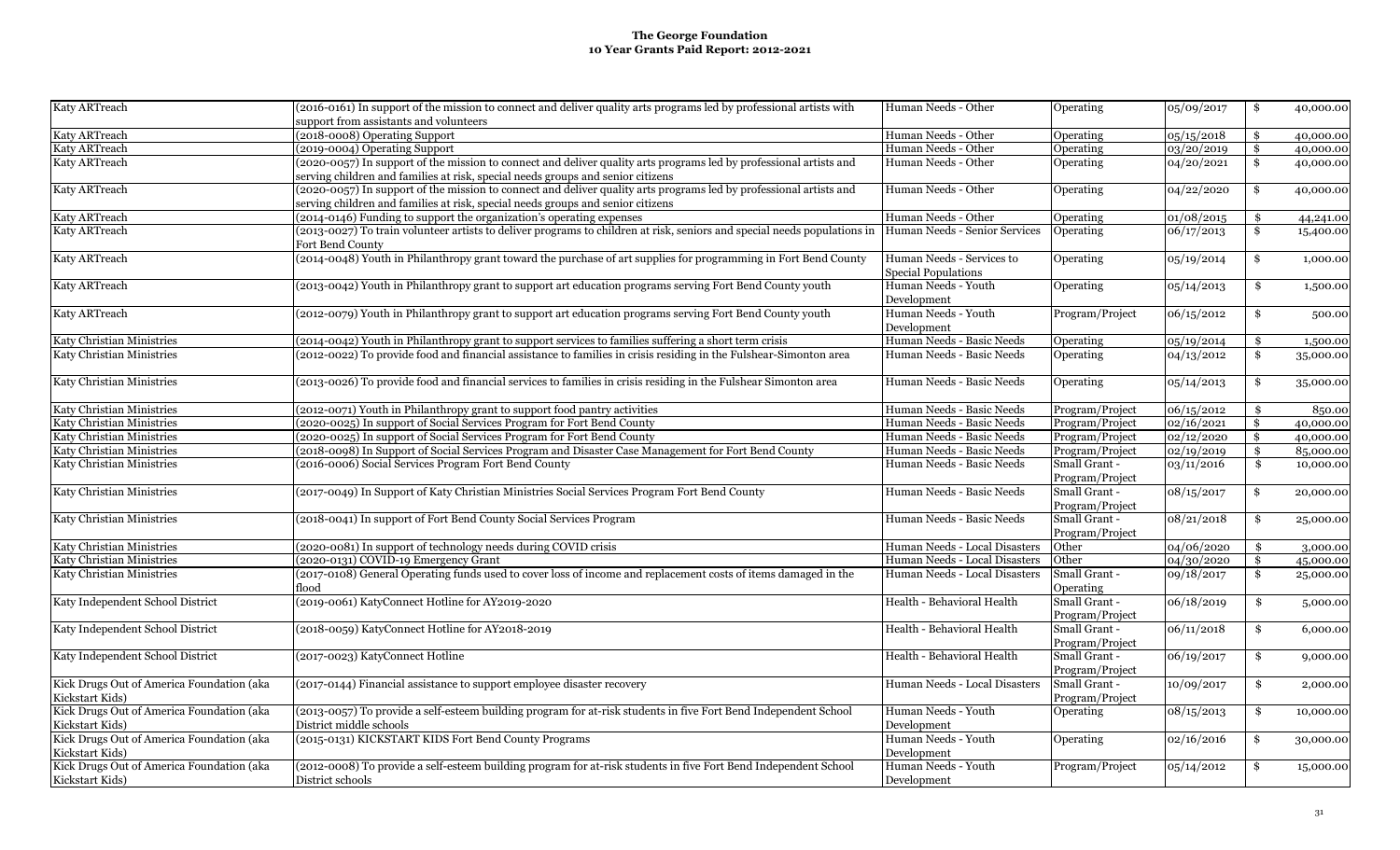| Kick Drugs Out of America Foundation (aka | (2014-0122) To support a self-esteem building program for at-risk students in eight Fort Bend Independent School     | Human Needs - Youth                            | Program/Project | 03/11/2015 | \$                 | 25,000.00    |
|-------------------------------------------|----------------------------------------------------------------------------------------------------------------------|------------------------------------------------|-----------------|------------|--------------------|--------------|
| Kickstart Kids)                           | District middle schools                                                                                              | Development                                    |                 |            |                    |              |
| Kick Drugs Out of America Foundation (aka | (2016-0116) To support 13 Fort Bend County programs                                                                  | Human Needs - Youth                            | Program/Project | 12/13/2016 | \$                 | 45,000.00    |
| Kickstart Kids)                           |                                                                                                                      | Development                                    |                 |            |                    |              |
| Kick Drugs Out of America Foundation (aka | (2017-0154) To support 17 Fort Bend County programs.                                                                 | Human Needs - Youth                            | Program/Project | 12/11/2017 | \$                 | 50,000.00    |
| Kickstart Kids)                           |                                                                                                                      | Development                                    |                 |            |                    |              |
| Kick Drugs Out of America Foundation (aka | (2018-0139) In support of teaching character through karate in 17 Fort Bend County KSK programs.                     | Human Needs - Youth                            | Program/Project | 02/19/2019 | \$                 | 50,000.00    |
| Kickstart Kids)                           |                                                                                                                      | Development                                    |                 |            |                    |              |
| Kick Drugs Out of America Foundation (aka | (2020-0002) In support of teaching character through karate in 17 Fort Bend County Kickstart Kids programs.          | Human Needs - Youth                            | Program/Project | 01/19/2021 | \$                 | 50,000.00    |
| Kickstart Kids)                           |                                                                                                                      | Development                                    |                 |            |                    |              |
| Kick Drugs Out of America Foundation (aka | (2020-0002) In support of teaching character through karate in 17 Fort Bend County Kickstart Kids programs.          | Human Needs - Youth                            | Program/Project | 01/14/2020 | \$                 | 50,000.00    |
| Kickstart Kids)                           |                                                                                                                      | Development                                    |                 |            |                    |              |
| KIPP Texas, Inc.                          | (2014-0149) Support to open a new campus in Fort Bend County                                                         | <b>Education - High Performing</b>             | Capital         | 03/11/2016 | \$                 | 500,000.00   |
|                                           |                                                                                                                      | <b>Public Education Models</b>                 |                 |            |                    |              |
| KIPP Texas, Inc.                          | (2014-0149) Support to open a new campus in Fort Bend County                                                         | <b>Education - High Performing</b>             | Capital         | 12/08/2014 | \$                 | 1,000,000.00 |
|                                           |                                                                                                                      | <b>Public Education Models</b>                 |                 |            |                    |              |
| KIPP Texas, Inc.                          | (2012-0138) To support Fort Bend County students enrolled at KIPP Inc.                                               | <b>Education - High Performing</b>             | Operating       | 11/13/2012 | \$                 | 80,000.00    |
|                                           |                                                                                                                      | <b>Public Education Models</b>                 |                 |            |                    |              |
| KIPP Texas, Inc.                          | (2014-0101) To provide Fort Bend students with the knowledge, skills, and character needed to succeed in college and | Education - High Performing                    | Operating       | 10/20/2014 | \$                 | 100,000.00   |
|                                           | the competitive workforce                                                                                            | <b>Public Education Models</b>                 |                 |            |                    |              |
| KIPP Texas, Inc.                          | (2013-0092) To support Fort Bend County students enrolled at KIPP Inc.                                               | <b>Education - High Performing</b>             | Operating       | 10/14/2013 | \$                 | 100,000.00   |
|                                           |                                                                                                                      | <b>Public Education Models</b>                 |                 |            |                    |              |
| KIPP Texas, Inc.                          | (2016-0084) To provide operating support for KIPP schools located in Fort Bend County                                | <b>Education - High Performing</b>             | Operating       | 09/15/2016 | \$                 | 100,000.00   |
|                                           |                                                                                                                      | <b>Public Education Models</b>                 |                 |            |                    |              |
| KIPP Texas, Inc.                          | (2017-0089) To provide operating support for KIPP schools located in Fort Bend County.                               | <b>Education - High Performing</b>             |                 |            |                    |              |
|                                           |                                                                                                                      |                                                | Operating       | 09/14/2017 | \$                 | 100,000.00   |
|                                           |                                                                                                                      | <b>Public Education Models</b>                 |                 |            |                    |              |
| KIPP Texas, Inc.                          | (2018-0140) To provide operating support for KIPP schools located in Fort Bend County                                | <b>Education - High Performing</b>             | Operating       | 02/19/2019 | \$                 | 100,000.00   |
|                                           |                                                                                                                      | <b>Public Education Models</b>                 |                 |            |                    |              |
| KIPP Texas, Inc.                          | (2019-0113) To provide operating support for KIPP schools located in Fort Bend County.                               | <b>Education - High Performing</b>             | Operating       | 09/16/2019 | \$                 | 100,000.00   |
|                                           |                                                                                                                      | <b>Public Education Models</b>                 |                 |            |                    |              |
| KIPP Texas, Inc.                          | (2020-0066) To provide operating support for KIPP Texas Public Schools located in Fort Bend County.                  | <b>Education - High Performing</b>             | Operating       | 07/21/2020 | \$                 | 100,000.00   |
|                                           |                                                                                                                      | <b>Public Education Models</b>                 |                 |            |                    |              |
| KIPP Texas, Inc.                          | (2020-0066) To provide operating support for KIPP Texas Public Schools located in Fort Bend County.                  | <b>Education - High Performing</b>             | Operating       | 07/20/2021 | \$                 | 100,000.00   |
|                                           |                                                                                                                      | <b>Public Education Models</b>                 |                 |            |                    |              |
| KIPP Texas, Inc.                          | (2015-0098) To provide Fort Bend students with the knowledge, skills, and character needed to succeed in college     | <b>Education - High Performing</b>             | Program/Project | 10/15/2015 | \$                 | 100,330.00   |
|                                           |                                                                                                                      | <b>Public Education Models</b>                 |                 |            |                    |              |
| Knowledge-First, Inc.                     | (2015-0074) Funding to support high school dropout prevention program                                                | Education - Dropout Prevention Program/Project |                 | 09/08/2015 | $\mathbf{\hat{s}}$ | 20,000.00    |
| Knowledge-First, Inc.                     | (2014-0007) To support high school dropout prevention program                                                        | Education - K-12                               | Program/Project | 07/15/2014 | \$                 | 20,000.00    |
| Knox Memorial Library                     | (2015-0014) Matching Grant (1:1) up to \$2,500 to support summer reading program                                     | Community Enhancement -                        | Program/Project | 06/17/2015 | \$                 | 2,500.00     |
|                                           |                                                                                                                      | Libraries                                      |                 |            |                    |              |
| Knox Memorial Library                     | (2017-0043) In support of the summer reading program                                                                 | Community Enhancement -                        | Small Grant -   | 06/19/2017 | \$                 | 2,500.00     |
|                                           |                                                                                                                      | Libraries                                      | Program/Project |            |                    |              |
| Krist Samaritan Center for Counseling and | To support psychological testing for Fort Bend County youth                                                          | Health - Behavioral Health                     | Program/Project | 12/03/2012 | \$                 | 5,000.00     |
| Education                                 |                                                                                                                      |                                                |                 |            |                    |              |
| Krist Samaritan Center for Counseling and | To provide Fort Bend County Head Start youth developmental screenings and psychological testing                      | Health - Behavioral Health                     | Program/Project | 03/17/2014 | \$                 | 5,000.00     |
| Education                                 |                                                                                                                      |                                                |                 |            |                    |              |
| Lamar Consolidated Independent School     | Youth in Philanthropy reimbursement grant to support student transportation to the Investment in Youth Luncheon      | Community Enhancement -                        | Operating       | 05/19/2014 | \$                 | 608.00       |
| District                                  |                                                                                                                      | Nonprofit, Philanthropy,                       |                 |            |                    |              |
|                                           |                                                                                                                      | Volunteerism                                   |                 |            |                    |              |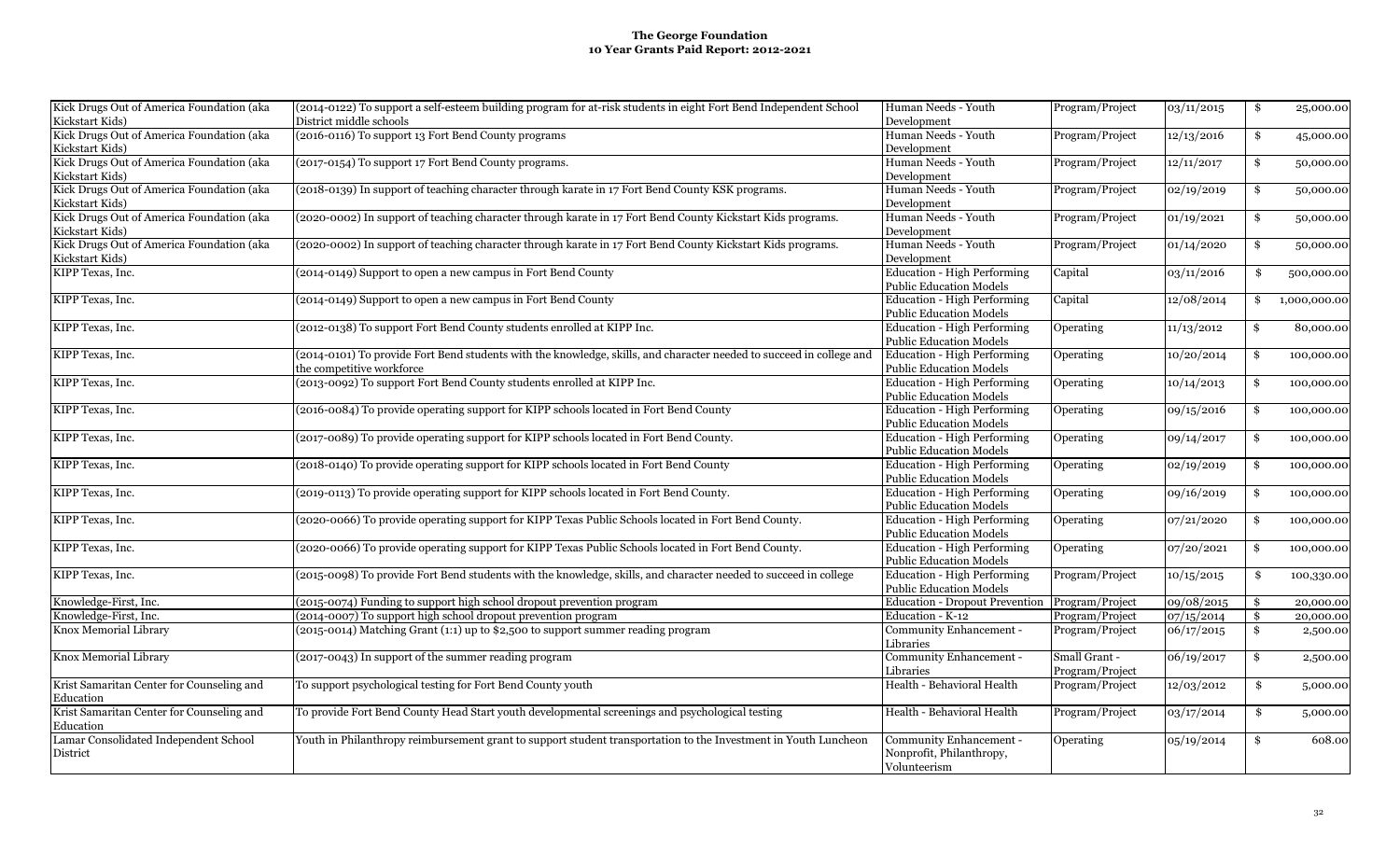| Lamar Consolidated Independent School<br>District | Youth in Philanthropy grant to cover transportation expenses to transport YIP team members to volunteer projects | Community Enhancement -<br>Nonprofit, Philanthropy,<br>Volunteerism | Program/Project                  | 01/17/2012 | \$<br>1,974.00   |
|---------------------------------------------------|------------------------------------------------------------------------------------------------------------------|---------------------------------------------------------------------|----------------------------------|------------|------------------|
| Lamar Consolidated Independent School             | (2018-0023) Donation of 6.997 acres for the extension of Koeblen Rd. to create access for a new school campus    | Education - K-12                                                    | Capital                          | 10/01/2018 | \$<br>244,895.00 |
| District                                          |                                                                                                                  |                                                                     |                                  |            |                  |
| Lamar Consolidated Independent School             | (2017-0020) Bicycles for the GROW Project                                                                        | <b>Education - Literacy</b>                                         | Small Grant -                    | 06/19/2017 | \$<br>11,700.00  |
| District                                          |                                                                                                                  |                                                                     | Program/Project                  |            |                  |
| Lamar Consolidated Independent School             | (2020-0225) COVID-19 Emergency Grant in support of student technology needs                                      | <b>Education - Local Disasters</b>                                  | Program/Project                  | 11/16/2021 | \$<br>285,740.00 |
| District                                          |                                                                                                                  |                                                                     |                                  |            |                  |
| Lamar Consolidated Independent School             | (2021-0035) In support of the LCISD Mental Health Support Program                                                | Health - Behavioral Health                                          | Program/Project                  | 11/16/2021 | \$<br>275,000.00 |
| District                                          |                                                                                                                  |                                                                     |                                  |            |                  |
| Lamar Consolidated Independent School<br>District | (2020-0184) COVID-19 Emergency Grant in support of student mental health needs                                   | Health - Local Disasters                                            | Program/Project                  | 02/16/2021 | \$<br>362,580.00 |
| Lamar Consolidated Independent School             | (2020-0184) COVID-19 Emergency Grant in support of student mental health needs                                   | Health - Local Disasters                                            | Program/Project                  | 08/18/2020 | \$<br>362,580.00 |
| District                                          |                                                                                                                  |                                                                     |                                  |            |                  |
| Lamar Consolidated Independent School             | (2018-0037) LCISD HOPE Line for AY2018-2019                                                                      | Health - Behavioral Health                                          | Small Grant -                    | 06/11/2018 | \$<br>3,000.00   |
| District                                          |                                                                                                                  |                                                                     | Program/Project                  |            |                  |
| Lamar Consolidated Independent School             | (2019-0050) LCISD HOPE Line for AY2019-2020                                                                      | Health - Behavioral Health                                          | Small Grant -                    | 06/18/2019 | \$<br>3,000.00   |
| District                                          |                                                                                                                  |                                                                     | Program/Project                  |            |                  |
| Lamar Consolidated Independent School             | (2017-0034) Talkline for LCISD                                                                                   | Health - Behavioral Health                                          | Small Grant -                    | 06/19/2017 | \$<br>4,000.00   |
| District                                          |                                                                                                                  |                                                                     | Program/Project                  |            |                  |
| Lamar Consolidated Independent School<br>District | (2020-0188) In support of the LCISD HOPE LINE                                                                    | Health - Behavioral Health                                          | Small Grant -<br>Program/Project | 10/20/2020 | \$<br>3,000.00   |
| Lamar Consolidated Independent School             | Youth in Philanthropy grant in support of Common Threads, a program assisting LCISD students                     | Human Needs - Basic Needs                                           | Program/Project                  | 06/15/2012 | \$<br>291.00     |
| District                                          |                                                                                                                  |                                                                     |                                  |            |                  |
| Lamar Consolidated Independent School             | To provide support to self-esteem program focusing on at risk girls                                              | Human Needs - Youth                                                 | Program/Project                  | 10/14/2013 | \$<br>6,000.00   |
| District                                          |                                                                                                                  | Development                                                         |                                  |            |                  |
| Lamar Consolidated Independent School             | Youth in Philanthropy Scholarship for 2013-2014 program year                                                     | Scholarships - Other                                                | Program/Project                  | 05/19/2014 | \$<br>1,250.00   |
| District                                          |                                                                                                                  |                                                                     |                                  |            |                  |
| Lamar Consolidated Independent School             | Youth in Philanthropy Scholarships for Distinguished Volunteerism                                                | Scholarships - Other                                                | Program/Project                  | 05/14/2013 | \$<br>2,500.00   |
| District                                          |                                                                                                                  |                                                                     |                                  |            |                  |
| Lamar Educational Awards Foundation               | (2013-0125) Funds to support teacher grants                                                                      | Education - Assistance to                                           | Endowment                        | 11/18/2013 | \$<br>50,000.00  |
|                                                   |                                                                                                                  | Teachers                                                            |                                  |            |                  |
| Lamar Educational Awards Foundation               | (2019-0076) Grant in honor of Don Wenzel's service as Trustee                                                    | Education - Assistance to                                           | Operating                        | 07/23/2019 | \$<br>20,000.00  |
|                                                   |                                                                                                                  | Teachers                                                            |                                  |            |                  |
| Lamar Educational Awards Foundation               | (2020-0049) Grant in honor of Tom McNutt's service as Trustee                                                    | Education - Assistance to                                           | Other                            | 08/18/2020 | \$<br>25,000.00  |
|                                                   |                                                                                                                  | Teachers                                                            |                                  |            |                  |
| Lamar Educational Awards Foundation               | (2016-0073) Support of teacher grants                                                                            | Education - Assistance to                                           | Program/Project                  | 10/13/2016 | \$<br>10,000.00  |
|                                                   |                                                                                                                  | Teachers                                                            |                                  |            |                  |
| Lamar Educational Awards Foundation               | (2017-0059) Teacher Grants                                                                                       | Education - Assistance to                                           | Program/Project                  | 10/16/2017 | \$<br>10,000.00  |
|                                                   |                                                                                                                  | Teachers                                                            |                                  |            |                  |
| Lamar Educational Awards Foundation               | (2018-0061) Funds to support teacher grants                                                                      | Education - Assistance to                                           | Program/Project                  | 09/17/2018 | \$<br>12,500.00  |
|                                                   |                                                                                                                  | Teachers                                                            |                                  |            |                  |
| Lamar Educational Awards Foundation               | (2020-0042) In support of LEAF Teacher Grants in Lamar CISD                                                      | Education - Assistance to                                           | Program/Project                  | 08/18/2020 | \$<br>14,000.00  |
|                                                   |                                                                                                                  | Teachers                                                            |                                  |            |                  |
| Lamar Educational Awards Foundation               | (2020-0042) In support of LEAF Teacher Grants in Lamar CISD                                                      | Education - Assistance to                                           | Program/Project                  | 08/18/2021 | \$<br>15,000.00  |
|                                                   |                                                                                                                  | Teachers                                                            |                                  |            |                  |
| Lamar Educational Awards Foundation               | (2015-0080) Funds to support teacher grants                                                                      | Education - Assistance to                                           | Small Grant -                    | 11/10/2015 | \$<br>10,000.00  |
|                                                   |                                                                                                                  | Teachers                                                            | Operating                        |            |                  |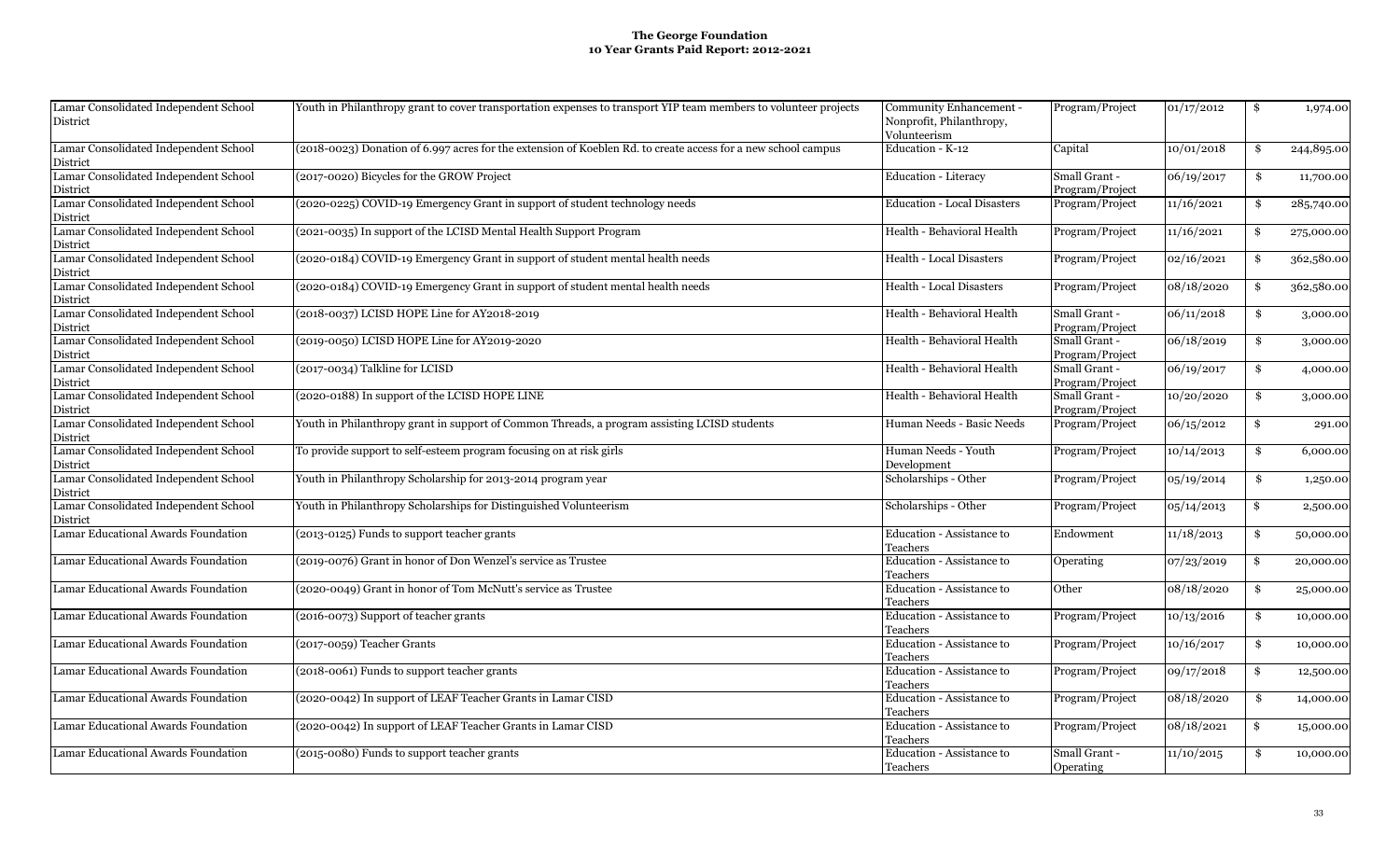| Lamar Educational Awards Foundation           | (2019-0071) Funds to Support Teacher Grants                                                                       | Education - Assistance to       | Small Grant -   | 09/16/2019 | \$<br>12,500.00  |
|-----------------------------------------------|-------------------------------------------------------------------------------------------------------------------|---------------------------------|-----------------|------------|------------------|
|                                               |                                                                                                                   | Teachers                        | Operating       |            |                  |
| Legacy Community Health Services, Inc.        | (2012-0047) To provide primary care to Fort Bend County residents living with HIV/AIDS                            | Health - Services to Special    | Operating       | 06/15/2012 | \$<br>30,000.00  |
|                                               |                                                                                                                   | Populations                     |                 |            |                  |
| Legacy Community Health Services, Inc.        | (2013-0060) To provide primary care to Fort Bend County residents living with HIV/AIDS                            | Health - Services to Special    | Operating       | 07/15/2013 | \$<br>35,000.00  |
|                                               |                                                                                                                   | Populations                     |                 |            |                  |
| Legacy Community Health Services, Inc.        | (2014-0072) To provide judgment-free, culturally sensitive, patient centered healthcare services to people with   | Health - Services to Special    | Program/Project | 06/13/2014 | \$<br>35,000.00  |
|                                               | HIV/AIDS from Fort Bend County                                                                                    | Populations                     |                 |            |                  |
| Legacy Community Health Services, Inc.        | (2016-0019) Patient-centered care for people living with HIV/AIDS from Ft. Bend County                            | Health - Services to Special    | Program/Project | 04/12/2016 | \$<br>35,000.00  |
|                                               |                                                                                                                   | Populations                     |                 |            |                  |
| Legacy Community Health Services, Inc.        | (2017-0015) Patient-centered care for people living with HIV/AIDS from Fort Bend County                           | Health - Services to Special    | Program/Project | 04/18/2017 | \$<br>35,000.00  |
|                                               |                                                                                                                   | Populations                     |                 |            |                  |
| Legacy Community Health Services, Inc.        | (2018-0006) Patient-centered care for people living with HIV/AIDS from Fort Bend County                           | Health - Services to Special    | Program/Project | 04/16/2018 | \$<br>35,000.00  |
|                                               |                                                                                                                   | Populations                     |                 |            |                  |
| Legacy Community Health Services, Inc.        | (2019-0053) Patient-centered care for people living with HIV/AIDS from Fort Bend County                           | Health - Services to Special    | Program/Project | 06/18/2019 | \$<br>35,000.00  |
|                                               |                                                                                                                   | Populations                     |                 |            |                  |
| Lifehouse of Houston, Inc.                    | (2016-0159) In support of expansion of LifeHouse's Residential Housing Program to Fort Bend County                | Human Needs - Services to       | Program/Project | 11/13/2017 | \$<br>4,000.00   |
|                                               |                                                                                                                   | Special Populations             |                 |            |                  |
| Lifehouse of Houston, Inc.                    | (2016-0159) In support of expansion of LifeHouse's Residential Housing Program to Fort Bend County                | Human Needs - Services to       | Program/Project | 10/16/2017 | \$<br>4,000.00   |
|                                               |                                                                                                                   | Special Populations             |                 |            |                  |
| Lifehouse of Houston, Inc.                    | (2016-0159) In support of expansion of LifeHouse's Residential Housing Program to Fort Bend County                | Human Needs - Services to       | Program/Project | 12/11/2017 | \$<br>4,000.00   |
|                                               |                                                                                                                   | <b>Special Populations</b>      |                 |            |                  |
| Lifehouse of Houston, Inc.                    | (2016-0159) In support of expansion of LifeHouse's Residential Housing Program to Fort Bend County                | Human Needs - Services to       | Program/Project | 07/18/2017 | \$<br>12,000.00  |
|                                               |                                                                                                                   | <b>Special Populations</b>      |                 |            |                  |
| Light and Salt Association                    | 2020-0153) In support of technology needs during COVID crisis                                                     | <b>Health - Local Disasters</b> | Other           | 04/30/2020 | \$<br>1,000.00   |
| Light and Salt Association                    | (2018-0001) In support of individuals with special needs to participate in programs provided by the Special Needs | Health - Services to Special    | Capital         | 07/23/2019 | \$<br>5,184.00   |
|                                               | Caring Center                                                                                                     | Populations                     |                 |            |                  |
| Light and Salt Association                    | (2018-0001) In support of individuals with special needs to participate in programs provided by the Special Needs | Health - Services to Special    | Capital         | 07/09/2018 | \$<br>42,183.00  |
|                                               | Caring Center                                                                                                     | Populations                     |                 |            |                  |
| Literacy Volunteers of Fort Bend County, Inc. | (2014-0030) To complete building repairs                                                                          | <b>Education - Literacy</b>     | Capital         | 05/19/2014 | \$<br>37,463.00  |
|                                               |                                                                                                                   |                                 |                 |            |                  |
| Literacy Volunteers of Fort Bend County, Inc. | (2020-0200) Emergency support for major facility repairs                                                          | Education - Literacy            | Capital         | 09/16/2020 | \$<br>50,000.00  |
|                                               |                                                                                                                   |                                 |                 |            |                  |
| Literacy Volunteers of Fort Bend County, Inc. | (2012-0062) Youth in Philanthropy grant in support of literacy programs serving Fort Bend County residents        | Education - Literacy            | Operating       | 06/15/2012 | \$<br>1,250.00   |
|                                               |                                                                                                                   |                                 |                 |            |                  |
| Literacy Volunteers of Fort Bend County, Inc. | (2014-0039) Youth in Philanthropy grant to support literacy programming provided to Fort Bend County residents    | Education - Literacy            | Operating       | 05/19/2014 | \$<br>1,250.00   |
|                                               |                                                                                                                   |                                 |                 |            |                  |
| Literacy Volunteers of Fort Bend County, Inc. | (2020-0073) In support of the mission to improve family, community, and professional lives through adult literacy | <b>Education - Literacy</b>     | Operating       | 10/19/2021 | \$<br>10,000.00  |
|                                               | education.                                                                                                        |                                 |                 |            |                  |
| Literacy Volunteers of Fort Bend County, Inc. | (2013-0056) To provide literacy support for adult learners and support to tutor training activities               | <b>Education - Literacy</b>     | Operating       | 06/17/2013 | \$<br>89,000.00  |
|                                               |                                                                                                                   |                                 |                 |            |                  |
| Literacy Volunteers of Fort Bend County, Inc. | (2012-0044) To support literacy services and expansion of GED programming to serve Fort Bend County               | <b>Education - Literacy</b>     | Operating       | 06/15/2012 | \$<br>89,636.20  |
|                                               |                                                                                                                   |                                 |                 |            |                  |
| Literacy Volunteers of Fort Bend County, Inc. | (2020-0073) In support of the mission to improve family, community, and professional lives through adult literacy | <b>Education - Literacy</b>     | Operating       | 07/20/2021 | \$<br>100,000.00 |
|                                               | education.                                                                                                        |                                 |                 |            |                  |
| Literacy Volunteers of Fort Bend County, Inc. | (2020-0073) In support of the mission to improve family, community, and professional lives through adult literacy | <b>Education - Literacy</b>     | Operating       | 07/21/2020 | \$<br>100,000.00 |
|                                               | education.                                                                                                        |                                 |                 |            |                  |
| Literacy Volunteers of Fort Bend County, Inc. | (2014-00029) To provide literacy support for adult learners and support to tutor training activities              | <b>Education - Literacy</b>     | Program/Project | 05/19/2014 | \$<br>50,000.00  |
|                                               |                                                                                                                   |                                 |                 |            |                  |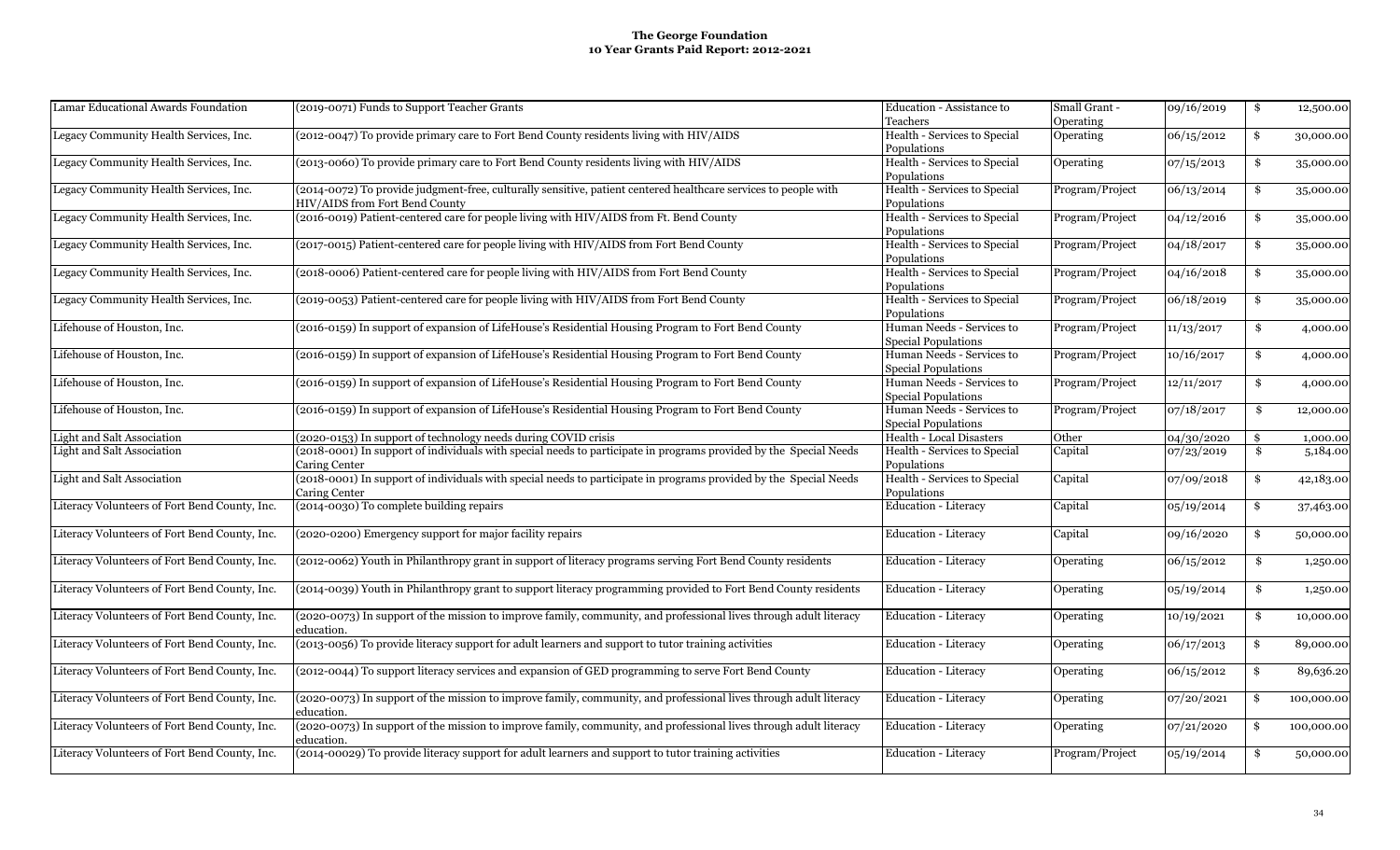| Literacy Volunteers of Fort Bend County, Inc.    | (2015-0034) Support to increase curriculum for ESL, GED and Basic Literacy Programs and improve method of<br>testing/assessments of all students                                                                                         | Education - Literacy                     | Program/Project                  | 06/17/2015 | \$  | 78,759.29  |
|--------------------------------------------------|------------------------------------------------------------------------------------------------------------------------------------------------------------------------------------------------------------------------------------------|------------------------------------------|----------------------------------|------------|-----|------------|
| Literacy Volunteers of Fort Bend County, Inc.    | (2016-0038) Literacy/Adult Basic Education Program Support                                                                                                                                                                               | <b>Education - Literacy</b>              | Program/Project                  | 06/15/2016 | \$  | 78,861.00  |
| Literacy Volunteers of Fort Bend County, Inc.    | (2017-0041) Literacy/Adult Basic Education Program Support                                                                                                                                                                               | <b>Education - Literacy</b>              | Program/Project                  | 06/19/2017 | S.  | 85,475.50  |
| Literacy Volunteers of Fort Bend County, Inc.    | (2018-0038) Literacy/Adult Basic Education Program Support                                                                                                                                                                               | <b>Education - Literacy</b>              | Program/Project                  | 06/11/2018 | \$  | 88,090.75  |
| Literacy Volunteers of Fort Bend County, Inc.    | (2019-0054) Literacy/Adult Basic Education Program Support                                                                                                                                                                               | Education - Literacy                     | Program/Project                  | 08/19/2019 | \$  | 96,894.90  |
| Literacy Volunteers of Fort Bend County, Inc.    | (2020-0112) In support of technology needs during COVID crisis                                                                                                                                                                           | <b>Education - Local Disasters</b>       | Other                            | 04/10/2020 | \$  | 5,000.00   |
| Literacy Volunteers of Fort Bend County, Inc.    | (2020-0170) COVID-19 Emergency Grant                                                                                                                                                                                                     | <b>Education - Local Disasters</b>       | Other                            | 05/28/2020 | \$  | 5,789.00   |
| Loving Houston, Inc.                             | (2017-0183) In support of mobilizing and equipping churches in Greater Houston to provide for the social, emotional,<br>physical, and academic needs of the children in our local schools so that they can graduate and be career-ready! | Education - Other                        | Small Grant -<br>Operating       | 02/12/2018 | -\$ | 10,000.00  |
| Loving Houston, Inc.                             | (2018-0141) In support of staff who will build relationships and develop two replicable church-school partnership<br>nfrastructure models in Fort Bend ISD and Lamar Consolidated ISD.                                                   | <b>Education - Other</b>                 | Small Grant -<br>Program/Project | 02/19/2019 | \$  | 10,000.00  |
| Loving Houston, Inc.                             | (2020-0179) In support of a District Coordinator in Fort Bend ISD to develop and deepen partnerships between<br>churches and schools for the well-being and academic success of all students in the district                             | <b>Education - Other</b>                 | Small Grant -<br>Program/Project | 10/20/2020 | \$  | 10,000.00  |
| Lunches of Love                                  | (2018-0096) To purchase a permanent home for our mission to end childhood hunger in Fort Bend County                                                                                                                                     | Human Needs - Basic Needs                | Capital                          | 05/20/2019 |     | 200,000.00 |
| Lunches of Love                                  | (2018-0096) To purchase a permanent home for our mission to end childhood hunger in Fort Bend County                                                                                                                                     | Human Needs - Basic Needs                | Capital                          | 02/19/2019 |     | 200,000.00 |
| Lunches of Love                                  | (2020-0047) Grant in honor of Tom McNutt's service as Trustee                                                                                                                                                                            | Human Needs - Basic Needs                | Other                            | 04/28/2020 |     | 50,000.00  |
| Lutheran Social Services of the South, Inc. (dba | (2019-0123) In support of the Krause Children's Center Remodel Initiative                                                                                                                                                                | Human Needs - Abuse/Neglect              | Capital                          | 01/14/2020 | \$  | 150,000.00 |
| Upbring)                                         |                                                                                                                                                                                                                                          | Prevention & Intervention                |                                  |            |     |            |
| Lutheran Social Services of the South, Inc. (dba | (2018-0011) In support of the residential treatment services provided by Krause Children's Center for adolescent girls                                                                                                                   | Human Needs - Abuse/Neglect              | Small Grant -                    | 05/15/2018 | \$  | 25,000.00  |
| Upbring)                                         | with emotional and behavioral disorders stemming from chronic abuse and neglect.                                                                                                                                                         | Prevention & Intervention                | Program/Project                  |            |     |            |
| Lutheran Social Services of the South, Inc. (dba | (2019-0055) In support of Krause Children's Center                                                                                                                                                                                       | Human Needs - Abuse/Neglect              | Small Grant -                    | 07/23/2019 | \$  | 25,000.00  |
| Upbring)                                         |                                                                                                                                                                                                                                          | Prevention & Intervention                | Program/Project                  |            |     |            |
| Memorial Hermann Foundation                      | (2010-0026) To fund a Lamar CISD school-based health center to allow uninsured students access to medical care                                                                                                                           | Health - Access to Care for<br>Uninsured | Operating                        | 12/03/2012 | -\$ | 280,000.00 |
| Memorial Hermann Foundation                      | (2010-0026) To fund a Lamar CISD school-based health center to allow uninsured students access to medical care                                                                                                                           | Health - Access to Care for<br>Uninsured | Operating                        | 08/12/2015 | -\$ | 280,000.00 |
| Memorial Hermann Foundation                      | (2010-0026) To fund a Lamar CISD school-based health center to allow uninsured students access to medical care                                                                                                                           | Health - Access to Care for<br>Uninsured | Operating                        | 07/16/2012 | -\$ | 280,000.00 |
| Memorial Hermann Foundation                      | (2010-0026) To fund a Lamar CISD school-based health center to allow uninsured students access to medical care                                                                                                                           | Health - Access to Care for<br>Uninsured | Operating                        | 12/03/2012 | \$  | 280,000.00 |
| Memorial Hermann Foundation                      | (2012-0048) To support management of Family Practice Residency Program to serve uninsured and underinsured<br>populations of Fort Bend County                                                                                            | Health - Access to Care for<br>Uninsured | Operating                        | 06/15/2012 | \$  | 285,345.00 |
| Memorial Hermann Foundation                      | (2015-0039) To support the Family Medicine Residency Program in delivery of healthcare services to the underserved<br>in FBC                                                                                                             | Health - Access to Care for<br>Uninsured | Program/Project                  | 08/12/2015 | \$  | 100,000.00 |
| Memorial Hermann Foundation                      | (2017-0046) Family Medicine Residency Program Fort Bend County                                                                                                                                                                           | Health - Access to Care for<br>Uninsured | Program/Project                  | 07/18/2017 | -\$ | 101,558.00 |
| Memorial Hermann Foundation                      | (2016-0045) Family Medicine Residency Program Fort Bend Co                                                                                                                                                                               | Health - Access to Care for<br>Uninsured | Program/Project                  | 07/19/2016 | \$  | 103,102.00 |
| Memorial Hermann Foundation                      | (2017-0042) In support of expanding services provided by the Health Centers for Schools program within Lamar CISD                                                                                                                        | Health - Access to Care for<br>Uninsured | Program/Project                  | 09/14/2017 | \$  | 247,312.00 |
| Memorial Hermann Foundation                      | (2013-0064) To support management of Family Practice Residency Program to serve uninsured and underinsured<br>populations of Fort Bend County                                                                                            | Health - Access to Care for<br>Uninsured | Program/Project                  | 07/15/2013 | \$  | 293,699.00 |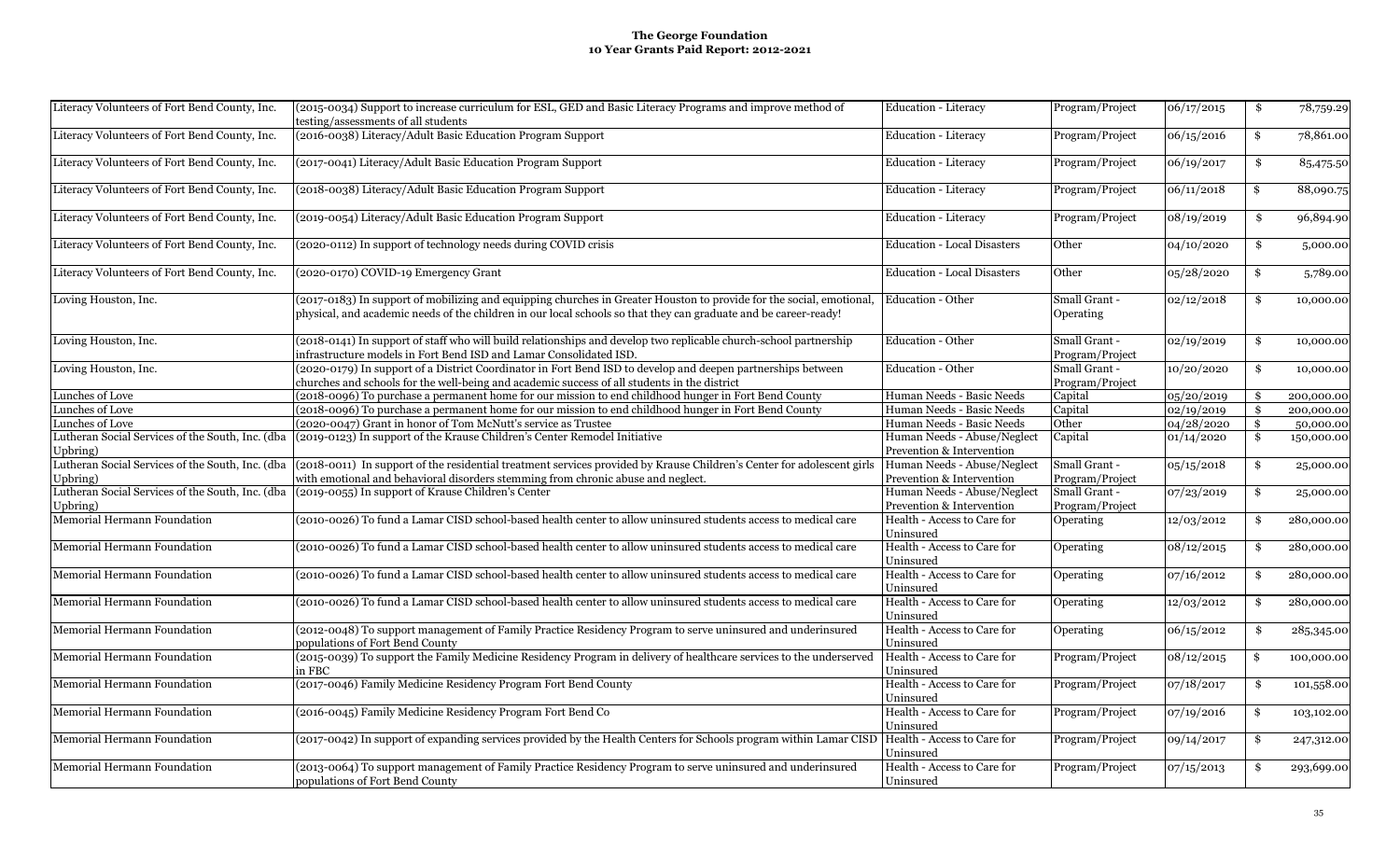| Memorial Hermann Foundation        | (2017-0042) In support of expanding services provided by the Health Centers for Schools program within Lamar CISD  Health - Access to Care for                                                                         | Uninsured                                                    | Program/Project | 09/17/2018 | \$            | 297,194.00 |
|------------------------------------|------------------------------------------------------------------------------------------------------------------------------------------------------------------------------------------------------------------------|--------------------------------------------------------------|-----------------|------------|---------------|------------|
| Memorial Hermann Foundation        | (2014-0067) To support management of Family Practice Residency Program to serve uninsured and underinsured<br>oopulations of Fort Bend County                                                                          | Health - Access to Care for<br>Uninsured                     | Program/Project | 06/13/2014 | \$            | 299,983.00 |
| Memorial Hermann Foundation        | (2017-0042) In support of expanding services provided by the Health Centers for Schools program within Lamar CISD  Health - Access to Care for                                                                         | Uninsured                                                    | Program/Project | 12/11/2018 | \$            | 304,934.00 |
| Memorial Hermann Foundation        | (2017-0042) In support of expanding services provided by the Health Centers for Schools program within Lamar CISD  Health - Access to Care for                                                                         | Uninsured                                                    | Program/Project | 09/16/2020 | \$            | 312,906.00 |
| Memorial Hermann Foundation        | (2017-0042) In support of expanding services provided by the Health Centers for Schools program within Lamar CISD  Health - Access to Care for                                                                         | Uninsured                                                    | Program/Project | 09/21/2021 | \$            | 321,117.00 |
| Memorial Hermann Foundation        | (2015-0060) Continuation of the Integrated Behavioral Health program to serve Fort Bend County residents                                                                                                               | Health - Behavioral Health                                   | Program/Project | 08/15/2016 | \$            | 114,208.00 |
| Memorial Hermann Foundation        | (2015-0060) Continuation of the Integrated Behavioral Health program to serve Fort Bend County residents                                                                                                               | Health - Behavioral Health                                   | Program/Project | 07/14/2015 | \$            | 160,792.00 |
| Memorial Hermann Healthcare System | To support the implementation of an enhanced integrated mental health initiative to serve Fort Bend County residents  Health - Behavioral Health<br>over three vears                                                   |                                                              | Program/Project | 02/13/2012 | \$            | 39,220.00  |
| Memorial Hermann Healthcare System | (2012-0046) Three year support for integrated behavioral health care programs to serve Fort Bend County residents                                                                                                      | Health - Behavioral Health                                   | Program/Project | 06/15/2012 | \$            | 156,000.00 |
| Memorial Hermann Healthcare System | (2012-0046) Three year support for integrated behavioral health care programs to serve Fort Bend County residents                                                                                                      | Health - Behavioral Health                                   | Program/Project | 08/15/2013 | \$            | 157,400.00 |
| Memorial Hermann Healthcare System | (2012-0046) Three year support for integrated behavioral health care programs to serve Fort Bend County residents                                                                                                      | Health - Behavioral Health                                   | Program/Project | 07/15/2014 | \$            | 160,400.00 |
| Methodist Hospital Foundation      | (2016-0157) Cancer Survivor Support Program Development                                                                                                                                                                | Health - Services to Special<br>Populations                  | Program/Project | 07/18/2017 | \$            | 40,000.00  |
| Missouri City Parks Foundation     | (2018-0092) The Veterans Memorial Project                                                                                                                                                                              | Community Enhancement -<br>Parks & Recreation                | Capital         | 08/19/2019 | \$            | 200,000.00 |
| Morton Cemetery Association        | (2013-0166) Towards the operating and maintenance costs of preserving the historical portion of Morton Cemetery as<br>used in educational programming benefiting students in Fort Bend and surrounding Texas counties. | Community Enhancement -<br>Civic, Community,<br>Governmental | Operating       | 02/17/2015 | \$            | 60,000.00  |
| Morton Cemetery Association        | (2013-0166) Towards the operating and maintenance costs of preserving the historical portion of Morton Cemetery as<br>used in educational programming benefiting students in Fort Bend and surrounding Texas counties. | Community Enhancement -<br>Civic, Community,<br>Governmental | Operating       | 03/17/2014 | \$            | 60,000.00  |
| Morton Cemetery Association        | (2013-0166) Towards the operating and maintenance costs of preserving the historical portion of Morton Cemetery as<br>used in educational programming benefiting students in Fort Bend and surrounding Texas counties. | Community Enhancement -<br>Civic, Community,<br>Governmental | Operating       | 12/11/2018 | \$            | 60,000.00  |
| Morton Cemetery Association        | (2013-0166) Towards the operating and maintenance costs of preserving the historical portion of Morton Cemetery as<br>used in educational programming benefiting students in Fort Bend and surrounding Texas counties. | Community Enhancement -<br>Civic, Community,<br>Governmental | Operating       | 02/16/2016 | \$            | 60,000.00  |
| Morton Cemetery Association        | (2013-0166) Towards the operating and maintenance costs of preserving the historical portion of Morton Cemetery as<br>used in educational programming benefiting students in Fort Bend and surrounding Texas counties. | Community Enhancement -<br>Civic, Community,<br>Governmental | Operating       | 02/16/2021 | \$            | 60,000.00  |
| Morton Cemetery Association        | (2013-0166) Towards the operating and maintenance costs of preserving the historical portion of Morton Cemetery as<br>used in educational programming benefiting students in Fort Bend and surrounding Texas counties. | Community Enhancement -<br>Civic, Community,<br>Governmental | Operating       | 02/12/2018 | $\mathbf{\$}$ | 60,000.00  |
| Morton Cemetery Association        | (2013-0166) Towards the operating and maintenance costs of preserving the historical portion of Morton Cemetery as<br>used in educational programming benefiting students in Fort Bend and surrounding Texas counties. | Community Enhancement -<br>Civic, Community,<br>Governmental | Operating       | 02/12/2020 | \$            | 60,000.00  |
| Morton Cemetery Association        | (2013-0166) Towards the operating and maintenance costs of preserving the historical portion of Morton Cemetery as<br>used in educational programming benefiting students in Fort Bend and surrounding Texas counties. | Community Enhancement -<br>Civic, Community,<br>Governmental | Operating       | 02/28/2017 | \$            | 60,000.00  |
| <b>NAMI</b> Greater Houston        | (2020-0019) In support of the mission to provide advocacy, education, support and public awareness so that all<br>individuals and families affected by mental illness can build better lives                           | Health - Behavioral Health                                   | Operating       | 01/14/2020 | \$            | 30,000.00  |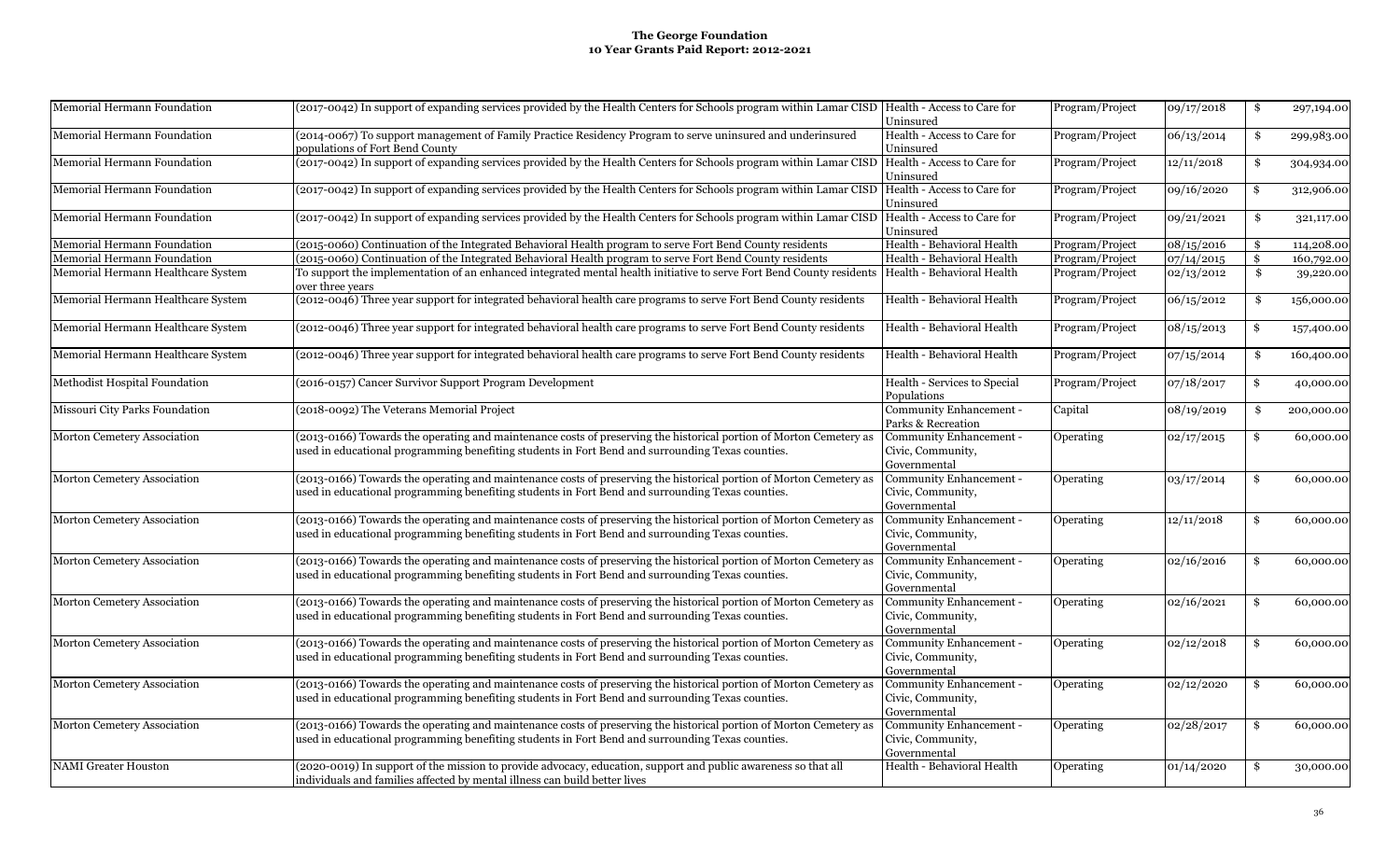| NAMI Greater Houston                                                  | (2020-0019) In support of the mission to provide advocacy, education, support and public awareness so that all<br>individuals and families affected by mental illness can build better lives           | Health - Behavioral Health                                          | Operating                        | 01/19/2021          | \$<br>30,000.00              |
|-----------------------------------------------------------------------|--------------------------------------------------------------------------------------------------------------------------------------------------------------------------------------------------------|---------------------------------------------------------------------|----------------------------------|---------------------|------------------------------|
| <b>NAMI</b> Greater Houston                                           | (2020-0217) In support of Healing Circles - a program for collaborative, restorative community mental health                                                                                           | Health - Behavioral Health                                          | Program/Project                  | 04/20/2021          | \$<br>30,000.00              |
| <b>NAMI Greater Houston</b>                                           | (2020-0096) In support of technology needs during COVID crisis                                                                                                                                         | <b>Health - Local Disasters</b>                                     | Other                            | 04/09/2020          | \$<br>2,000.00               |
| <b>NAMI Greater Houston</b>                                           | (2020-0130) COVID-19 Emergency Grant                                                                                                                                                                   | <b>Health - Local Disasters</b>                                     | Other                            | 04/30/2020          | \$<br>10,000.00              |
| <b>NAMI</b> Greater Houston                                           | (2018-0080) In support of no-cost education classes, support group meetings, and community outreach programs for<br>individuals and families affected by a broad spectrum of mental health challenges. | Health - Behavioral Health                                          | Small Grant -<br>Operating       | 10/16/2018          | \$<br>20,000.00              |
| <b>NAMI</b> Greater Houston                                           | (2019-0102) In support of its mission to provide advocacy, education, support and public awareness so that all<br>individuals and families affected by mental illness can build better lives           | Health - Behavioral Health                                          | Small Grant -<br>Operating       | 10/14/2019          | \$<br>25,000.00              |
| National Alliance on Mental Illness Fort Bend<br>(aka Nami Fort Bend) | (2016-0046) Operating Support                                                                                                                                                                          | Health - Behavioral Health                                          | Small Grant -<br>Operating       | 07/19/2016          | \$<br>4,000.00               |
| National Alliance on Mental Illness Fort Bend<br>(aka Nami Fort Bend) | (2017-0090) Support for the Fort Bend Clubhouse                                                                                                                                                        | Health - Behavioral Health                                          | Small Grant -<br>Operating       | 12/11/2017          | \$<br>25,000.00              |
| National Society of Black Engineers                                   | (2016-0106) Summer Engineering Experience for Kids (SEEK) Houston                                                                                                                                      | Education - Other                                                   | Program/Project                  | 03/21/2017          | \$<br>7,500.00               |
| Needville Area Ministerial Alliance                                   | (2019-0079) Grant in honor of Don Wenzel's service as Trustee                                                                                                                                          | Human Needs - Senior Services                                       | Program/Project                  | 07/27/2021          | \$<br>10,000.00              |
| Needville Area Ministerial Alliance                                   | (2019-0079) Grant in honor of Don Wenzel's service as Trustee                                                                                                                                          | Human Needs - Senior Services                                       | Program/Project                  | 07/23/2019          | \$<br>10,000.00              |
| Needville Area Ministerial Alliance                                   | (2019-0079) Grant in honor of Don Wenzel's service as Trustee                                                                                                                                          | Human Needs - Senior Services                                       | Program/Project                  | 08/25/2020          | \$<br>10,000.00              |
| Needville Education Foundation Inc                                    | (2020-0072) In support of the mission to fund educational resources for teachers and their classrooms in Needville<br>ISD in Fort Bend County.                                                         | Education - Assistance to<br>Teachers                               | Operating                        | 09/16/2020          | \$<br>10,000.00              |
| Needville Education Foundation Inc                                    | (2020-0072) In support of the mission to fund educational resources for teachers and their classrooms in Needville<br>ISD in Fort Bend County.                                                         | Education - Assistance to<br>Teachers                               | Operating                        | 09/21/2021          | \$<br>10,000.00              |
| Needville Education Foundation Inc                                    | (2019-0077) Grant in honor of Don Wenzel's service as Trustee                                                                                                                                          | Education - Assistance to<br>Teachers                               | Program/Project                  | 07/23/2019          | \$<br>60,000.00              |
| Needville Education Foundation Inc                                    | (2017-0066) In support of Needville Education Foundation's mission to provide educational grants for teachers within<br>Needville ISD.                                                                 | Education - Assistance to<br>Teachers                               | Small Grant -<br>Program/Project | 10/16/2017          | \$<br>10,000.00              |
| Needville Education Foundation Inc                                    | (2018-0081) In support of grants for Needville Independent School District teachers and their classrooms/students                                                                                      | Education - Assistance to<br>Teachers                               | Small Grant -<br>Program/Project | 09/17/2018          | \$<br>10,000.00              |
| Needville Education Foundation Inc                                    | (2019-0072) In support of educational grants for the Needville Independent School District teachers and their<br>classrooms.                                                                           | Education - Assistance to<br>Teachers                               | Small Grant -<br>Program/Project | 09/16/2019          | \$<br>10,000.00              |
| Needville Education Foundation Inc                                    | (2016-0098) Educational Classroom Grants                                                                                                                                                               | Education - Assistance to<br>Teachers                               | Small Grant -<br>Program/Project | 02/21/2017          | \$<br>25,000.00              |
| Needville Fire Department                                             | (2019-0080) Grant in honor of Don Wenzel's service as Trustee                                                                                                                                          | Community Enhancement -<br>Civic, Community,                        | Operating                        | 07/23/2019          | \$<br>10,000.00              |
| Needville Harvest Festival, Inc.                                      | To support the construction of restroom facilities                                                                                                                                                     | Community Enhancement -<br>Civic, Community,                        | Capital                          | 03/17/2014          | \$<br>50,000.00              |
| Needville Harvest Festival, Inc.                                      | (2019-0078) Grant in honor of Don Wenzel's service as Trustee                                                                                                                                          | Community Enhancement -<br>Civic, Community,                        | Operating                        | 07/23/2019          | \$<br>80,000.00              |
| Needville Independent School District                                 | Youth in Philanthropy reimbursement grant in support of student transportation to the Investment in Youth Luncheor                                                                                     | Community Enhancement -<br>Nonprofit, Philanthropy,<br>Volunteerism | Operating                        | 05/19/2014          | \$<br>200.00                 |
| Needville Independent School District                                 | To establish an endowment to provide funds to support teacher grants                                                                                                                                   | Education - Assistance to<br>Teachers                               | Endowment                        | 11/18/2013          | \$<br>50,000.00              |
| Needville Independent School District                                 | Youth in Philanthropy Scholarship for Excellence in Volunteerism                                                                                                                                       | Scholarships - Other                                                | Program/Project                  | 06/17/2013          | \$<br>2,500.00               |
| Needville Independent School District                                 | Youth in Philanthropy Scholarship for Excellence in Volunteerism                                                                                                                                       | Scholarships - Other                                                | Program/Project                  | 06/15/2012          | \$<br>2,500.00               |
| Needville Independent School District                                 | Youth in Philanthropy Scholarship for 2013-2014 program year                                                                                                                                           | Scholarships - Other                                                | Program/Project                  | 05/19/2014          | \$<br>2,500.00               |
| Needville Youth Fair Corporation                                      | To replace roof of facility serving youth involved in the Needville Youth Fair                                                                                                                         | Human Needs - Youth<br>Development                                  | Capital                          | $\sqrt{04}/15/2013$ | \$<br>$\overline{50,000.00}$ |
| <b>Neuhaus Education Center</b>                                       | (2012-0108) To provide scholarships to Fort Bend County teachers to attend literacy training classes                                                                                                   | Education - Assistance to<br>Teachers                               | Operating                        | 09/11/2012          | \$<br>27,475.00              |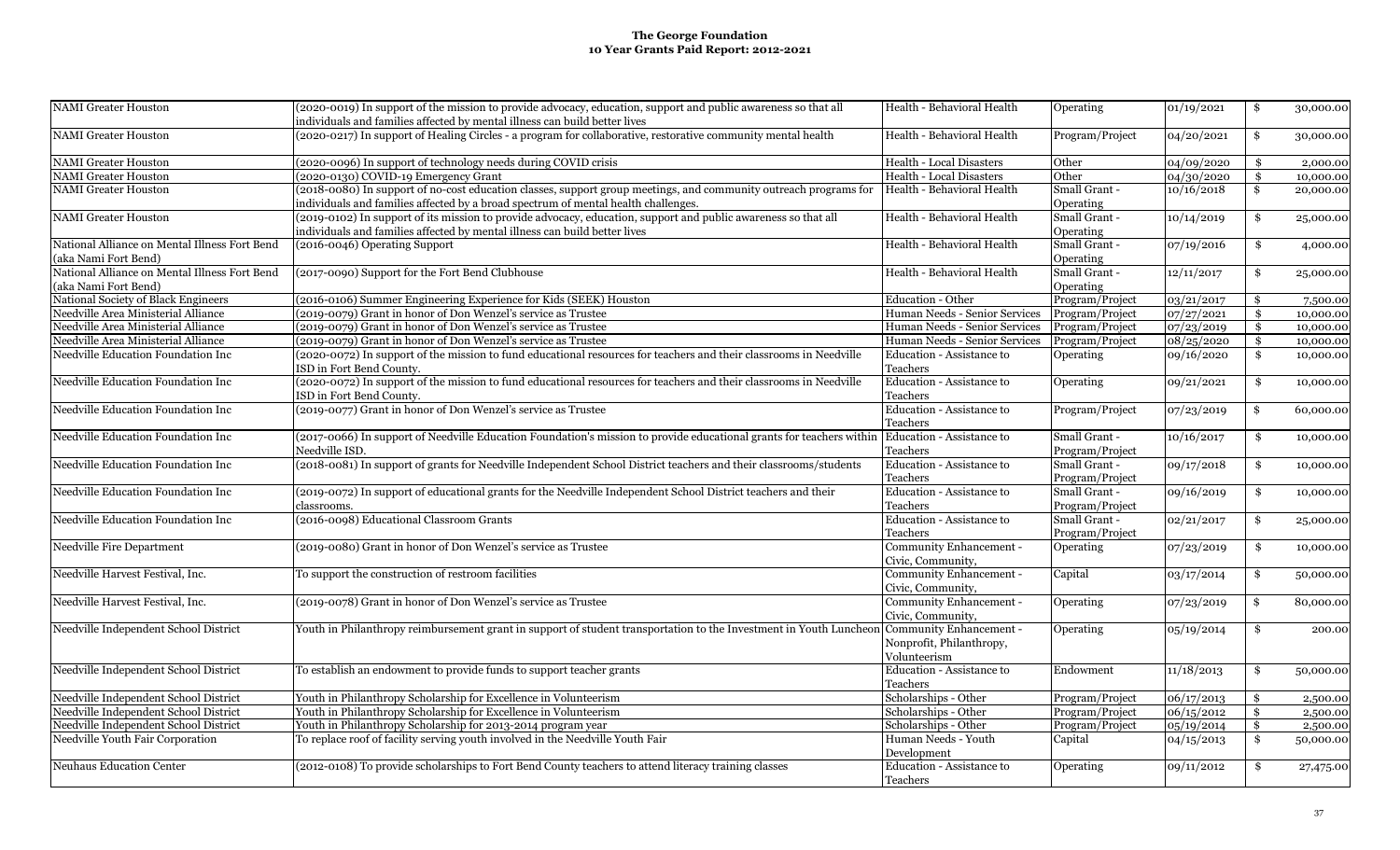| Neuhaus Education Center                     | (2013-0112) To provide scholarships to Fort Bend County teachers to attend literacy training classes                                               | Education - Assistance to<br>Teachers         | Operating       | 11/18/2013 | \$            | 30,000.00           |
|----------------------------------------------|----------------------------------------------------------------------------------------------------------------------------------------------------|-----------------------------------------------|-----------------|------------|---------------|---------------------|
| NextOp, Inc.                                 | (2020-0113) In support of technology needs during COVID crisis                                                                                     | Human Needs - Local Disasters                 | Other           | 04/09/2020 | \$            |                     |
| NextOp, Inc.                                 | (2019-0117) In support of our mission to recruit, train, and place high-performing middle-enlisted military leaders into Human Needs - Services to |                                               | Small Grant -   | 10/14/2019 | \$            | 500.00<br>10,000.00 |
|                                              | industry careers.                                                                                                                                  | <b>Special Populations</b>                    | Operating       |            |               |                     |
| OakBend Medical Center                       | (2016-0145) Indigent Care Program                                                                                                                  | Health - Access to Care for                   |                 |            |               |                     |
|                                              |                                                                                                                                                    | Uninsured                                     | Operating       | 01/17/2017 | \$            | 400,000.00          |
| OakBend Medical Center                       | (2020-0061) In support of the mission to provide excellent, compassionate healthcare regardless of ability to pay                                  | Health - Access to Care for                   |                 |            |               |                     |
|                                              |                                                                                                                                                    |                                               | Operating       | 05/19/2020 | \$            | 600,000.00          |
|                                              | (2020-0061) In support of the mission to provide excellent, compassionate healthcare regardless of ability to pay                                  | Uninsured<br>Health - Access to Care for      |                 |            |               |                     |
| OakBend Medical Center                       |                                                                                                                                                    |                                               | Operating       | 05/18/2021 | \$            | 750,000.00          |
|                                              |                                                                                                                                                    | Uninsured                                     |                 |            |               |                     |
| OakBend Medical Center                       | (2015-0089) Indigent Care Program                                                                                                                  | Health - Access to Care for                   | Program/Project | 01/20/2016 | \$            | 500,000.00          |
|                                              |                                                                                                                                                    | Uninsured                                     |                 |            |               |                     |
| OakBend Medical Center                       | (2017-0159) Indigent Care Program                                                                                                                  | Health - Access to Care for                   | Program/Project | 01/17/2018 | \$            | 500,000.00          |
|                                              |                                                                                                                                                    | Uninsured                                     |                 |            |               |                     |
| OakBend Medical Center                       | (2018-0124) In support of OakBend Medical Center's Indigent Care Program.                                                                          | Health - Access to Care for                   | Program/Project | 01/15/2019 | \$            | 500,000.00          |
|                                              |                                                                                                                                                    | Uninsured                                     |                 |            |               |                     |
| OakBend Medical Center                       | (2014-0099) To support the indigent Care Program                                                                                                   | Health - Access to Care for                   | Program/Project | 10/20/2014 | \$            | 750,000.00          |
|                                              |                                                                                                                                                    | Uninsured                                     |                 |            |               |                     |
| OakBend Medical Center                       | (2020-0114) In support of technology needs during COVID crisis                                                                                     | Health - Local Disasters                      | Other           | 04/09/2020 | \$            | 10,000.00           |
| OakBend Medical Center                       | (2018-0088) In support of renovations and improvements to OakBend Medical Center's Jackson Street hospital                                         | Health - Medical Construction                 | Capital         | 07/23/2019 | \$            | 1,000,000.00        |
|                                              | campus.                                                                                                                                            |                                               |                 |            |               |                     |
| OakBend Medical Center                       | (2021-0030) In support of the purchase of a new MRI & new CT scan for the Jackson Street (JS) campus.                                              | Health - Other                                | Capital         | 08/18/2021 | \$            | 150,000.00          |
| OakBend Medical Center                       | (2021-0030) In support of the purchase of a new MRI & new CT scan for the Jackson Street (JS) campus.                                              | Health - Other                                | Capital         | 08/18/2021 | $\mathbf{\$}$ | 675,000.00          |
| Pacific Research Institute for Public Policy | To fund a health care study covering uncompensated and charitable care in Fort Bend County                                                         | Health - Other                                | Program/Project | 07/16/2012 | $\mathbf{\$}$ | 35,000.00           |
| Palmer Drug Abuse Program (PDAP) Houston     | (2015-0101) Palmer Drug Abuse Program (PDAP) Ft. Bend County                                                                                       | Health - Addiction Prevention & Small Grant - |                 | 01/20/2016 | \$            | 10,000.00           |
|                                              |                                                                                                                                                    | Intervention                                  | Operating       |            |               |                     |
| Palmer Drug Abuse Program (PDAP) Houston     | (2016-0146) Palmer Drug Abuse Program (PDAP) - Ft. Bend Co. location                                                                               | Health - Addiction Prevention &               | Small Grant -   | 01/17/2017 | \$            | 10,000.00           |
|                                              |                                                                                                                                                    | Intervention                                  | Operating       |            |               |                     |
| Parks and Wildlife Foundation of Texas, Inc. | (2016-0158) Fort Bend County Texas Game Warden Equipment Needs / Brazos Bend State Park Flood Recovery                                             | Community Enhancement -                       | Capital         | 04/18/2017 | \$            | 42,000.00           |
|                                              |                                                                                                                                                    | Parks & Recreation                            |                 |            |               |                     |
| Parks Youth Ranch                            | (2018-0021) Grant in honor of John Null's service as Trustee                                                                                       | Human Needs -                                 | Capital         | 03/13/2018 | \$            | 25,000.00           |
|                                              |                                                                                                                                                    | Homeless/Housing Assistance                   |                 |            |               |                     |
| Parks Youth Ranch                            | (2020-0069) In support of Parks Youth Ranch to provide emergency shelter, counseling and life changing services to                                 | Human Needs -                                 | Operating       | 05/19/2020 | \$            | 69,828.00           |
|                                              | abused and neglected youth.                                                                                                                        | Homeless/Housing Assistance                   |                 |            |               |                     |
| Parks Youth Ranch                            | (2020-0069) In support of Parks Youth Ranch to provide emergency shelter, counseling and life changing services to                                 | Human Needs -                                 | Operating       | 05/18/2021 | \$            | 75,414.00           |
|                                              | abused and neglected youth.                                                                                                                        | Homeless/Housing Assistance                   |                 |            |               |                     |
| Parks Youth Ranch                            | (2019-0024) Strategic Planning & Change Management                                                                                                 | Human Needs -                                 | Program/Project | 07/23/2019 | \$            |                     |
|                                              |                                                                                                                                                    | Homeless/Housing Assistance                   |                 |            |               | 50,000.00           |
| Parks Youth Ranch                            | (2017-0010) Toward expanding a facility to provide housing and treatment services for abused, at-risk and homeless                                 |                                               |                 |            |               |                     |
|                                              |                                                                                                                                                    | Human Needs -                                 | Capital         | 10/16/2017 | \$            | 100,000.00          |
|                                              | children                                                                                                                                           | Homeless/Housing Assistance                   |                 |            |               |                     |
| Parks Youth Ranch                            | (2016-0056) To help fund software and technology                                                                                                   | Human Needs -                                 | Small Grant -   | 08/15/2016 | \$            | 18,000.00           |
|                                              |                                                                                                                                                    | Homeless/Housing Assistance                   | Operating       |            |               |                     |
| Parks Youth Ranch                            | (2020-0129) COVID-19 Emergency Grant                                                                                                               | Human Needs - Local Disasters                 | Other           | 04/30/2020 | \$            | 9,700.00            |
| Parks Youth Ranch                            | (2020-0082) In support of technology needs during COVID crisis                                                                                     | Human Needs - Local Disasters                 | Other           | 04/06/2020 | \$            | 10,000.00           |
| Parks Youth Ranch                            | (2017-0148) Financial assistance to support employee disaster recovery                                                                             | Human Needs - Local Disasters                 | Small Grant -   | 10/09/2017 | \$            | 1,000.00            |
|                                              |                                                                                                                                                    |                                               | Program/Project |            |               |                     |
| Parks Youth Ranch                            | (2013-0021) Toward purchase of equipment to serve Fort Bend County homeless youth                                                                  | Human Needs - Youth                           | Capital         | 06/17/2013 | \$            | 74,370.00           |
|                                              |                                                                                                                                                    | Development                                   |                 |            |               |                     |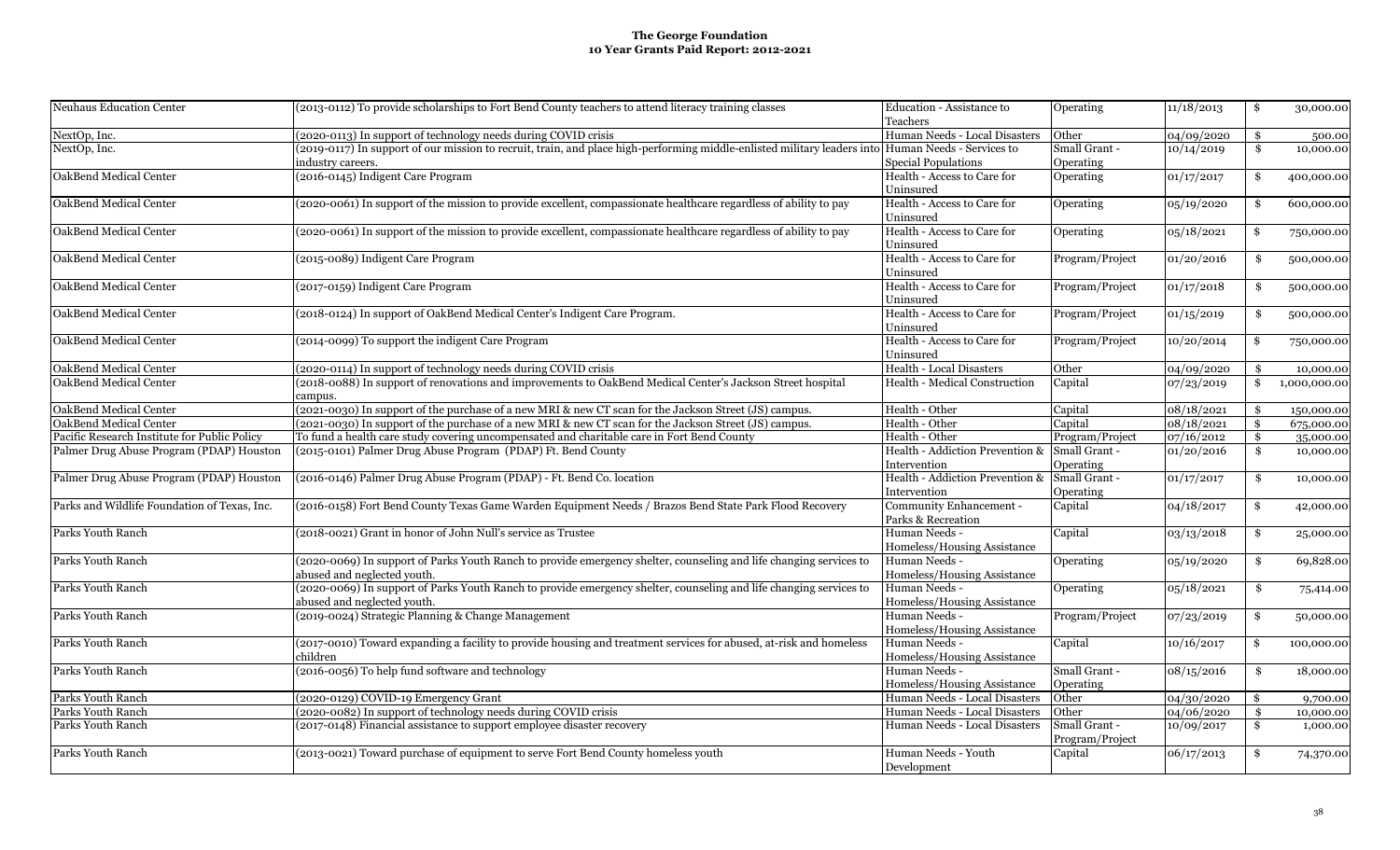| Parks Youth Ranch                        | (2013-0049) Youth in Philanthropy grant to support programs serving Fort Bend County homeless youth                                                                                                                     | Human Needs - Youth<br>Development                                    | <b>Operating</b>                  | 05/14/2013 | \$<br>800.00    |
|------------------------------------------|-------------------------------------------------------------------------------------------------------------------------------------------------------------------------------------------------------------------------|-----------------------------------------------------------------------|-----------------------------------|------------|-----------------|
| Parks Youth Ranch                        | (2014-0018) To support development and delivery of training program for care team serving at risk youth and direct<br>serves to vouth                                                                                   | Human Needs - Youth<br>Development                                    | Program/Project                   | 03/17/2014 | \$<br>29,600.00 |
| Philanthropy Southwest                   | (2013-0087) To fund operating expenses to support programming offering educational and professional development<br>for foundation staff and board                                                                       | Community Enhancement -<br>Nonprofit, Philanthropy,<br>Volunteerism   | Operating                         | 08/15/2013 | \$<br>1,500.00  |
| Philanthropy Southwest                   | (2012-0081) To support programming offering professional development opportunities for foundation staff and<br>boards                                                                                                   | Community Enhancement -<br>Nonprofit, Philanthropy,<br>Volunteerism   | Operating                         | 06/15/2012 | \$<br>4,000.00  |
| Philanthropy Southwest                   | (2013-0076) To support programming offering professional development opportunities for foundation staff and<br>boards                                                                                                   | Community Enhancement -<br>Nonprofit, Philanthropy,<br>Volunteerism   | Operating                         | 07/15/2013 | \$<br>4,000.00  |
| Philanthropy Southwest                   | (2014-0015) To support programming offering professional development opportunities for foundation staff and boards Community Enhancement -                                                                              | Nonprofit, Philanthropy,<br>Volunteerism                              | Operating                         | 05/19/2014 | \$<br>4,000.00  |
| Philanthropy Southwest                   | (2015-0006) Grant in lieu of membership dues to support professional development opportunities for foundation staff<br>and boards                                                                                       | Community Enhancement -<br>Nonprofit, Philanthropy,<br>Volunteerism   | Operating                         | 05/18/2015 | \$<br>4,000.00  |
| Philanthropy Southwest                   | (2016-0010) Grant in lieu of 2016 membership dues to support professional development opportunities for foundation Community Enhancement -<br>staff and boards                                                          | Nonprofit, Philanthropy,<br>Volunteerism                              | Small Grant -<br>Operating        | 05/16/2016 | \$<br>5,000.00  |
| Philanthropy Southwest                   | (2017-0009) Grant in lieu of 2017 membership dues to support professional development opportunities for foundation<br>staff and boards                                                                                  | 1 Community Enhancement -<br>Nonprofit, Philanthropy,<br>Volunteerism | Small Grant -<br>Operating        | 05/09/2017 | \$<br>5,000.00  |
| Philanthropy Southwest                   | (2019-0034) Grant in lieu of 2019 membership dues to support professional development opportunities for foundation<br>staff and boards                                                                                  | n Community Enhancement -<br>Nonprofit, Philanthropy,<br>Volunteerism | Small Grant -<br><b>Operating</b> | 05/20/2019 | \$<br>5,000.00  |
| Philanthropy Southwest                   | (2018-0028) Grant in lieu of 2018 membership dues to support professional development opportunities for<br>foundation staff and boards                                                                                  | Community Enhancement -<br>Nonprofit, Philanthropy,<br>Volunteerism   | Small Grant -<br>Program/Project  | 08/02/2018 | \$<br>815.00    |
| Philanthropy Southwest                   | (2018-0028) Grant in lieu of 2018 membership dues to support professional development opportunities for<br>foundation staff and boards                                                                                  | Community Enhancement -<br>Nonprofit, Philanthropy,<br>Volunteerism   | Small Grant -<br>Program/Project  | 05/15/2018 | \$<br>5,000.00  |
| Philanthropy Southwest                   | (2020-0123) Grant in lieu of 2020 membership dues to support professional development opportunities for<br>foundation staff and boards                                                                                  | Community Enhancement -<br>Nonprofit, Philanthropy,<br>Volunteerism   | Small Grant -<br>Program/Project  | 05/19/2020 | \$<br>5,000.00  |
| Philanthropy Southwest                   | (2021-0067) Grant in lieu of 2021 membership dues to support professional development opportunities for foundation<br>staff and boards                                                                                  | Community Enhancement -<br>Nonprofit, Philanthropy,<br>Volunteerism   | Small Grant -<br>Program/Project  | 11/16/2021 | \$<br>5,000.00  |
| Pregnancy Resource Medical Center        | (2020-0115) In support of technology needs during COVID crisis                                                                                                                                                          | Health - Local Disasters                                              | Other                             | 04/09/2020 | \$<br>500.00    |
| Pregnancy Resource Medical Center        | (2013-0105) To support the Learn Earn and Plan Program, a program serving pregnant Fort Bend County women                                                                                                               | Health - Services to Special<br>Populations                           | <b>Operating</b>                  | 11/18/2013 | \$<br>10,000.00 |
| <b>Pregnancy Resource Medical Center</b> | (2020-0186) In support of the mission to prevent abortion by offering mothers and their families information and<br>services that will empower them to choose life for their child and sexual integrity for themselves. | Health - Services to Special<br>Populations                           | Operating                         | 09/21/2021 | \$<br>25,000.00 |
| <b>Pregnancy Resource Medical Center</b> | (2020-0186) In support of the mission to prevent abortion by offering mothers and their families information and<br>services that will empower them to choose life for their child and sexual integrity for themselves. | Health - Services to Special<br>Populations                           | Operating                         | 09/16/2020 | \$<br>25,000.00 |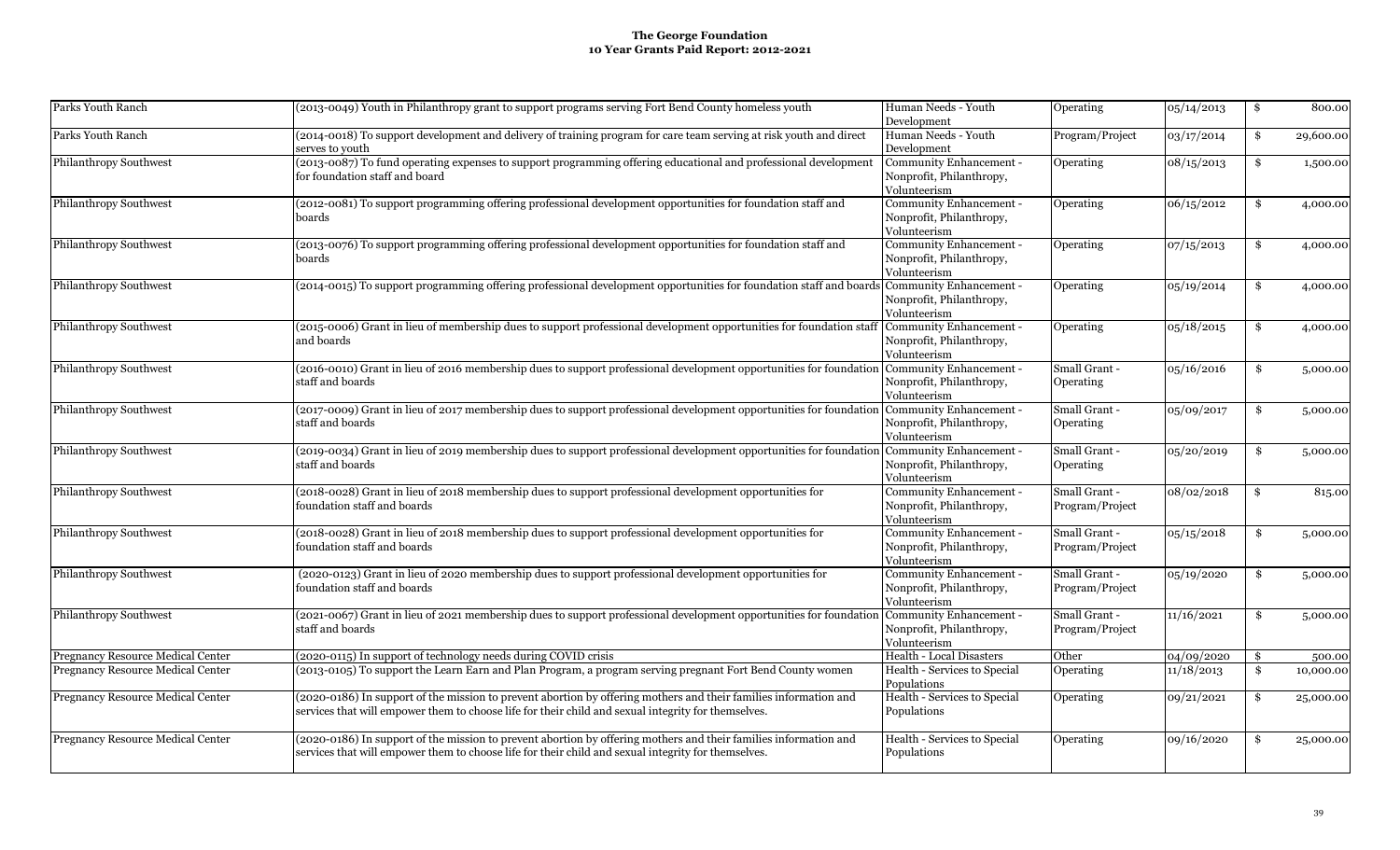| <b>Pregnancy Resource Medical Center</b>  | (2014-0095) Financial support to help sustain the LEAP program                                                                                    | Health - Services to Special    | Program/Project  | 11/19/2014 | \$            | 10,000.00 |
|-------------------------------------------|---------------------------------------------------------------------------------------------------------------------------------------------------|---------------------------------|------------------|------------|---------------|-----------|
|                                           |                                                                                                                                                   | Populations                     |                  |            |               |           |
| Pregnancy Resource Medical Center         | (2015-0114) Learn Earn and Plan Program                                                                                                           | Health - Services to Special    | Small Grant -    | 01/20/2016 | \$            | 10,000.00 |
|                                           |                                                                                                                                                   | Populations                     | Program/Project  |            |               |           |
| <b>Pregnancy Resource Medical Center</b>  | (2016-0147) Learn Earn and Plan Program                                                                                                           | Health - Services to Special    | Small Grant -    | 01/17/2017 | \$            | 20,000.00 |
|                                           |                                                                                                                                                   | Populations                     | Program/Project  |            |               |           |
| <b>Pregnancy Resource Medical Center</b>  | (2017-0151) Learn Earn and Plan Program                                                                                                           | Health - Services to Special    | Small Grant -    | 01/17/2018 | \$            | 20,000.00 |
|                                           |                                                                                                                                                   | Populations                     | Program/Project  |            |               |           |
| Pregnancy Resource Medical Center         | (2018-0125) Learn Earn and Plan Program                                                                                                           | Health - Services to Special    | Small Grant -    | 01/15/2019 | \$            | 20,000.00 |
|                                           |                                                                                                                                                   | Populations                     | Program/Project  |            |               |           |
| Prison Entrepreneurship Program           | To fund program to reduce recidivism                                                                                                              | Human Needs - Law/Legal         | Operating        | 08/20/2012 | \$            | 15,000.00 |
| re:MIND                                   | (2020-0024) In support of Fort Bend County support groups for those affected by depression and bipolar disorders                                  | Health - Behavioral Health      | Program/Project  | 02/16/2021 | \$            | 37,000.00 |
|                                           |                                                                                                                                                   |                                 |                  |            |               |           |
| re:MIND                                   | (2020-0024) In support of Fort Bend County support groups for those affected by depression and bipolar disorders                                  | Health - Behavioral Health      | Program/Project  | 02/12/2020 | \$            | 45,000.00 |
| re:MIND                                   | (2020-0097) In support of technology needs during COVID crisis                                                                                    | <b>Health - Local Disasters</b> | Other            | 04/09/2020 | \$            | 2,000.00  |
| re:MIND                                   | (2020-0128) COVID-19 Emergency Grant                                                                                                              | Health - Local Disasters        | Other            | 04/30/2020 | \$            | 16,800.00 |
| re:MIND                                   | (2016-0043) Depression and Bipolar Disorder Support Groups                                                                                        | Health - Behavioral Health      | Operating        | 07/19/2016 | \$            | 30,000.00 |
| re:MIND                                   | (2017-0044) Depression and Bipolar Disorder Support Groups                                                                                        | Health - Behavioral Health      | Operating        | 07/18/2017 | \$            | 33,000.00 |
| re:MIND                                   | (2018-0047) Support groups for Fort Bend County residents affected by depression and bipolar disorders                                            | Health - Behavioral Health      | Operating        | 07/09/2018 | \$            | 33,000.00 |
| re:MIND                                   | (2013-0061) To provide support to Fort Bend County residents affected by depression or bipolar disorder                                           | Health - Behavioral Health      | Program/Project  | 08/15/2013 | \$            | 10,000.00 |
| re:MIND                                   | (2013-0061) To provide support to Fort Bend County residents affected by depression or bipolar disorder                                           | Health - Behavioral Health      | Program/Project  | 08/19/2014 | $\mathbf{\$}$ | 20,000.00 |
| re:MIND                                   |                                                                                                                                                   |                                 |                  |            |               |           |
|                                           | (2015-0037) Funding to provide free support groups for individuals residing in Fort Bend County who live with<br>depression and bipolar disorders | Health - Behavioral Health      | Program/Project  | 06/17/2015 | \$            | 30,000.00 |
| re:MIND                                   | (2019-0056) Mental health peer-to-peer support groups in Fort Bend County and for residents of Fort Bend County                                   | Health - Behavioral Health      | Program/Project  | 06/18/2019 | \$            | 33,000.00 |
|                                           | living with or affected by depression or bipolar disorders, or symptoms there-of.                                                                 |                                 |                  |            |               |           |
| Reining Strength Therapeutic Horsemanship | (2020-0173) COVID-19 Emergency Grant                                                                                                              | Health - Local Disasters        | Other            | 05/29/2020 | \$            | 5,000.00  |
| Reining Strength Therapeutic Horsemanship | (2020-0205) In support of the mission to partner with horses to help people realize their individual potential through                            | Health - Services to Special    | Small Grant -    | 01/19/2021 | \$            | 25,000.00 |
|                                           | customized equine assisted activities and therapies                                                                                               | Populations                     | Operating        |            |               |           |
| Reining Strength Therapeutic Horsemanship | (2019-0010) In support of therapeutic horsemanship program                                                                                        | Health - Services to Special    | Small Grant -    | 05/20/2019 | \$            | 20,000.00 |
|                                           |                                                                                                                                                   | Populations                     | Program/Project  |            |               |           |
| Rockefeller Philanthropy Advisors, Inc.   | (2018-0094) For Fund for Shared Insight's Listen for Good Initiative                                                                              | Health - Other                  | Small Grant -    | 11/13/2018 | \$            | 15,000.00 |
|                                           |                                                                                                                                                   |                                 | Program/Project  |            |               |           |
| Ronald McDonald House Houston             | (2012-0106) To provide support to Fort Bend families with children receiving cancer treatment in the Houston Medical   Health - Other             |                                 | Operating        | 09/11/2012 | \$            | 10,000.00 |
|                                           | Center                                                                                                                                            |                                 |                  |            |               |           |
| Ronald McDonald House Houston             | (2013-0089) To provide support to Fort Bend families with children receiving cancer treatment in the Houston                                      | Health - Other                  | Operating        | 09/09/2013 | \$            | 10,000.00 |
|                                           | Medical Center                                                                                                                                    |                                 |                  |            |               |           |
| Ronald McDonald House Houston             | (2016-0074) To support the mission of offering a home away from home to families with seriously ill children                                      | Health - Other                  | <b>Operating</b> | 11/15/2016 | \$            | 10,000.00 |
|                                           |                                                                                                                                                   |                                 |                  |            |               |           |
| Ronald McDonald House Houston             | (2017-0179) To support the mission of offering a home away from home to families with seriously ill children being                                | Health - Other                  | <b>Operating</b> | 01/17/2018 | \$            | 10,000.00 |
|                                           | treated in Texas Medical Center member institutions                                                                                               |                                 |                  |            |               |           |
| Ronald McDonald House Houston             | (2018-0126) To support the mission of offering a home away from home to families with seriously ill children being                                | Health - Other                  | Operating        | 01/15/2019 | \$            | 10,000.00 |
|                                           | treated in Texas Medical Center member institutions                                                                                               |                                 |                  |            |               |           |
| Ronald McDonald House Houston             | (2020-0071) In support of the mission to offer a home away from home providing care, compassion and hope to                                       | Health - Other                  | Operating        | 06/16/2020 | \$            | 10,000.00 |
|                                           | families with seriously ill children being treated in Texas Medical Center (TMC) member institutions                                              |                                 |                  |            |               |           |
| Ronald McDonald House Houston             | (2020-0071) In support of the mission to offer a home away from home providing care, compassion and hope to                                       | Health - Other                  | <b>Operating</b> | 06/15/2021 | \$            | 10,000.00 |
|                                           | families with seriously ill children being treated in Texas Medical Center (TMC) member institutions                                              |                                 |                  |            |               |           |
|                                           | (2014-0091) To support its mission of offering a home away from home for families with seriously ill children                                     |                                 |                  |            |               |           |
| Ronald McDonald House Houston             |                                                                                                                                                   | Health - Other                  | Program/Project  | 09/16/2014 | \$            | 10,000.00 |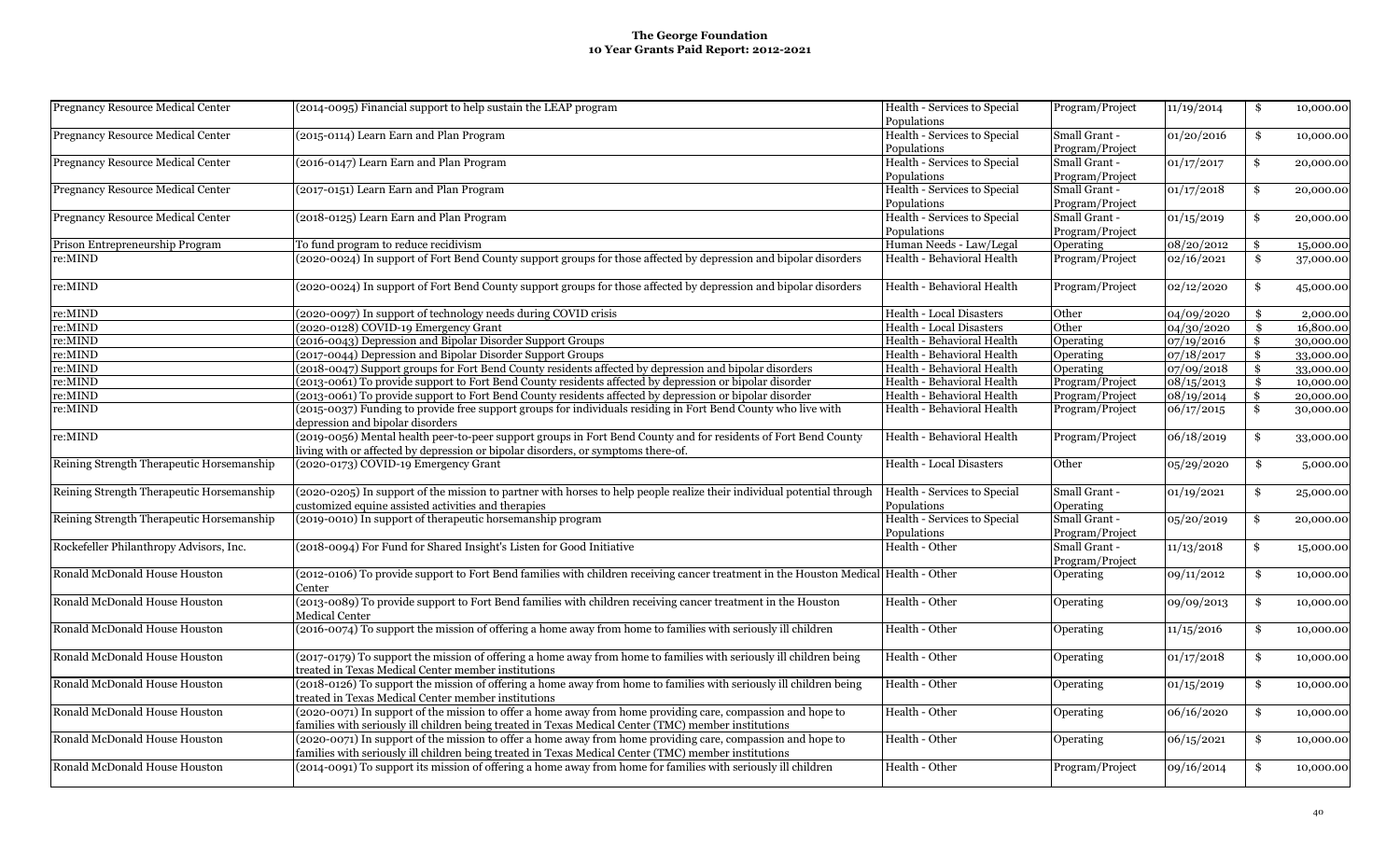| Ronald McDonald House Houston             | (2015-0087) General operating support for Ronald McDonald House Houston                                                                           | Health - Other                     | Small Grant -   | 11/10/2015 | \$            | 10,000.00 |
|-------------------------------------------|---------------------------------------------------------------------------------------------------------------------------------------------------|------------------------------------|-----------------|------------|---------------|-----------|
| Rosenberg Railroad Museum                 | (2020-0122) In support of Rosenberg Railroad Museum operations regarding the preservation and education of Fort                                   | Community Enhancement -            | Operating       | 08/18/2020 | \$            | 30,000.00 |
|                                           | Bend County's railroad history.                                                                                                                   | Museums                            |                 |            |               |           |
| Rosenberg Railroad Museum                 | (2021-0031) In support of Rosenberg Railroad Museum operations regarding the preservation and education of Fort                                   | Community Enhancement -            | Operating       | 12/14/2021 | \$            | 40,000.00 |
|                                           | Bend County's railroad history.                                                                                                                   | Museums                            |                 |            |               |           |
| Rosenberg Railroad Museum                 | (2020-0048) Grant in honor of Tom McNutt's service as Trustee                                                                                     | Community Enhancement -            | Capital         | 03/16/2020 | \$            | 50,000.00 |
|                                           |                                                                                                                                                   | Museums                            |                 |            |               |           |
| Rosenberg Railroad Museum                 | (2013-0164) Towards updates and repairs to museum exhibits and facilities                                                                         | Community Enhancement -            | Operating       | 03/17/2014 | \$            | 12,500.00 |
|                                           |                                                                                                                                                   | Museums                            |                 |            |               |           |
| Rosenberg Railroad Museum                 | (2014-0014) For operating funds towards General Manager position                                                                                  | Community Enhancement -            | Operating       | 03/17/2014 | \$            | 12,500.00 |
|                                           |                                                                                                                                                   | Museums                            |                 |            |               |           |
| Rosenberg Railroad Museum                 | (2019-0081) Grant in honor of Don Wenzel's service as Trustee                                                                                     | Community Enhancement -            | Operating       | 07/23/2019 | \$            | 20,000.00 |
|                                           |                                                                                                                                                   | Museums                            |                 |            |               |           |
| Rosenberg Railroad Museum                 | (2016-0069) To support the mission to provide for the preservation and education of railroading in Fort Bend County,                              | Community Enhancement -            | Operating       | 02/21/2017 | \$            | 25,000.00 |
|                                           | Fexas                                                                                                                                             | Museums                            |                 |            |               |           |
| Rosenberg Railroad Museum                 | (2015-0095) Rosenberg Railroad Museum general operations                                                                                          | Community Enhancement -            | Small Grant -   | 11/10/2015 | \$            | 25,000.00 |
|                                           |                                                                                                                                                   | Museums                            | Operating       |            |               |           |
| Rosenberg Railroad Museum                 | (2018-0003) In support of operations regarding the preservation and education of Ft Bend County's rich railroad                                   | Community Enhancement -            | Small Grant -   | 04/16/2018 | \$            | 25,000.00 |
|                                           | istory.                                                                                                                                           | Museums                            | Operating       |            |               |           |
| Rosenberg Railroad Museum                 | (2019-0026) In support of operations regarding the preservation and education of Ft. Bend County's rich railroad                                  | Community Enhancement -            | Small Grant -   | 08/19/2019 | \$            | 25,000.00 |
|                                           | istory.                                                                                                                                           | Museums                            | Operating       |            |               |           |
| Rosenberg-Richmond Helping Hands, Inc.    | (2013-0055) Youth in Philanthropy grant to support food pantry activities serving Fort Bend residents                                             | Human Needs - Basic Needs          | Operating       | 05/14/2013 | \$            | 450.00    |
| Rosenberg-Richmond Helping Hands, Inc.    | (2014-0053) Youth in Philanthropy grant to support services to families suffering a short term crisis                                             | Human Needs - Basic Needs          | Operating       | 05/19/2014 | \$            | 1,000.00  |
| Rosenberg-Richmond Helping Hands, Inc.    | (2012-0063) Youth in Philanthropy grant to support food pantry activities serving Fort Bend residents                                             | Human Needs - Basic Needs          | Operating       | 06/15/2012 | \$            | 1,250.00  |
| Rosenberg-Richmond Helping Hands, Inc.    | (2012-0147) To fund emergency food and financial assistance to Fort Bend residents suffering a short-term crisis                                  | Human Needs - Basic Needs          | Operating       | 12/03/2012 | \$            | 50,000.00 |
| Rosenberg-Richmond Helping Hands, Inc.    | (2013-0119) To fund emergency food and financial assistance to Fort Bend residents suffering a short-term crisis                                  | Human Needs - Basic Needs          | Operating       | 11/18/2013 | \$            | 50,000.00 |
|                                           |                                                                                                                                                   |                                    |                 |            |               |           |
| Rosenberg-Richmond Helping Hands, Inc.    | (2020-0021) In support of the mission to feed, clothe, and provide short-term financial resources to those in need that Human Needs - Basic Needs |                                    | Operating       | 03/16/2020 | \$            | 50,000.00 |
|                                           | ive in West Fort Bend County                                                                                                                      |                                    |                 |            |               |           |
| Rosenberg-Richmond Helping Hands, Inc.    | (2020-0021) In support of the mission to feed, clothe, and provide short-term financial resources to those in need that Human Needs - Basic Needs |                                    | Operating       | 03/16/2021 | \$            | 75,000.00 |
|                                           | ive in West Fort Bend County                                                                                                                      |                                    |                 |            |               |           |
| Rosenberg-Richmond Helping Hands, Inc.    | (2014-0128) To assist families in need with food, clothing and limited financial assistance                                                       | Human Needs - Basic Needs          | Program/Project | 12/08/2014 | \$            | 45,000.00 |
| Rosenberg-Richmond Helping Hands, Inc.    | (2015-0120) Client services                                                                                                                       | Human Needs - Basic Needs          | Program/Project | 12/14/2015 | \$            | 50,000.00 |
| Rosenberg-Richmond Helping Hands, Inc.    | (2016-0123) Client Services                                                                                                                       | Human Needs - Basic Needs          | Program/Project | 12/13/2016 | \$            | 50,000.00 |
| Rosenberg-Richmond Helping Hands, Inc.    | (2017-0161) Client Services                                                                                                                       | Human Needs - Basic Needs          | Program/Project | 12/11/2017 | $\mathbf{\$}$ | 50,000.00 |
| Rosenberg-Richmond Helping Hands, Inc.    | (2018-0111) Client Services                                                                                                                       | Human Needs - Basic Needs          | Program/Project | 12/11/2018 | \$            | 50,000.00 |
| Rosenberg-Richmond Helping Hands, Inc.    | (2018-0029) Fort Bend County Collaborative Information System Strategic Plan                                                                      | Human Needs - Basic Needs          | Small Grant -   | 04/16/2018 | \$            | 3,500.00  |
|                                           |                                                                                                                                                   |                                    | Program/Project |            |               |           |
| Rosenberg-Richmond Helping Hands, Inc.    | (2020-0127) COVID-19 Emergency Grant                                                                                                              | Human Needs - Local Disasters      | Other           | 04/30/2020 | \$            | 7,500.00  |
| Rupani Foundation                         | (2020-0032) In support of the Informed Parents Program                                                                                            | Education - Early Childhood        | Program/Project | 07/21/2020 | \$            | 30,000.00 |
| Rupani Foundation                         | (2021-0015) In support of the Informed Parents Program                                                                                            | Education - Early Childhood        | Program/Project | 12/14/2021 | \$            | 50,000.00 |
| Rupani Foundation                         | (2018-0010) Replication of Informed Parents                                                                                                       | Education - Early Childhood        | Small Grant -   | 04/16/2018 | \$            | 25,000.00 |
|                                           |                                                                                                                                                   |                                    | Program/Project |            |               |           |
| Rupani Foundation                         | (2019-0016) In support of Informed Parents program                                                                                                | Education - Early Childhood        | Small Grant -   | 04/09/2019 | \$            | 25,000.00 |
|                                           |                                                                                                                                                   |                                    | Program/Project |            |               |           |
| Rupani Foundation                         | (2020-0098) In support of technology needs during COVID crisis                                                                                    | <b>Education - Local Disasters</b> | Other           | 04/14/2020 | \$            | 3,000.00  |
| Rupani Foundation                         | (2020-0174) COVID-19 Emergency Grant                                                                                                              | <b>Education - Local Disasters</b> | Other           | 05/28/2020 | $\mathbf{\$}$ | 28,615.00 |
| Salvation Army, Houston Area Command, The | (2017-0050) In support of emergency assistance to individuals and families already experiencing or on the brink of                                | Human Needs - Basic Needs          | Small Grant -   | 08/15/2017 | \$            | 25,000.00 |
|                                           | homelessness                                                                                                                                      |                                    | Program/Project |            |               |           |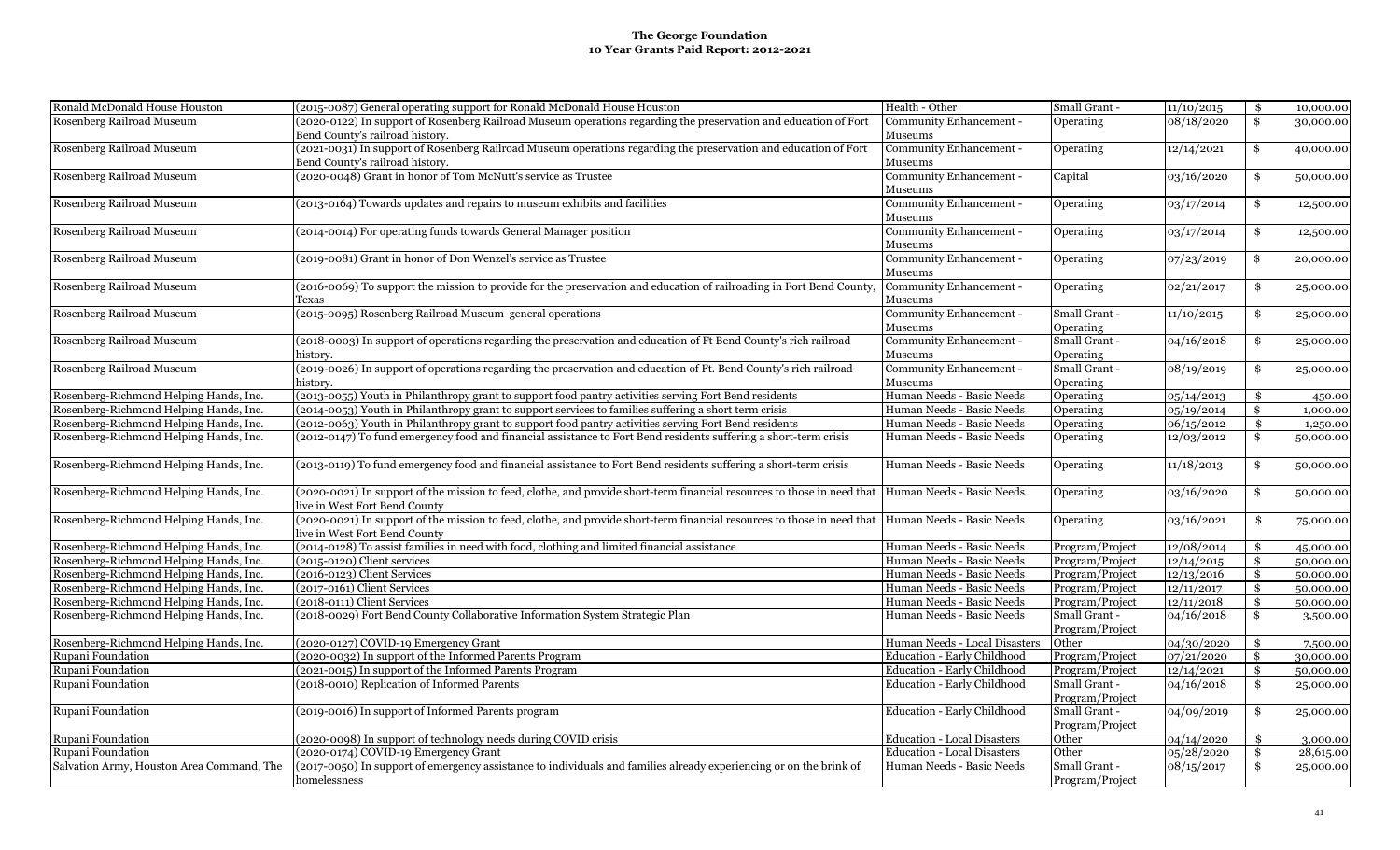| Salvation Army, Houston Area Command, The                | (2018-0053) In support of emergency assistance to individuals and families already experiencing or on the brink of<br>homelessness. | Human Needs - Basic Needs                              | Small Grant -   | 08/21/2018          | \$                        | 25,000.00    |
|----------------------------------------------------------|-------------------------------------------------------------------------------------------------------------------------------------|--------------------------------------------------------|-----------------|---------------------|---------------------------|--------------|
|                                                          |                                                                                                                                     |                                                        | Program/Project |                     |                           |              |
| Salvation Army, Houston Area Command, The                | (2020-0222) In support of The Salvation Army's Fort Bend Social Services program for emergency rental and utility                   | Human Needs - Basic Needs                              | Small Grant -   | 03/16/2021          | \$                        | 25,000.00    |
|                                                          | assistance.                                                                                                                         |                                                        | Program/Project |                     |                           |              |
| Salvation Army, Houston Area Command, The                | (2019-0110) In support of The Salvation Army's Fort Bend social services office and programs.                                       | Human Needs -                                          | Small Grant -   | 10/14/2019          | \$                        | 25,000.00    |
|                                                          |                                                                                                                                     | Homeless/Housing Assistance                            | Program/Project |                     |                           |              |
| San Jose Clinic                                          | (2019-0025) In support of the Expansion of San José Clinic's Services in Fort Bend County                                           | Health - Access to Care for                            | Program/Project | 08/19/2019          | Ŝ.                        | 100,000.00   |
|                                                          |                                                                                                                                     | Uninsured                                              |                 |                     |                           |              |
| San Jose Clinic                                          | (2019-0025) In support of the Expansion of San José Clinic's Services in Fort Bend County                                           | Health - Access to Care for                            | Program/Project | 08/19/2020          | Ŝ.                        | 100,000.00   |
|                                                          |                                                                                                                                     | Uninsured                                              |                 |                     |                           |              |
| San Jose Clinic                                          | (2019-0025) In support of the Expansion of San José Clinic's Services in Fort Bend County                                           | Health - Access to Care for                            | Program/Project | 08/18/2021          | Ŝ.                        | 100,000.00   |
|                                                          |                                                                                                                                     | Uninsured                                              |                 |                     |                           |              |
| Scholarship America                                      | (2015-0064) To continue High School Scholarship Program for college academic year 2016-2017                                         | Scholarships - High School                             | Program/Project | 06/15/2016          | \$                        | 435,000.00   |
| Scholarship America                                      | (2016-0070) To fund new and continuing high school scholarships awarded to graduating seniors from Fort Bend                        | Scholarships - High School                             | Scholarships    | 06/19/2017          | $\mathbf{\$}$             | 427,500.00   |
|                                                          | County for academic year 2017-2018                                                                                                  |                                                        |                 |                     |                           |              |
| Scholarship America                                      | (2017-0081) To fund new and continuing high school scholarships awarded to graduating seniors from Fort Bend                        | Scholarships - High School                             | Scholarships    | 06/11/2018          | \$                        | 435,000.00   |
|                                                          | County for academic year 2018-2019                                                                                                  |                                                        |                 |                     |                           |              |
| Scholarship America                                      | (2018-0068) To fund new and continuing high school scholarships awarded to graduating seniors from Fort Bend                        | Scholarships - High School                             | Scholarships    | 06/05/2019          | \$                        | 455,000.00   |
|                                                          | County for academic year 2019-2020                                                                                                  |                                                        |                 |                     |                           |              |
| Scholarship America                                      | (2015-0065) To fund Higher Education Scholarship Program for college academic year 2016-2017                                        | Scholarships - Higher Education Program/Project        |                 | 06/15/2016          | -\$                       | 327,000.00   |
| Scholarship America                                      | (2016-0071) To fund higher education scholarships for Fort Bend County residents for academic year 2017-2018                        | Scholarships - Higher Education Scholarships           |                 | 06/19/2017          | $\boldsymbol{\mathsf{s}}$ | 346,500.00   |
|                                                          |                                                                                                                                     |                                                        |                 |                     |                           |              |
| Scholarship America                                      | (2017-0082) To fund higher education scholarships for Fort Bend County residents for academic year 2018-2019                        | Scholarships - Higher Education                        | Scholarships    | 06/11/2018          | \$                        |              |
|                                                          |                                                                                                                                     |                                                        |                 |                     |                           | 351,000.00   |
|                                                          | (2018-0069) To fund higher education scholarships for Fort Bend County residents for academic year 2019-2020                        |                                                        |                 |                     |                           |              |
| Scholarship America                                      |                                                                                                                                     | Scholarships - Higher Education                        | Scholarships    | 06/05/2019          | \$                        | 478,000.00   |
| Scholarship America                                      | (2013-0108) To fund post secondary scholarships to Fort Bend County residents for academic year 2014-2015                           | Scholarships - Other                                   | Program/Project | 06/16/2014          | \$                        | 325,500.00   |
| Scholarship America                                      | To fund post secondary scholarships to Fort Bend County residents (2013-2014)                                                       | Scholarships - Other                                   | Program/Project | 06/17/2013          | \$                        | 327,500.00   |
| Scholarship America                                      | (2014-0112) To fund higher education scholarships to Fort Bend County residents for academic year 2015-2016                         | Scholarships - Other                                   | Program/Project | $\sqrt{06}/22/2015$ | \$                        | 328,500.00   |
|                                                          |                                                                                                                                     |                                                        |                 |                     |                           |              |
| Scholarship America                                      | To fund post secondary scholarships to Fort Bend County residents (2012-2013)                                                       | Scholarships - Other                                   | Program/Project | 06/15/2012          | -\$                       | 334,500.00   |
| Scholarship America                                      | To fund scholarships to graduating seniors of Fort Bend County public high schools (2013-2014)                                      | Scholarships - Other                                   | Program/Project | 06/17/2013          | \$                        | 403,428.00   |
| Scholarship America                                      | To fund continuing and new scholarships to graduating seniors of Fort Bend County public high schools (2012-2013)                   | Scholarships - Other                                   | Program/Project | 06/15/2012          | $\boldsymbol{\mathsf{s}}$ | 423,898.00   |
|                                                          |                                                                                                                                     |                                                        |                 |                     |                           |              |
| Scholarship America                                      | (2014-0111) To fund scholarships to graduating seniors of Fort Bend County public high schools for academic year                    | Scholarships - Other                                   | Program/Project | 06/17/2015          | \$                        | 427,216.89   |
|                                                          | 2015-2016                                                                                                                           |                                                        |                 |                     |                           |              |
| Scholarship America                                      | To fund scholarships to graduating seniors of Fort Bend County public high schools for academic year 2014-2015                      | Scholarships - Other                                   | Program/Project | 06/16/2014          | \$                        | 434,536.00   |
|                                                          |                                                                                                                                     |                                                        |                 |                     |                           |              |
| Scholarship America                                      | (2019-0127) To fund new and continuing higher education scholarship awards to residents of Fort Bend County for                     | Scholarships - Other                                   | Scholarships    | 06/25/2020          | \$                        | 1,140,500.00 |
|                                                          | academic year 2020-2021                                                                                                             |                                                        |                 |                     |                           |              |
| Scholarship America                                      | (2020-0216) To fund new and continuing higher education scholarship awards to residents of Fort Bend County for                     | Scholarships - Other                                   | Scholarships    | 07/20/2021          | \$                        | 1,248,000.00 |
|                                                          | academic year 2021-2022                                                                                                             |                                                        |                 |                     |                           |              |
|                                                          | (2014-0047) Youth in Philanthropy grant to serve families suffering a short term crisis                                             |                                                        |                 |                     |                           |              |
| Second Mile Mission Center<br>Second Mile Mission Center | (2012-0057) Youth in Philanthropy grant to support food pantry activities serving Fort Bend residents                               | Human Needs - Basic Needs<br>Human Needs - Basic Needs | Operating       | 05/19/2014          | \$                        | 1,250.00     |
|                                                          |                                                                                                                                     |                                                        | Operating       | 06/15/2012          | \$                        | 1,500.00     |
| Second Mile Mission Center                               | (2013-0043) Youth in Philanthropy grant to support food pantry activities serving Fort Bend residents                               | Human Needs - Basic Needs                              | Operating       | 05/14/2013          | \$                        | 1,500.00     |
| Second Mile Mission Center                               | (2012-0159) To provide basic needs to Fort Bend residents suffering a short-term crisis                                             | Human Needs - Basic Needs                              | Operating       | 12/03/2012          | \$                        | 50,440.00    |
| Second Mile Mission Center                               | (2013-0123) To provide access to food pantry services through expanded business hours                                               | Human Needs - Basic Needs                              | Operating       | 01/17/2014          | \$                        | 50,440.00    |
| Second Mile Mission Center                               | (2014-0129) Support to restock the food pantry and hire part-time staff                                                             | Human Needs - Basic Needs                              | Program/Project | 12/08/2014          | \$                        | 50,440.00    |
| Second Mile Mission Center                               | (2015-0129) Food pantry - expanded hours & Mobile Second Mile                                                                       | Human Needs - Basic Needs                              | Program/Project | 12/14/2015          | \$                        | 55,023.00    |
| Second Mile Mission Center                               | (2016-0124) Neighbor Choice Food Pantry & Mobile Second Mile                                                                        | Human Needs - Basic Needs                              | Program/Project | 12/13/2016          | \$                        | 56,000.00    |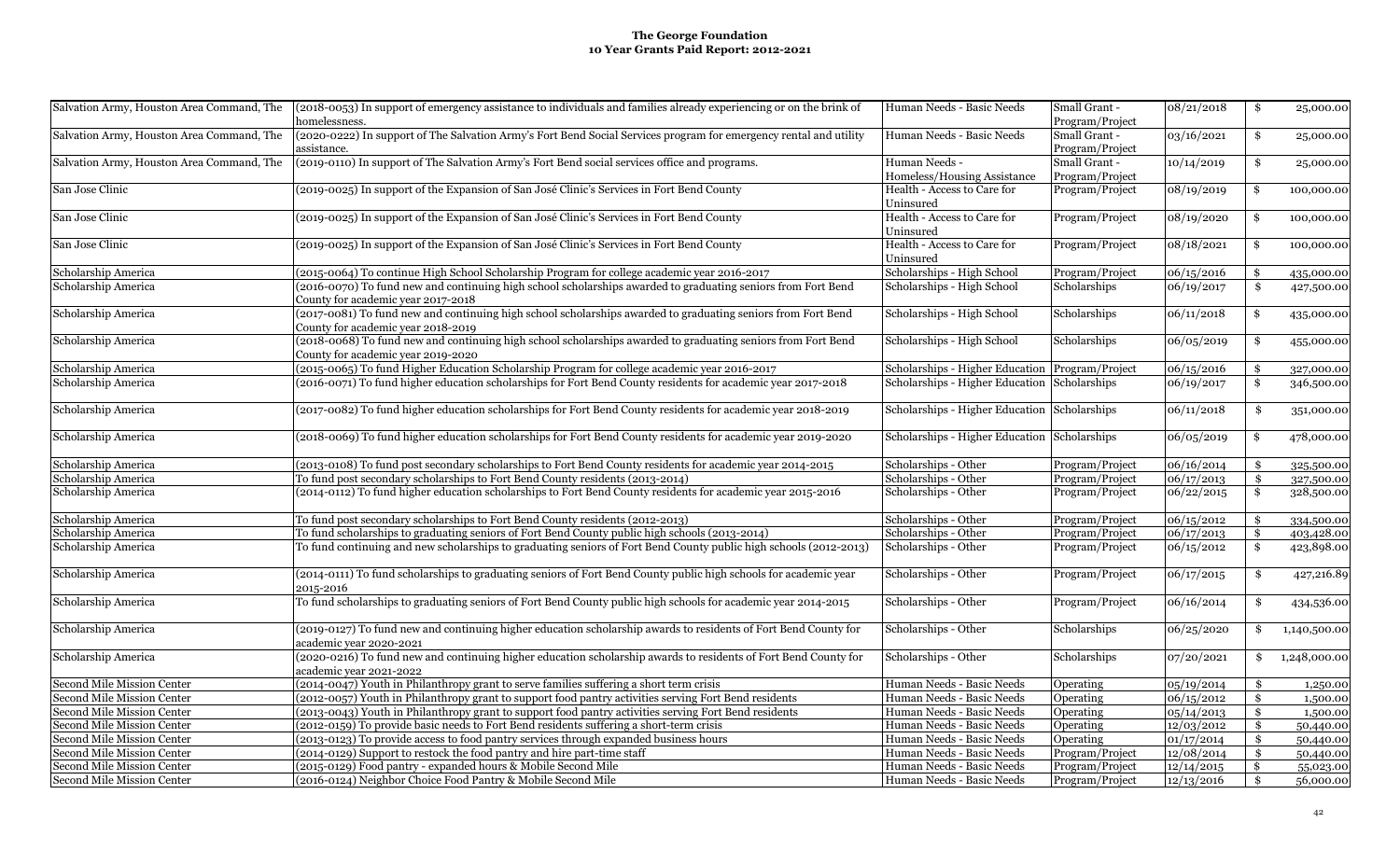| Second Mile Mission Center                                 | (2017-0170) Neighbor Choice Food Pantry & Mobile Second Mile                                                                                                       | Human Needs - Basic Needs                   | Program/Project                  | 12/11/2017 | \$<br>60,000.00  |
|------------------------------------------------------------|--------------------------------------------------------------------------------------------------------------------------------------------------------------------|---------------------------------------------|----------------------------------|------------|------------------|
| Second Mile Mission Center                                 | (2018-0112) Neighbor Choice Food Pantry & Mobile Second Mile                                                                                                       | Human Needs - Basic Needs                   | Program/Project                  | 12/11/2018 | \$<br>62,400.00  |
| Second Mile Mission Center                                 | (2020-0001) In support of the mission to love our neighbors by meeting physical needs and equipping them to lead a<br>responsible life in Christ                   | Human Needs - Basic Needs                   | Program/Project                  | 01/14/2020 | \$<br>65,500.00  |
| Second Mile Mission Center                                 | (2020-0001) In support of the mission to love our neighbors by meeting physical needs and equipping them to lead a<br>responsible life in Christ                   | Human Needs - Basic Needs                   | Program/Project                  | 01/19/2021 | \$<br>68,750.00  |
| Second Mile Mission Center                                 | (2016-0065) Disaster Response                                                                                                                                      | Human Needs - Basic Needs                   | Small Grant -<br>Program/Project | 06/08/2016 | \$<br>8,000.00   |
| Second Mile Mission Center                                 | (2020-0099) In support of technology needs during COVID crisis                                                                                                     | Human Needs - Local Disasters               | Other                            | 04/10/2020 | \$<br>10,000.00  |
| <b>Second Mile Mission Center</b>                          | (2020-0126) COVID-19 Emergency Grant                                                                                                                               | Human Needs - Local Disasters               | Other                            | 04/30/2020 | \$<br>30,000.00  |
| <b>Second Mile Mission Center</b>                          | (2017-0123) To Hire Temporary Financial Assistance Coordinator to Support Harvey Survivors                                                                         | Human Needs - Local Disasters               | Small Grant -<br>Program/Project | 10/24/2017 | \$<br>25,000.00  |
| <b>SER-Jobs for Progress</b>                               | (2016-0032) Fort Bend County Workforce Development Services                                                                                                        | <b>Education - Career Readiness</b>         | Program/Project                  | 08/15/2016 | \$<br>50,000.00  |
| <b>SER-Jobs for Progress</b>                               | (2017-0032) Fort Bend Workforce Development Services                                                                                                               | <b>Education - Career Readiness</b>         | Program/Project                  | 09/14/2017 | \$<br>50,000.00  |
| <b>SER-Jobs for Progress</b>                               | (2019-0033) Fort Bend Workforce Development Services                                                                                                               | <b>Education - Career Readiness</b>         | Program/Project                  | 10/14/2019 | \$<br>50,000.00  |
| <b>SER-Jobs for Progress</b>                               | (2020-0180) SERJobs 2020 Fort Bend Workforce Development Services                                                                                                  | <b>Education - Career Readiness</b>         | Program/Project                  | 11/17/2020 | \$<br>75,000.00  |
| <b>SER-Jobs for Progress</b>                               | (2021-0039) In support of SERJobs' Fort Bend Workforce Development Services                                                                                        | <b>Education - Career Readiness</b>         | Program/Project                  | 12/14/2021 | \$<br>100,000.00 |
| <b>SER-Jobs for Progress</b>                               | (2018-0063) Fort Bend Workforce Development Services                                                                                                               | Education - Career Readiness                | Program/Project                  | 11/13/2018 | \$<br>50,000.00  |
| <b>SER-Jobs for Progress</b>                               | (2020-0175) COVID-19 Emergency Grant                                                                                                                               | <b>Education - Local Disasters</b>          | Other                            | 05/28/2020 | \$<br>35,000.00  |
| <b>SER-Jobs for Progress</b>                               | (2017-0140) Financial assistance to support employee disaster recovery                                                                                             | <b>Education - Local Disasters</b>          | Small Grant -<br>Program/Project | 10/09/2017 | \$<br>3,000.00   |
| Sickle Cell Association of Texas Marc Thomas<br>Foundation | (2020-0117) In support of technology needs during COVID crisis                                                                                                     | Health - Local Disasters                    | Other                            | 04/14/2020 | \$<br>500.00     |
| Sickle Cell Association of Texas Marc Thomas<br>Foundation | (2017-0196) To assist with immediate emergency financial assistance and to hire temporary case management staff to<br>assist families affected by Hurricane Harvey | Health - Local Disasters                    | Small Grant -<br>Program/Project | 11/09/2017 | \$<br>5,000.00   |
| Sickle Cell Association of Texas Marc Thomas<br>Foundation | (2016-0008) Sickle Cell Program                                                                                                                                    | Health - Services to Special<br>Populations | Small Grant -<br>Operating       | 05/16/2016 | \$<br>6,000.00   |
| Sickle Cell Association of Texas Marc Thomas<br>Foundation | (2016-0148) Sickle Cell Program                                                                                                                                    | Health - Services to Special<br>Populations | Small Grant -<br>Operating       | 01/17/2017 | \$<br>8,000.00   |
| Sickle Cell Association of Texas Marc Thomas<br>Foundation | (2019-0073) In Support of Sickle Cell Program                                                                                                                      | Health - Services to Special<br>Populations | Small Grant -<br>Operating       | 10/14/2019 | \$<br>10,000.00  |
| Sire INC.                                                  | (2020-0176) COVID-19 Emergency Grant                                                                                                                               | <b>Health - Local Disasters</b>             | Other                            | 06/15/2020 | \$<br>5,500.00   |
| Sire INC.                                                  | (2013-0047) Youth in Philanthropy grant to support therapeutic horseback riding program serving Fort Bend County<br>residents                                      | Health - Services to Special<br>Populations | Operating                        | 05/14/2013 | \$<br>800.00     |
| Sire INC.                                                  | (2012-0050) To support therapeutic horseback riding program serving Fort Bend County residents                                                                     | Health - Services to Special<br>Populations | Operating                        | 08/20/2012 | \$<br>20,000.00  |
| Sire INC.                                                  | (2014-0068) For program operating expenses                                                                                                                         | Health - Services to Special<br>Populations | Operating                        | 08/19/2014 | \$<br>50,000.00  |
| Sire INC.                                                  | (2016-0149) SIRE Hippotherapy Program                                                                                                                              | Health - Services to Special<br>Populations | Program/Project                  | 01/17/2017 | \$<br>30,000.00  |
| Sire INC.                                                  | (2015-0093) Hippotherapy Program                                                                                                                                   | Health - Services to Special<br>Populations | Program/Project                  | 01/20/2016 | \$<br>31,500.00  |
| Sire INC.                                                  | (2020-0070) In support of the therapeutic horseback riding program in Fort Bend                                                                                    | Health - Services to Special<br>Populations | Program/Project                  | 06/16/2020 | \$<br>35,000.00  |
| Sire INC.                                                  | (2020-0070) In support of the therapeutic horseback riding program in Fort Bend                                                                                    | Health - Services to Special<br>Populations | Program/Project                  | 06/15/2021 | \$<br>35,000.00  |
| Sire INC.                                                  | (2018-0083) In support of Therapeutic Horseback Riding in Fort Bend County                                                                                         | Health - Services to Special<br>Populations | Small Grant -<br>Operating       | 10/16/2018 | \$<br>25,000.00  |
| Sire INC.                                                  | (2019-0084) In support of Therapeutic Horseback Riding in Fort Bend County                                                                                         | Health - Services to Special<br>Populations | Small Grant -<br>Operating       | 10/14/2019 | \$<br>25,000.00  |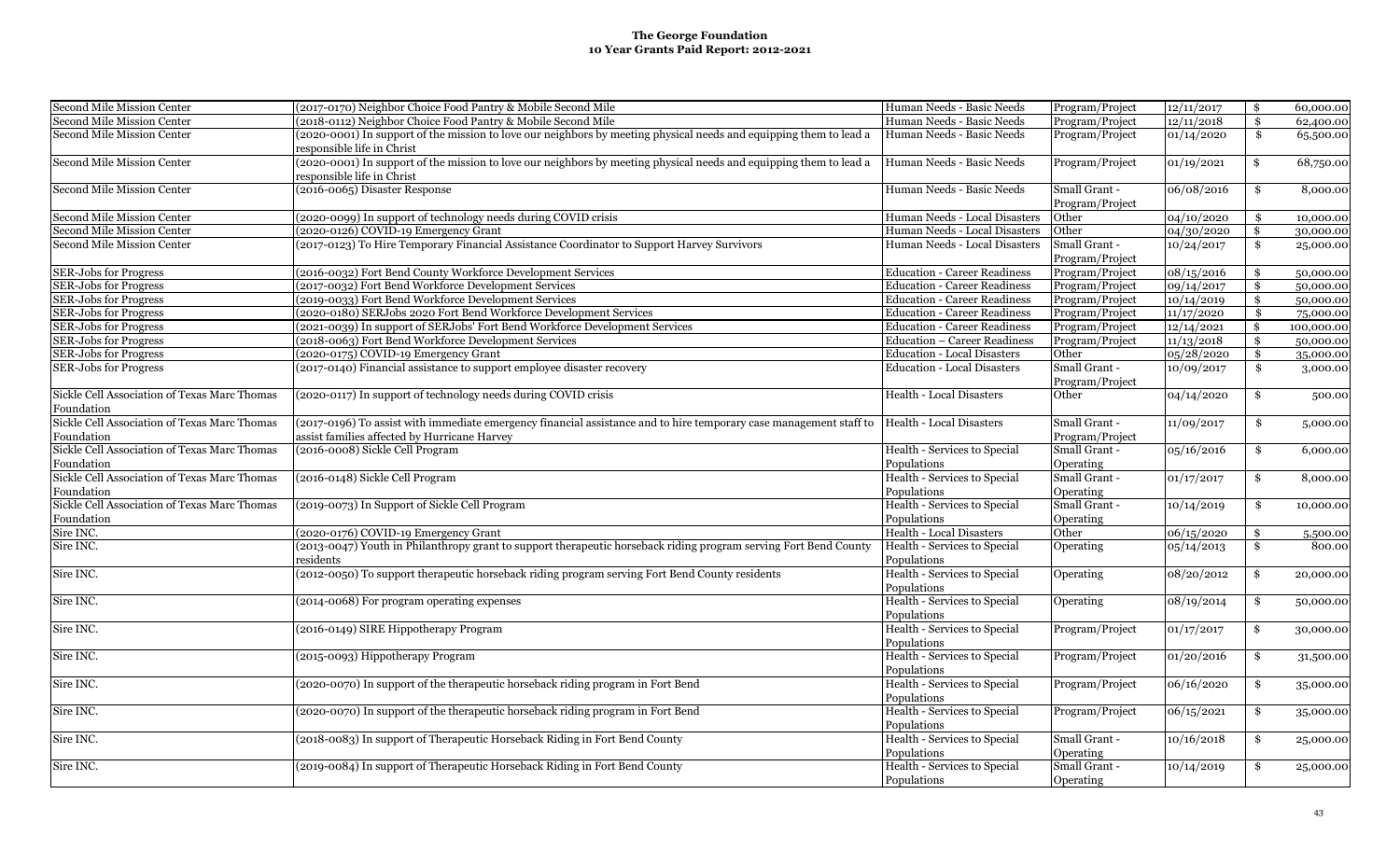| <b>SPARK</b>                             | (2020-0223) In support of a new SPARK Park at Blue Ridge Elementary in Fort Bend ISD.                         | Community Enhancement -       | Small Grant -   | 02/16/2021 | \$<br>10,000.00 |
|------------------------------------------|---------------------------------------------------------------------------------------------------------------|-------------------------------|-----------------|------------|-----------------|
|                                          |                                                                                                               | Parks & Recreation            | Program/Project |            |                 |
| Spaulding for Children (dba Arms Wide    | (2015-0122) Fort Bend Post Adoption Program Expansion                                                         | Human Needs - Abuse/Neglect   | Program/Project | 12/14/2015 | \$              |
|                                          |                                                                                                               |                               |                 |            | 43,000.00       |
| <b>Adoption Services)</b>                |                                                                                                               | Prevention & Intervention     |                 |            |                 |
| Spaulding for Children (dba Arms Wide    | (2014-0124) Post adoption support services for families in Fort Bend County                                   | Human Needs - Abuse/Neglect   | Program/Project | 12/08/2014 | \$<br>43,590.00 |
| <b>Adoption Services)</b>                |                                                                                                               | Prevention & Intervention     |                 |            |                 |
| Spaulding for Children (dba Arms Wide    | (2016-0125) Fort Bend Post Adoption Program Expansion                                                         | Human Needs - Abuse/Neglect   | Program/Project | 12/13/2016 | \$<br>45,000.00 |
| <b>Adoption Services</b> )               |                                                                                                               | Prevention & Intervention     |                 |            |                 |
| Spaulding for Children (dba Arms Wide    | (2017-0175) Fort Bend Post Adoption Program                                                                   | Human Needs - Abuse/Neglect   | Program/Project | 12/11/2017 | \$<br>45,000.00 |
| Adoption Services)                       |                                                                                                               | Prevention & Intervention     |                 |            |                 |
| Spaulding for Children (dba Arms Wide    | (2018-0127) Fort Bend Post Adoption Program                                                                   | Human Needs - Abuse/Neglect   | Program/Project | 01/15/2019 | \$<br>45,000.00 |
| Adoption Services)                       |                                                                                                               | Prevention & Intervention     |                 |            |                 |
| Spaulding for Children (dba Arms Wide    | (2020-0027) In support of the Fort Bend Post Adoption Program                                                 | Human Needs - Abuse/Neglect   | Program/Project | 02/16/2021 | \$<br>50,000.00 |
| <b>Adoption Services)</b>                |                                                                                                               | Prevention & Intervention     |                 |            |                 |
| Spaulding for Children (dba Arms Wide    | (2020-0027) In support of the Fort Bend Post Adoption Program                                                 | Human Needs - Abuse/Neglect   | Program/Project | 02/12/2020 | \$              |
| Adoption Services)                       |                                                                                                               | Prevention & Intervention     |                 |            | 50,000.00       |
|                                          |                                                                                                               |                               |                 |            |                 |
| Spaulding for Children (dba Arms Wide    | (2020-0157) In support of technology needs during COVID crisis                                                | Human Needs - Local Disasters | Other           | 05/05/2020 | \$<br>2,000.00  |
| <b>Adoption Services)</b>                |                                                                                                               |                               |                 |            |                 |
| Spaulding for Children (dba Arms Wide    | (2020-0145) COVID-19 Emergency Grant                                                                          | Human Needs - Local Disasters | Other           | 05/05/2020 | \$<br>9,000.00  |
| <b>Adoption Services)</b>                |                                                                                                               |                               |                 |            |                 |
| Spaulding for Children (dba Arms Wide    | (2017-0143) Financial assistance to support employee disaster recovery                                        | Human Needs - Local Disasters | Small Grant -   | 10/09/2017 | \$<br>2,000.00  |
| <b>Adoption Services)</b>                |                                                                                                               |                               | Program/Project |            |                 |
| Special Olympics of Texas, Inc.          | (2015-0072) Special Olympics Texas - Fort Bend County                                                         | Human Needs - Services to     | Small Grant -   | 10/15/2015 | \$<br>10,000.00 |
|                                          |                                                                                                               | <b>Special Populations</b>    | Program/Project |            |                 |
| Special Olympics of Texas, Inc.          | (2016-0075) Special Olympics Texas - Fort Bend County                                                         | Human Needs - Services to     | Small Grant -   | 10/13/2016 | \$<br>10,000.00 |
|                                          |                                                                                                               | <b>Special Populations</b>    | Program/Project |            |                 |
|                                          |                                                                                                               |                               | Small Grant -   |            |                 |
| Special Olympics of Texas, Inc.          | (2017-0164) Special Olympics Texas - Fort Bend County                                                         | Human Needs - Services to     |                 | 01/17/2018 | \$<br>10,000.00 |
|                                          |                                                                                                               | <b>Special Populations</b>    | Program/Project |            |                 |
| Special Olympics of Texas, Inc.          | (2018-0113) In support of Special Olympics Gulf Coast Area (Area 22) for Special Olympics Texas, Inc.         | Human Needs - Services to     | Small Grant -   | 12/11/2018 | \$<br>10,000.00 |
|                                          |                                                                                                               | <b>Special Populations</b>    | Program/Project |            |                 |
| Special Olympics of Texas, Inc.          | (2020-0088) In Support of the S.O. Connected Program                                                          | Human Needs - Services to     | Small Grant -   | 08/18/2020 | \$<br>12,000.00 |
|                                          |                                                                                                               | <b>Special Populations</b>    | Program/Project |            |                 |
| Special Olympics of Texas, Inc.          | (2021-0017) To Support Special Olympics Texas-Fort Bend Area Athletes                                         | Human Needs - Services to     | Small Grant -   | 08/18/2021 | \$<br>12,000.00 |
|                                          |                                                                                                               | <b>Special Populations</b>    | Program/Project |            |                 |
| <b>Stafford MSD Education Foundation</b> | (2013-0126) Funds to support teacher grants                                                                   | Education - Assistance to     | Endowment       | 11/18/2013 | \$<br>50,000.00 |
|                                          |                                                                                                               | Teachers                      |                 |            |                 |
| <b>Stafford MSD Education Foundation</b> | (2020-0058) In support of operating expenses and classroom grants for teachers                                | Education - Assistance to     | Operating       | 04/20/2021 | \$<br>12,000.00 |
|                                          |                                                                                                               | Teachers                      |                 |            |                 |
|                                          |                                                                                                               | Education - Assistance to     |                 |            |                 |
| <b>Stafford MSD Education Foundation</b> | (2020-0058) In support of operating expenses and classroom grants for teachers                                |                               | Operating       | 04/22/2020 | \$<br>12,000.00 |
|                                          |                                                                                                               | Teachers                      |                 |            |                 |
| <b>Stafford MSD Education Foundation</b> | (2016-0076) Support of teacher classroom grants                                                               | Education - Assistance to     | Small Grant -   | 10/13/2016 | \$<br>10,000.00 |
|                                          |                                                                                                               | Teachers                      | Program/Project |            |                 |
| <b>Stafford MSD Education Foundation</b> | (2017-0096) The Foundation is seeking funds to continue supporting SMSD teachers through classroom grants and | Education - Assistance to     | Small Grant -   | 10/16/2017 | \$<br>10,000.00 |
|                                          | scholarships to graduating seniors.                                                                           | Teachers                      | Program/Project |            |                 |
| <b>Stafford MSD Education Foundation</b> | (2018-0084) In support of SMSD's Classroom Grants for Teachers                                                | Education - Assistance to     | Small Grant -   | 09/17/2018 | \$<br>10,000.00 |
|                                          |                                                                                                               | Teachers                      | Program/Project |            |                 |
| <b>Stafford MSD Education Foundation</b> | (2019-0119) To support classroom grants for teachers                                                          | Education - Assistance to     | Small Grant -   | 09/16/2019 | \$<br>10,000.00 |
|                                          |                                                                                                               | Teachers                      | Program/Project |            |                 |
|                                          |                                                                                                               |                               |                 |            |                 |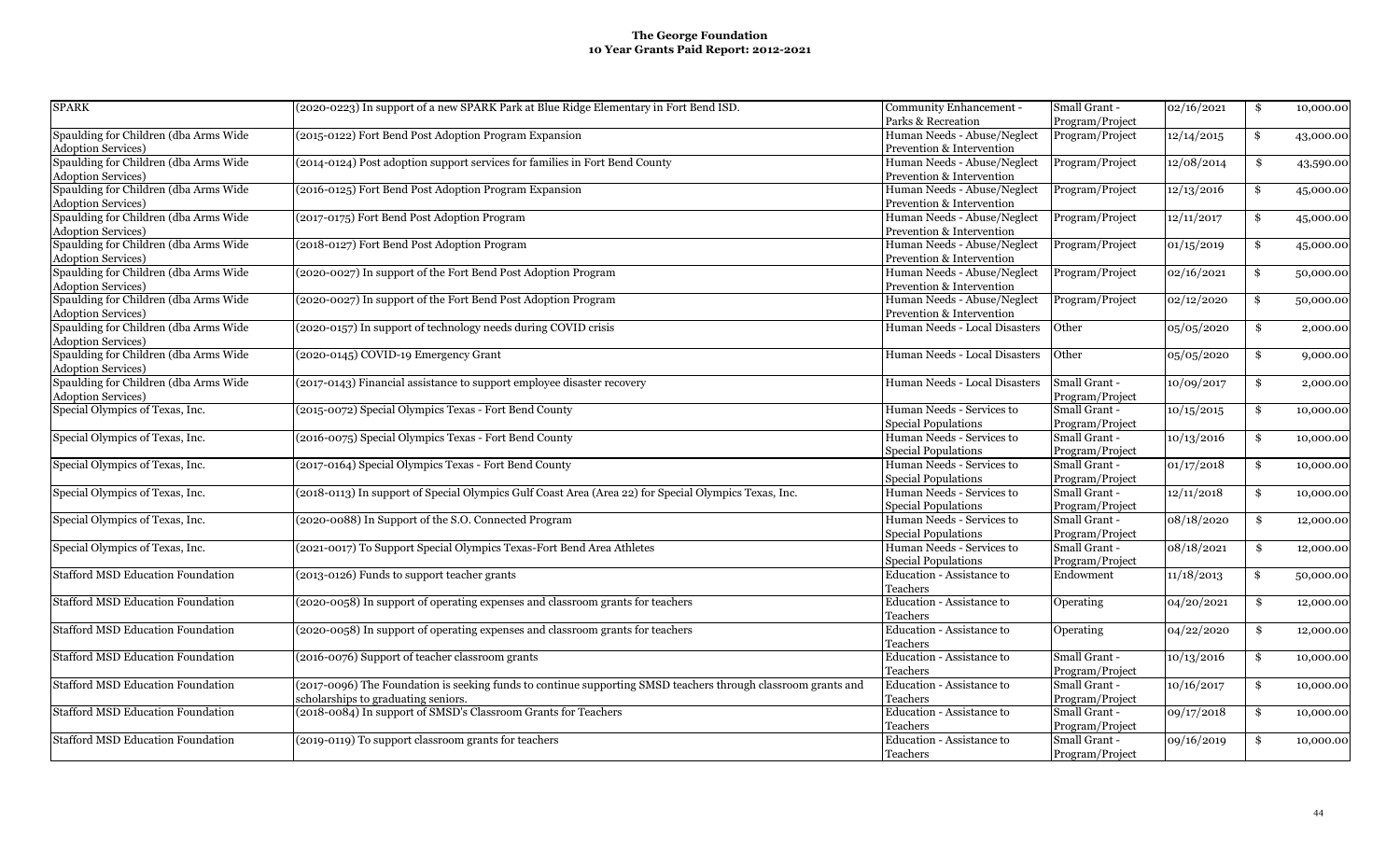| <b>Stafford Municipal School District</b> | (2014-062) Youth in Philanthropy reimbursement grant to support student transportation to 20 nonprofit sites and to Community Enhancement -<br>the Investment in Youth Luncheon | Nonprofit, Philanthropy,                                            | Operating       | 05/19/2014 | \$<br>5,792.00     |
|-------------------------------------------|---------------------------------------------------------------------------------------------------------------------------------------------------------------------------------|---------------------------------------------------------------------|-----------------|------------|--------------------|
| <b>Stafford Municipal School District</b> | (2011-0118) Youth in Philanthropy grant to cover transportation expenses to transport YIP Teams to volunteer projects Community Enhancement -                                   | Volunteerism<br>Nonprofit, Philanthropy,                            | Program/Project | 01/17/2012 | \$<br>3,840.00     |
|                                           |                                                                                                                                                                                 | Volunteerism                                                        |                 |            |                    |
| <b>Stafford Municipal School District</b> | (2013-0034) Youth in Philanthropy grant to fund transportation expenses for YIP program                                                                                         | Community Enhancement -<br>Nonprofit, Philanthropy,<br>Volunteerism | Program/Project | 05/14/2013 | \$<br>6,550.00     |
| <b>Stafford Municipal School District</b> | (2014-0133) To support STEM career training                                                                                                                                     | Education - High Performing<br><b>Public Education Models</b>       | Program/Project | 01/20/2016 | \$<br>34,800.00    |
| <b>Stafford Municipal School District</b> | (2014-0133) To support STEM career training                                                                                                                                     | Education - High Performing<br><b>Public Education Models</b>       | Program/Project | 01/17/2017 | \$<br>38,337.00    |
| <b>Stafford Municipal School District</b> | (2021-0002) Phase II STEM Robotics: Drones, and Swift Coding                                                                                                                    | Education - High Performing<br><b>Public Education Models</b>       | Program/Project | 06/15/2021 | \$<br>87,000.00    |
| <b>Stafford Municipal School District</b> | (2014-0133) To support STEM career training                                                                                                                                     | Education - High Performing<br><b>Public Education Models</b>       | Program/Project | 01/08/2015 | \$<br>150,000.00   |
| <b>Stafford Municipal School District</b> | (2013-0031) To support the Career Bridge Counselor Program to give students information and guidance in preparing Education - K-12<br>for the workforce after graduation        |                                                                     | Program/Project | 08/15/2013 | \$<br>70,000.00    |
| <b>Stafford Municipal School District</b> | (2012-0015) To support the Career Bridge Counselor Program to give students information and guidance in preparing Education - K-12<br>for the workforce after graduation        |                                                                     | Program/Project | 04/13/2012 | \$<br>80,000.00    |
| <b>Stafford Municipal School District</b> | (2013-0101) To benefit the students assistance fund                                                                                                                             | Human Needs - Basic Needs                                           | Program/Project | 08/08/2013 | \$<br>5,000.00     |
| <b>Stafford Municipal School District</b> | (2014-0057) Youth in Philanthropy Scholarship for 2013-2014 program year                                                                                                        | Scholarships - Other                                                | Program/Project | 05/19/2014 | \$<br>2,500.00     |
| Sugar Land Cultural Arts Foundation       | (2018-0022) Grant in honor of John Null's service as Trustee                                                                                                                    | Community Enhancement -<br>Performing, Visual & Cultural<br>Arts    | Capital         | 04/18/2018 | \$<br>25,000.00    |
| Sugar Land Heritage Foundation            | (2013-0066) To fund capital and operating costs of cataloging and displaying historical museum items                                                                            | Community Enhancement -<br>Museums                                  | Capital         | 06/17/2013 | \$<br>25,000.00    |
| Sugar Land Heritage Foundation            | (2014-0040) Youth in Philanthropy grant toward researching and accessioning of museum artifacts                                                                                 | Community Enhancement -<br>Museums                                  | Operating       | 05/19/2014 | \$<br>1,000.00     |
| Sugar Land Heritage Foundation            | (2014-0006) Support for two archivist staff positions to aide in the research and accessioning of museum artifacts                                                              | Community Enhancement -<br>Museums                                  | Operating       | 03/17/2014 | \$<br>35,000.00    |
| Sugar Land Heritage Foundation            | (2014-0145) Support for two archivist staff positions to continue the accessioning of museum artifacts                                                                          | Community Enhancement -<br>Museums                                  | Program/Project | 02/17/2015 | \$<br>30,000.00    |
| <b>Sugar Land Legacy Foundation</b>       | (2014-0005) To support the Universally Accessible Playground at First Colony Park                                                                                               | Community Enhancement -<br>Parks & Recreation                       | Capital         | 04/11/2014 | \$<br>35,000.00    |
| Tahirih Justice Center                    | (2020-0219) In Support of Holistic Advocacy for Immigrant Survivors of Gender-Based Violence in Fort Bend County                                                                | Human Needs - Abuse/Neglect<br>Prevention & Intervention            | Program/Project | 03/16/2021 | \$<br>45,000.00    |
| Tahirih Justice Center                    | (2019-0088) In support of protecting courageous immigrant women and girls who refuse to be victims of violence in<br>Fort Bend County                                           | Human Needs - Law/Legal                                             | Program/Project | 12/06/2019 | \$<br>45,000.00    |
| Tahirih Justice Center                    | (2020-0118) In support of technology needs during COVID crisis                                                                                                                  | Human Needs - Local Disasters                                       | Other           | 04/10/2020 | \$<br>1,000.00     |
| <b>Texana Center</b>                      | Toward renovations costs to provide crisis observation/respite facility to serve residents affected by mental illness                                                           | Health - Behavioral Health                                          | Capital         | 07/15/2013 | \$<br>300,000.00   |
| <b>Texana Center</b>                      | (2019-0063) In support of the Electronic Health Record (EHR) Implementation Project                                                                                             | Health - Behavioral Health                                          | Program/Project | 09/16/2019 | \$<br>550,000.00   |
| <b>Texana Center</b>                      | Youth in Philanthropy grant supporting programming serving Fort Bend residents with developmental disabilities                                                                  | Health - Services to Special<br>Populations                         | Operating       | 05/14/2013 | \$<br>800.00       |
| <b>Texana Center</b>                      | Youth in Philanthropy grant supporting programming serving Fort Bend residents with developmental disabilities                                                                  | Health - Services to Special<br>Populations                         | Program/Project | 06/15/2012 | \$<br>1,500.00     |
| <b>Texana Center</b>                      | (2016-0133) In support of Texana Center's capital campaign to build a campus in Fulshear for people with autism<br>and/or intellectual disabilities                             | Health - Services to Special<br>Populations                         | Capital         | 06/19/2017 | \$<br>1,000,000.00 |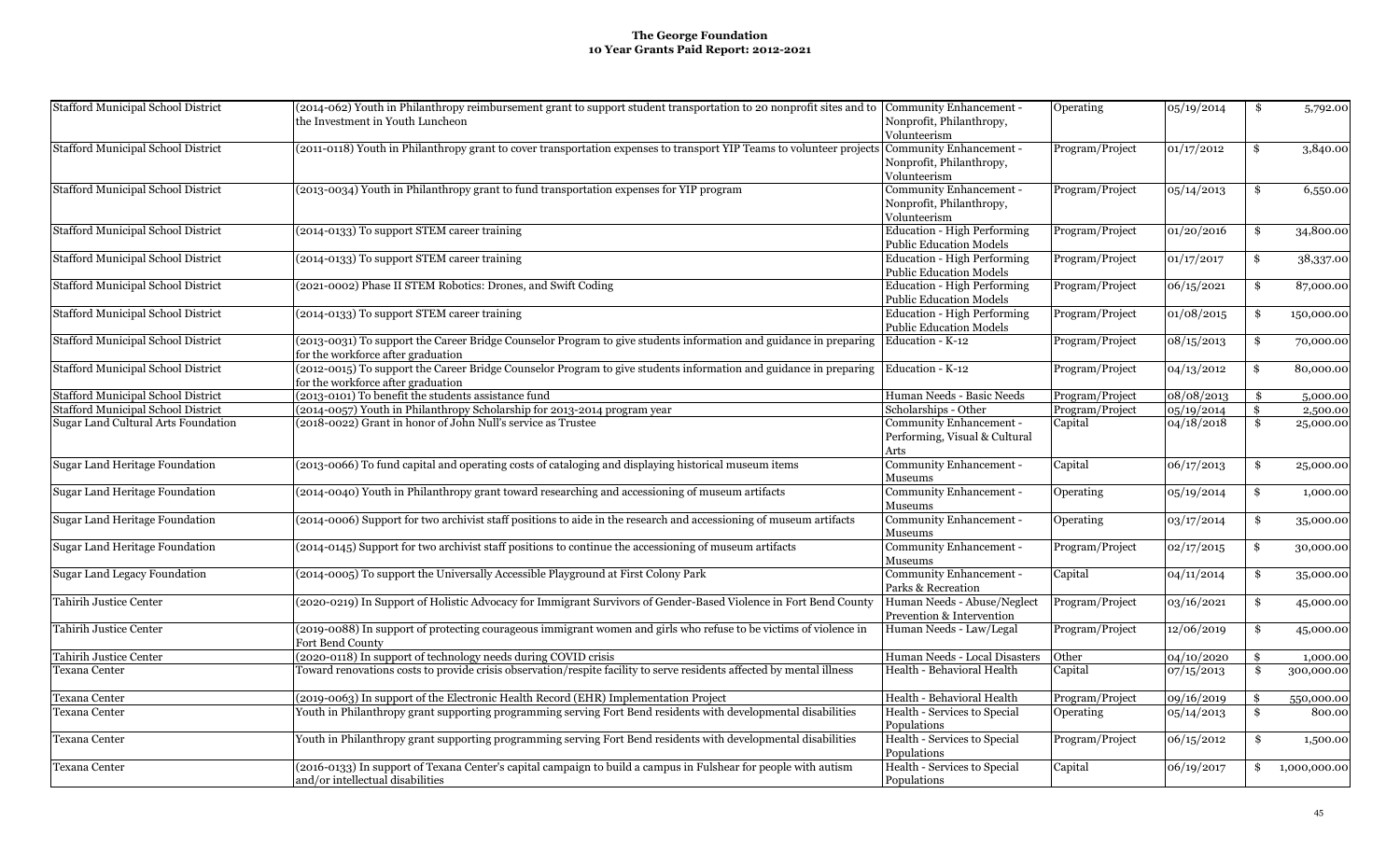| Texas Children's Hospital                           | (2011-0115) Matching Grant to support charity care and financial assistance provided to Fort Bend County youth                                                              | Health - Access to Care for<br>Uninsured                 | Operating                        | 09/11/2012 | \$<br>100,000.00 |
|-----------------------------------------------------|-----------------------------------------------------------------------------------------------------------------------------------------------------------------------------|----------------------------------------------------------|----------------------------------|------------|------------------|
| Texas Children's Hospital                           | (2014-0073) To provide charity care and/or financial assistance to Texas Children's patients from Fort Bend County                                                          | Health - Access to Care for<br>Uninsured                 | Operating                        | 08/19/2014 | \$<br>100,000.00 |
| Texas Children's Hospital                           | (2016-0034) Charity Care for Fort Bend County patients at Texas Children's Hospital                                                                                         | Health - Access to Care for<br>Uninsured                 | Program/Project                  | 11/15/2016 | \$<br>100,000.00 |
| Texas Children's Hospital                           | (2017-0160) Charity Care for Fort Bend Patients at Texas Children's Hospital                                                                                                | Health - Access to Care for<br>Uninsured                 | Program/Project                  | 03/13/2018 | \$<br>100,000.00 |
| <b>Human Services</b>                               | Texas One Voice: A Collaborative for Health and (2014-0161) To support the salary for the Children & Youth Policy Director staff                                            | Human Needs - Abuse/Neglect<br>Prevention & Intervention | Program/Project                  | 02/17/2015 | \$<br>36,000.00  |
| <b>Texas State University</b>                       | (2012-0075) To provide evaluation of the Integrated Mental Health Initiative over a three year period                                                                       | Health - Behavioral Health                               | Program/Project                  | 10/20/2014 | \$<br>11,760.00  |
| <b>Texas State University</b>                       | (2012-0075) To provide evaluation of the Integrated Mental Health Initiative over a three year period                                                                       | Health - Behavioral Health                               | Program/Project                  | 10/14/2013 | \$<br>11,760.00  |
| The American National Red Cross                     | To expand transportation services for Fort Bend residents                                                                                                                   | Community Enhancement -<br>Transportation & Roadways     | Operating                        | 06/15/2012 | \$<br>75,000.00  |
| The American National Red Cross                     | Youth in Philanthropy grant to support disaster relief services in Fort Bend County                                                                                         | Human Needs - Basic Needs                                | Operating                        | 05/19/2014 | \$<br>1,000.00   |
| The American National Red Cross                     | Youth in Philanthropy grant to support disaster relief programs serving Fort Bend residents                                                                                 | Human Needs - Basic Needs                                | Operating                        | 06/15/2012 | \$<br>1,500.00   |
| The Center for Hearing and Speech                   | (2020-0215) In support of specialized healthcare services for Fort Bend County children with hearing loss.                                                                  | Health - Services to Special<br>Populations              | Program/Project                  | 05/18/2021 | \$<br>30,000.00  |
| The Furniture Bank                                  | (2021-0018) No Kids on the Floor Project                                                                                                                                    | Human Needs - Basic Needs                                | Small Grant -<br>Program/Project | 08/18/2021 | \$<br>25,000.00  |
| The Harris Institute                                | (2017-0173) To expand STEM curriculum through various programs of THI to reach 3rd through 9th grade students in Education - K-12<br>Fort Bend ISD and Lamar CSD.           |                                                          | Program/Project                  | 04/16/2018 | \$<br>150,000.00 |
| The Heart of Texas Foundation, Inc.                 | (2014-0127) To support the renovation of the gymnasium at the Darrington prison unit for a seminary program                                                                 | Human Needs - Services to<br>Special Populations         | Capital                          | 02/17/2015 | \$<br>250,000.00 |
| The Network of Behavioral Health Providers,<br>Inc. | (2021-0033) In support of the behavioral health Workforce Recruitment, Education and Development Initiative.                                                                | Health - Behavioral Health                               | Small Grant -<br>Program/Project | 11/16/2021 | \$<br>20,000.00  |
| The Rose                                            | (2013-0134) To provide breast health services to uninsured and underinsured Fort Bend County women                                                                          | Health - Access to Care for<br>Uninsured                 | Operating                        | 02/18/2014 | \$<br>17,500.00  |
| The Rose                                            | (2013-0134) To provide breast health services to uninsured and underinsured Fort Bend County women                                                                          | Health - Access to Care for<br>Uninsured                 | Operating                        | 08/19/2014 | \$<br>30,000.00  |
| The Rose                                            | (2011-0116) To provide breast health services to uninsured and underinsured Fort Bend County women                                                                          | Health - Access to Care for<br>Uninsured                 | Program/Project                  | 05/14/2012 | \$<br>15,000.00  |
| The Rose                                            | (2012-0158) To provide breast health services to uninsured and underinsured Fort Bend County women                                                                          | Health - Access to Care for<br>Uninsured                 | Program/Project                  | 12/03/2012 | \$<br>36,000.00  |
| The Rose                                            | (2015-0038) Funding to support breast health screenings, diagnostic procedures and access to breast cancer treatment<br>for 75 medically-underserved Fort Bend County women | Health - Access to Care for<br>Uninsured                 | Program/Project                  | 07/14/2015 | \$<br>55,000.00  |
| The Rose                                            | (2020-0154) In support of technology needs during COVID crisis                                                                                                              | <b>Health - Local Disasters</b>                          | Other                            | 05/01/2020 | \$<br>3,000.00   |
| The Rose                                            | (2016-0048) Empower Her® Sponsorship Program in Fort Bend County, Texas                                                                                                     | Health - Services to Special<br>Populations              | Program/Project                  | 07/19/2016 | \$<br>55,000.00  |
| The Rose                                            | (2017-0038) The Rose Empower Her® Sponsorship Program in Fort Bend County, Texas                                                                                            | Health - Services to Special<br>Populations              | Program/Project                  | 07/18/2017 | \$<br>55,000.00  |
| The Rose                                            | (2018-0045) The Rose Empower Her Sponsorship Program in Fort Bend County                                                                                                    | Health - Services to Special<br>Populations              | Program/Project                  | 07/09/2018 | \$<br>55,000.00  |
| The Rose                                            | (2019-0058) The Rose Empower Her® Sponsorship Program in Fort Bend County, Texas                                                                                            | Health - Services to Special<br>Populations              | Program/Project                  | 06/18/2019 | \$<br>55,000.00  |
| The Rose                                            | (2020-0161) In support of the Empower Her Sponsorship Program removing financial barriers to breast health care for Health - Services to Special<br>esidents of Fort Bend   | Populations                                              | Program/Project                  | 06/16/2020 | \$<br>55,000.00  |
| The Rose                                            | 2020-0161) In support of the Empower Her Sponsorship Program removing financial barriers to breast health care for Health - Services to Special<br>residents of Fort Bend   | Populations                                              | Program/Project                  | 06/15/2021 | \$<br>55,000.00  |
| The TSTC Foundation                                 | (2015-0063) Towards construction interest                                                                                                                                   | <b>Education - Career Readiness</b>                      | Capital                          | 12/03/2015 | \$<br>26,823.11  |
|                                                     |                                                                                                                                                                             |                                                          |                                  |            |                  |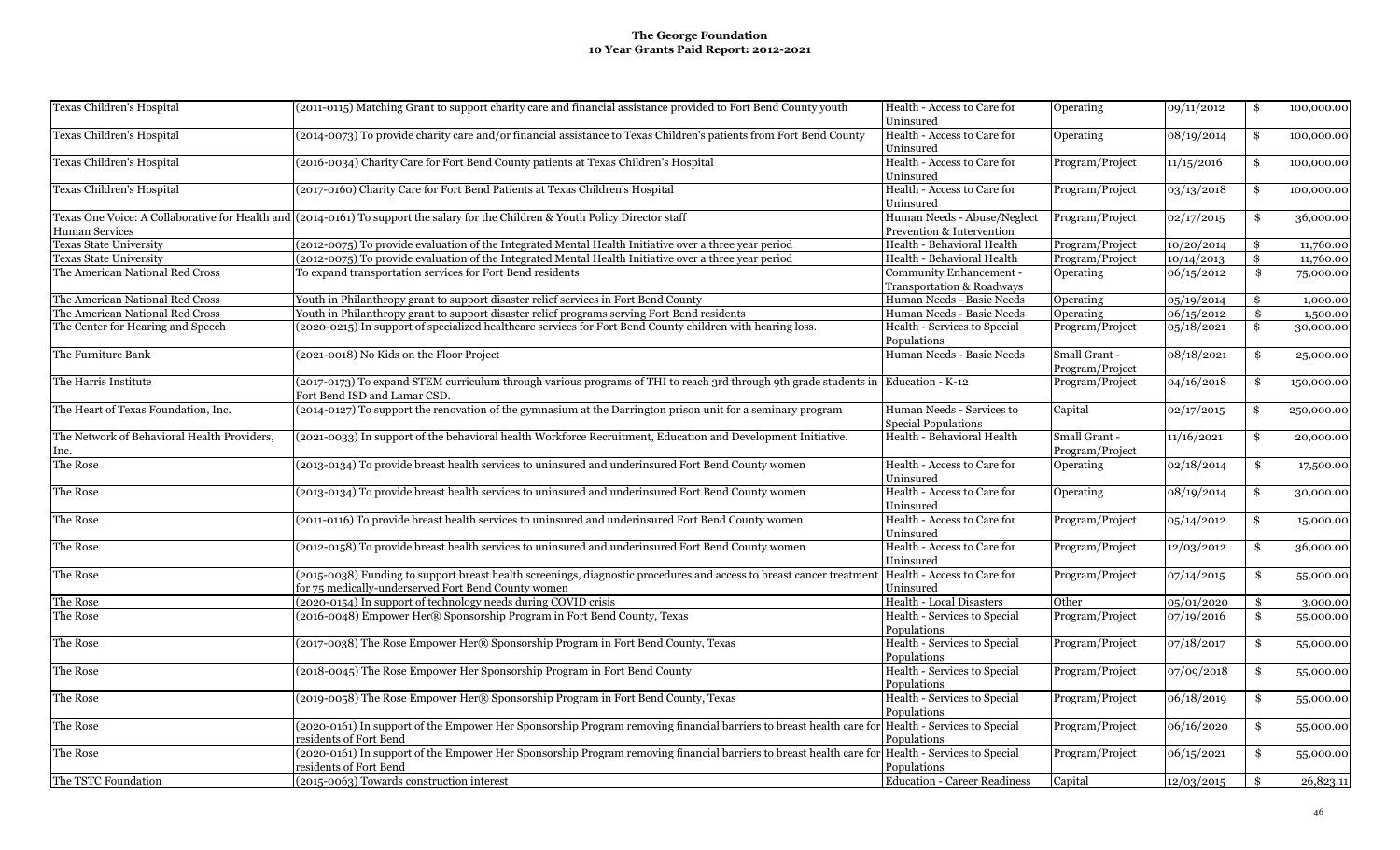| The TSTC Foundation              | (2019-0121) Support for Fort Bend campus facility expansion                                                          | <b>Education - Career Readiness</b> | Capital         | 09/21/2021 | \$  | 270,000.00   |
|----------------------------------|----------------------------------------------------------------------------------------------------------------------|-------------------------------------|-----------------|------------|-----|--------------|
| The TSTC Foundation              | (2019-0121) Support for Fort Bend campus facility expansion                                                          | <b>Education - Career Readiness</b> | Capital         | 01/14/2020 | \$  | 500,000.00   |
| The TSTC Foundation              | (2015-0048) To support a new Fort Bend campus of Texas State Technical College                                       | <b>Education - Career Readiness</b> | Capital         | 05/19/2015 | \$  | 1,000,000.00 |
| The TSTC Foundation              | (2015-0048) To support a new Fort Bend campus of Texas State Technical College                                       | <b>Education - Career Readiness</b> | Capital         | 12/14/2016 | \$  | 1,286,545.00 |
| The TSTC Foundation              | (2015-0048) To support a new Fort Bend campus of Texas State Technical College                                       | <b>Education - Career Readiness</b> | Capital         | 12/15/2021 | \$  | 1,658,925.00 |
| The TSTC Foundation              | (2015-0048) To support a new Fort Bend campus of Texas State Technical College                                       | <b>Education - Career Readiness</b> | Capital         | 12/13/2019 | \$  | 1,707,000.00 |
| The TSTC Foundation              | (2015-0048) To support a new Fort Bend campus of Texas State Technical College                                       | <b>Education - Career Readiness</b> | Capital         | 12/15/2020 | \$  | 1,708,375.00 |
| The TSTC Foundation              | (2015-0048) To support a new Fort Bend campus of Texas State Technical College                                       | <b>Education - Career Readiness</b> | Capital         | 12/14/2018 |     | 1,709,000.00 |
| The TSTC Foundation              | (2015-0048) To support a new Fort Bend campus of Texas State Technical College                                       | <b>Education - Career Readiness</b> | Capital         | 12/15/2017 | \$  | 2,090,727.00 |
| The TSTC Foundation              | (2013-0146) To support target industry and workforce analysis for Fort Bend County                                   | <b>Education - Career Readiness</b> | Program/Project | 11/18/2013 | \$  | 20,000.00    |
| The TSTC Foundation              | (2016-0024) The George Foundation Scholarship in Honor of Bill Jameson's Service as Trustee                          | Scholarships - Technical            | Scholarships    | 03/11/2016 | \$  | 25,000.00    |
| The TSTC Foundation              | (2016-0024) The George Foundation Scholarship in Honor of Bill Jameson's Service as Trustee                          | Scholarships - Technical            | Scholarships    | 12/11/2018 | \$  | 25,000.00    |
| The TSTC Foundation              | (2016-0024) The George Foundation Scholarship in Honor of Bill Jameson's Service as Trustee                          | Scholarships - Technical            | Scholarships    | 03/16/2020 | \$  | 25,000.00    |
| The TSTC Foundation              | (2016-0024) The George Foundation Scholarship in Honor of Bill Jameson's Service as Trustee                          | Scholarships - Technical            | Scholarships    | 03/16/2021 | \$  | 25,000.00    |
| The TSTC Foundation              | (2016-0024) The George Foundation Scholarship in Honor of Bill Jameson's Service as Trustee                          | Scholarships - Technical            | Scholarships    | 03/13/2018 | \$  | 25,000.00    |
| The TSTC Foundation              | (2016-0024) The George Foundation Scholarship in Honor of Bill Jameson's Service as Trustee                          | Scholarships - Technical            | Scholarships    | 03/21/2017 | \$  | 25,000.00    |
| The TSTC Foundation              | (2017-0019) The George Foundation Scholarship in Honor of Pat McDonald's Service as Trustee                          | Scholarships - Technical            | Scholarships    | 03/16/2020 | \$  | 25,000.00    |
| The TSTC Foundation              | (2017-0019) The George Foundation Scholarship in Honor of Pat McDonald's Service as Trustee                          | Scholarships - Technical            | Scholarships    | 03/21/2017 | \$  | 25,000.00    |
| The TSTC Foundation              | (2017-0019) The George Foundation Scholarship in Honor of Pat McDonald's Service as Trustee                          | Scholarships - Technical            | Scholarships    | 03/16/2021 | \$  | 25,000.00    |
| The TSTC Foundation              | (2017-0019) The George Foundation Scholarship in Honor of Pat McDonald's Service as Trustee                          | Scholarships - Technical            | Scholarships    | 12/11/2018 | \$  | 25,000.00    |
| The TSTC Foundation              | (2017-0019) The George Foundation Scholarship in Honor of Pat McDonald's Service as Trustee                          | Scholarships - Technical            | Scholarships    | 03/13/2018 | \$  | 25,000.00    |
| The University of Houston System | (2012-0080) Youth in Philanthropy grant in recognition of support provided to students undertaking volunteer         | <b>Education - Career Readiness</b> | Operating       | 06/15/2012 | \$  | 500.00       |
|                                  | projects benefiting Fort Bend County                                                                                 |                                     |                 |            |     |              |
| The University of Houston System | (2014-0166) Funding support for the University of Houston at Sugar Land expansion                                    | <b>Education - Career Readiness</b> | Program/Project | 07/14/2015 | \$  | 1,000,000.00 |
| The University of Houston System | (2014-0166) Funding support for the University of Houston at Sugar Land expansion                                    | <b>Education - Career Readiness</b> | Program/Project | 07/18/2017 | \$. | 1,000,000.00 |
| The University of Houston System | (2014-0166) Funding support for the University of Houston at Sugar Land expansion                                    | <b>Education - Career Readiness</b> | Program/Project | 07/19/2016 | \$  | 1,000,000.00 |
| The University of Houston System | (2019-0106) In support of outfitting labs and instructional spaces in the College of Technology at the University of | <b>Education - Career Readiness</b> | Program/Project | 01/14/2020 |     | 1,000,000.00 |
|                                  | Houston at Sugar Land with state-of-the-art learning equipment and IT infrastructure to support distance learning    |                                     |                 |            |     |              |
|                                  | upgrades.                                                                                                            |                                     |                 |            |     |              |
| The University of Houston System | (2019-0106) In support of outfitting labs and instructional spaces in the College of Technology at the University of | <b>Education - Career Readiness</b> | Program/Project | 01/19/2021 | \$  | 1,000,000.00 |
|                                  | Houston at Sugar Land with state-of-the-art learning equipment and IT infrastructure to support distance learning    |                                     |                 |            |     |              |
|                                  | upgrades.                                                                                                            |                                     |                 |            |     |              |
| The University of Houston System | (2019-0106) In support of outfitting labs and instructional spaces in the College of Technology at the University of | <b>Education - Career Readiness</b> | Program/Project | 09/02/2021 | \$  | 1,000,000.00 |
|                                  | Houston at Sugar Land with state-of-the-art learning equipment and IT infrastructure to support distance learning    |                                     |                 |            |     |              |
|                                  | upgrades.                                                                                                            |                                     |                 |            |     |              |
| The University of Houston System | (2015-0066) Nursing scholarships for Fort Bend County students enrolled in the Second Degree B.S.N. program          | Scholarships - Nursing              | Program/Project | 08/12/2015 | \$  | 60,000.00    |
|                                  |                                                                                                                      |                                     |                 |            |     |              |
| The University of Houston System | (2020-0160) In support of Scholarships for University of Houston students pursuing a Bachelor of Science in Nursing  | Scholarships - Nursing              | Program/Project | 11/17/2020 | \$  | 75,000.00    |
|                                  |                                                                                                                      |                                     |                 |            |     |              |
| The University of Houston System | (2021-0045) In support of scholarships for University of Houston College of Nursing students pursuing a Bachelor of  | Scholarships - Nursing              | Program/Project | 12/14/2021 | \$  | 75,000.00    |
|                                  | Science in Nursing                                                                                                   |                                     |                 |            |     |              |
| The University of Houston System | (2016-0105) Operating Scholarships and Faculty Support for School of Nursing at UH-Sugar Land                        | Scholarships - Nursing              | Program/Project | 02/21/2017 | \$  | 85,000.00    |
| The University of Houston System | (2017-0091) Toward scholarships to support second degree students pursuing the Bachelor of Science (B.S.N.) degrees  | Scholarships - Nursing              | Scholarships    | 11/13/2017 | \$  | 60,000.00    |
|                                  | at the University of Houston College of Nursing                                                                      |                                     |                 |            |     |              |
| The University of Houston System | (2018-0085) Toward scholarships for Fort Bend County students enrolled in the Second Degree B.S.N. program           | Scholarships - Nursing              | Scholarships    | 10/16/2018 | \$  | 72,000.00    |
|                                  |                                                                                                                      |                                     |                 |            |     |              |
| The University of Houston System | (2019-0059) Scholarships for Second Degree Bachelor of Science in Nursing                                            | Scholarships - Nursing              | Scholarships    | 08/19/2019 | \$  | 72,000.00    |
| The University of Houston System | (2012-0052) To provide master level social work scholarships to two bi-lingual Spanish-speaking Fort Bend County     | Scholarships - Other                | Operating       | 07/16/2012 | \$  | 78,000.00    |
|                                  | residents                                                                                                            |                                     |                 |            |     |              |
| The University of Houston System | (2012-0117) To fund nursing scholarships to Fort Bend County students                                                | Scholarships - Other                | Program/Project | 12/03/2012 | \$  | 60,000.00    |
|                                  |                                                                                                                      |                                     |                 |            |     |              |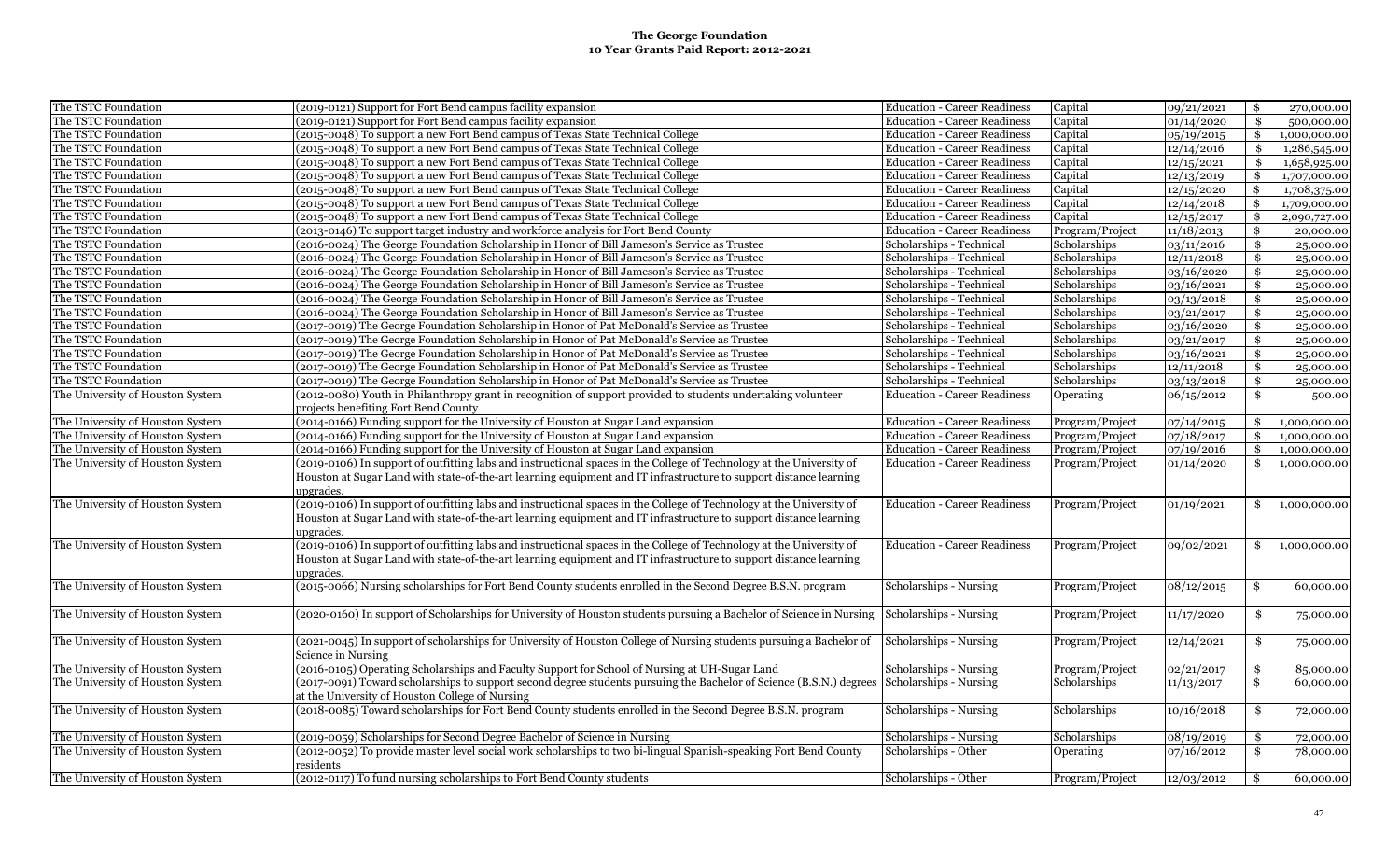| The University of Houston System                         | (2014-0088) To fund nursing scholarships to Fort Bend County students                                                                                                                                                                  | Scholarships - Other                                    | Program/Project | 10/20/2014          | \$<br>60,000.00  |
|----------------------------------------------------------|----------------------------------------------------------------------------------------------------------------------------------------------------------------------------------------------------------------------------------------|---------------------------------------------------------|-----------------|---------------------|------------------|
| The University of Houston System                         | (2013-0096) To fund nursing scholarships to Fort Bend County students                                                                                                                                                                  | Scholarships - Other                                    | Program/Project | 12/10/2013          | \$<br>60,000.00  |
| The University of Houston System                         | (2013-0065) To fund two master level social work scholarships to two bilingual Fort Bend County Spanish-speaking<br>students                                                                                                           | Scholarships - Other                                    | Program/Project | 07/15/2013          | \$<br>81,150.00  |
| The University of Houston System                         | (2014-0071) To fund two master's level social work scholarships to two bilingual Fort Bend County Spanish-speaking<br>students                                                                                                         | Scholarships - Other                                    | Program/Project | 08/19/2014          | \$<br>82,150.00  |
| The University of Houston System                         | (2020-0162) In support of scholarships for University of Houston Graduate College of Social Work students from Fort<br>Bend County                                                                                                     | Scholarships - Social Work                              | Program/Project | 11/17/2020          | \$<br>79,000.00  |
| The University of Houston System                         | (2015-0035) To fund scholarships to two bilingual Fort Bend County MSW social work students and a field supervisor<br>in Fort Bend County                                                                                              | Scholarships - Social Work                              | Program/Project | $\sqrt{08}/12/2015$ | \$<br>88,538.00  |
| The University of Houston System                         | (2016-0041) Scholarships for bilingual students in the Graduate College of Social Work MSW program                                                                                                                                     | Scholarships - Social Work                              | Scholarships    | 06/15/2016          | \$<br>81,000.00  |
| The University of Houston System                         | (2017-0047) Scholarships for bilingual students enrolled in the University of Houston Graduate College of Social Work Scholarships - Social Work<br>Master of Social Work (MSW) degree program                                         |                                                         | Scholarships    | 07/18/2017          | \$<br>82,000.00  |
| The University of Houston System                         | (2018-0086) Scholarships for bilingual students enrolled in the UH Master of Social Work (MSW) degree program                                                                                                                          | Scholarships - Social Work                              | Scholarships    | 09/17/2018          | \$<br>82,000.00  |
| The University of Houston System                         | (2019-0007) Scholarships for bilingual students enrolled in the UH Master of Social Work (MSW) degree program                                                                                                                          | Scholarships - Social Work                              | Scholarships    | 04/09/2019          | \$<br>82,000.00  |
| The University of Texas at Austin                        | (2013-0024) Funds to establish the Honorable Hilmar Moore Endowed Scholarship to serve Fort Bend County<br>students                                                                                                                    | Scholarships - Endowed                                  | Endowment       | 05/14/2013          | \$<br>500,000.00 |
| The University of Texas-Houston Health                   | (2017-0200) In support of the Children's Learning Institute's high quality family engagement training for public school Education - Early Childhood;                                                                                   |                                                         | Program/Project | 07/23/2019          | \$<br>60,000.00  |
| Science Center                                           | prekindergarten programs in Fort Bend County                                                                                                                                                                                           | Education - Early Childhood                             |                 |                     |                  |
| The University of Texas-Houston Health                   | (2017-0200) In support of the Children's Learning Institute's high quality family engagement training for public school Education - Early Childhood;                                                                                   |                                                         | Program/Project | 07/09/2018          | \$<br>90,000.00  |
| Science Center                                           | prekindergarten programs in Fort Bend County                                                                                                                                                                                           | Education - Early Childhood                             |                 |                     |                  |
| The University of Texas-Houston Health<br>Science Center | (2021-0001) In support of UTHealth's Nurturing Resilience Initiative                                                                                                                                                                   | Health - Behavioral Health                              | Program/Project | 08/18/2021          | \$<br>628,361.00 |
| The University of Texas-Houston Health<br>Science Center | To provide nursing scholarships to Fort Bend County residents                                                                                                                                                                          | Scholarships - Other                                    | Operating       | 07/16/2012          | \$<br>50,000.00  |
| The University of Texas-Houston Health<br>Science Center | Three-Year Matching grant to assist in funding Accelerated Doctoral Nursing to increase teaching faculty                                                                                                                               | Scholarships - Other                                    | Program/Project | 03/14/2012          | \$<br>166,666.66 |
| The Way Home Adoption, Inc.                              | (2019-0030) In support of adoption efforts in Fort Bend County to reconnect, recruit, and enrich and engage youth in                                                                                                                   | Human Needs - Abuse/Neglect                             | Operating       | 08/19/2019          | \$<br>40,000.00  |
|                                                          | foster care                                                                                                                                                                                                                            | Prevention & Intervention                               |                 |                     |                  |
| The Way Home Adoption, Inc.                              | (2020-0209) In support of the mission to provide teenagers in the foster care system with permanent homes by                                                                                                                           | Human Needs - Abuse/Neglect                             | Operating       | 03/17/2021          | \$<br>40,000.00  |
|                                                          | recruiting adoptive families specifically for this population                                                                                                                                                                          | Prevention & Intervention                               |                 |                     |                  |
| The Way Home Adoption, Inc.                              | (2016-0079) To support the mission finding loving families for every child waiting in foster care, regardless of age                                                                                                                   | Human Needs - Services to                               | Small Grant -   | 10/13/2016          | \$<br>15,000.00  |
|                                                          |                                                                                                                                                                                                                                        | <b>Special Populations</b>                              | Operating       |                     |                  |
| The Way Home Adoption, Inc.                              | (2017-0075) To support the mission of providing children with permanent homes and relationships by recruiting and<br>supporting adoptive families.                                                                                     | Human Needs - Services to<br><b>Special Populations</b> | Small Grant -   | 10/16/2017          | \$<br>20,000.00  |
| The Xena Project                                         | (2015-0010) To expand existing equine programs and infrastructure to serve veterans and their families                                                                                                                                 | Health - Services to Special                            | Operating       |                     | \$               |
|                                                          |                                                                                                                                                                                                                                        | Populations                                             | Program/Project | 04/14/2015          | 15,000.00        |
| The Xena Project                                         | (2016-0049) General Operating Support                                                                                                                                                                                                  | Health - Services to Special                            | Small Grant -   | 07/19/2016          | \$<br>10,000.00  |
|                                                          |                                                                                                                                                                                                                                        | Populations                                             | Operating       |                     |                  |
| The Xena Project                                         | (2018-0051) General Operating Support                                                                                                                                                                                                  | Health - Services to Special                            | Small Grant -   | 07/09/2018          | \$<br>8,000.00   |
|                                                          |                                                                                                                                                                                                                                        | Populations                                             | Program/Project |                     |                  |
| Town of Thompsons                                        | Toward general purposes established by the City of Thompsons                                                                                                                                                                           | Community Enhancement -<br>Civic, Community,            | Operating       | 10/14/2013          | \$<br>2,000.00   |
| <b>TXFNE Forensic Center of Excellence</b>               | (2020-0014) In support of the mission to provide comprehensive medical forensic exams by coordinating a<br>collaborative victim-centered response thus closing the service gap impacting victims of physical and/or sexual<br>violence | Health - Other                                          | Operating       | 06/16/2020          | \$<br>100,000.00 |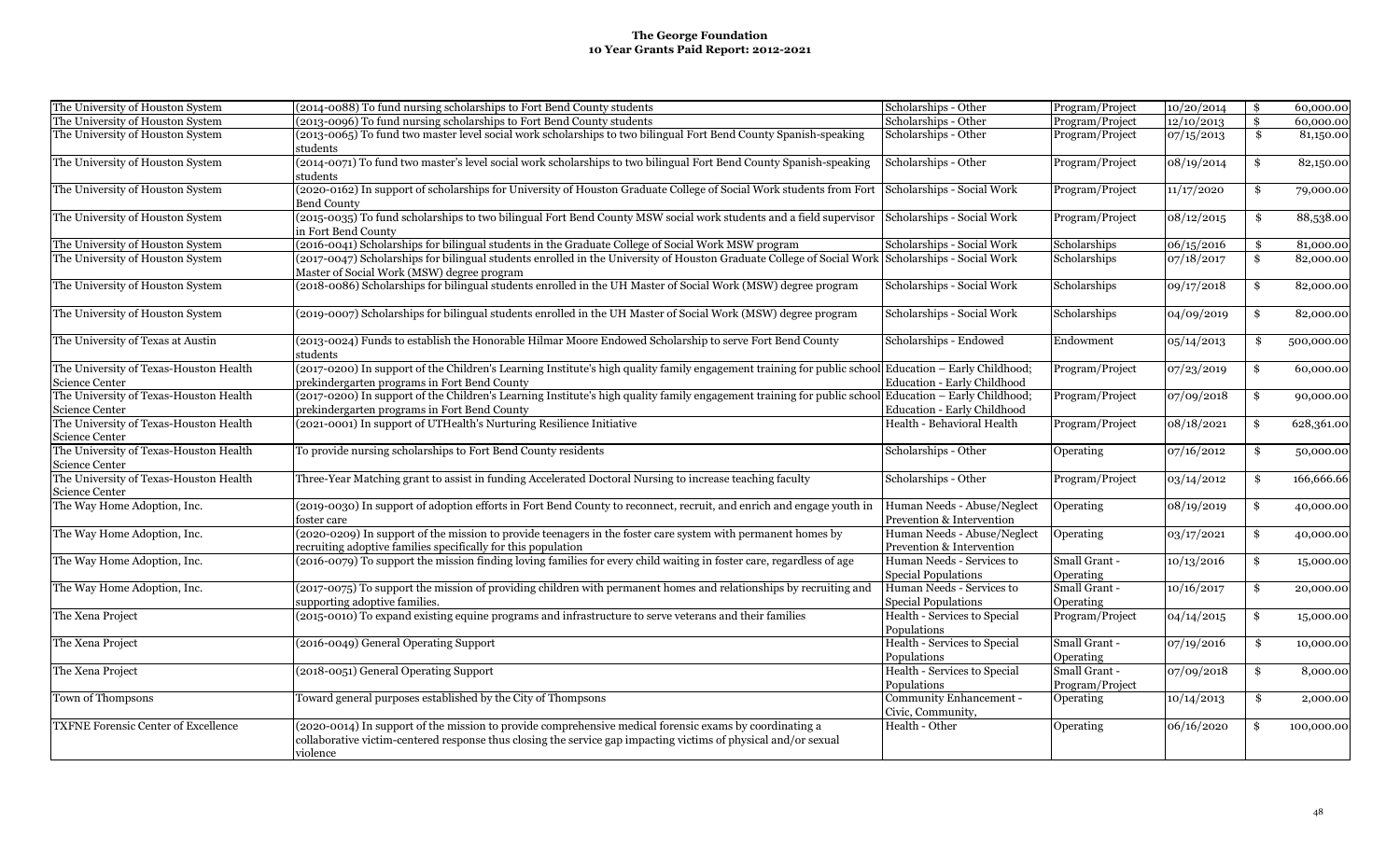| <b>TXFNE Forensic Center of Excellence</b>                                         | (2020-0229) In support of our mission to provide a coordinated community response aimed at promoting healing,                                                        | Health - Other                 | Operating       | 05/18/2021 | \$            | 105,276.10 |
|------------------------------------------------------------------------------------|----------------------------------------------------------------------------------------------------------------------------------------------------------------------|--------------------------------|-----------------|------------|---------------|------------|
|                                                                                    | empowering victims and creating solutions to fill gaps in victim services in Harris and its continuous counties.                                                     |                                |                 |            |               |            |
|                                                                                    |                                                                                                                                                                      |                                |                 |            |               |            |
| <b>TXFNE Forensic Center of Excellence</b>                                         | (2018-0064) Community Based Forensic Nursing Program                                                                                                                 | Health - Other                 | Program/Project | 01/15/2019 | \$            | 100,000.00 |
| United Against Human Trafficking                                                   | (2021-0059) In support of the mission to end human trafficking through educating the community, preventing                                                           | Human Needs - Abuse/Neglect    | Operating       | 12/14/2021 | \$            | 35,000.00  |
|                                                                                    | exploitation, and empowering survivors.                                                                                                                              | Prevention & Intervention      |                 |            |               |            |
| United Against Human Trafficking                                                   | (2019-0060) In Support of Raising Awareness, Prevention and Victim Services of Human Trafficking in Fort Bend                                                        | Human Needs - Abuse/Neglect    | Small Grant -   | 07/23/2019 | \$            | 25,000.00  |
|                                                                                    | County                                                                                                                                                               | Prevention & Intervention      | Operating       |            |               |            |
| United Against Human Trafficking                                                   | (2020-0189) In Support of the Mission to End Human Trafficking Through Educating the Community, Preventing                                                           | Human Needs - Abuse/Neglect    | Small Grant -   | 10/20/2020 | \$            | 25,000.00  |
|                                                                                    | Exploitation, and Empowering Survivors.                                                                                                                              | Prevention & Intervention      | Operating       |            |               |            |
| United Against Human Trafficking                                                   | 2020-0119) In support of technology needs during COVID crisis                                                                                                        | Human Needs - Local Disasters  | Other           | 04/15/2020 | \$            | 1,000.00   |
| United Way of Greater Houston                                                      | (2018-0090) In support of Fort Bend Recovers' furniture voucher program for disaster clients                                                                         | Human Needs - Local Disasters  | Program/Project | 09/17/2018 | \$            | 90,000.00  |
| United Way of Greater Houston                                                      | 2021-0023) In support of Fort Bend Recovers' Winter Storm Home Repair Projects                                                                                       | Human Needs - Local Disasters  | Program/Project | 05/18/2021 | \$            | 215,000.00 |
| United Way of Greater Houston                                                      | (2016-0156) Fort Bend Recovers Collaborative flood recovery project                                                                                                  | Human Needs - Local Disasters  | Program/Project | 01/17/2018 | \$            | 300,000.00 |
| United Way of Greater Houston                                                      | 2016-0156) Fort Bend Recovers Collaborative flood recovery project                                                                                                   | Human Needs - Local Disasters  | Program/Project | 02/13/2017 | \$            | 300,000.00 |
| United Way of Greater Houston                                                      | (2017-0017) Fort Bend Recovers Collaborative flood recovery project: home repair                                                                                     | Human Needs - Local Disasters  | Program/Project | 03/10/2017 | $\mathbf{\$}$ | 330,000.00 |
| United Way of Greater Houston                                                      | (2017-0017) Fort Bend Recovers Collaborative flood recovery project: home repair                                                                                     | Human Needs - Local Disasters  | Program/Project | 01/17/2018 | \$            | 595,000.00 |
| United Way of Greater Houston                                                      | (2019-0036) In support of Fort Bend Recovers disaster recovery services                                                                                              | Human Needs - Local Disasters  | Program/Project | 05/20/2019 | \$            | 604,859.00 |
| University of North Texas                                                          | (2016-0042) Matching Funds for the Portal to Texas History Challenge Grant from the National Endowment for the                                                       | Community Enhancement -        | Program/Project | 06/15/2016 | \$            | 15,000.00  |
|                                                                                    | Humanities                                                                                                                                                           | <b>Historical Preservation</b> |                 |            |               |            |
| University of Washington                                                           | To fund continuation of web registry for integrated mental health initiative for Fort Bend Family Health and                                                         | Health - Behavioral Health     | Program/Project | 07/16/2012 | \$            | 1,500.00   |
|                                                                                    | Physicians at Sugar Creek (Memorial Hermann Hospital)                                                                                                                |                                |                 |            |               |            |
| University of Washington                                                           | To support training and web registry for the Integrated Mental Health program at Physicians at Sugar Creek                                                           | Health - Behavioral Health     | Program/Project | 08/15/2013 | \$            | 25,735.00  |
|                                                                                    | (Memorial Hermann Hospital) and Fort Bend Family Health Center                                                                                                       |                                |                 |            |               |            |
| University of Washington                                                           | To support training and web registry for the Integrated Mental Health program at Physicians at Sugar Creek                                                           | Health - Behavioral Health     | Program/Project | 09/16/2014 | \$            | 25,960.00  |
|                                                                                    | (Memorial Hermann Hospital) and Fort Bend Family Health Center                                                                                                       |                                |                 |            |               |            |
| University of Washington                                                           | To support training and web registry for the Integrated Mental Health program at Physicians at Sugar Creek                                                           | Health - Behavioral Health     | Program/Project | 10/22/2012 | \$            | 80,550.00  |
|                                                                                    | (Memorial Hermann Hospital) and Fort Bend Family Health Center                                                                                                       |                                |                 |            |               |            |
| Vita-Living, Inc.                                                                  | (2014-0102) To support CLASS program which delivers individualized case management support to help people with                                                       | Health - Services to Special   | Program/Project | 10/20/2014 | \$            | 10,000.00  |
|                                                                                    | disabilities continue living independently                                                                                                                           | Populations                    |                 |            |               |            |
| Vita-Living, Inc.                                                                  | (2015-0094) Support for Case Management Program Serving Fort Bend                                                                                                    | Health - Services to Special   | Small Grant -   | 10/15/2015 | \$            | 10,000.00  |
|                                                                                    |                                                                                                                                                                      | Populations                    | Program/Project |            |               |            |
| Vita-Living, Inc.                                                                  | (2016-0150) Support for CLASS Program - Fort Bend County                                                                                                             | Health - Services to Special   | Small Grant -   | 01/17/2017 | \$            | 10,000.00  |
|                                                                                    |                                                                                                                                                                      | Populations                    | Program/Project |            |               |            |
| Vita-Living, Inc.                                                                  | (2017-0150) Support for Ft. Bend County Case Management                                                                                                              | Health - Services to Special   | Small Grant -   | 01/17/2018 | \$            | 10,000.00  |
|                                                                                    |                                                                                                                                                                      | Populations                    | Program/Project |            |               |            |
| Vita-Living, Inc.                                                                  | (2018-0114) Support for Ft. Bend County Case Management                                                                                                              | Health - Services to Special   | Small Grant -   | 12/11/2018 | \$            | 10,000.00  |
|                                                                                    |                                                                                                                                                                      | Populations                    | Program/Project |            |               |            |
| Vita-Living, Inc.                                                                  | (2020-0007) In Support of Vita Living's CLASS Program (Community Living Assistance and Support Services)                                                             | Health - Services to Special   | Small Grant -   | 03/16/2020 | \$            | 10,000.00  |
|                                                                                    |                                                                                                                                                                      | Populations                    | Program/Project |            |               |            |
| Vita-Living, Inc.                                                                  | (2021-0005) In support of Vita Living's CLASS (Community Living Assistance and Support Services) Program                                                             | Health - Services to Special   | Small Grant -   | 05/18/2021 | \$            | 10,000.00  |
|                                                                                    |                                                                                                                                                                      | Populations                    | Program/Project |            |               |            |
|                                                                                    | Volunteer Interfaith Caregivers Southwest (dba (2018-0089) Financial assistance to support employee disaster recovery                                                | Human Needs - Local Disasters  | Small Grant -   | 09/17/2018 | \$            | 3,000.00   |
| Senior Rides and More)                                                             |                                                                                                                                                                      |                                | Program/Project |            |               |            |
|                                                                                    | Volunteer Interfaith Caregivers Southwest (dba (2020-0116) In support of technology needs during COVID crisis                                                        | Human Needs - Other            | Other           | 04/09/2020 | \$            | 500.00     |
| Senior Rides and More)                                                             |                                                                                                                                                                      |                                |                 |            |               |            |
| Volunteer Interfaith Caregivers Southwest (dba (2014-0096) General operating funds |                                                                                                                                                                      | Human Needs - Senior Services  | Operating       | 10/20/2014 | \$            | 6,000.00   |
| Senior Rides and More)                                                             |                                                                                                                                                                      |                                |                 |            |               |            |
|                                                                                    | Volunteer Interfaith Caregivers Southwest (dba (2013-0093) To provide transportation services to assist senior citizens and health-impaired individuals in East Fort | Human Needs - Senior Services  | Operating       | 01/17/2014 | \$            | 6,000.00   |
| Senior Rides and More)                                                             | <b>Bend County</b>                                                                                                                                                   |                                |                 |            |               |            |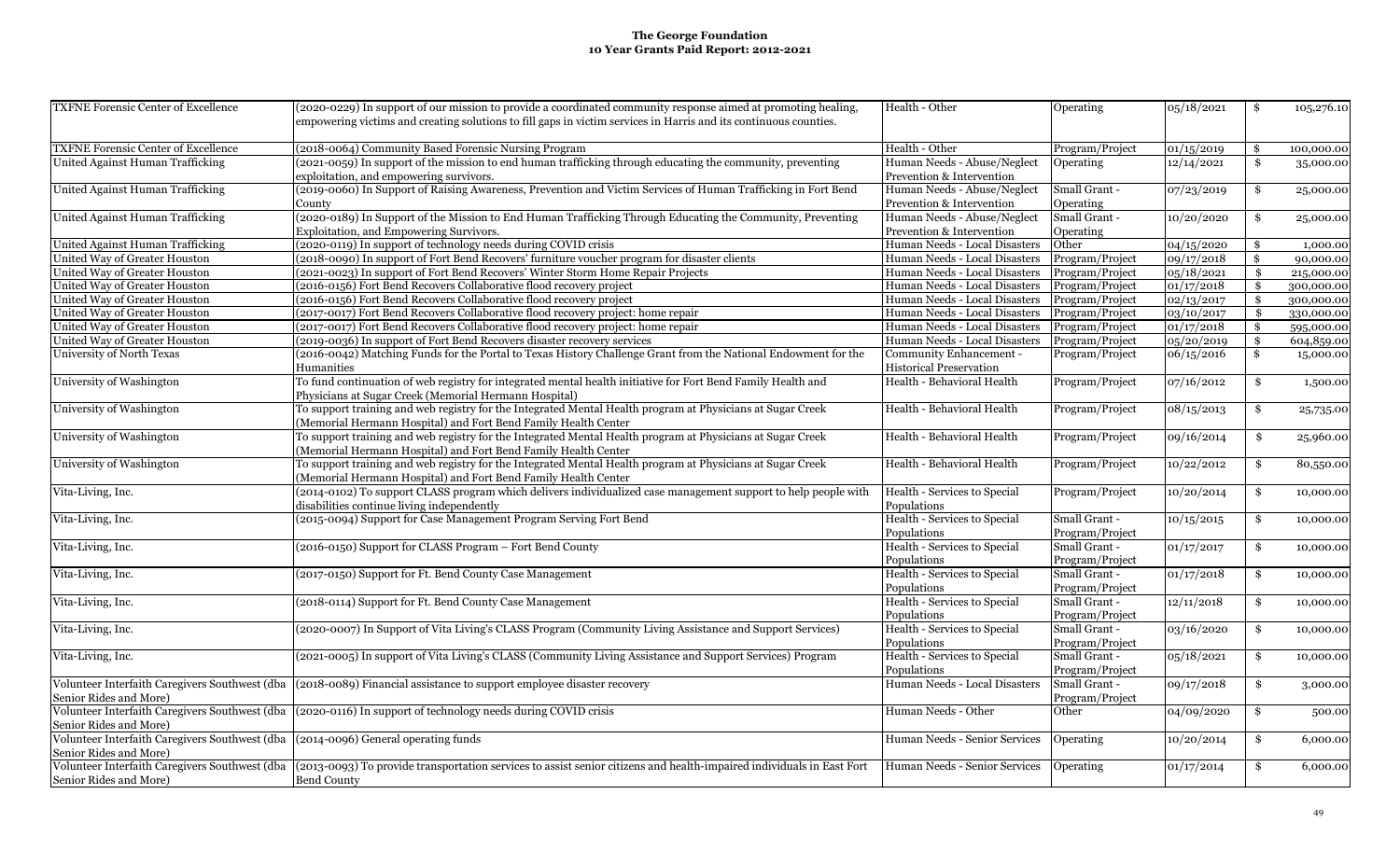|                                                | Volunteer Interfaith Caregivers Southwest (dba (2016-0078) To support the mission of promoting senior independent living, health and safety by providing free | Human Needs - Senior Services      | Operating        | 10/13/2016 | \$<br>7,000.00   |
|------------------------------------------------|---------------------------------------------------------------------------------------------------------------------------------------------------------------|------------------------------------|------------------|------------|------------------|
| Senior Rides and More)                         | transportation and other services                                                                                                                             |                                    |                  |            |                  |
| Volunteer Interfaith Caregivers Southwest (dba | (2017-0058) In support of the mission to promote senior independent living, health and safety by providing free                                               | Human Needs - Senior Services      | <b>Operating</b> | 10/16/2017 | \$<br>7,000.00   |
| Senior Rides and More)                         | transportation and other services                                                                                                                             |                                    |                  |            |                  |
|                                                | Volunteer Interfaith Caregivers Southwest (dba (2018-0062) General Operating Funds to Expand Operations                                                       | Human Needs - Senior Services      | Operating        | 09/17/2018 | \$<br>7,000.00   |
| Senior Rides and More)                         |                                                                                                                                                               |                                    |                  |            |                  |
| Volunteer Interfaith Caregivers Southwest (dba | (2020-0010) In support of the mission to promote senior independent living, health and safety by providing free                                               | Human Needs - Senior Services      | <b>Operating</b> | 01/14/2020 | \$<br>7,000.00   |
| Senior Rides and More)                         | transportation and other services                                                                                                                             |                                    |                  |            |                  |
| Volunteer Interfaith Caregivers Southwest (dba | (2020-0010) In support of the mission to promote senior independent living, health and safety by providing free                                               | Human Needs - Senior Services      | Operating        | 01/19/2021 | \$<br>8,000.00   |
| Senior Rides and More)                         | transportation and other services                                                                                                                             |                                    |                  |            |                  |
| Volunteer Interfaith Caregivers Southwest (dba | (2015-0086) General operating funds                                                                                                                           | Human Needs - Senior Services      | Small Grant -    | 10/15/2015 | \$<br>6,000.00   |
| Senior Rides and More)                         |                                                                                                                                                               |                                    | Operating        |            |                  |
| Volunteer Services Council of the Richmond     | Youth in Philanthropy grant supporting programs serving physically and mentally challenged residents                                                          | Human Needs - Services to          | Operating        | 05/14/2013 | \$<br>800.00     |
| <b>State Supported Living Center</b>           |                                                                                                                                                               | <b>Special Populations</b>         |                  |            |                  |
| Volunteer Services Council of the Richmond     | Youth in Philanthropy grant supporting programs serving physically and mentally challenged residents                                                          | Human Needs - Services to          | Operating        | 05/19/2014 | \$<br>1,000.00   |
| <b>State Supported Living Center</b>           |                                                                                                                                                               | Special Populations                |                  |            |                  |
| Volunteer Services Council of the Richmond     | Youth in Philanthropy grant supporting programs serving physically and mentally challenged residents                                                          | Human Needs - Services to          | Program/Project  | 06/15/2012 | \$<br>850.00     |
| <b>State Supported Living Center</b>           |                                                                                                                                                               | Special Populations                |                  |            |                  |
|                                                |                                                                                                                                                               |                                    |                  |            |                  |
| West Fort Bend Management District             | (2016-0002) To extend funding of a portion of the cost of the executive director position                                                                     | Community Enhancement -            | Operating        | 07/19/2016 | \$<br>25,000.00  |
|                                                |                                                                                                                                                               | Civic, Community,                  |                  |            |                  |
| West Fort Bend Management District             | (2016-0002) To extend funding of a portion of the cost of the executive director position                                                                     | Community Enhancement -            | Operating        | 05/09/2017 | \$<br>25,000.00  |
|                                                |                                                                                                                                                               | Civic, Community,                  |                  |            |                  |
| West Fort Bend Management District             | (2013-0121) To partially fund staffing the position of Executive Director                                                                                     | Community Enhancement -            | Operating        | 01/17/2014 | \$<br>50,000.00  |
|                                                |                                                                                                                                                               | Civic, Community,                  |                  |            |                  |
| West Fort Bend Management District             | (2013-0121) To partially fund staffing the position of Executive Director                                                                                     | Community Enhancement -            | Operating        | 01/08/2015 | \$<br>50,000.00  |
|                                                |                                                                                                                                                               | Civic, Community,                  |                  |            |                  |
| West Fort Bend Management District             | (2010-0074) To support staffing the position of Executive Director                                                                                            | Community Enhancement -            | Operating        | 07/16/2012 | \$<br>100,000.00 |
|                                                |                                                                                                                                                               | Civic, Community,                  |                  |            |                  |
| <b>Wharton County Junior College</b>           | (2020-0199) COVID-19 Emergency Grant in Support of Fort Bend P16 Regional Council                                                                             | <b>Education - Local Disasters</b> | Other            | 09/16/2020 | \$<br>15,000.00  |
| <b>Wharton County Junior College</b>           | (2017-0051) In support of the Council's capacity to act as an effective "collective impact" organization                                                      | <b>Education - Other</b>           | Small Grant -    | 09/14/2017 | \$<br>21,000.00  |
|                                                |                                                                                                                                                               |                                    | Program/Project  |            |                  |
| William Smith, Sr., Tri-County Child           | To assist with costs to establish new Head Start site to serve Fort Bend County children                                                                      | Education - K-12                   | Capital          | 11/13/2012 | \$<br>150,000.00 |
| Development Council, Inc.                      |                                                                                                                                                               |                                    |                  |            |                  |
| William Smith, Sr., Tri-County Child           | Youth in Philanthropy grant to support educational programs serving Head Start families and children                                                          | Education - K-12                   | Operating        | 05/14/2013 | \$<br>800.00     |
| Development Council, Inc.                      |                                                                                                                                                               |                                    |                  |            |                  |
| William Smith, Sr., Tri-County Child           | Youth in Philanthropy grant to support services to Head Start/Early Head Start families and their children                                                    | Education - K-12                   | Operating        | 05/19/2014 | \$<br>1,250.00   |
| Development Council, Inc.                      |                                                                                                                                                               |                                    |                  |            |                  |
| William Smith, Sr., Tri-County Child           | To establish two Early Head Start classrooms to serve Fort Bend County infants and toddlers                                                                   |                                    |                  |            | 186,000.00       |
|                                                |                                                                                                                                                               | Education - K-12                   | Operating        | 08/15/2013 | \$               |
| Development Council, Inc.                      |                                                                                                                                                               |                                    |                  |            |                  |
| William Smith, Sr., Tri-County Child           | Youth in Philanthropy grant to support educational programs serving Head Start families and children                                                          | Education - K-12                   | Program/Project  | 06/15/2012 | \$<br>850.00     |
| Development Council, Inc.                      |                                                                                                                                                               |                                    |                  |            |                  |
| YMCA of the Greater Houston Area               | (2020-0183) COVID-19 Emergency Grant                                                                                                                          | Human Needs - Local Disasters      | Operating        | 06/25/2020 | \$<br>150,000.00 |
| YMCA of the Greater Houston Area               | (2017-0134) Financial assistance to support employee disaster recovery                                                                                        | Human Needs - Local Disasters      | Small Grant -    | 10/09/2017 | \$<br>8,000.00   |
|                                                |                                                                                                                                                               |                                    | Program/Project  |            |                  |
| YMCA of the Greater Houston Area               | (2017-0103) Afterschool Care Support to YMCAs in Fort Bend County                                                                                             | Human Needs - Local Disasters      | Small Grant -    | 09/18/2017 | \$<br>25,000.00  |
|                                                |                                                                                                                                                               |                                    | Program/Project  |            |                  |
| YMCA of the Greater Houston Area               | (2014-0044) Youth in Philanthropy grant to support youth outreach programming at the Katy YMCA                                                                | Human Needs - Youth                | Operating        | 05/19/2014 | \$<br>1,000.00   |
|                                                |                                                                                                                                                               | Development                        |                  |            |                  |
| YMCA of the Greater Houston Area               | (2012-0061) Youth in Philanthropy grant to support community garden activities by youth at T. W. Davis YMCA                                                   | Human Needs - Youth                | Operating        | 06/15/2012 | \$<br>1,250.00   |
|                                                |                                                                                                                                                               | Development                        |                  |            |                  |